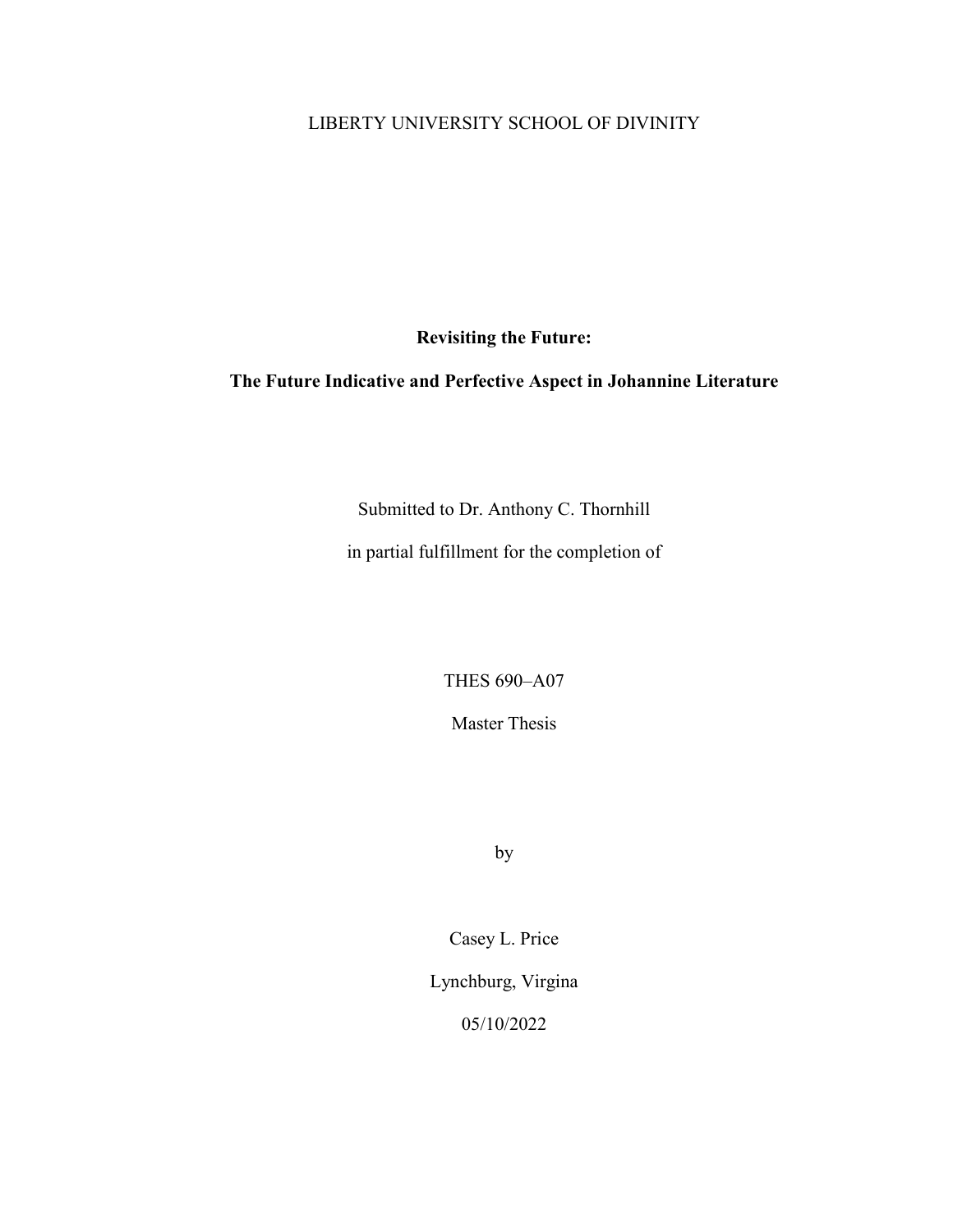### <span id="page-1-1"></span>**Abstract**

<span id="page-1-0"></span>As Greek aspectual studies continue to develop, there remains a significant gap in research on the future as it pertains to aspect. The nature of the future indicative is debated, especially as to whether or not it conveys aspectual value. Using Buist Fanning's premise that aspect and *Aktionsart* interact to produce predicable outcomes, Mark O'Brien has shown that future STATIVE verbs consistently create an ingressive meaning that mirrors that of STATIVE verbs in the aorist tense. He has used this to demonstrate that the aorist and future share the same aspect-*Aktionsart* interactions and that they therefore both communicate perfective aspect. O'Brien's method serves as a useful format for studying the possible aspect of the future tense. It is the goal of this work to utilize O'Brien's method as a means of studying the aspect of the future with greater depth. This thesis supplements the research on the future and aspect (1) by studying Fanning's other *Aktionsarten* categories (ACTIVITIES, ACCOMPLISHMENTS, CLIMAXES, and PUNCTUALS) and (2) by studying the behavior of the future and comparing it to the additional behaviors of the aorist described by Fanning (the constative, consummative, gnomic, and proleptic). This is accomplished by identifying the *Aktionsart* and behavior of every future verb in the Johannine literature and by comparing the patterns observed in the future to those established in the aorist. By using Fanning's idea that aspect and *Aktionsart* interact to produce predictable behaviors, this thesis finds that the future tense-form mirrors the behaviors found in the aorist-tense form. This result indicates that the aorist and future have similar aspect-*Aktionsart* interactions, and that the aorist and future carry the same inherent aspectual value of perfective aspect.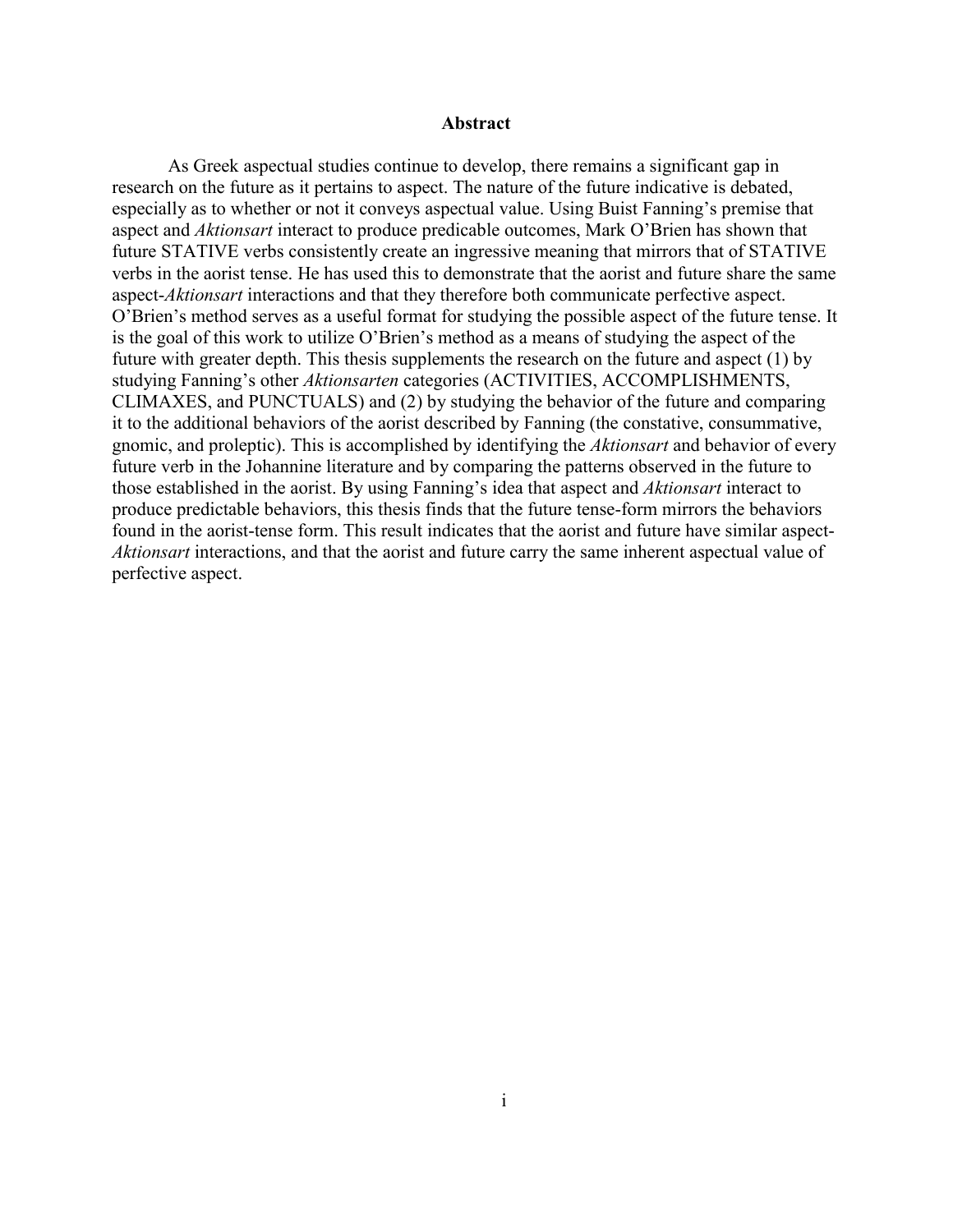# **Contents**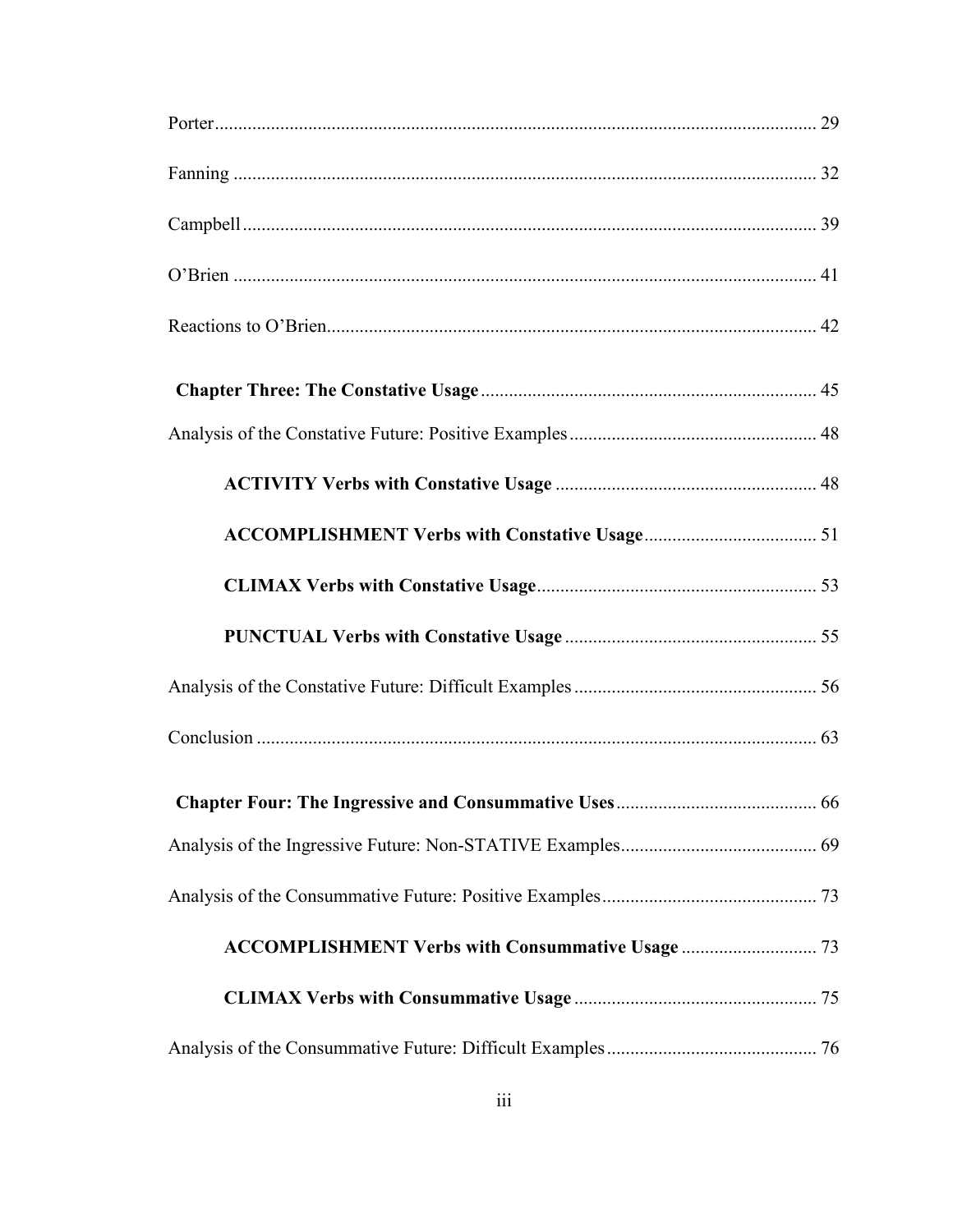| ACCOMPLISHMENT and CLIMAX Verbs with Proleptic Use  98 |  |
|--------------------------------------------------------|--|
|                                                        |  |
|                                                        |  |
|                                                        |  |
|                                                        |  |
|                                                        |  |
|                                                        |  |
|                                                        |  |
|                                                        |  |
|                                                        |  |
|                                                        |  |
|                                                        |  |
|                                                        |  |
|                                                        |  |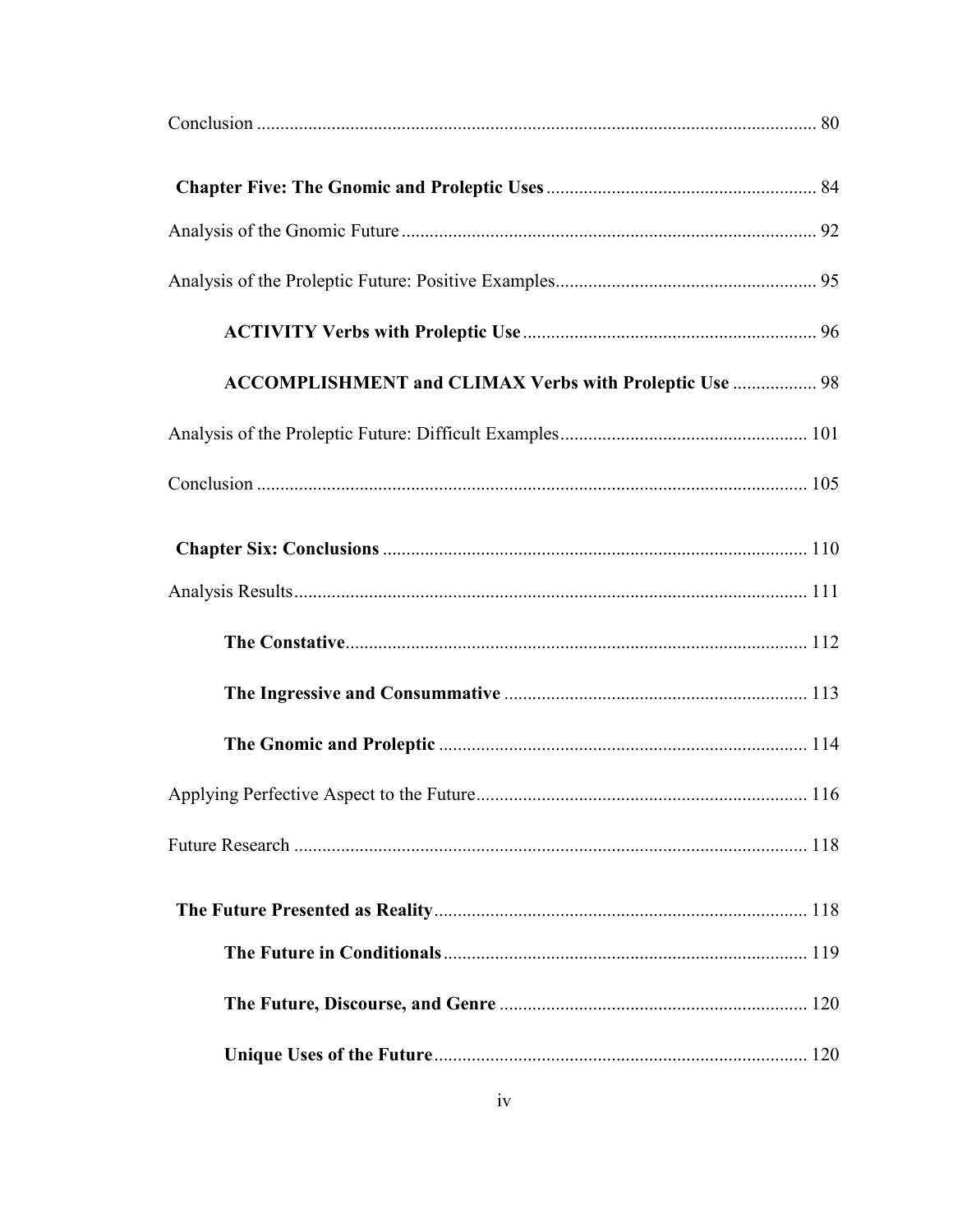<span id="page-5-0"></span>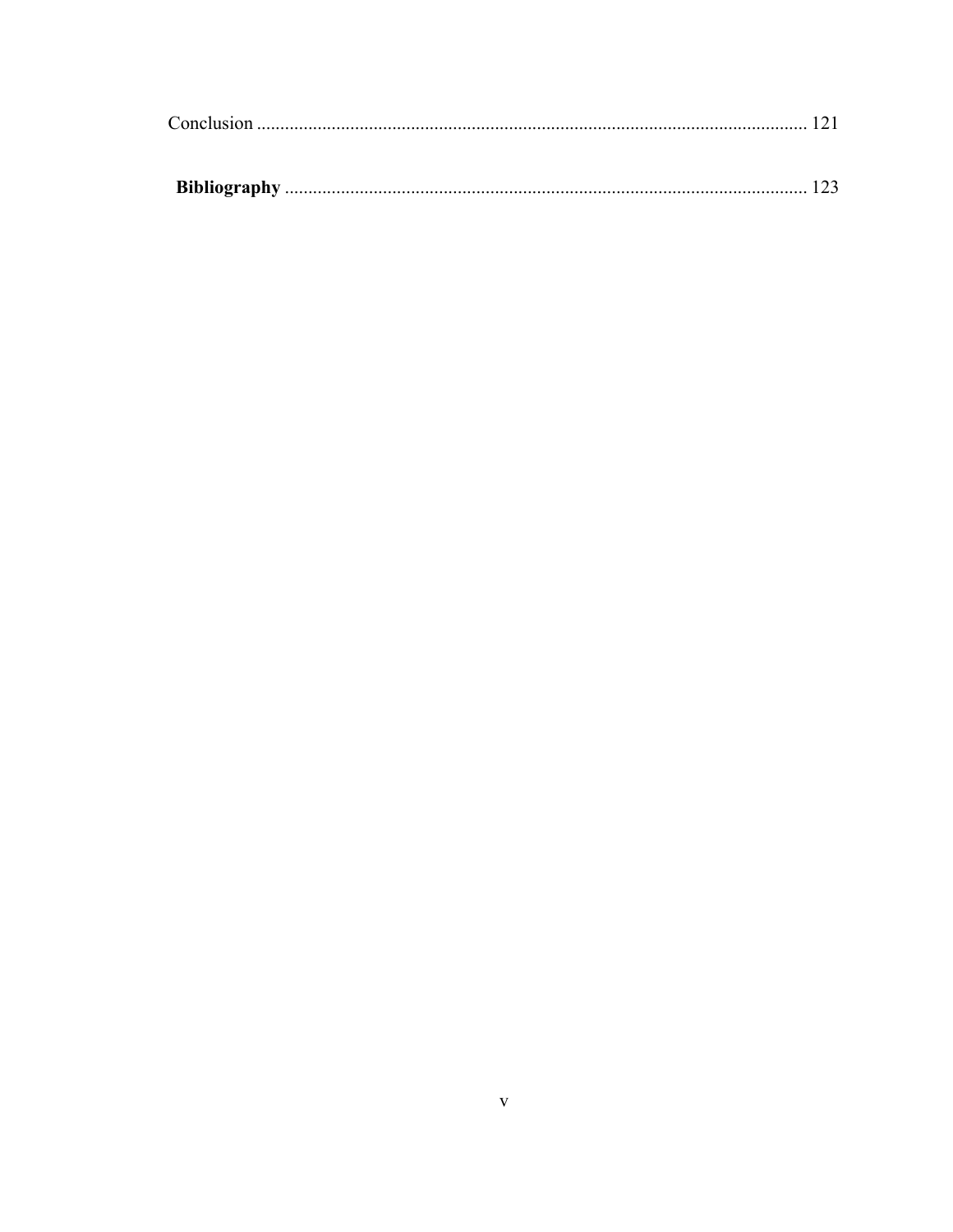# **Tables**

| Table 10: Total Aktionsarten Occurrences in the Johannine Literature  110 |  |
|---------------------------------------------------------------------------|--|
|                                                                           |  |
|                                                                           |  |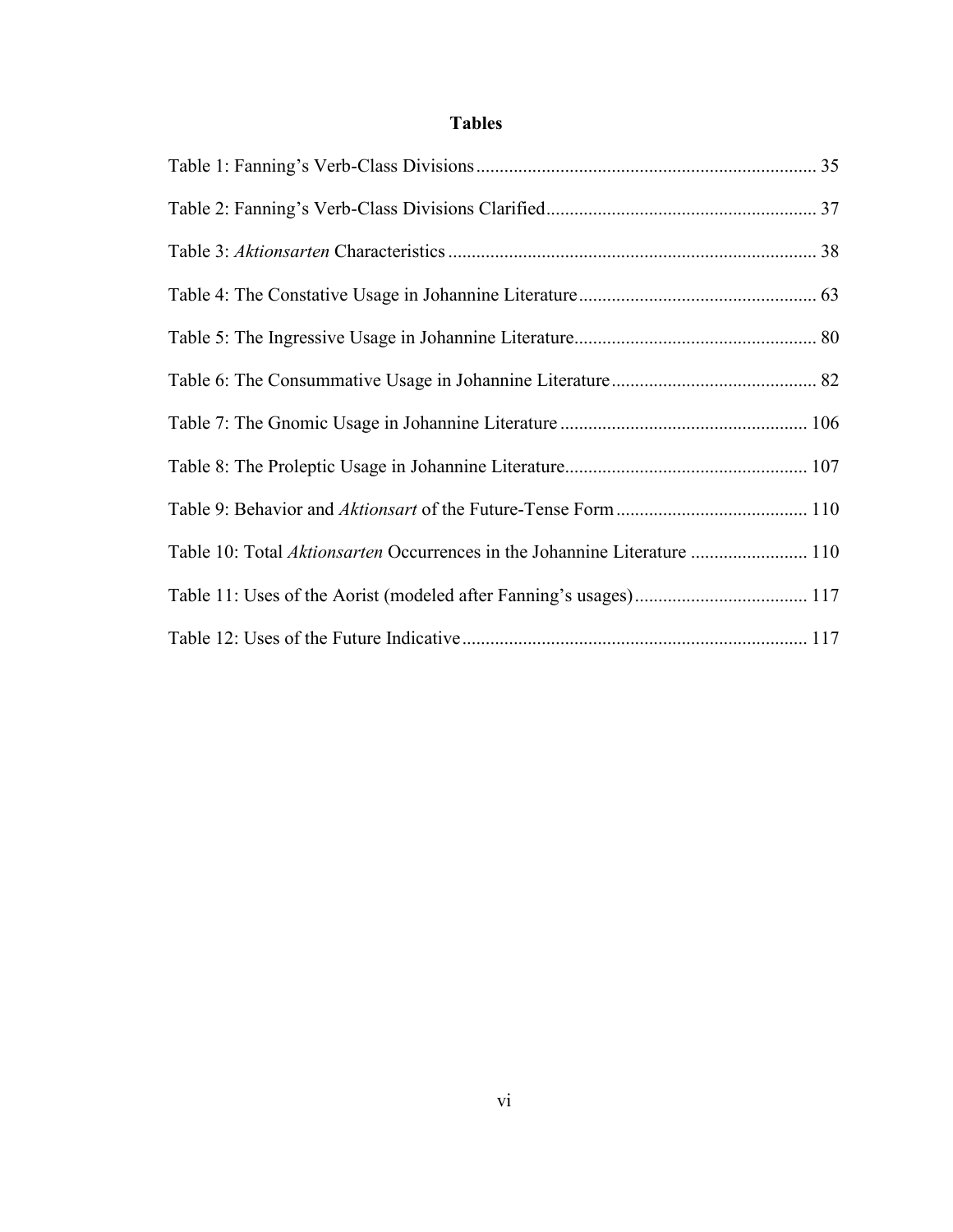## **Chapter One: Introduction**

<span id="page-7-0"></span>Few advances have overturned the world of biblical Greek within the last twenty-five years as radically as the improved understanding of verbal aspect. The change in consensus now suggests that koine Greek is not (as was previously taught) ruled by temporal categories but by a linguistic category called aspect. With the turn of the twenty-first century, the paradigm shift from prioritizing tense to prioritizing aspect has made it necessary to revise and clarify the understanding of aspect within koine Greek. As a result, the definition of aspect, the number of aspects, and how aspect functions with tense and *Aktionsart* have become subject to greater scrutiny. While a universal theory on aspect has yet to manifest, scholars generally agree that there are at least two aspects in Greek: perfective aspect (expressed in the aorist indicative) and imperfective aspect (expressed in the present and imperfect indicative forms). [1](#page-7-1) Moving past these points of agreement, the place and function of the remaining indicative tense forms remain up for debate. In response to this, some scholars have tried to accommodate the perfect, pluperfect, and future-tense forms by suggesting the possibility of additional aspects typically identified as perfect, stative, and even a type of future aspect. Stanley Porter, for example, includes stative aspect in his model, while K. L. McKay has suggested that the future-tense form may communicate a future-type of aspect.<sup>[2](#page-7-2)</sup> Likewise, linguist Bernard Comrie has speculated

<span id="page-7-1"></span><sup>1</sup> Constantine Campbell, "Aspect and Tense in New Testament Greek," in *Linguistics and New Testament Greek: Key Issues in the Current Debate* (Grand Rapids: Baker Academic, 2020), 41–2; Buist Fanning, *Verbal Aspect in New Testament Greek* (New York: Clarendon, 1990), 27; Stanley E. Porter, *Verbal Aspect in the Greek of the New Testament with Reference to Tense and Mood: Third Printing* (New York: Peter Lang, 1993), 90; Constantine Campbell, *Advances in the Study of Greek: New Insights for Reading the New Testament* (New York: HarperCollins, 2015), 91; Troy Evans, "Aspectology, Related Issues, and the Greek Verb" in *Verbal Syntax in the Greek Pentateuch: Natural Greek Usage and Hebrew Interference* (New York: Oxford University Press, 2001), 18– 9; and K. L. McKay, "Aspects of the Imperative in Ancient Greek," *Antichthon* 20 (1986): 42.

<span id="page-7-2"></span><sup>2</sup> Porter, *Verbal Aspect,* 88; and K. L. McKay, "Time and Aspect in New Testament Greek," *Novum*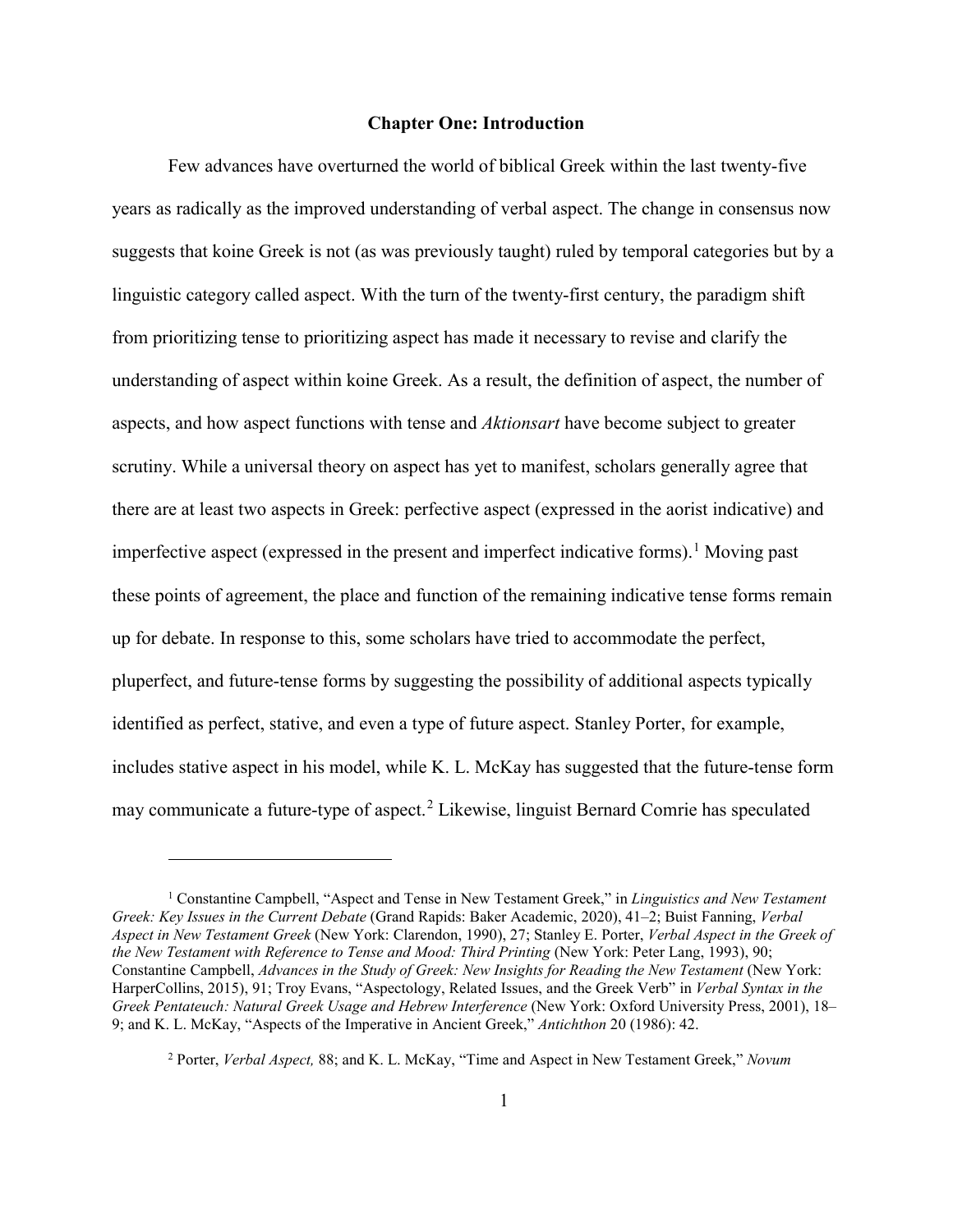that the perfect may convey aspect but notes that it is an oddity when compared to perfective and imperfective aspect.<sup>[3](#page-8-0)</sup> Thus, the acceptance of additional aspects varies widely. Some scholars maintain that Greek only expresses perfective aspect and imperfective aspect while other scholars suggest up to four possible aspects. Disorienting as such varied opinions may be, diversity of views is understandable. If the Greek verbal system is fundamentally aspectual, then aspect ought to take precedence over tense in the verbal system. It is thus not a question of *if*, but of to *what degree* this occurs. As Constantine Campbell states, "it is 'yes' to aspect and 'maybe' to tense."[4](#page-8-1) Aspect is not a possibility but a certainty; it is the primary driving force behind the Greek verb. Therefore, if the Greek verbal system is truly driven by aspect, then the language's tense forms should adhere to or demonstrably express a type of aspect.

Thus, the aspect debate necessarily turns to the indicative tenses that have not been assigned aspectual value with uniform certainty: the future, perfect, and pluperfect indicatives. While some consider the perfect and pluperfect to express "stative" aspect (also called "perfective," or "combinative" depending on the grammar),<sup>[5](#page-8-2)</sup> the future tense has been granted

*Testamentum* 34, no. 3 (1992): 225.

<span id="page-8-0"></span><sup>3</sup> Bernard Comrie, *Aspect: An Introduction to the Study of Verbal Aspect and Related Problems* (New York: Cambridge University Press, 1998), 64.

<sup>4</sup> Campbell, "Aspect and Tense in New Testament Greek," 44.

<span id="page-8-2"></span><span id="page-8-1"></span><sup>&</sup>lt;sup>5</sup> Stative aspect is said to be the view that refers to the state or state of being of a verbal subject (Constantine Campbell*, Basics of Verbal Aspect in Biblical Greek* [Grand Rapids: Zondervan, 2008], 47.). Alternatively, Porter describes it as referring to a general state of affairs (Stanley E. Porter, *Idioms of the Greek New Testament* [Sheffield: Sheffield Academic, 1999], 21–2.). Terms for this concept have also varied (Daniel B. Wallace, *Greek Grammar Beyond the Basics: An Exegetical Syntax of the New Testament* [Grand Rapids: Zondervan, 1996], 573.). Decker, for example, uses "stative." Rodney J. Decker, *Reading Koine Greek: An Introduction and Integrated Workbook* (Grand Rapids: Baker Academic, 2014), 328. Mounce and others utilize the term "combinative." William D. Mounce, *Basics of Biblical Greek,* 4th ed. (Grand Rapids: Zondervan, 2009), 277; Runge, *The Greek Verb Revisited,* 133–6, 141–2; Andreas J. Köstenberger, Benjamin L. Merkle, and Robert L. Plummer, *Going Deeper with New Testament Greek* (Nashville, TN: B&H Academic, 2016), 230; Nicholas Ellis,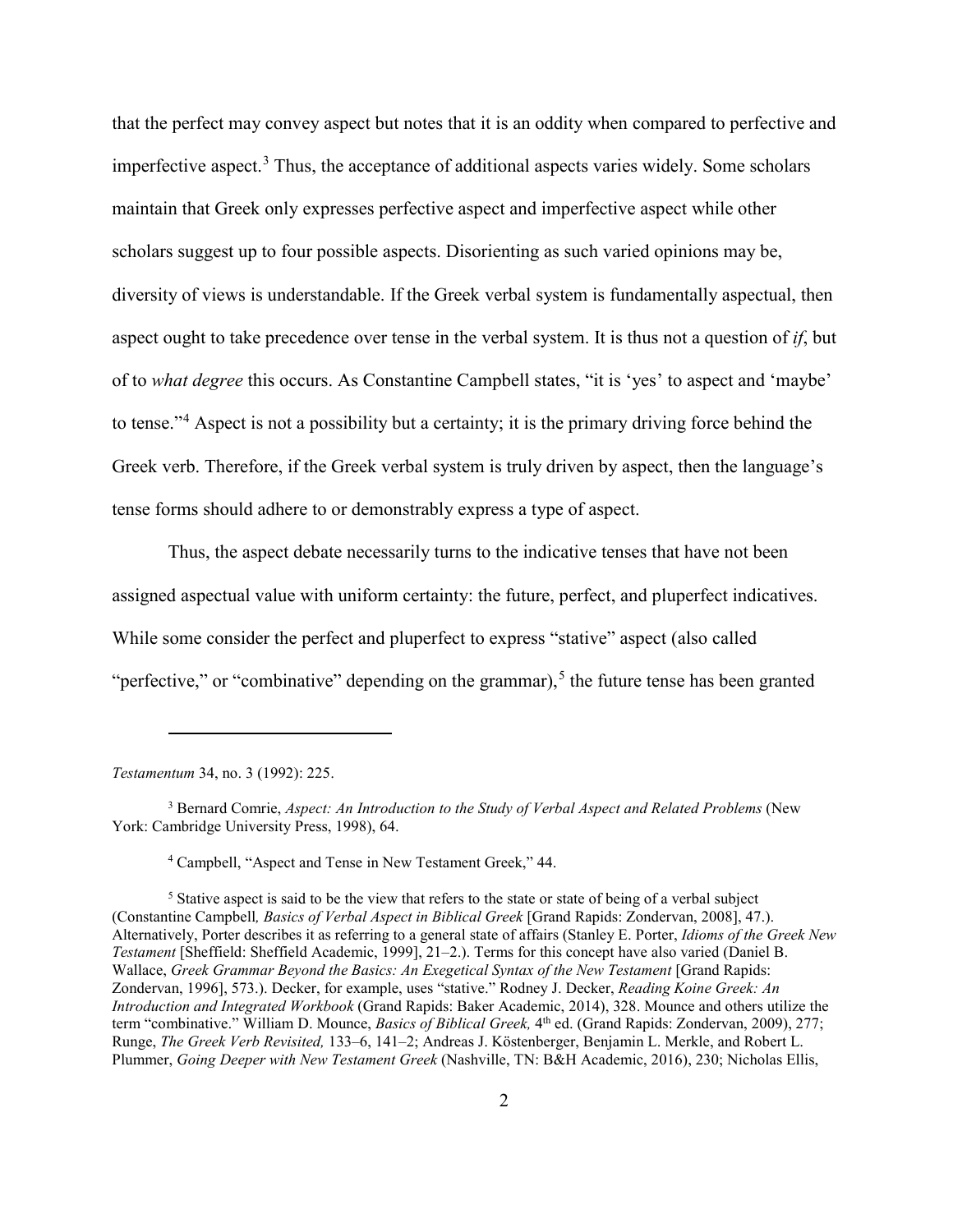less attention.<sup>[6](#page-9-1)</sup> Indeed, the few sources that do shed light on aspect in the future tend to do so in passing comment and do not consider it with great depth. The movement towards aspect priority warrants an investigation of the future-tense form, so that one may determine if the future indicative stands in agreement with or in opposition to the idea of an aspectually motivated verbal system.

The focus of this work is to examine the nature of the future indicative within aspect studies. This will be accomplished through a study of future indicative verbs within the Johannine literature. Instances of the future will be examined in order to compare the behavioral features of the future indicative to the behavioral features of the aorist. This study's findings will be utilized to show that the future-tense form predictably demonstrates perfective aspect. As a result, the identification of perfective aspect in the future tense-form will help to clarify the role of the remaining indicative forms in the verbal system and will support the concept of aspect priority within koine Greek.

## Statement of Problem: Aspect in Koine Greek

<span id="page-9-0"></span>Advancements in the study of biblical language have altered opinions on how to understand the Greek verbal system. Even with numerous developments, aspect is not a settled issue and current scholarship is divided when it comes to aspect in koine Greek. There are a

<span id="page-9-1"></span>Michael G. Aubrey, and Mark Dubis, "The Greek Verbal System and Aspectual Prominence: Revising Our Taxonomy and Nomenclature," *JETS* 59, no. 1 (2016): 33–62; and Benjamin L. Merkle, "Where Do We Go From Here?," in *Linguistics and New Testament Greek: Key Issues in the Current Debate* (Grand Rapids: Baker Academic, 2020), 206.

<sup>6</sup> Porter, *Verbal Aspect*, 8.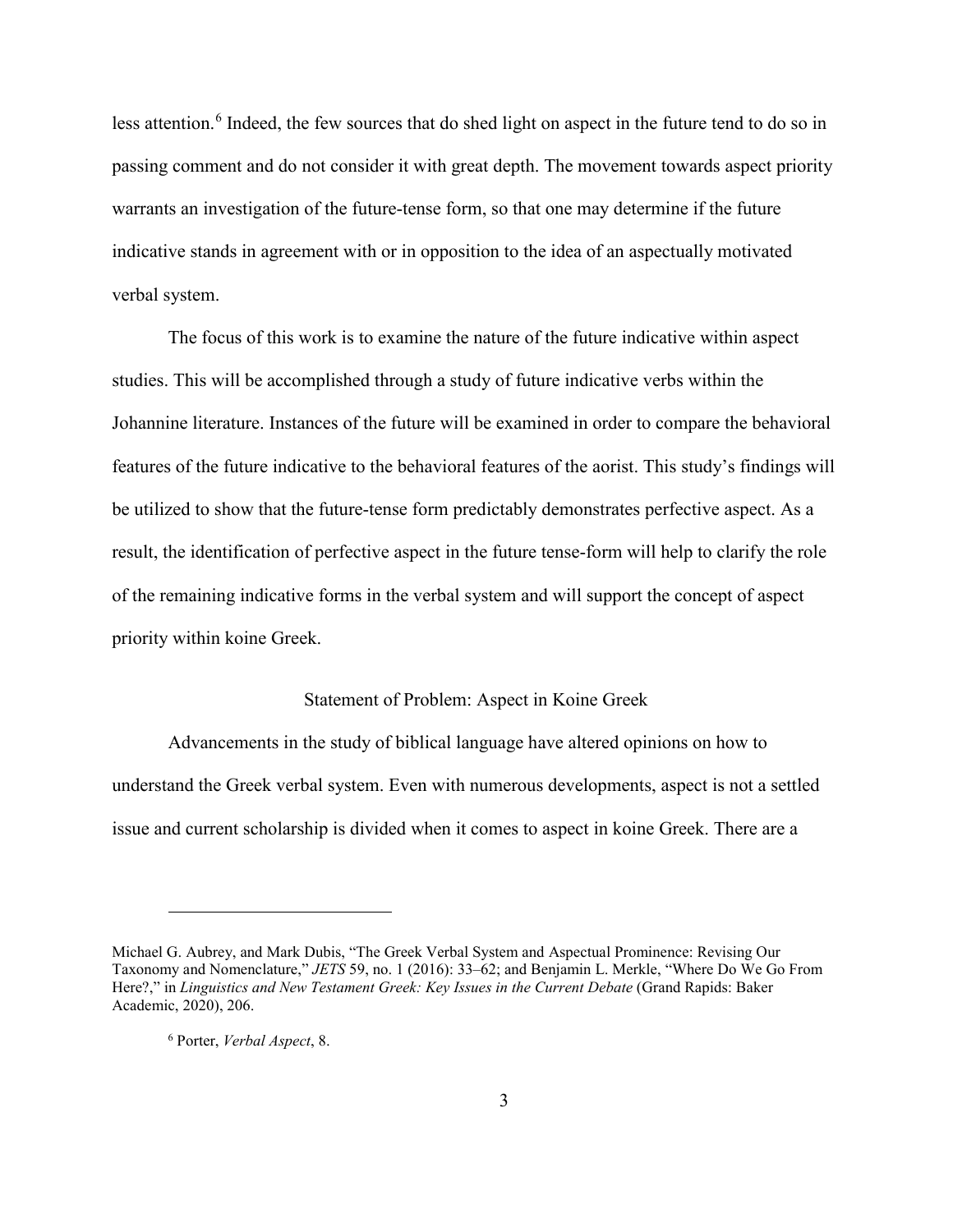range of views on how many aspects exist, on how pervasive they are in the tense forms of the indicative mood, and on how aspect interacts with temporal reference and *Aktionsart*. Though conflicting methodologies, definitions, and theories make it difficult to come to a consensus on aspect, most scholars agree that (A) aspect is present in koine Greek and that (B) perfective and imperfective aspect are certain.<sup>[7](#page-10-1)</sup> Building upon these two fundamental premises, it is also generally agreed upon that the aorist tense-form communicates perfective aspect while the imperfect and present tense-forms communicate imperfective aspect.<sup>[8](#page-10-2)</sup> The possible aspectual natures of the perfect, pluperfect, and future-tense forms have not been determined with universal agreement. Due to this lack of confirmed aspect in the rest of the indicative mood, scholars have debated without conclusion the existence of additional aspects, including the possibility of perfective, stative (or combinative), and future aspectual categories.<sup>[9](#page-10-3)</sup>

## <span id="page-10-0"></span>**The Future in Aspect Discussion**

 $\overline{a}$ 

As the aspect discussion continues to develop, there has been a notable lack of research on the future indicative and aspect because the future-tense form presents a unique set of challenges. For example, while forms such as the aorist and present are complete in Greek's verbal system, the future is only found in the indicative, as a participle, and (more rarely) in the

<span id="page-10-1"></span><sup>7</sup> Perfective and imperfective aspect will be discussed in greater depth in this chapter's definition of aspect (pg. 10–11) and in the literature review of chapter two. This said, it will be beneficial to summarize the two types of aspects here. *Perfective aspect* is the viewpoint of an action from the outside, with focus on the whole action from beginning to end, and without reference to its internal structure. *Imperfective aspect* is the viewpoint of an action from the inside, without reference to the beginning or endpoint of the action, but with focus on its internal structure. Fanning, *Verbal Aspect,* 85.

<span id="page-10-2"></span><sup>8</sup> Porter, *Verbal Aspect,* 90; Fanning, *Verbal Aspect*, 27; and Campbell, *Advances*, 91.

<span id="page-10-3"></span><sup>9</sup> Campbell, "Aspect and Tense in New Testament Greek," 44.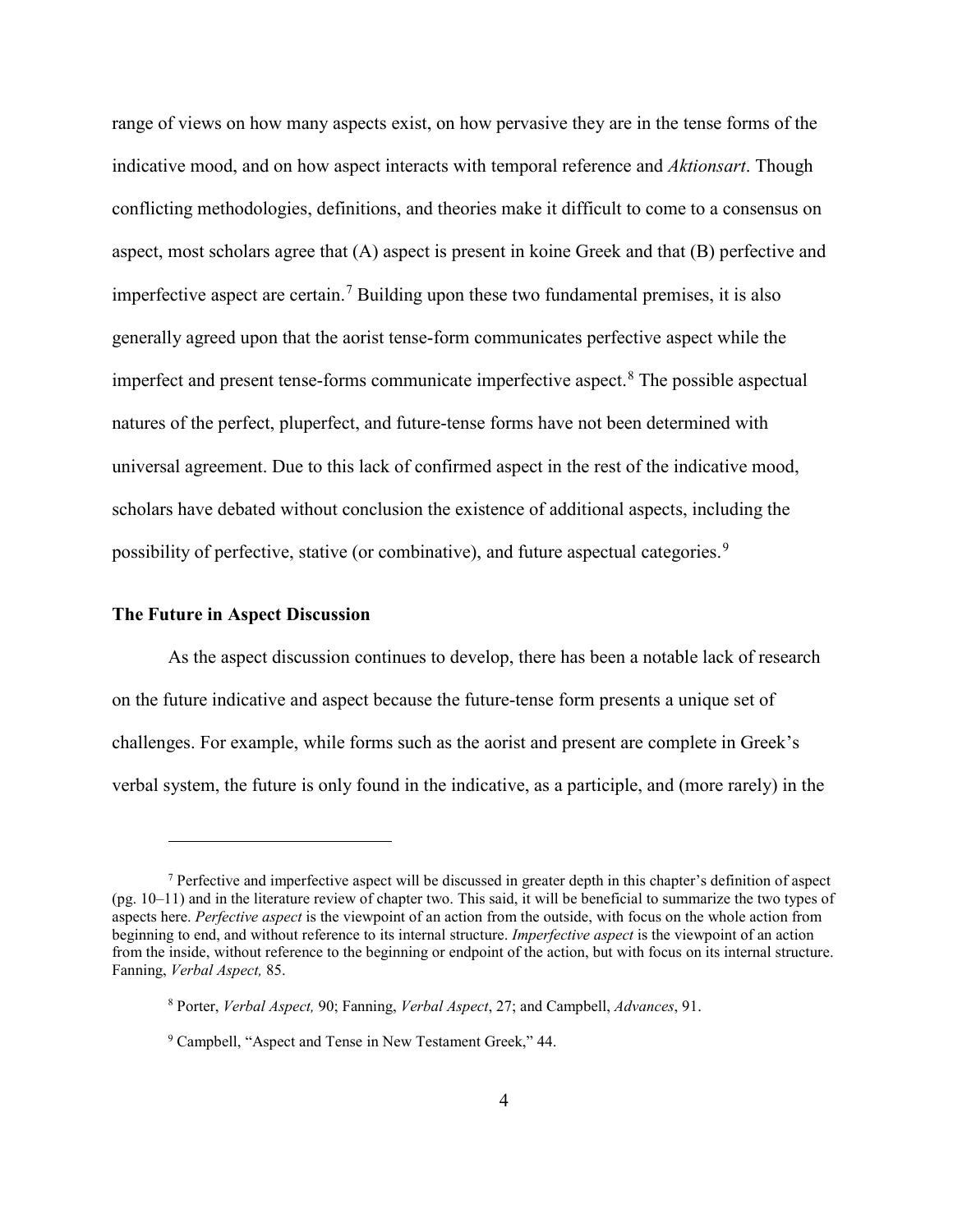infinitive mood. Consequently, the lack of a complete paradigm for the future makes extensive study difficult to conduct and analyze. To complicate the issue further, the nature of the future is anomalous to the point where scholars speculate if it should be classified as a mood, tense, or aspect. $10$ 

It is not surprising that those who have examined the future have come to diverse conclusions and that others have dismissed it from study altogether.<sup>11</sup> Even so, the voices of two scholars, K. L. McKay and Constantine Campbell, may be credited with bringing the future form into the aspect conversation more seriously. McKay is well known for his assertion that Greek has a tenseless verbal system with, not two, but four available aspects: imperfective, aorist, perfect, and (speculatively) future.<sup>[12](#page-11-2)</sup> Though he presents the idea of a future aspect with some reservation, McKay's inclusion of the future indicative within his aspect model has brought the future back into discussion. Following the insight of McKay, Campbell theorizes that the futuretense form does in fact express aspect; however, he does not argue for a new aspect type as McKay does, but identifies perfective aspect encoded in the future indicative.<sup>[13](#page-11-3)</sup>

<sup>10</sup> Porter, *Verbal Aspect*, 413.

<span id="page-11-1"></span><span id="page-11-0"></span><sup>&</sup>lt;sup>11</sup> For a survey of the future tense and aspect/the problem of the future and its history, see Evans, "Aspectology," in *Verbal Syntax in the Greek Pentateuch*, 32–4. The lack of attention given to the future was already relevant in 1950 when V. W. Sears pointed out that, "in the main, the Greek future has not received as much intensive study as the other tenses." V.W. Sears, "The Use of the Future Tense in the New Testament" (ThD diss., Southern Baptist Seminary, 1950), 1. Scholars have since taken steps to fill the gap in research on the future tenseform. Craig M. Long, for example, wrote his dissertation on the future in order to help supplement this area of Greek scholarship. Craig M. Long, "The Discourse Function of the Greek Future Tense-Form: A Corpus Linguistic Discourse Analysis" (PhD diss., Trinity International University, 2013), iv.

<span id="page-11-2"></span> $12$  McKay, "Time and Aspect," 225. McKay is the major proponent of a "future aspect," though even McKay vaguely notes that the future is "partly anomalous" (p. 225). Unfortunately, he does not say what this anomalous nature means for his proposed future aspect.

<span id="page-11-3"></span><sup>13</sup> Constantine Campbell, *Verbal Aspect, the Indicative Mood, and Narrative* (New York: Peter Lang, 2007), 159. Daniel Wallace also holds this view but does not explore it in as much depth. See Wallace, *Greek*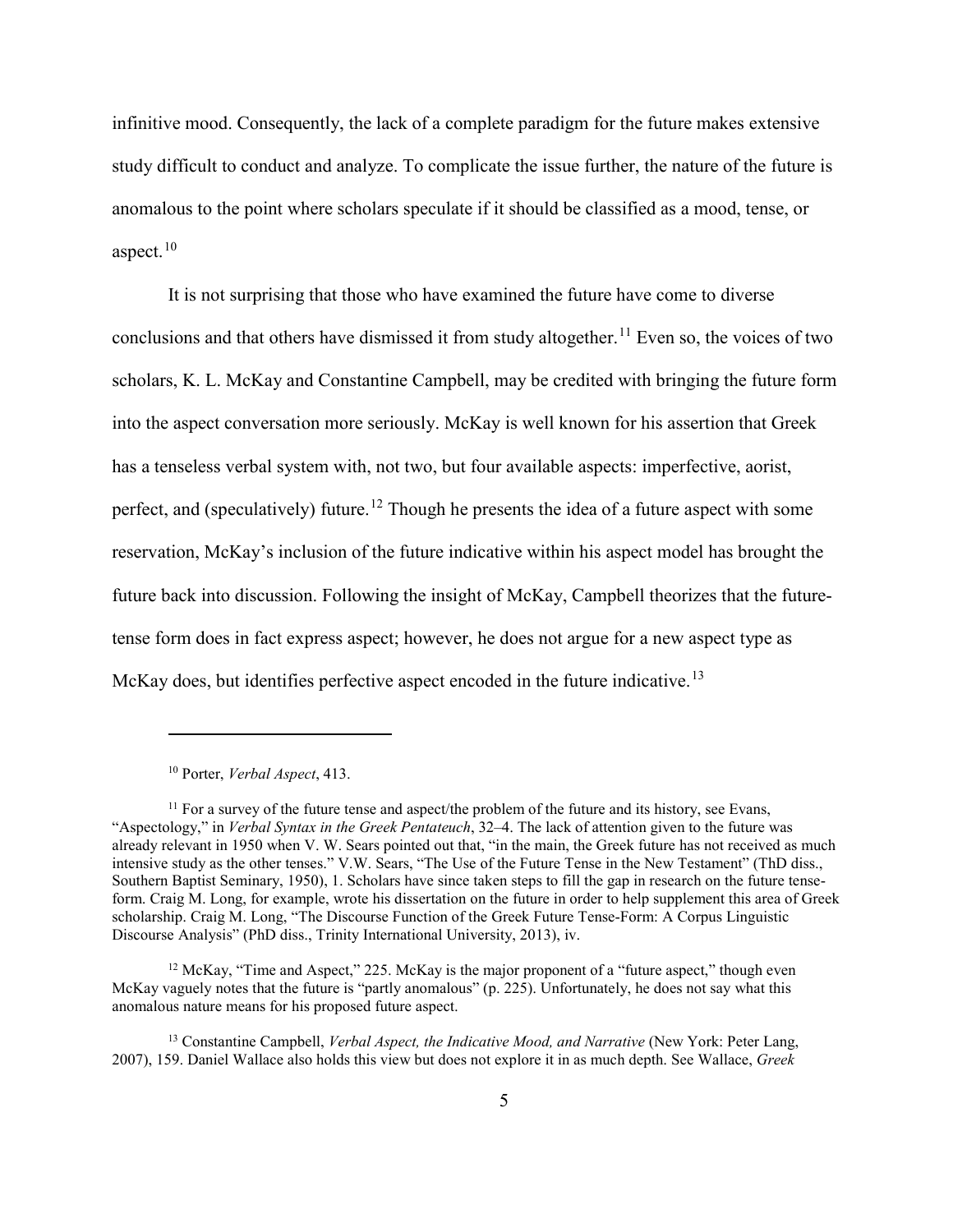Utilizing research conducted by Mark O'Brien, Campbell further holds that the perfective aspect of the future indicative can be predictably identified through *Aktionsart* patterns common in the aorist indicative. This assertion, if correct and consistently demonstratable, has the potential to clarify the anomaly of the future and resolve the question of what to do with the future indicative in an aspect-priority verbal system.

### Statement of Purpose

<span id="page-12-0"></span>Motivated by the valuable application of Campbell and O'Brien's *Aktionsart* method, this thesis will, therefore, seek to expand upon O'Brien's research by applying his method to a corpus of Johannine literature. If the *Aktionsart* method suggested by O'Brien is found to be incompatible with the behavior of the future indicative as seen in the Johannine works, then this work will call into question their conclusions, and ultimately the idea that the future indicative encodes perfective aspect. Alternatively, if the *Aktionsart* method affirms O'Brien and Campbell's findings, then this work will serve to bolster their proposal and add further evidence to perfective aspect encoded in the future-tense form.

## Importance

<span id="page-12-1"></span>A more complete, fully rounded understanding of aspect helps shed light upon other linguistic properties present in Greek. While it is tempting to study a function of language in isolation, the reality is that aspect does not function alone. Instead, it interacts with a lexeme and context to create *Aktionsart* while also interacting with time. Together, temporal reference, view of action, and type of action cohesively present an event's different facets. The facts of how an

*Grammar,* 566–7.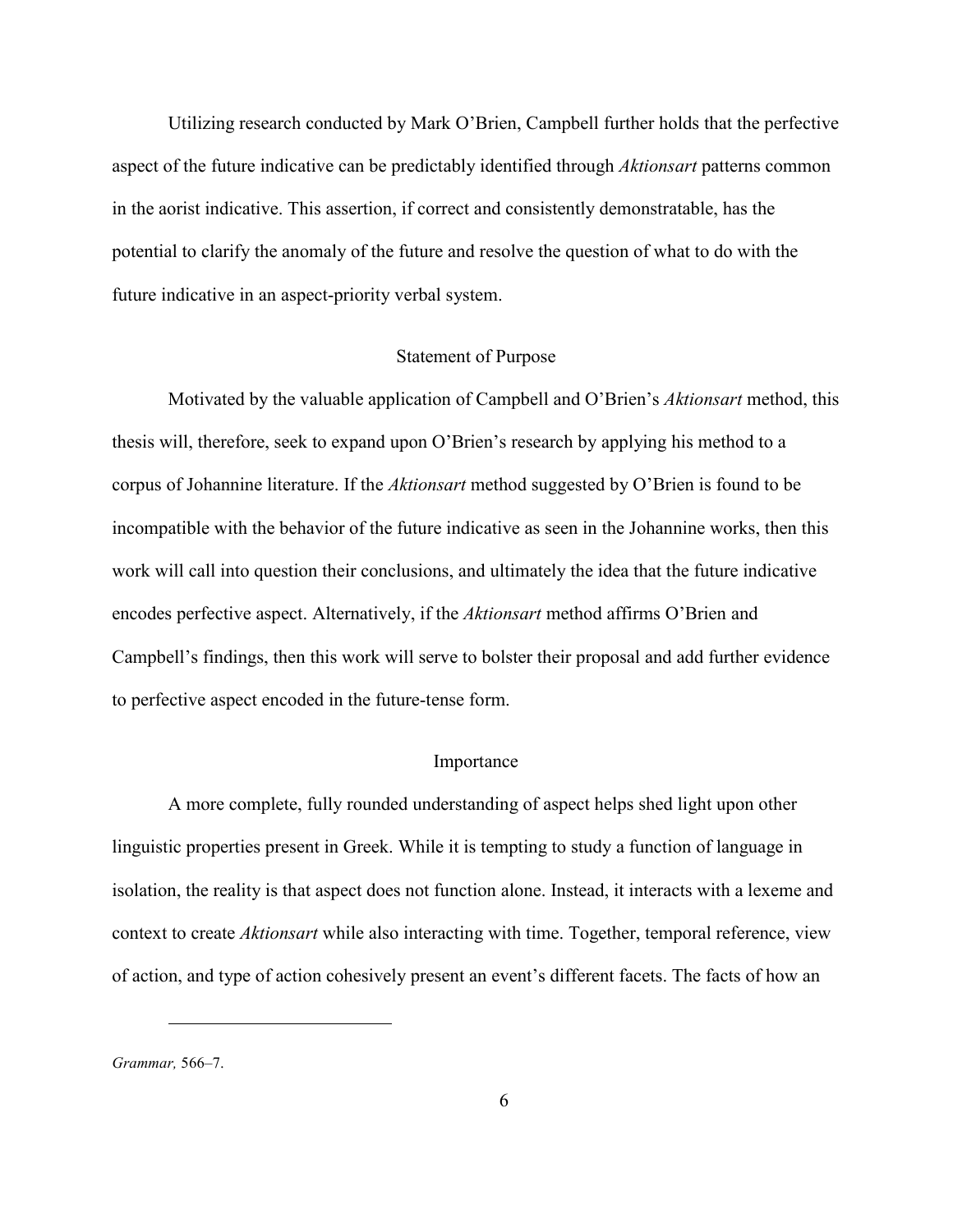event occurs (*Aktionsart*), how the author views the event (aspect), and where the event is located in time (tense) interact in unison. A better understanding of the scope and limits of aspect will clarify the concepts that work with it, making for a clearer picture of the Greek verb.

Yet beyond the need to clarify aspect in the world of academia, aspect must also be understood, as far as is possible, by those who apply koine Greek to their studies on a daily basis. If aspect is followed in transmission from classroom to application, it has the ability to correct frequently made interpretive errors that make their way into the pulpit. In the words of McKay, "it was not always necessary for a Greek to specify the time category of an activity—this was frequently only implied by content— but for every finite verb, every infinitive, and every participle he used he had to choose an aspect."<sup>[14](#page-13-0)</sup> At times, the writer's choice of aspect will make little difference in the meaning of the intended message, but at other times the difference in aspectual choice is imperative. It is thus important to pay more attention to occasions where aspect has more significance, and not to build theories on occurrences with less aspectual significance.

For example, the verb ἀπέθανεν "he died," in Romans 5:6. Though ἀπέθανεν is aorist in form, it is not punctiliar in function (though many unfamiliar with aspect might assert that it is). The perfective aspect of the word does not indicate the punctiliar, once and for all action of Christ's death; rather, it conveys a summary, external perspective of the event as is told by the writer.<sup>[15](#page-13-1)</sup> Any theological implications drawn from the concept of the "once-and-for-all"

<span id="page-13-1"></span><span id="page-13-0"></span><sup>14</sup> K. L. McKay, "On the Perfect and Other Aspects in New Testament Greek," *Novum Testamentum* 23, no. 4 (1981): 290.

<sup>&</sup>lt;sup>15</sup> This example is utilized by Campbell in Campbell, "Aspect and Tense in New Testament Greek," 50.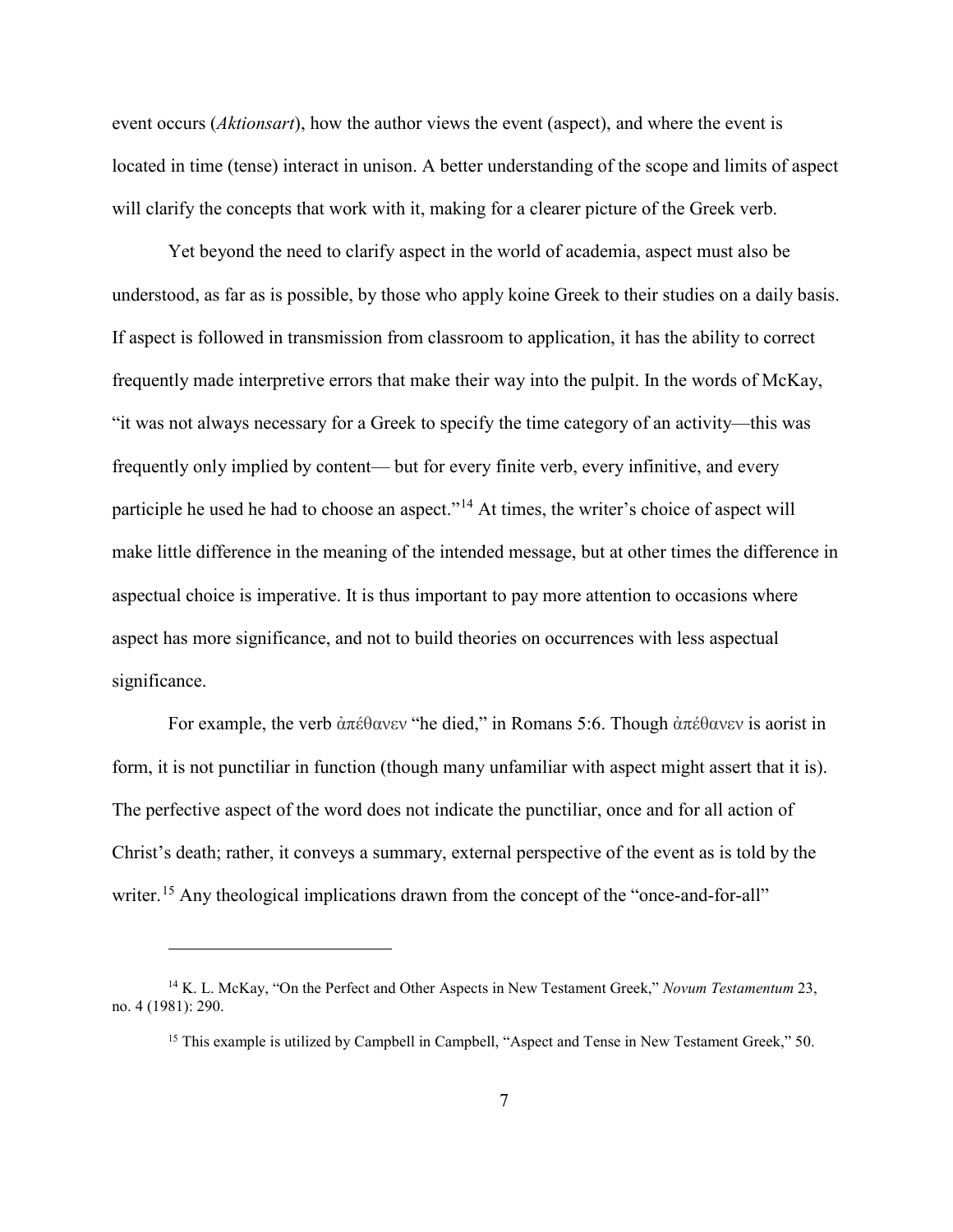sacrificial death of Christ are thus unfounded on the basis of the verb itself and anyone looking to make such a point should not seek to do so on the basis of Greek.<sup>[16](#page-14-0)</sup> Likewise, John 17:17 ἁγίασον "sanctify," while an aorist imperative, does not prove that sanctification is an instantaneous event.<sup>[17](#page-14-1)</sup> Instead, the perfective aspect of the aorist communicates that a specific command is being given, not an instantaneous one. Thus, the preacher who attempts to utilize every aorist verb as a sign of a "one-and-done" instance is mistaken and may lead his listeners to false conclusions.

As the discussion on aspect matures and becomes clearer, the place of the future should be clarified together with the whole of the Greek tense forms. Taking care to understand the future will thus impart scholars with a more complete knowledge of what is becoming a pillar of New Testament Greek structure, namely aspect. To overlook the future due to negligence or lack of research is to potentially lose a valuable contribution to the field of aspect studies. This said, rather than dismissing the future, it should be analyzed to ensure that its full meaning is properly grasped. Should the future be misunderstood, then it may be improperly categorized in textbooks; if improperly categorized, then it may be improperly taught in seminaries; if improperly taught, then it may be improperly translated; and if improperly translated, it may be improperly exegeted at the pulpit and improperly applied by the body of Christ. Good exegesis and preaching begin here: at the head waters of the original languages. It is imperative that

<span id="page-14-0"></span><sup>&</sup>lt;sup>16</sup> This is not to say that Christ has not did once and for all, but rather to say that this point cannot be extracted from a study of the verb ἀπέθανεν. One can certainly conclude that Jesus has died once for sin and will not die a second time, but this is on the basis of scriptural and theological study, not on the basis of perfective aspect.

<span id="page-14-1"></span><sup>&</sup>lt;sup>17</sup> This example is also utilized by Campbell in Campbell, "Aspect and Tense in New Testament Greek." 50.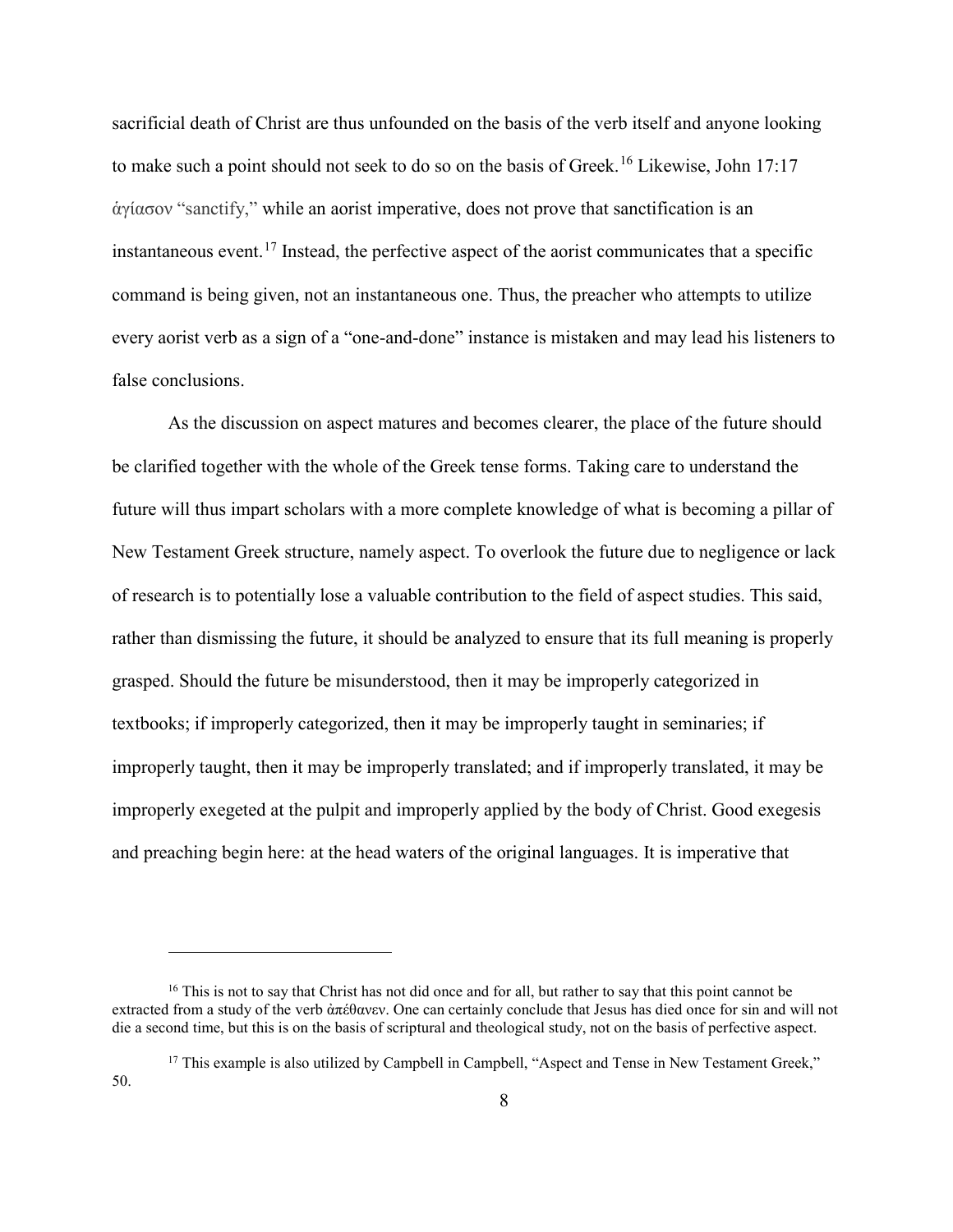aspectology be clarified and expanded upon so that the ripple effect of study produces accuracy and truth rather than misinformation and misapplication.

## Definition of Terms

<span id="page-15-0"></span>Bernard Comrie points out that even among linguists, "there is no generally accepted terminology" for aspect discussions.<sup>[18](#page-15-2)</sup> It is therefore necessary to define the terms as utilized in this work due to a lack of a set vocabulary in both New Testament Greek studies and in linguistic circles.

## <span id="page-15-1"></span>**Aspect**

When defining aspect, variations in approach yield different definitions of the concept.<sup>[19](#page-15-3)</sup> Since each language behaves in its own unique way, one approach is to use the term "aspect" to refer to the particular grammatical distinctions found in that language alone, while another approach is to attempt to find a more general definition that may be applied cross-linguistically.<sup>[20](#page-15-4)</sup> This work will start with a general definition and then narrow it down to suit the behavior of aspect in Greek as necessary.

Concerning the general definition, it can be said that in language, verbal processes (such as an activity, action, or state) can be presented from different perspectives depending upon the

<span id="page-15-2"></span><sup>&</sup>lt;sup>18</sup> Comrie, *Aspect*, 11. For a discussion devoted to a definition of aspect that correlates linguistic and biblical studies, see Christopher Thomson, "What Is Aspect? Contrasting Definitions in General Linguistics and New Testament Studies," in *The Greek Verb Revisited: A Fresh Approach for Biblical Exegesis*, ed. Steven E. Runge and Christopher J. Fresch (Bellingham, WA: Lexham Press, 2016) 13–80.

<span id="page-15-4"></span><span id="page-15-3"></span> $19$  However, at this point in history, Merkle surmise that most modern NT Greek scholars agree that aspect is best defined as "viewpoint" or "perspective." Merkle, "Where Do We Go From Here?," 204–5.

 $20$  Ibid.,  $6-7$ .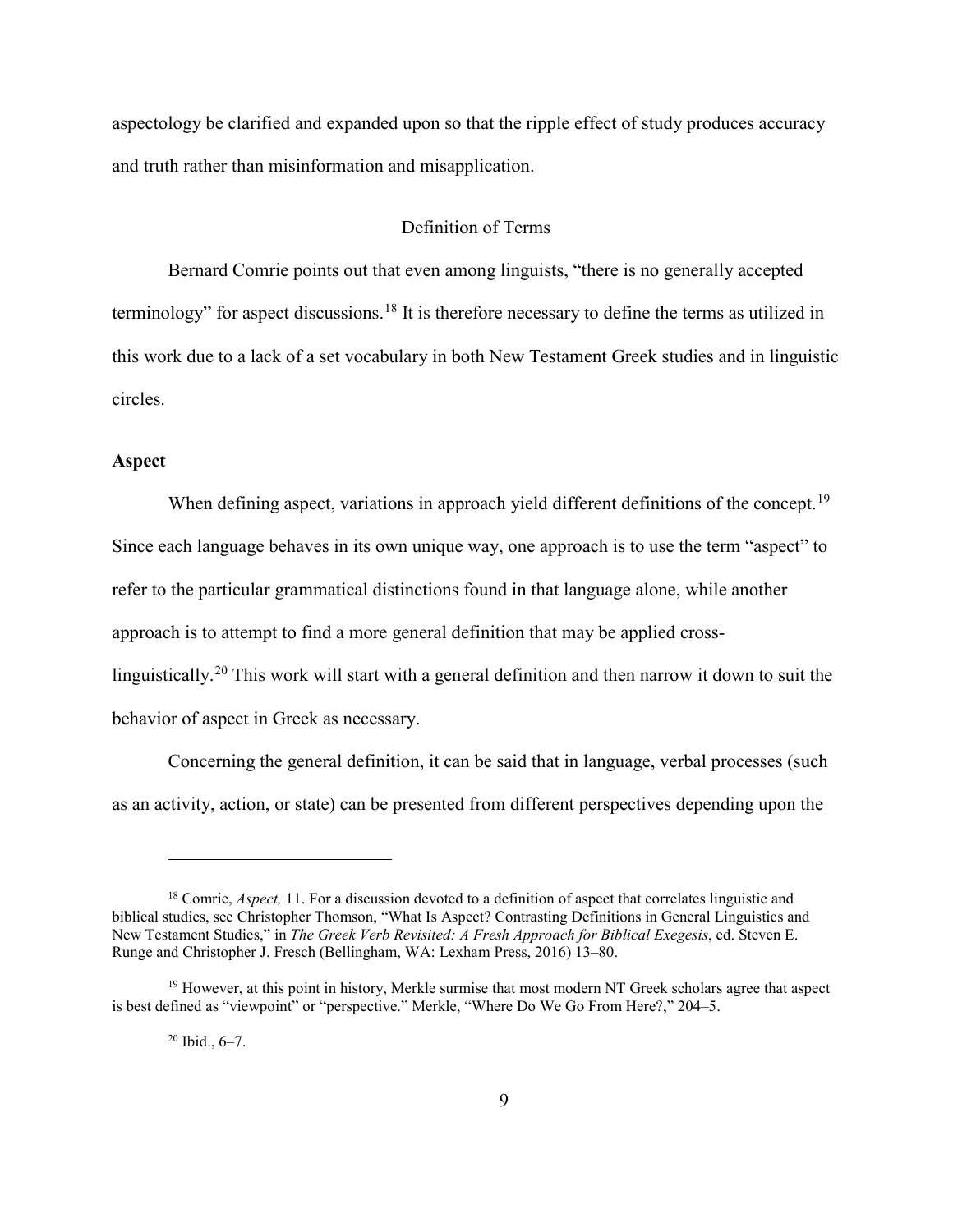communicator's viewpoint. This perspective, called aspect, is a grammatical category used in the description of verbs (often along with tense and mood). It refers primarily to the way that grammar marks the duration or type of temporal activity denoted by a verb.<sup>21</sup>

Initially, aspect was a term utilized by specialists in the study of Slavic languages for verbal categories that distinguish the status of events in relation to specific periods of time, as opposed to their simple location in the present, past, or future.<sup>[22](#page-16-1)</sup> For example, "Jon is reading his book" means that the reading is in progress over a period that includes the moment of speaking, so that "is reading" is temporally present but progressive (or imperfective) in aspect. Likewise, "Jon has read his book" means that at the moment of speaking, Jon's reading has already been completed, so that "has read" is present in tense but perfective in aspect.<sup>[23](#page-16-2)</sup>

Concerning aspect in Greek, the two most supported aspectual categories are imperfective aspect, an internal viewpoint that communicates an event as unfolding or in progress, and perfective aspect, an external viewpoint that portrays an event as a whole or in summary fashion.<sup>24</sup> Aspect may be subjective in nature; that is, it is often willfully determined by the author or speaker.<sup>25</sup> This means that one may utilize perfective and imperfective aspect to present the same event without contradiction. The sentence "Jon read yesterday; while he was

<sup>21</sup> David Crystal, *A Dictionary of Linguistics and Phonetics* (Hoboken, NJ: Wiley & Sons, 2008), 38.

<span id="page-16-1"></span><span id="page-16-0"></span><sup>22</sup> P. H. Matthews, "Aspect," *The Concise Oxford Dictionary of Linguistics* (New York: Oxford University Press, 2014), n.p.; J. P. Louw, "Verbal Aspect in the First letter of John," *Neotestamentica* 9, no. 1 (1975): 100; Comrie, *Aspect*, 124.

<sup>23</sup> McKay, "On the Perfect," 290.

<span id="page-16-4"></span><span id="page-16-3"></span><span id="page-16-2"></span><sup>24</sup> Joan L. Bybee, "Aspect," in *International Encyclopedia of Linguistics* (New York: Oxford University Press, 2003); Renate Musan and Monika Rathert, *Tense Across Languages* (Berlin: de Gruyter, 2011), 1.

<sup>25</sup> Subjectivity and choice are major points of Porter's view on aspect. See Porter, *Verbal Aspect*, 88–9.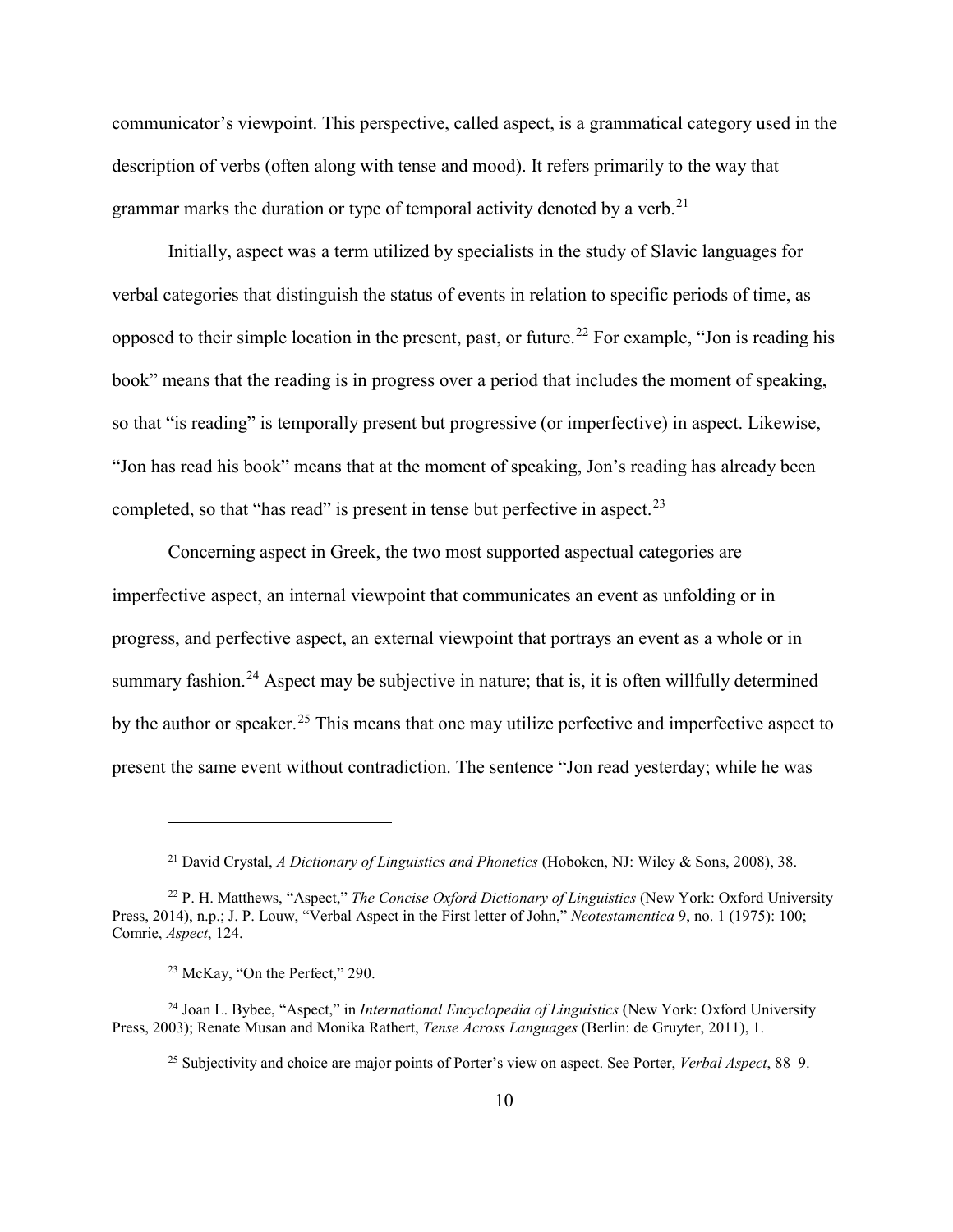reading the mail came" exemplifies this. "Jon read yesterday" constitutes perfective aspect, and "while he was reading the mail came" communicates imperfective aspect. Both viewpoints, external and internal, are communicated by the speaker to display the event in both summary and process forms. Though both internal and external perspectives are present in such an example, a speaker may just as easily choose to present only one of these perspectives as they see fit without compromising the true nature of the event itself. Thus, while an action may be objective in the reality of how it occurred, aspect is a subjective choice on how it is presented.

 At this point, it is important to note that some terms including the word "aspect" should not be confused with the concept explained above. For example, terms like grammatical aspect (also called viewpoint aspect) and lexical aspect, while they sound related, are actually quite different.<sup>[26](#page-17-0)</sup> *Grammatical aspect* is a speaker's presented viewpoint chosen through grammar, auxiliaries, and context. Thus, grammatical aspect is the subjective category explained above and is the concept that this thesis will examine. Meanwhile, *lexical aspect* is not the presented view of an action but is actually another term used for a category called *Aktionsart*.

*Aktionsart* is often mistaken for aspect due to their closely related function in a verb. Albert Lloyd explains, "Since aspect is so closely related to actional types (*Aktionsarten*) … a theory limited to aspect alone is neither possible nor desirable."[27](#page-17-1) This said, an important contrast must also be drawn between aspect and *Aktionsart*: aspect refers to a grammaticalized

<span id="page-17-0"></span> $26$  These are specialized terms that refer to aspectual distinctions that are explicitly marked by the linguistic devices a speaker uses such as auxiliaries and/or inflectional and derivational morphology. Carlota S. Smith, "A Theory of Aspectual Choice," *Language* 59, no 3 (1983): 19.

<span id="page-17-1"></span><sup>27</sup> Albert L. Lloyd, *Anatomy of the Verb: The Gothic Verb as a Model for a Unified Theory of Aspect, Actional Types, and Verbal Velocity* (Amsterdam: Benjamins, 1979), 14.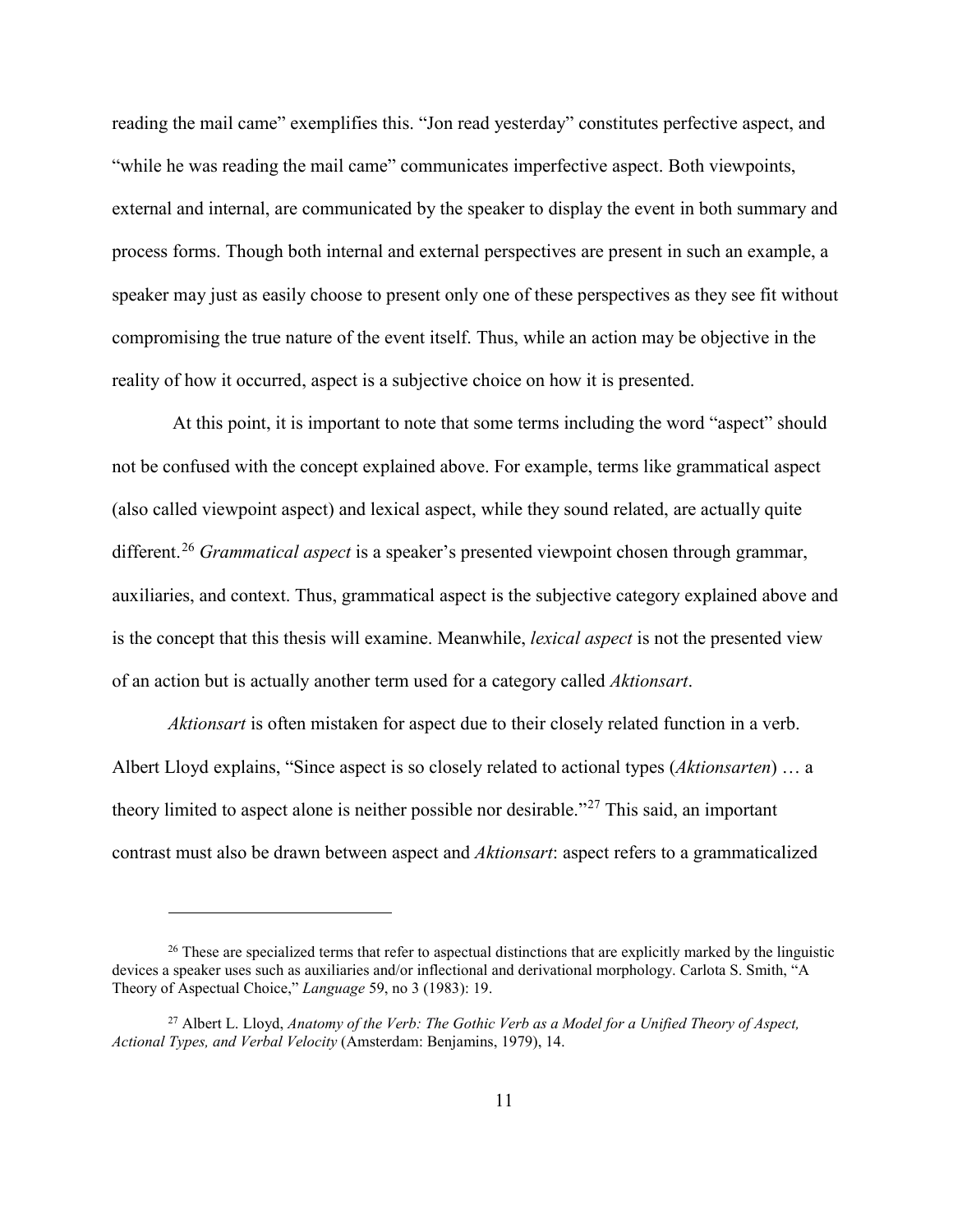category while *Aktionsart* refers to instances where an action is lexicalized.[28](#page-18-1) In other words, aspect is created from grammatical interactions and may be composed to present whatever viewpoint a communicator desires, while *Aktionsart*, is a value encoded in a verb itself and is not manipulated. The verb "pop" is still a punctiliar type of action, regardless of when it takes place or if it takes place from a close or distant vantage point. Meanwhile, to say that "the balloon popped" gives a perfective viewpoint of the event, and "the balloon popped while I was walking" gives an imperfective viewpoint. Grammatical changes can alter aspect but do not alter the *Aktionsart* of the verb and do not impact the nature of the event itself. Thus, *Aktionsart* is how an action actually happens, while aspect is how a speaker chooses to present an action (such as from a perfective or an imperfective viewpoint). $^{29}$ 

## <span id="page-18-0"></span>*Aktionsart*

 $\overline{a}$ 

The terms lexical aspect, situational aspect, and inherent aspect have all been utilized to refer to what this work identifies as *Aktionsart*. [30](#page-18-3) To reiterate, it should be clarified that these terms do not refer to the aspect defined in this thesis but to *Aktionsart*. A clear division between these two categories is important, though difficult to maintain, since the relationship between

<span id="page-18-1"></span><sup>28</sup> Crystal, *Linguistics and Phonetics*, 38. Olsen also adheres to this distinction on the basis of semantic criteria. She considers it necessary to keep clear definitions for both aspect since "the distinction between lexical and grammatical aspect, or more specifically, the question of whether lexical aspect should be considered aspect at all is probably the most controversial and important issue in the literature [on aspect]." This thesis agrees with Olsen and maintains a distinction between lexical and grammatical aspect, preferring to call lexical aspect *Aktionsart*, for the sake of clarity. Mari Broman Olsen, "*A Semantic and Pragmatic Model of Lexical and Grammatical Aspect*" (PhD diss., Northwest University, 1994), 7–9, 11.

<sup>29</sup> Wolfgang Klein, *Time in Language* (New York: Routledge, 2000), 9.

<span id="page-18-3"></span><span id="page-18-2"></span><sup>30</sup> Ibid.; Olsen, "*Lexical and Grammatical Aspect,"* 8. In addition, Evan's distinction between *Aktionsart's* lexical expression and aspect's grammatical features may prove useful here. Evans, "Aspectology," in *Verbal Syntax in the Greek Pentateuch,* 17, 19–21.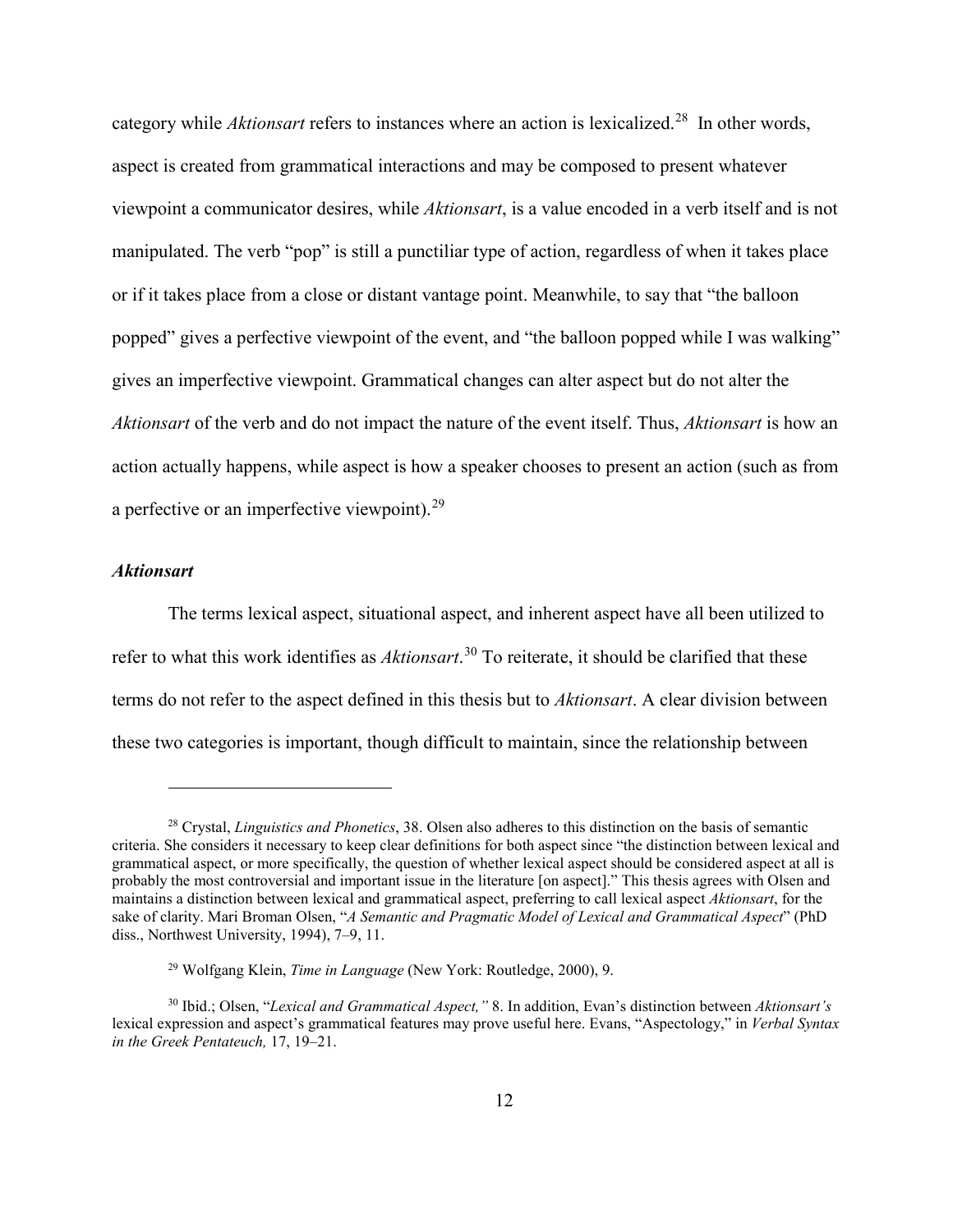aspect and *Aktionsart* is often intertwined.<sup>[31](#page-19-1)</sup> Thus, this work will refer to lexical aspect, situational aspect, and inherent aspect with the singular term *Aktionsart* for the sake of consistency and clarity.

*Aktionsart* or "kind of action," refers to the characteristics of what is inherent in the lexical items describing an event or situation.<sup>[32](#page-19-2)</sup> In other words, it is not concerned with how an action is subjectively represented but with how it factually occurs. More so, the "type of action" employed is also distinct from when the action occurs (tense). Fanning distinguishes four main types of situations portrayed in *Aktionsart*: activity (e.g., "to speak" or "to seek"), achievement (e.g., "to arrive" or "to destroy"), accomplishment (e.g., "to finish" or "to find"), and state (e.g., "to know" or "to have."[33](#page-19-3) These *Aktionsart* types (*Aktionsarten*) include actions like punctiliar action, an instant action like a "kick;" iterative action, a repeated action such as "breathing;" and ingressive action that begins to unfold, like "waking." These values are not changed by grammar or context but remain encoded and communicated in the lexeme itself.

<span id="page-19-0"></span>**Tense**

<span id="page-19-1"></span><sup>31</sup> Mounce's explanation of aspect highlights the need for clear division between aspect and *Aktionsart*. Mounce rightly notes that there are differences between aspect and *Aktionsart*; namely, that perfective aspect and punctiliar action (*Aktionsart*) are not the same. He explains that "a punctiliar action describes an action that occurs in a single point of time" and that "only context (such as the meaning of the verb) can determine if the action is in fact punctiliar." Mounce, *Basics*, 152. This is a correct understanding of punctiliar *Aktionsart*. However, Mounce also writes that aspect refers to "kind of action." Mounce, *Basics*, 151. By calling aspect "kind of action," Mounce confuses the role of aspect with that of *Aktionsart*. Without a clear and consistent delineation between the roles of aspect and *Aktionsart*, such explanations risk conflating viewpoint with type of action.

<span id="page-19-2"></span><sup>32</sup> Li and Shirai, *The Acquisition of Lexical*, 3.

<span id="page-19-3"></span><sup>33</sup> Fanning, *Verbal Aspect*, 41. These will be explained in greater detail in chapter two.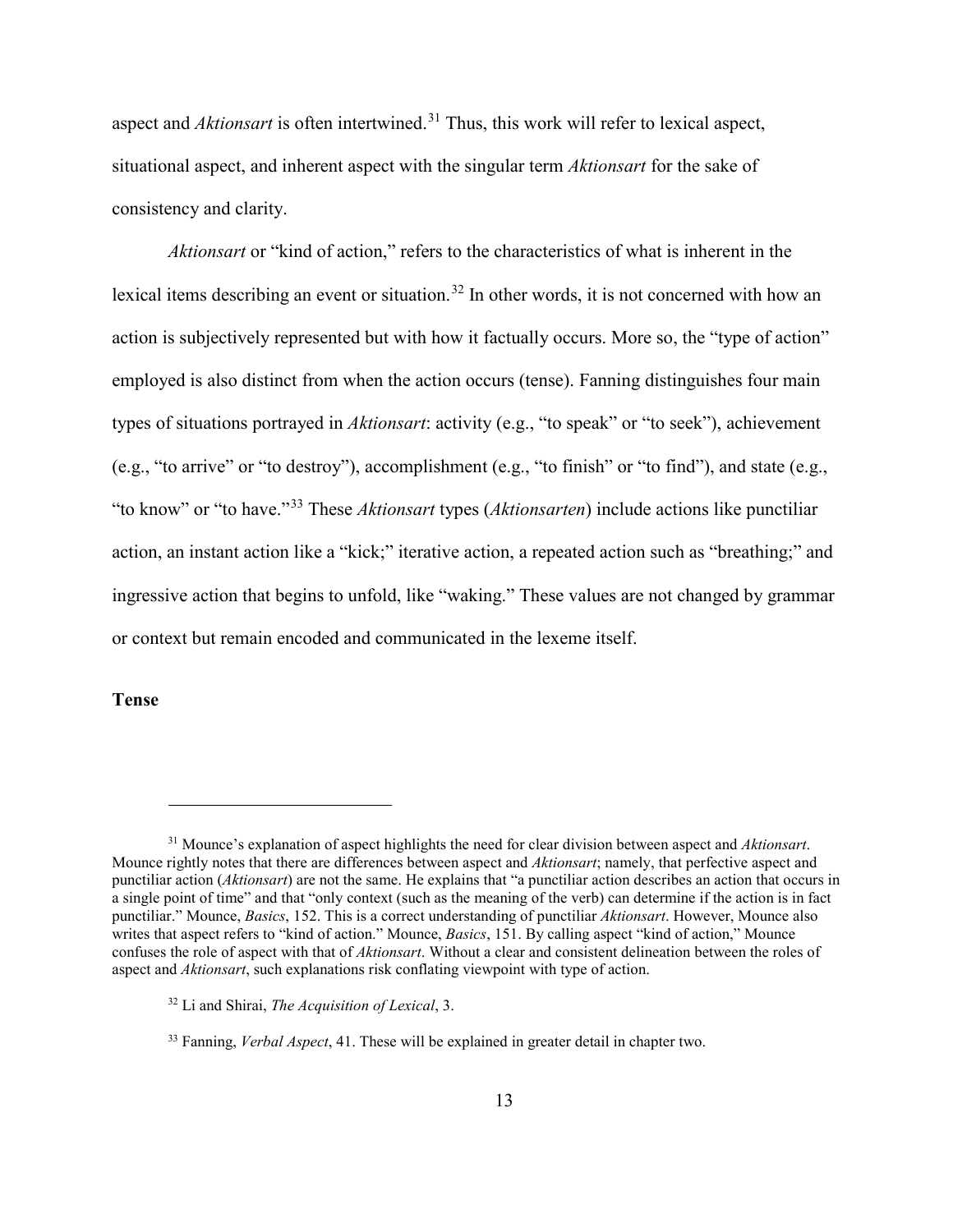Biblical Greek studies often utilizes the term "tense" to refer to verbal morphology, specifically the verb forms in the indicative mood (e.g., the present, future, aorist, imperfect, perfect, and pluperfect tenses).<sup>[34](#page-20-0)</sup> These tenses (which may be better referred to as tense forms) often overlap with both time and aspect and can cause confusion if the concepts are not clearly divided. In addition, tense does not simply refer to temporal reference because there are many ways to indicate time in language.<sup>[35](#page-20-1)</sup> Deictic markers such as "now," "later," or "yesterday" indicate time but are not the same as grammaticalized tense.<sup>[36](#page-20-2)</sup> Thus, for the clarity of this work, tense does not refer to the morphological form of a Greek verb nor to adverbial auxiliaries used to indicate time frame. Instead, this thesis utilizes Comrie's definition that tense is the "grammaticalized expression of location in time."<sup>[37](#page-20-3)</sup> Tense relates the time of the situation (the event being described) to some other time (the time of speaking or writing) through a verb.<sup>[38](#page-20-4)</sup> The most common tenses found in tense-related languages are past, present, and future. A situation

<sup>&</sup>lt;sup>34</sup> Campbell, "Aspect and Tense in New Testament Greek," 46.

<span id="page-20-1"></span><span id="page-20-0"></span><sup>35</sup> See Dahl's comparison of English and Finnish time reference for a useful visual. Östen Dahl, *Tense and Aspect in the Languages of Europe* (Boston: de Gruyter, 2000), 310–11.

<span id="page-20-2"></span><sup>36</sup> Campbell, "Aspect and Tense in New Testament Greek," 46. See also Dahl's example in English and his explanation. He observes that many, if not most languages treat his example "in a way that does not mark it grammatically as having non-present time reference. This seems to hold even for languages where the future is otherwise highly grammaticalized." Dahl, *Tense and Aspect*, 311.

<span id="page-20-3"></span><sup>37</sup> Bernard Comrie, *Tense* (New York: Cambridge University Press, 1985), 9. Comrie also provides a concise (but useful), illustration differentiating tense and aspect. In English, the phrases "John sang" and "John sings" exhibit tense while "John sings" and "John is singing" exhibit aspect. This is helpful, because it allows a reader to see the difference between grammaticalized time reference (John's past action vs. his present action) and viewpoint (John's action from an external view vs. John's action from an internal view).

<span id="page-20-4"></span><sup>38</sup> Campbell, "Aspect and Tense in New Testament Greek," 46; Musan and Rathert, *Tense Across Languages,* 1; Comrie, *Aspect*, 2; John Lyons, *Introduction to Theoretical Linguistics* (New York: Cambridge University Press, 1968), 304–6.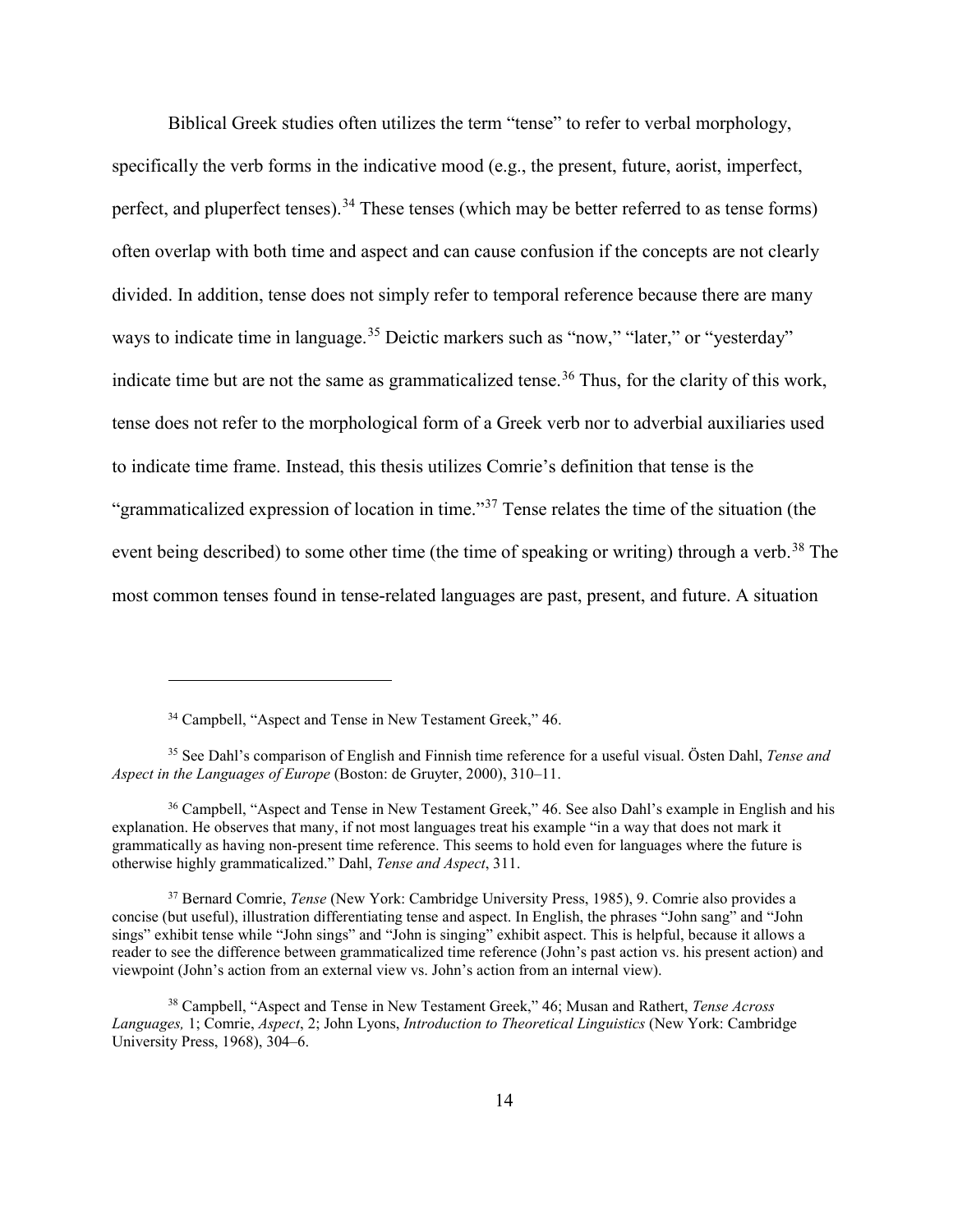described in the present tense is located temporally simultaneous with the moment of speaking (e.g., Jon is speaking). A situation described in the past is temporally located before the moment of speaking (e.g., Jon spoke; Jon was speaking). Likewise, an event described in the future is temporally located subsequent to the time of speaking (e.g., Jon will speak).<sup>[39](#page-21-1)</sup> Verbal tense is thus a deictic concept, denoting a word or expression that is dependent upon the context in which it is used.[40](#page-21-2)

If there is a semantic concept of time reference (absolute or relative) that may be grammaticalized in a language, then it may be said that that language has tenses (e.g., English). In contrast, many languages lack tenses and do not have grammaticalized time reference. As previously mentioned, these languages can still express time by means of alternative time reference through temporal adverbials that locate situations in time (e.g., "today," "the year before," or "at one o'clock,"), as well as through aspect and mood.<sup>[41](#page-21-3)</sup>

Tense, like *Aktionsart*, is also difficult to separate from aspect since the two categories interact closely with each other. While tense locates events within time with respect to the present moment, aspect is concerned with the internal temporal structure of the situation (and does not connect the time of an event to any other time-point).<sup>[42](#page-21-4)</sup>

## <span id="page-21-1"></span><span id="page-21-0"></span>**Mood**

 $\overline{a}$ 

<span id="page-21-3"></span> $41$  Ibid., 6.

<span id="page-21-4"></span> $42$  Ibid., 5.

<sup>39</sup> Ibid.

<span id="page-21-2"></span><sup>40</sup> Lyons, *Theoretical Linguistics,* 275–81.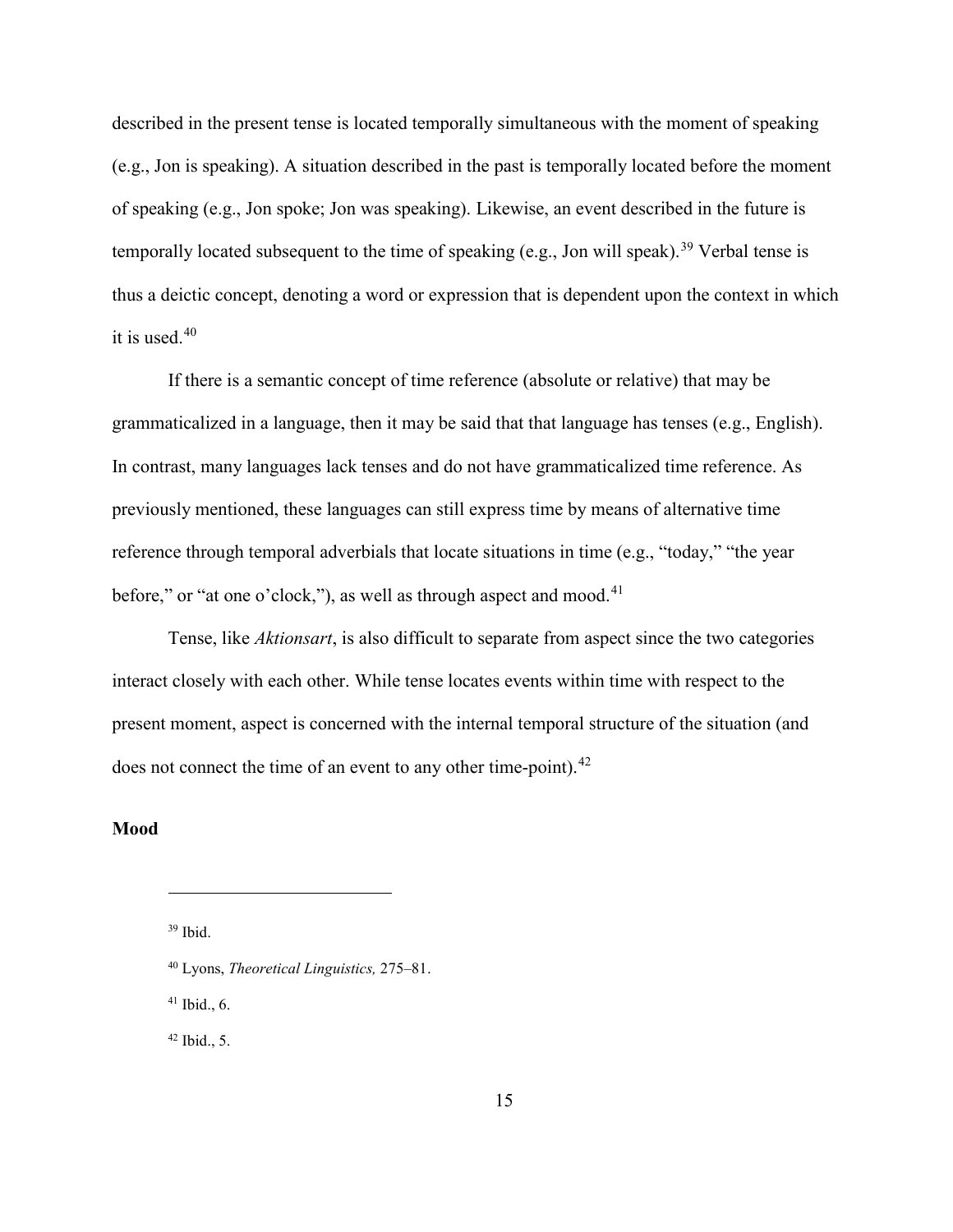Mood is a "set of syntactic and semantic contrasts signaled by alternative verb paradigms" (in Greek this correlates to the indicative, subjective, imperative, optative, etc.).<sup>[43](#page-22-1)</sup> A wide range of meaning is involved with the Greek moods. This is particularly manifest in the attitudes they communicate towards the event being described, whether as a factual reality, uncertainty, vagueness, wishful thinking, or possibility. In other words, mood is a way of grammaticalizing a language user's perspective on the relationship of an action, event, or state to reality, and thereby indicates the user's attitude about the event.<sup>[44](#page-22-2)</sup> Within linguistics, mood may be correlated with the concept of modality. Modality is a "linguistic category that characterizes the attitude of the speaker concerning the proposition expressed in an utterance."[45](#page-22-3) Modal concepts thus include attitudes of obligation, possibility, and reality (which respectively may correlate to the Greek imperative, subjunctive, and indicative moods) among others.<sup>[46](#page-22-4)</sup>

## Limitations and Delimitations

<span id="page-22-0"></span>There is one primary limitation that arises from this study. Length constraints of a thesis paper do not allow for a full explanation of aspect as it pertains to the Greek verbal system. Thus, selective inclusions of the history, discussion, and concepts concerning aspect are included where necessary.

<sup>43</sup> Crystal, *Linguistics and Phonetics*, 312.

<sup>44</sup> Porter, *Idioms,* 50.

<sup>45</sup> Li and Shirai, *The Acquisition of Lexical*, 2.

<span id="page-22-4"></span><span id="page-22-3"></span><span id="page-22-2"></span><span id="page-22-1"></span><sup>&</sup>lt;sup>46</sup> There is considerable discussion about the future and its formal and semantic similarities to the subjunctive mood. For a recent look at this, see David Mathewson, *Voice and Mood: A Linguistic Approach* (Grand Rapids: Baker Academic, 2021), 131–4.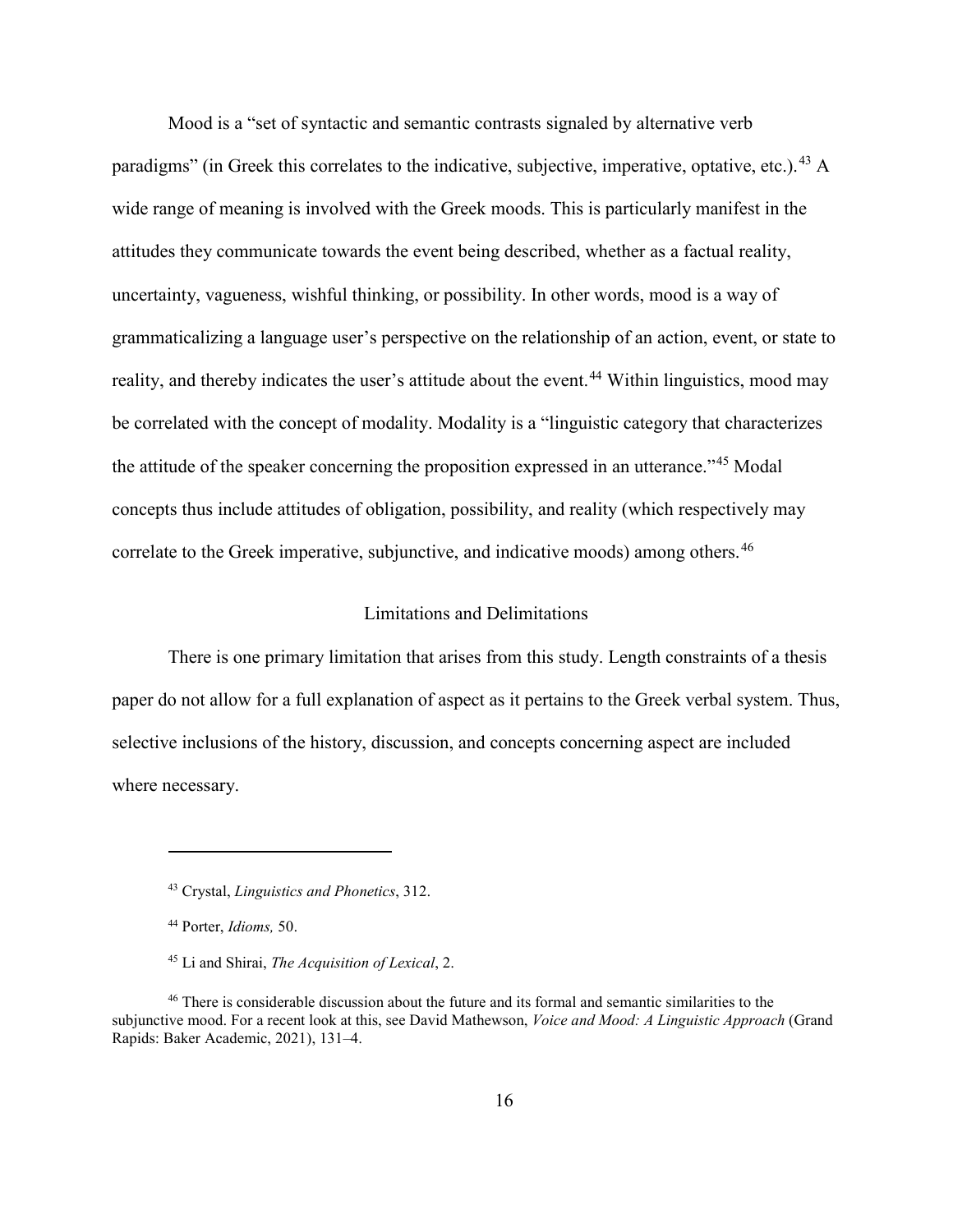The primary delimitations of this work are bound to (1) Fanning's assertation that aspect can be identified through *Aktionsart*, (2) Fanning's *Aktionsart* categories, [47](#page-23-0) (3) Fanning's uses of the aorist indicative, (4) O'Brien and Campbell's theory that the future-tense form demonstrates perfective aspect when applied to Fanning's uses of the aorist indicative, and (5) occurrences of the future-tense form in the Johannine literature of the Greek New Testament.

The broader discussion of aspect in koine Greek will be referenced as necessary in order to clarify this thesis' understanding of what aspect is, of how it works, and of why the future may or may not be considered aspectual. Yet, because aspect is a very broad and complex field of study, limitations have been established to ensure fidelity to the issue of the future among both biblical and linguistic scholarship. Concepts wandering too far from aspect as it pertains to the future cannot be discussed for the sake of coherence, space, and time allotted to composition. Thus, the natures of the perfective and imperfective will only be presented in so far as they assist with explaining the future. Likewise, the place of the remaining indicatives tense forms within aspect studies, the perfect and the pluperfect, will not be discussed.

While aspect has been examined by a number of biblical scholars, only those most relevant to verbal aspect as it regards the future will be looked at in this work's literature review. When possible, insight from linguistic studies will also be offered to balance or bolster the views and theories offered by biblical Greek scholars. Like biblical Greek, linguistics is also a broad

<span id="page-23-0"></span><sup>47</sup> Verbs observed include those with ACTIVITY, ACCOMPLISHMENT, CLIMAX, AND PUNCTUAL *Aktionsarten*. STATIVE verbs have been identified within the corpus but are not treated extensively because O'Brien has demonstrated that STATIVES yield an ingressive use in the future (much like the aorist STATIVES do). STATIVE *Aktionsart* has also been studied by Campbell who upholds O'Brien's conclusion. For these reasons, STATIVE verbs will not be discussed at length in this paper's analysis.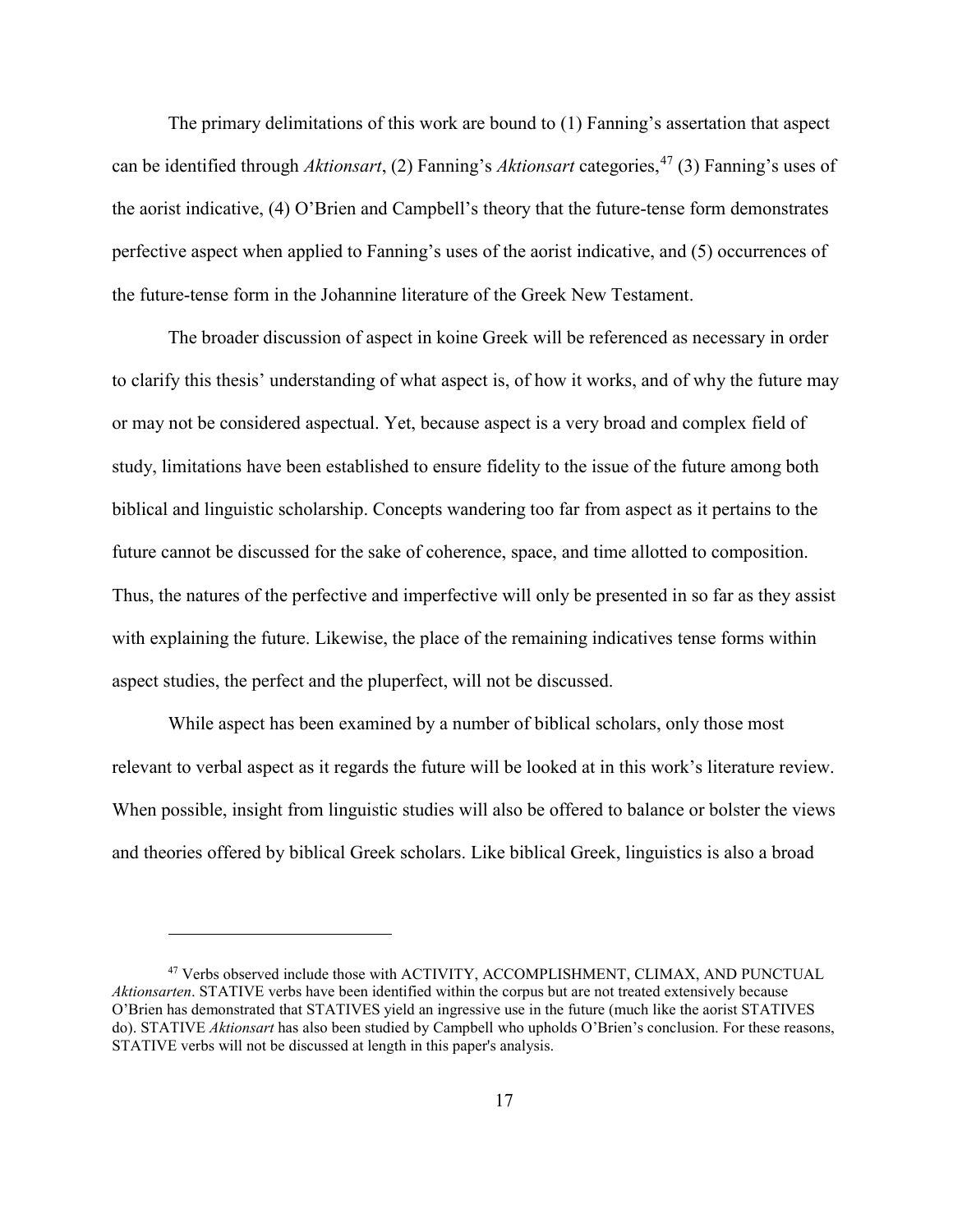field with more diverse views on verbal aspect. Thus, information from this study will be restricted to well-known and basic linguistic concepts, reference books, and authors.

The textual basis of this paper's research is restricted to the Johannine works: the gospel of John, the Johannine epistles, and the book of Revelation. The limits of a Johannine corpus confine research to (1) New Testament koine Greek (not the Greek reflected in the Septuagint, extra biblical sources, etc.) and (2) work produced by a single author.<sup>[48](#page-24-1)</sup> The Johannine corpus has been selected because it contains an appropriately diverse sample of literary genres including narrative, epistle, and prophecy/apocalypse.

## Method

<span id="page-24-0"></span>The primary research of this work will be conducted through a corpus study of the gospel of John, the Johannine epistles, and the book of Revelation.<sup>[49](#page-24-2)</sup> All instances of the future

<span id="page-24-1"></span><sup>48</sup>Paul A. Rainbow, *Johannine Theology: The Gospel, the Epistles and the Apocalypse* (Downers Grove, IL: InterVarsity Press, 2014), 39–51; Judith M. Lieu and Martinus C. de Boer, *The Oxford Handbook of Johannine Studies* (New York: Oxford University Press, 2018), 83–98. The traditional view is that John, son of Zebedee, authored the gospel of John, the Johannine epistles, and the book of Revelation. By the 1800s, criticism of the traditional view began to suggest that John himself did not author the works under his name (John the elder of Ephesus, multiple like-minded authors, or a unified Johannine community of writers have been proposed as alternatives). While this debate is compelling, the traditional evidence still maintains a reasonable argument. The following provide reasonable evidence. (1) First-person references in John's gospel indicate that the work was composed by an individual who personally knew Jesus (see John 1:14, 21:20; 24; 25). (2) The gospel of John correlates to vocabulary, diction, and style of the Johannine epistles, suggesting they were written by the same individual. (3) The qualities in the book of Revelation (e.g., Semitic inference, Hebrew scriptural imagery, and knowledge of the temple cults) indicate a Jewish, Judeo-Samarian born author (though the contents of the book itself are harder to correlate with the gospel and epistles). While a nod should be given to the ongoing authorship debate, this work ultimately assumes the traditional view of Johannine authorship. Even so, should the consensus conclude that John the apostle did not author the Johannine corpus, it is also acknowledged that issue of authorship is not of importance to this thesis' purpose and makes little impact on the research presented here.

<span id="page-24-2"></span><sup>&</sup>lt;sup>49</sup> It should be noted here that the method of this thesis is not motivated by genre. As is explained below, the methodology employed here will be based on the work of Fanning and on O'Brien' study of the verbal behaviors arising from aspect and *Aktionsart* interactions. Thus, genre will not be examined in this work because Fanning's and O'Brien's methodologies do not examine genre or discourse type.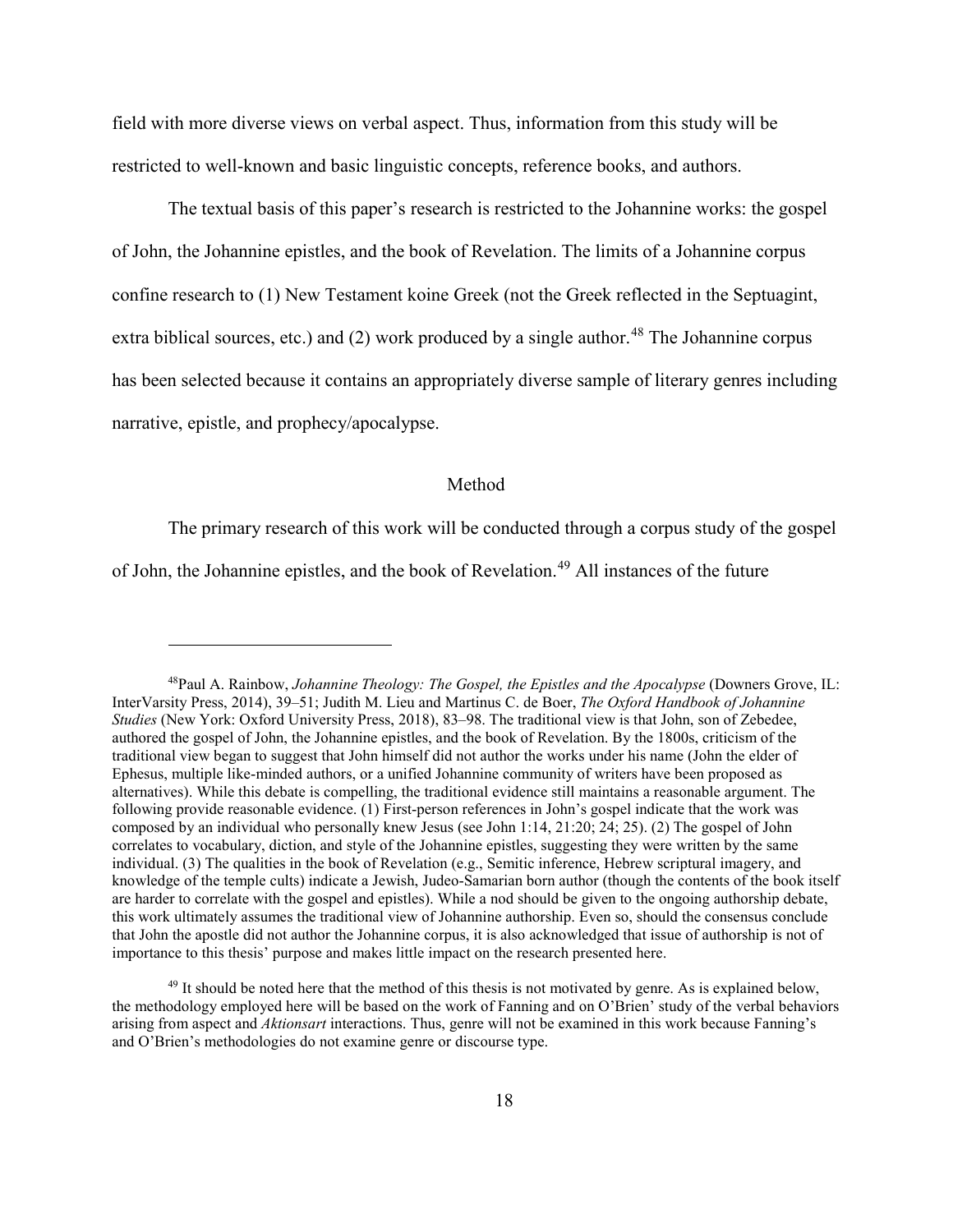indicative will be parsed, counted for lexical frequency and organized by Fanning's verb-distinctions (change, boundedness, durativity, and preface).<sup>[50](#page-25-0)</sup> Working from these distinctions, *Aktionsarten* will be identified according to Fanning's categories that separate types of verbal actions into STATES, ACTIVITIES, ACCOMPLISHMENTS, CLIMAXES, and PUNCTUALS.<sup>[51](#page-25-1)</sup> STATIVES will be identified within the corpus but will not be treated extensively in this work's analysis sections. [52](#page-25-2) The resulting *Aktionsarten* of the future indicatives will be used to help determine the specific usage of each verb. These usages are the constative, ingressive, consummative, gnomic, and proleptic applications. [53](#page-25-3)

Once the future indicatives of the Johannine works have been plotted, individual analyses of relevant verbs will be conducted to compare the behavior of the future with the behavior of the aorist. In this comparison, the usage of the aorist will be observed in order to see if *Aktionsarten* contribute to the same usages in the aorist and future tenses. If *Aktionsarten* are observed to agree in consistent patterns in both the aorist and future, then this consistency may

<sup>50</sup> Fanning, *Verbal Aspect,* 128.

<span id="page-25-1"></span><span id="page-25-0"></span><sup>51</sup> Ibid.*,* 128–129. These terms will be discussed in chapter two's literature review (pg. 30–1). Capitalization is Fanning's and will be retained throughout this paper.

<span id="page-25-2"></span><sup>52</sup> The work conducted by O'Brien covers STATIVE and ACCOMPLISHMENT verbs. Since he effectively demonstrates that STATIVES have an ingressive use in the future (much like the aorist STATIVES do), this *Aktionsart* will not be studied in depth. Additionally, STATIVE *Aktionsart* has likewise been studied by Campbell who came to the same conclusion. STATIVE verbs will be included in the database of this works' corpus study but will not be discussed at length in this work's analysis. The *Aktionsart* of the other verb types will be studied to better expound upon areas that have been given less attention and clarify areas that O'Brien has not discussed.

<span id="page-25-3"></span><sup>&</sup>lt;sup>53</sup> This method is an adaption from Mark O'Brien's work on the future and aspect in the New Testament. In his thesis, O'Brien contended that "if the future tense does possess the same aspect as the aorist, then there should be a fairly consistent (if not regular) nuancing of the future's aspect in similar conditions… If we are able to demonstrate similar procedural characteristics of certain categories of future verbs as we find in the aorist tense with those same verbs, then it would seem reasonable to propose that both tenses share the same kind of verbal aspect, based on the… relationship between aspect and *Aktionsart*." See Mark B. O'Brien, "Verbal Aspect in the Future Tense of the Greek New Testament" (ThM thesis, Dallas Theological Seminary, 1997), 25.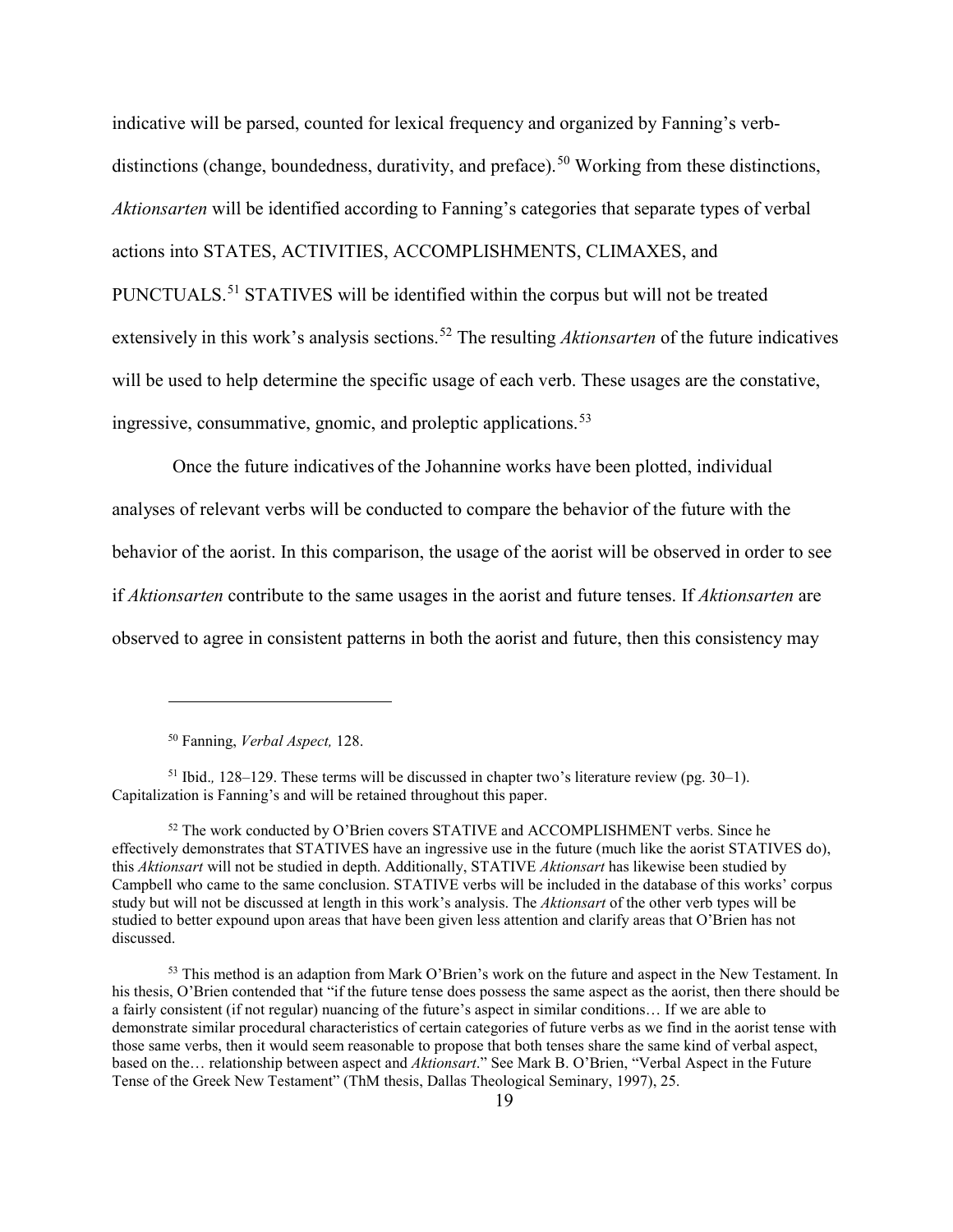suggest that the aorist and future have the same aspectual value. If a verb's behavior is created through interactions between aspect and *Aktionsart*, then verbs with the same behavior and same *Aktionsart* may have the same aspect as well. In other words, if the aorist and future-tense forms have similar behaviors that stem from the same *Aktionsart* interactions in each tense, the missing component of aspect should also agree. Thus, this thesis argues that this parallel in behavior is the result of a shared perfective aspect in the aorist and future indicatives.

A useful analogy may help to visualize the concept of this approach. The behaviors that result from *Aktionsart* and aspect interactions are, in a way, like mixing paints together. Perfective aspect can be described as black because the action is seen externally as if viewers are "in the dark" about the internal process of the event. With perfective aspect, all that is known is that the event simply happened. Imperfective aspect can be described as white because the action is "lit up." With imperfective aspect, viewers can see the internal process up close. Meanwhile, different *Aktionsarten* can be represented by primary color like yellow, red, or blue.

When one of the aspects (black or white) combine with an *Aktionsart* value (a primary color), they create unique behavior that is specific to their combination. This resulting hue (the behavior or "usage") is a predictable outcome of a shade and color mixing. This analogy, at this point, represents Fanning's concept that aspect and *Aktionsart* interact to produce predictable behaviors.

Taking this concept further, the method applied in this thesis seeks to work backwards from the outcome to identify the aspectual and actional values that created it. In other words, the method employed here looks at hue (the verb's usage) and analyzes how it appears (behaves) in order to deduce what color (type of action) and shade (aspect) combined to make it. Therefore, if one began with a dark blue, then it would be logical to assume that black and blue combined to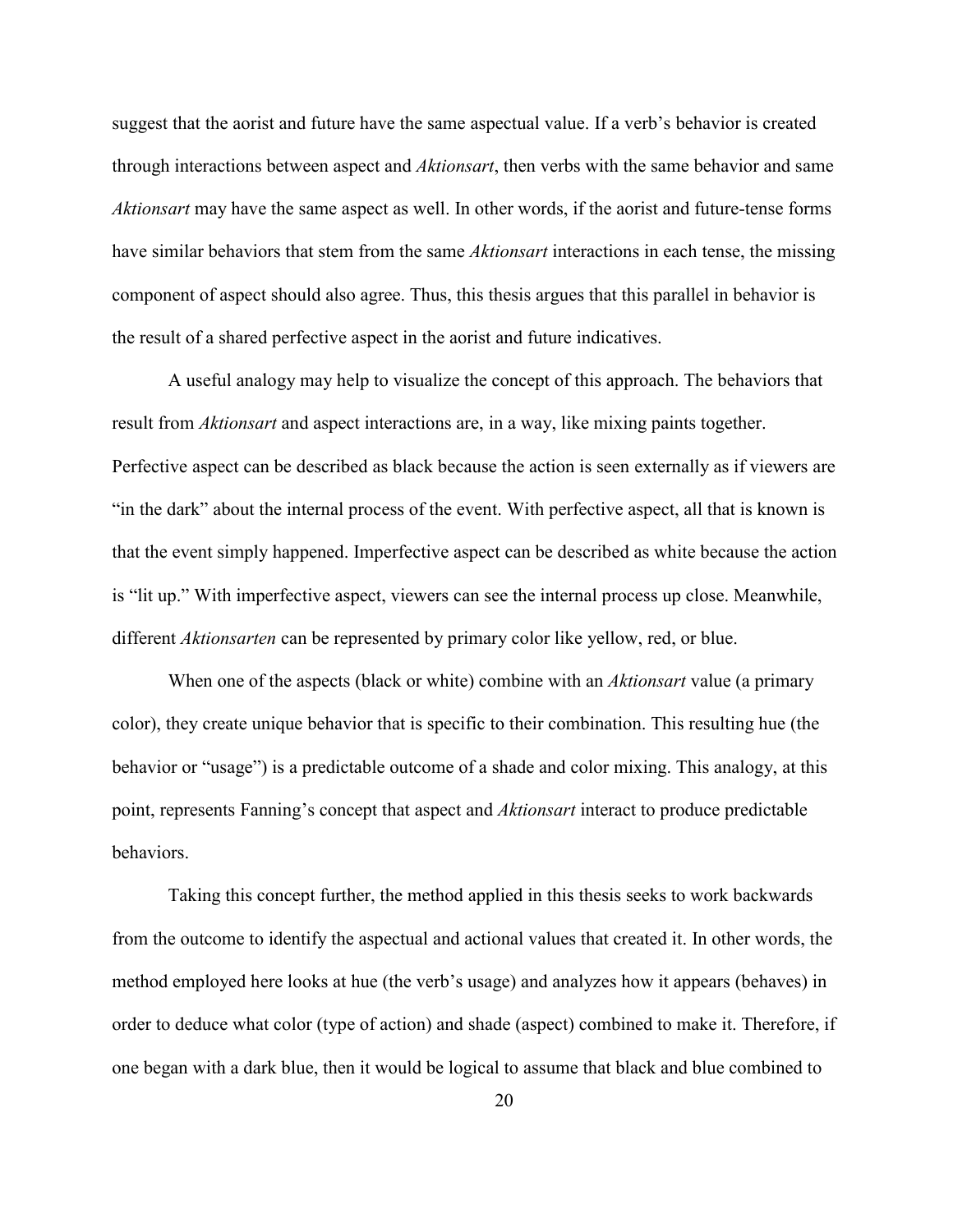make the hue being observed. Likewise, if a constative aorist were observed, it could be deduced that perfective aspect and a CLIMAX type verb interacted to result in that specific usage.<sup>[54](#page-27-0)</sup> In a similar way, the method of this work seeks to observe the behavior of the future indicative in the Johannine corpus. It essentially works backwards to identify the components that created each usage, first by identifying each verb's *Aktionsart*, and then by determining the type of aspect that the future tense expresses through comparison with the aorist tense form (which itself, conveys perfective aspect).

Chapters three through five will divide the corpus results according to uses of the future indicative. Chapter three will cover the instances of the constative future; chapter four will cover the ingressive and consummative futures; and chapter five will cover the gnomic and proleptic futures. These chapters will present both positive examples that agree with the behavior of the aorist as well as any problematic instances that may appear to conflict with the aorist usages or perfective aspect. Final conclusions will be presented based upon the studied data in order to confirm or disagree with the theory of perfective aspect in the future indicative tense form. Afterwards, suggestions for future research will be recommended.

<span id="page-27-0"></span><sup>&</sup>lt;sup>54</sup> Obviously, this analogy can only be applied to a certain point. It does not fully represent the nature of aspect as internal or external perspective and does not account for the additional concept of temporal reference. It is hoped, however, that it serves as a helpful illustration of how this thesis' method works to determine aspect when a tense form's aspectual value is otherwise unknown.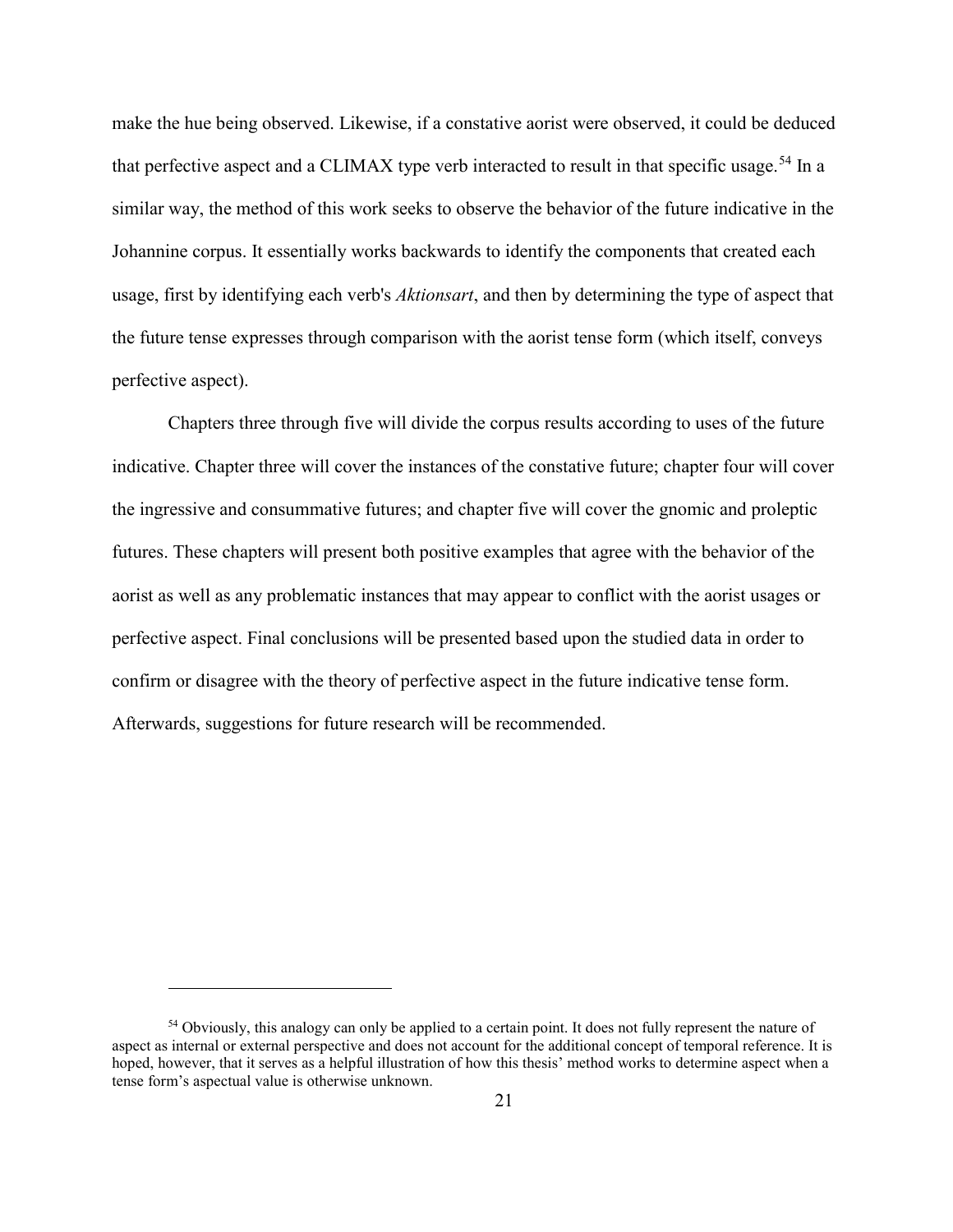## **Chapter Two: Literature Review**

<span id="page-28-0"></span>This literature review will track the development of aspect within the study of koine Greek and examine the contributions of the most influential voices in biblical Greek's aspect discussion: McKay, Porter, Fanning, Campbell, and (due to his treatment on the future indicative) O'Brien. Linguist Bernard Comrie's view on aspect will be also considered because his work has made significant impact upon the understanding of aspect as it pertains to the Greek of the New Testament.

## Prior to Modern Studies

<span id="page-28-1"></span>The study of koine Greek is not a static field within biblical scholarship. Though the language is ancient and well established in classical studies, previous conceptions of Greek, even those held for hundreds of years, are not infallible. The reality is that koine Greek is subject to revision as scholars examine and change their linguistic conception of the language. Such revision is well observed in the issue of aspect.<sup>[1](#page-28-2)</sup> Prior to the turn of the nineteenth century, the influence of Latin scholarship led most to assume that all Greek moods conveyed tense (the moods include the indicative, subjunctive, imperative, optative, infinitive and participles).<sup>[2](#page-28-3)</sup> Greek was thus incorrectly understood within the framework of Latin's temporal verbal system until nineteenth-century comparative philologists wrote about different kinds of actions

<span id="page-28-2"></span><sup>&</sup>lt;sup>1</sup> This brief background does not intend to suggest that scholars created a concept that had, previous to their analysis, never existed. It may be better to say that prior to analysis, the role of aspect in koine Greek was not properly understood. In her study on the development of grammaticalization and subjectification in Greek, Amalia Moser points out that, "The Greek verbal system has always been built around aspect in the broadest sense of the term." Amalia Moser, "From Aktionsart to Aspect: Grammaticalization and Subjectification in Greek," *Acta Linguistica Hafniensia* 46, no. 1 (2014): 81.

<span id="page-28-3"></span><sup>2</sup> Constantine Campbell, "Aspect and Tense in New Testament Greek," in *Linguistics and New Testament Greek: Key Issues in the Current Debate* (Grand Rapids: Baker Academic, 2020), 9–12.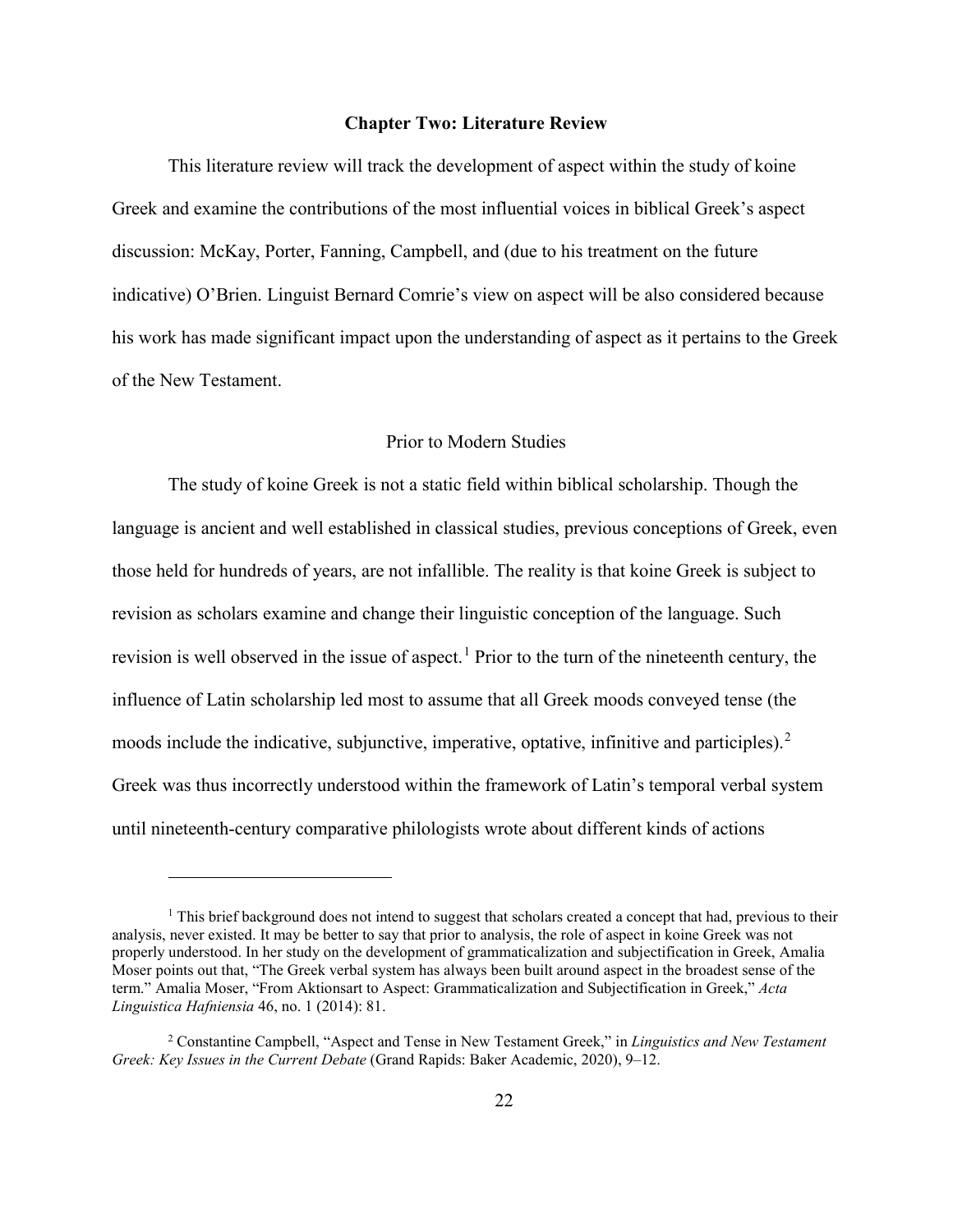identifiable in Greek verbs.<sup>[3](#page-29-1)</sup> It was argued that unlike Latin, temporal meaning in Greek is limited to the indicative mood alone, and a different meaning is expressed by the present and aorist verbal stem: durative versus "quickly passing" actions.[4](#page-29-2) The label *Zeitart* (type of time) acted as the predecessor for the later developed Aktionsart (type of action).<sup>[5](#page-29-3)</sup> Efforts to unite comparative linguistics with Greek philology became a turning point for Greek studies, leading to a boom in aspectual studies between 1890 and 1910.<sup>[6](#page-29-4)</sup> The concept of time in the indicative mood alone was generally accepted as the dominant viewpoint and there was widespread agreement between Indo-European scholars concerning the distinction between how an action happened and when it happened within the Greek verb. Terms within Greek scholarship became more specialized and standardized, as *Aktionsart* was utilized to refer to how an action occurs, and aspect was utilized to refer to the viewpoint from which an action is presented by a speaker.<sup>[7](#page-29-5)</sup> This distinction is still largely maintained in modern Greek studies.

### Comrie

<span id="page-29-0"></span>Bernard Comrie's book, *Aspect*, was the first significant English language work devoted to the investigation of aspect.<sup>[8](#page-29-6)</sup> His major works "set the theoretical and linguistic background for

<sup>3</sup> Ibid., 43.

<sup>4</sup> Buist Fanning, *Verbal Aspect in New Testament Greek* (New York: Clarendon, 1990), 10.

<span id="page-29-4"></span><span id="page-29-3"></span><span id="page-29-2"></span><span id="page-29-1"></span><sup>5</sup> Herbig credits the transition from *Zeitart* to *Aktionsart* to Karl Brugmann. See Gustav Herbig, "Aktionsart und Zeitstufe," *Indogermanische Forschungen* 6 (1896): 185–8.

<sup>6</sup> Fanning, *Verbal Aspect,* 12–5.

<sup>7</sup> Campbell, "Aspect and Tense in New Testament Greek," 43.

<span id="page-29-6"></span><span id="page-29-5"></span><sup>8</sup> Stanley E. Porter and Andrew W. Pitts, "New Testament Greek Language and Linguistics in Recent Research," *Currents in Biblical Research* 6, no. 2 (2008): 215.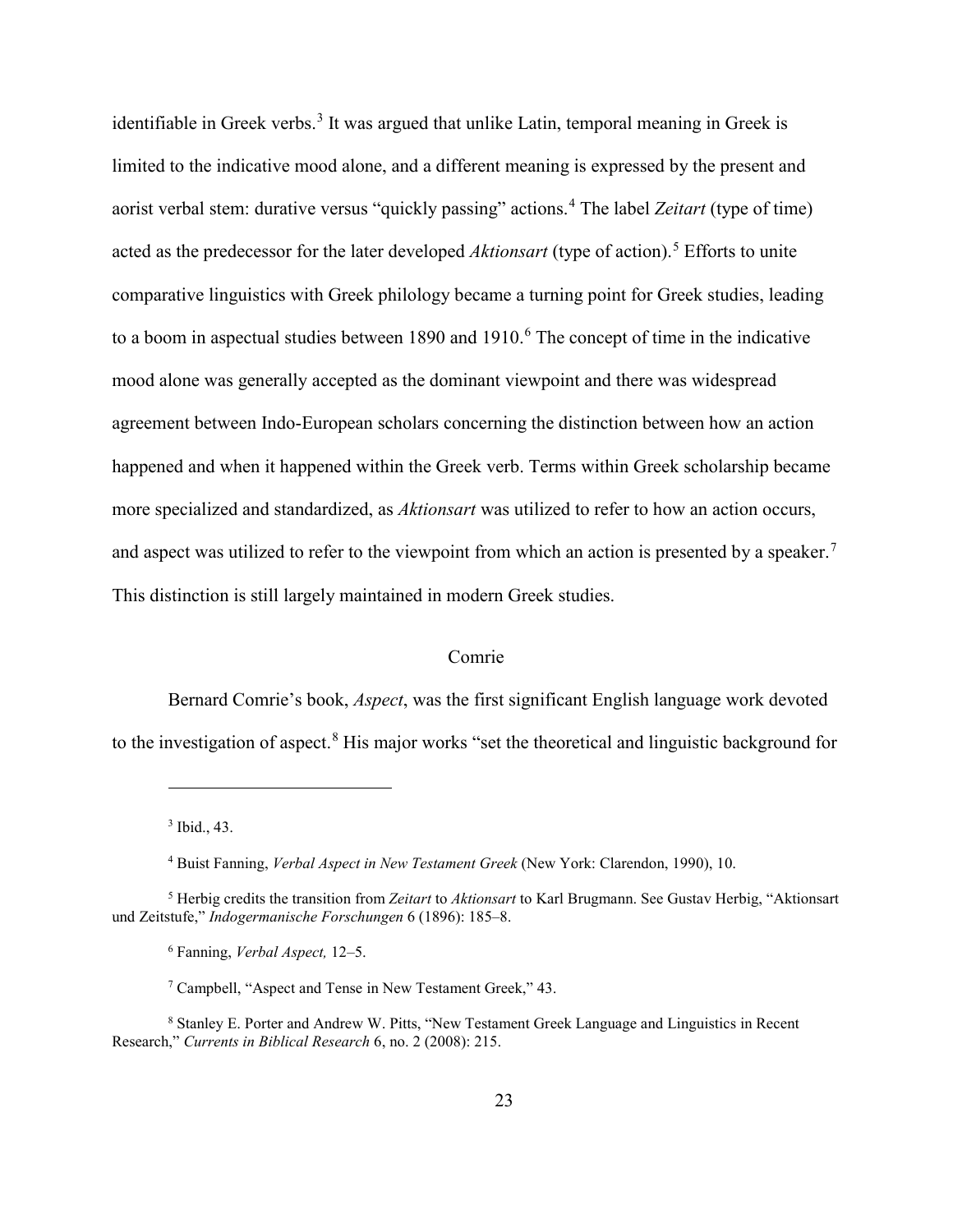much of the discussion that takes place concerning aspect in the Greek of the New Testament."[9](#page-30-0) Indeed, *Aspect,* is useful to the world of New Testament Greek because it offers a summary of aspect from a linguistic perspective with relative clarity. Misconceptions that often muddle the waters of biblical Greek are addressed in his book. This includes (1) the difference between aspect and *Aktionsart*, (2) the confusion between perfective aspect and punctiliar events, and (3) the tendency to equate imperfective aspect with events of long duration.<sup>[10](#page-30-1)</sup> The general definition of aspect given by Comrie states that "aspects are different ways of viewing the internal temporal constituency of a situation."[11](#page-30-2) The phrase "Jon was eating when I entered" is a useful example. The first verb, "[was] eating," presents the background of the event; while the second verb, "[I] entered," presents the summary of the event without reference to its internal processes. In Comrie's words the latter of these phrases indicates that "the whole of the situation is presented as a single unanalyzable whole, with beginning, middle, and end rolled into one; no attempt is made to divide this situation up into the various individual phrases that make up the action of entry;" this type of verbal form is perfective aspect.<sup>[12](#page-30-3)</sup> The former verb phrase, "Jon was eating," makes reference to the internal temporal process of the event and thus communicates

 $9$  Ibid., 215–6.

<span id="page-30-1"></span><span id="page-30-0"></span><sup>10</sup> Bernard Comrie, *Aspect: An Introduction to the Study of Verbal Aspect and Related Problems* (New York: Cambridge University Press, 1998), 17–8. To answer these misconceptions briefly: (1) aspect is the subjective viewpoint that a speaker presents an event from, while *Aktionsart* is the way the action actually happened; (2) perfective aspect presents an event in summary view, while a punctiliar *Aktionsart* is an instantaneous action like a "punch" or "kick;" (3) imperfective aspect is when a speaker presents an event in progress that may be very short (e.g., "picking up the book") as well as long in duration (e.g., "driving across the country").

<span id="page-30-2"></span><sup>11</sup>Comrie, *Aspect,* 3.

<span id="page-30-3"></span> $12$  Ibid. This definition is extremely useful and is the standard of perfective aspect utilized in this paper.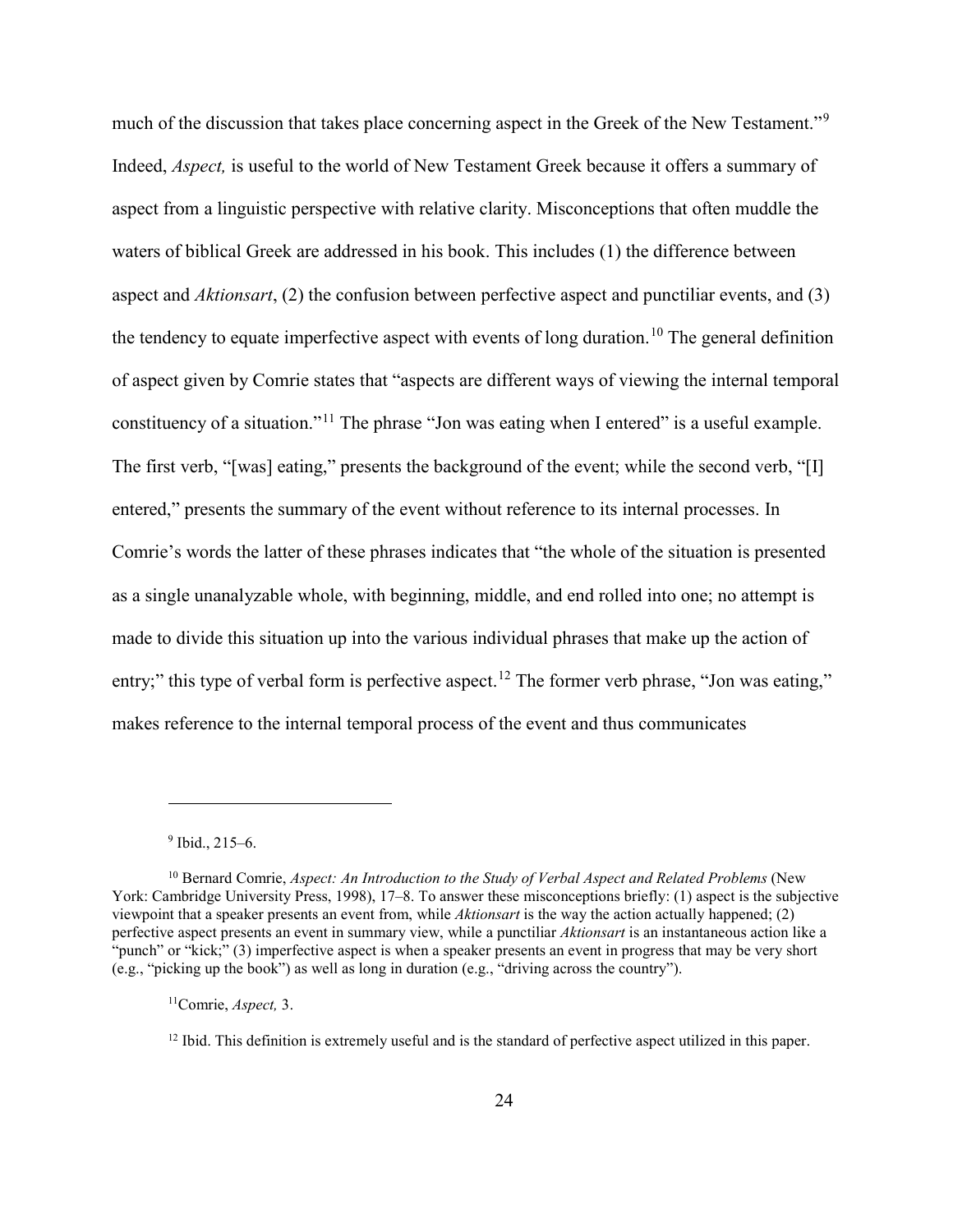imperfective aspect.

Comrie bases his model of aspect on an opposition between the perfective and imperfective that provides a structure useful for studying the aorist, perfect, and imperfect tense forms.[13](#page-31-0) Unfortunately, this oppositional taxonomy meets difficulty when applied to the future, since there is no clear opposition to contrast the future against. Stated differently, if the future does not conform to Comrie's oppositional structure exemplified in the imperfective and perfective, aspectual meaning is difficult to establish. He notes that, "the perfect is retrospective in that it establishes a relation between a state at one time and a situation at an earlier time … if languages were completely symmetrical, one might equally well expect to find prospective [future-looking] forms, where a state is related to some subsequent situation."<sup>[14](#page-31-1)</sup> Yet while many languages do have a way of expressing this, not all do. In addition, language is rarely symmetrical about the axis of time in the present; therefore, it is not surprising that Comrie finds no direct correlation between forms of the perfect meaning with prospective (future) meaning.<sup>[15](#page-31-2)</sup> Even so, Comrie is careful to separate future meaning from direct future time reference (tense). In his model, prospective meaning indicates intentionality as in "Tom is going to eat the apple,"

<span id="page-31-2"></span> $15$  Ibid.

<span id="page-31-0"></span><sup>&</sup>lt;sup>13</sup> Comrie, *Aspect*, 25. This oppositional structure has served as a useful basis for the analysis of aspect in Greek. Louw has even gone so far as to state that without this opposition, aspect is not present, saying "Aspect is basically a particular view on the nature of an event and if it cannot be contrasted it has no point." J. P. Louw, "Verbal Aspect in the First letter of John," *Neotestamentica* 9, no. 1 (1975): 99. This framework has also been utilized by Sandra Lucas in her study on the development of aspect in future expression in Greek from the first through the sixth century. See Sandra Lucas, "Polarizing the Future—The Development of an Aspectual Opposition in the Greek Future Tense," *Journal of Greek Linguistics* 13, no. 1 (2013): 154–57. See also Sandra Lucas, "Aspect in Greek Future Forms," *Journal of Greek Linguistics* 14, no. 2 (2014): 2.

<span id="page-31-1"></span><sup>14</sup> Comrie, *Aspect*, 64.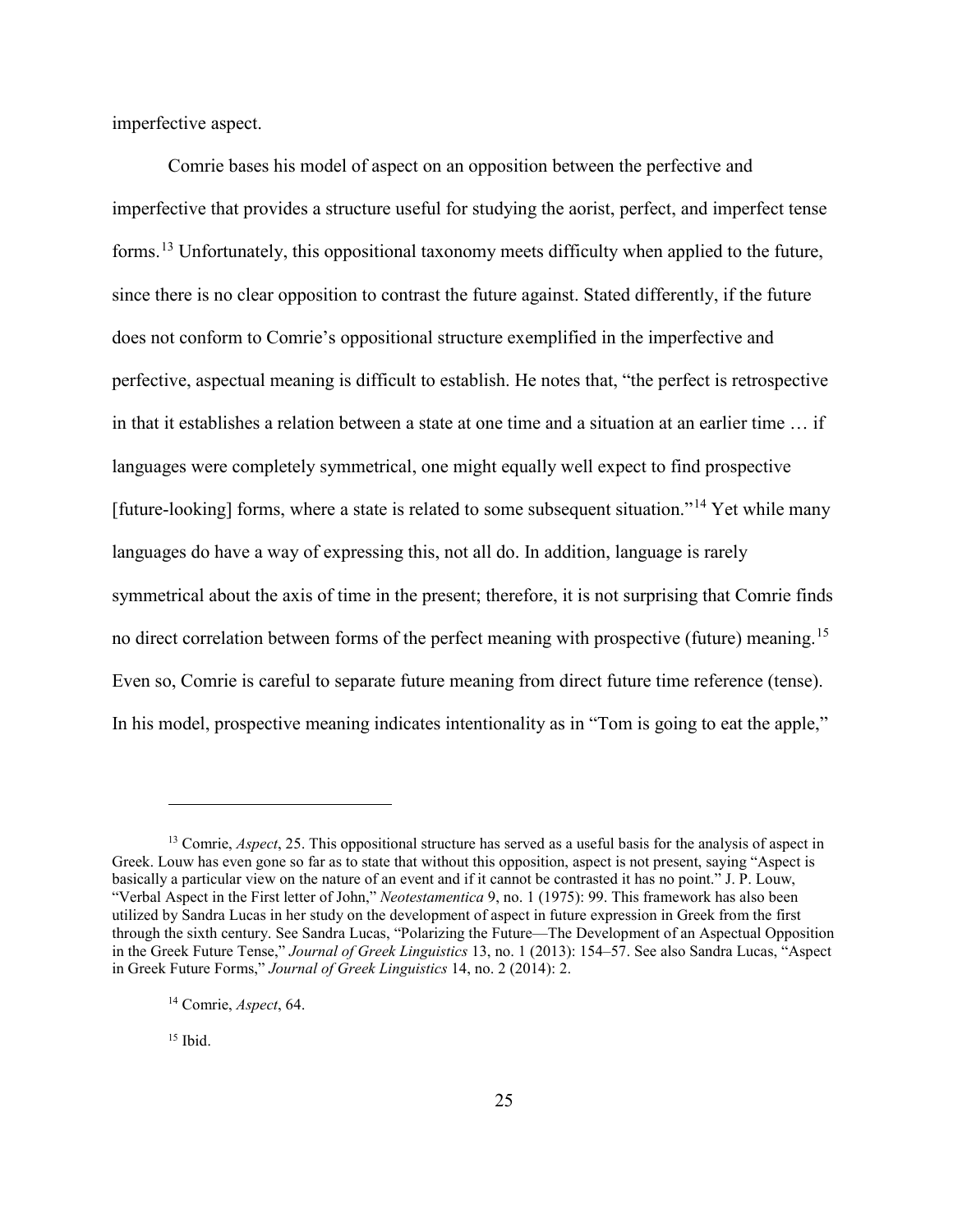while strict tense attempts to indicate already present seeds of a future situation as in "Tom will eat the apple."[16](#page-32-0) Thus, English conveyance of prospective meaning usually includes expressions like "to be going," "to be about," and "to be on the point of" to express intentionality. The following phrases illustrate the contrast between Comrie's prospective viewpoint and a future temporal statement:

- (A)The ship *is about to* sail.
- (B) The ship *is on the point of* sailing.
- (C) The ship *will* sail.

Examples (A) and (B) describe the ship's present state relative to some intention to bring about a future event (what Comrie calls prospective aspect), while example (C) indicates a future temporal statement (tense). If Comrie is correct in this model, it may be well to say that prospective viewpoint can be identified as an aspect of intention, while tense is more of an expected reality. This would make the difference between "Paul will go to Corinth" and "Paul is going to go [intends to go] to Corinth."<sup>[17](#page-32-1)</sup>

Comrie also discusses the issue of tense in his book (conveniently titled), *Tense*. There, he writes that while it could be assumed that the future is essentially the same as the past (only in the opposite temporal direction from the point of speaking) there is still a sense in which the future is clearly different from the past. He says, "the past subsumes what may already have

<sup>16</sup> Ibid.

<span id="page-32-1"></span><span id="page-32-0"></span><sup>&</sup>lt;sup>17</sup> These two options seem to reflect more of a division between moods rather than aspect. The sense of future tense, with its emphasis on future reality seems to fit with the meaning of the indicative mood, while the expressed intention of Comrie's prospective aspect appears to correlate with the sense of the subjunctive mood in Greek and English.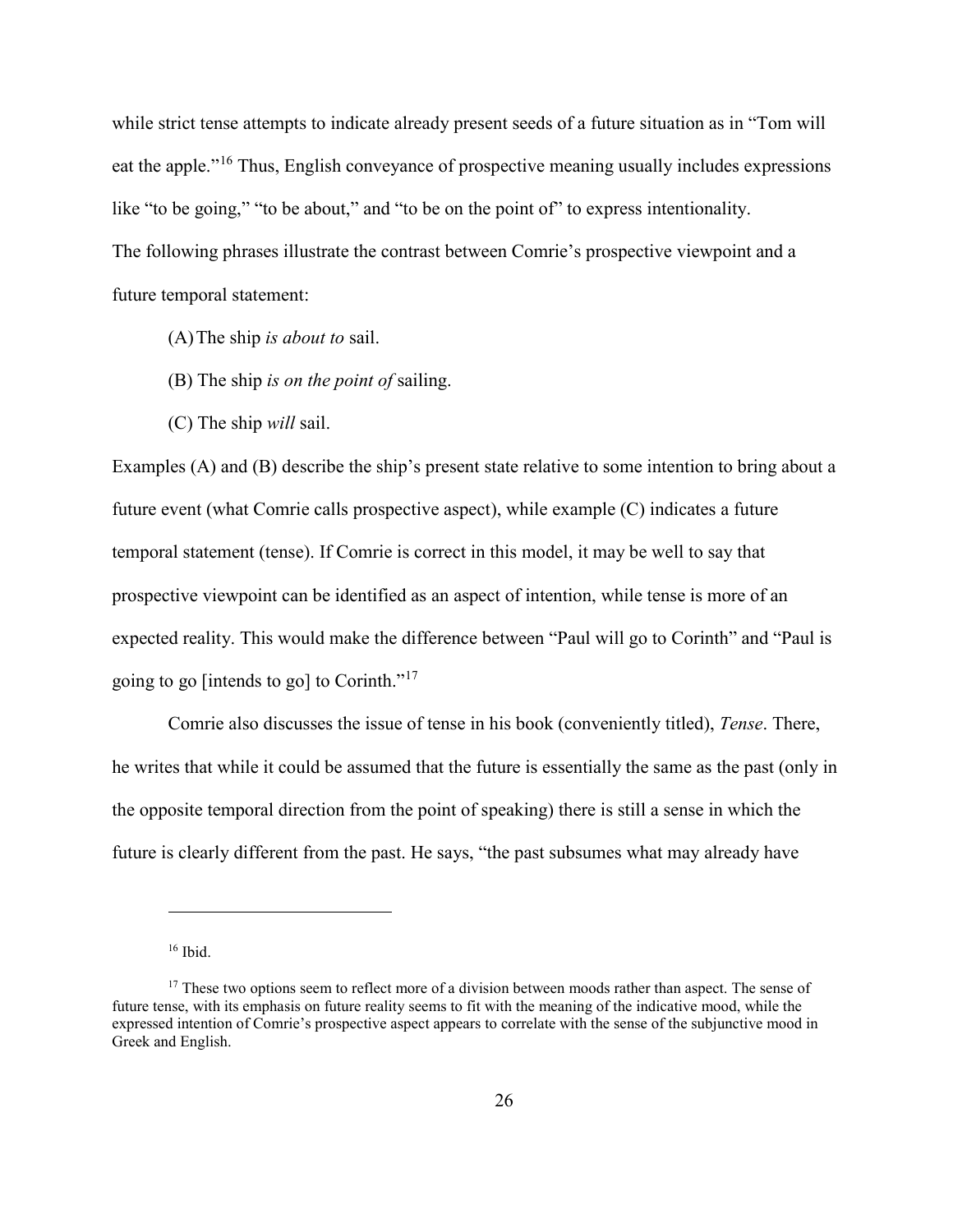taken place and … is immutable, beyond control of our present actions. The future, however, is necessarily more speculative, in that any prediction we make about the future might be changed by intervening events including our own conscious intervention."[18](#page-33-0) Thus, the past is much more definite than the future and the future is in a sense malleable. This suggests that the future is different from the past not because of tense, but because of *mood*. Indeed, Comrie contemplates that "one might argue that while the difference between past and present is indeed one of these, that between future on the one hand, and past and present on the other should be treated as a difference of mood rather than one of tense."<sup>[19](#page-33-1)</sup>

Comrie notes that the question of whether future time reference is subsumed under tense or mood (or even aspect) is an empirical question that can only be answered on the basis of the investigation of grammatical expressions of future time reference across a number of languages.<sup>[20](#page-33-2)</sup> Applying this insight to the study of the future and aspect in koine Greek, it seems necessary (and most appropriate in Comrie's eyes) to study the future as it functions and appears in the language itself and to come to conclusions through measurable, empirical observation. In line with Comrie's point, analysis chapters of this thesis will (1) analyze the behavior of the

<span id="page-33-2"></span><sup>20</sup> Comrie, *Tense*, 44.

<sup>18</sup> Bernard Comrie, *Tense* (New York: Cambridge University Press, 1985), 43.

<span id="page-33-1"></span><span id="page-33-0"></span><sup>&</sup>lt;sup>19</sup> Ibid. 44. This speculation echoes the concerns of Porter and reflects his philosophical issues with the future. While the sense of uncertainty in the future may lead one to conclude that the future is not comparable to the past, this is a conclusion that does not necessarily reflect the mindset of the speaker. Though a speaker cannot remember the future like they would the past, they can still speak with a sense of certainty about events that will occur. In other words, a future event may be as certain to a speaker as a past event may be. In line with this, Campbell and Evans argue that the future can be used to convey a sense of absolute certainty in the mind of the language user. See Evans, "Aspectology," in *Verbal Syntax in the Greek Pentateuch,* 39. and Campbell, *Verbal Aspect*, 153; Jan Gonda, *The Character of the Indo-European Moods, with Special Regard to Greek and Sanskrit*  (Wiesbaden: O. Harrassowitz, 1956), 74–80.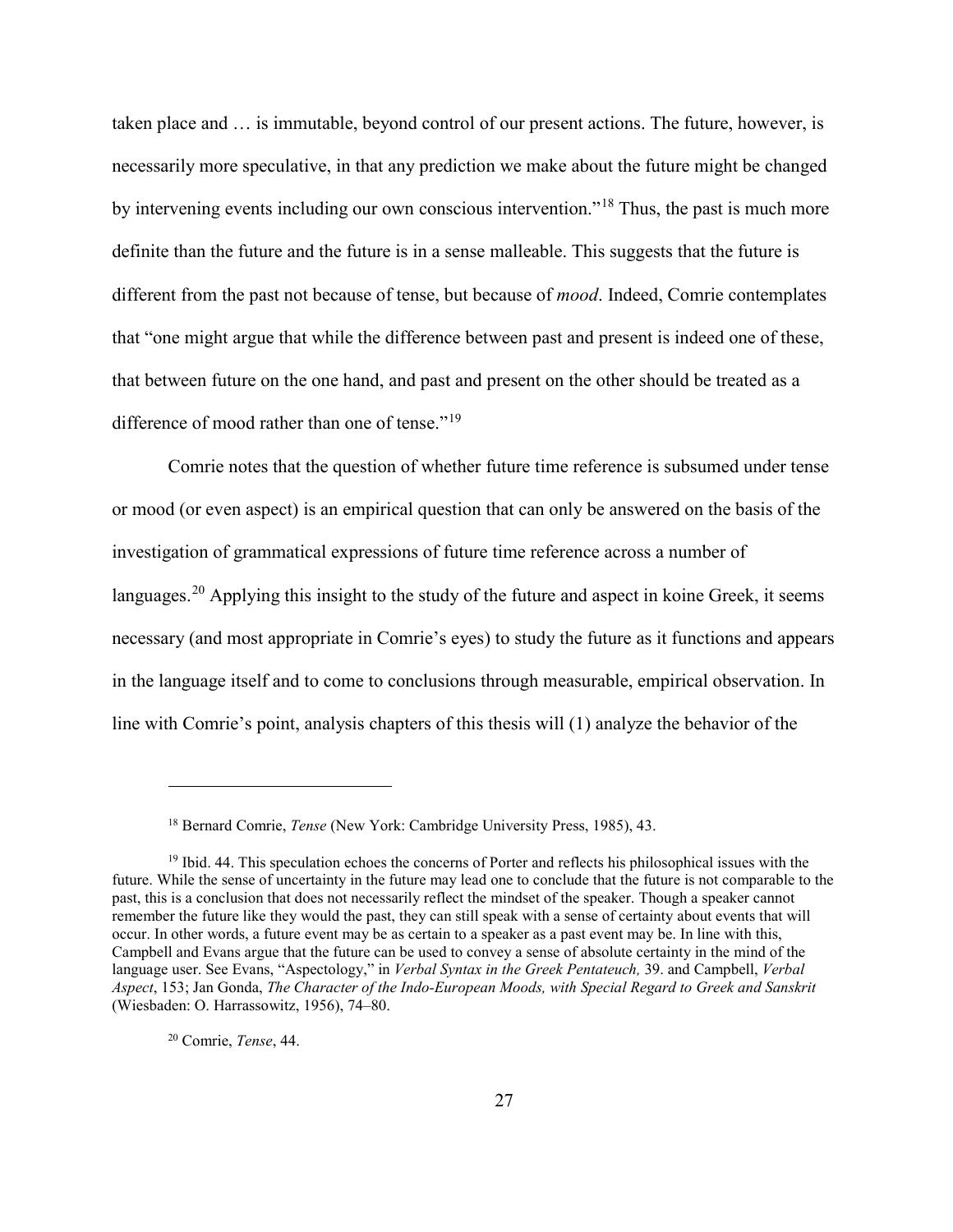future indicative through comparison with the aorist indicative, and (2) identify common behaviors, and from that, (3) seek to identify potential shared perfective aspect.

### McKay

<span id="page-34-0"></span>In the latter half of the twentieth century, biblical studies were characterized by the work of K. L. McKay.[21](#page-34-1) Writing from 1965 to 1994, McKay argued that aspect was dominant in ancient Greek. He eventually concluded that Greek verbs do not indicate temporal relationship directly but through aspectual meaning in context.<sup>22</sup> Within an aspectually driven system, McKay explained that temporal values could be communicated outside of verbal tense form; if a verb does not directly communicate temporal value then it may be found in adverbs, adverbial phrases, clauses, or clear indication in preceding sentences.

His view that the inflections of Greek verbs signal aspect, voice, and mood—but do not indicate time reference—was also applied to future-tense form, making him one of the first scholars to argue for aspect-driven future indicative.<sup>[23](#page-34-3)</sup> McKay eventually came to suggest the

 $\overline{a}$ 

<span id="page-34-3"></span><sup>23</sup> It is safe to say though, that this opinion represents a minority among scholars. See Fanning, *Verbal* 

<span id="page-34-1"></span> $^{21}$  Or, in the words of Campbell, "some important contributions were made [to the aspect discussion] by scholars such as Jens Holt and Martin Ruipérez, but the main scholar who would exert the most influence over modern discussions was K. L. McKay." Campbell, "Aspect and Tense in New Testament Greek," 43.

<span id="page-34-2"></span><sup>22</sup> K. L. McKay, "Time and Aspect in New Testament Greek," *Novum Testamentum* 34, no. 3 (1992): 209. Porter came to agree with McKay's concept of a timeless verb. Stanley E. Porter, *Verbal Aspect in the Greek of the New Testament with Reference to Tense and Mood: Third Printing* (New York: Peter Lang, 1993), 107. Meanwhile, others have argued for the retention of tense to varying degrees. See Campbell, "Aspect and Tense in New Testament Greek," 43; Constantine Campbell, *Verbal Aspect, the Indicative Mood, and Narrative* (New York: Peter Lang, 2007), 15-16; and Timothy A. Brookins, "A Tense Discussion: Rethinking the Grammaticalization of Time in Greek Indicative Verbs," *Journal of Biblical Literature* 137, no. 1 (2018): 147–68; Nicholas Ellis, Michael G. Aubrey, and Mark Dubis, "The Greek Verbal System and Aspectual Prominence: Revising Our Taxonomy and Nomenclature," *JETS* 59, no. 1 (2016): 33–62; Dana M. Harris, *An Introduction to Biblical Greek Grammar: Elementary Syntax and Linguistics* (Grand Rapids: Zondervan, 2020), 319-320; and Mari Broman Olsen, "*A Semantic and Pragmatic Model of Lexical and Grammatical Aspect*" (PhD diss., Northwest University, 1994), 240, 235.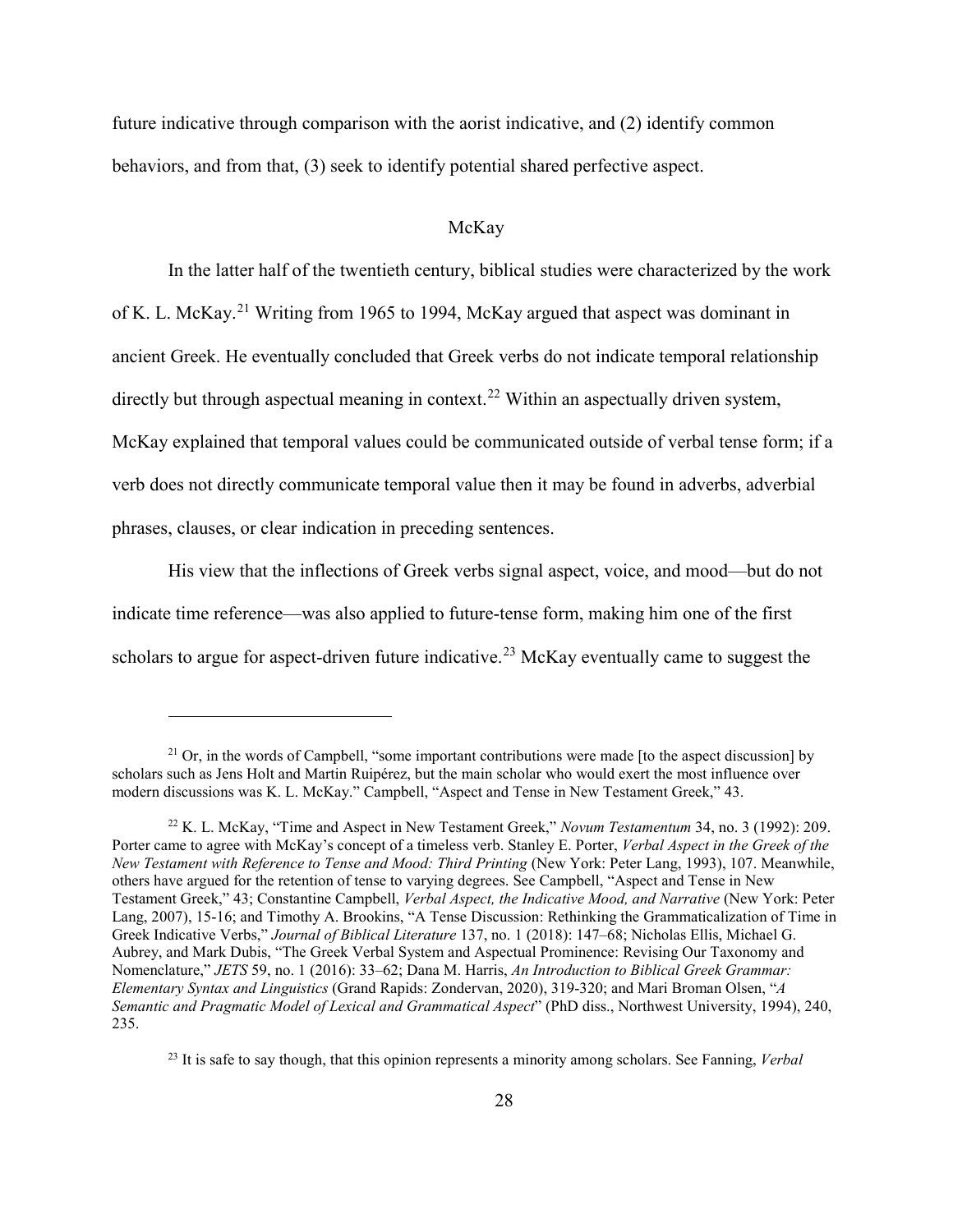existence of up to four total aspects:

The ancient Greek verb had four aspects: imperfective, aorist, perfect, and future (this last being partly anomalous). The first three can be arranged in a serious of oppositions for theoretical purposes, but for practical understanding of their effect in any text there is value in concentrating rather on their individual realizations (the way in which they can be translated with minimum distortion into one's own language—for present purposes, English). In this approach the imperfective  $=$  an activity as in process (or in progress), the aorist  $=$  a whole action, the perfect  $=$  a state (usually arising from an action) and the future = an intention (or expectation) in relation to context.<sup>[24](#page-35-1)</sup>

Therefore, in McKay's understanding of Greek's verbal system, every verb form (including the future) is seen as having an aspectual meaning added to its lexical meaning.[25](#page-35-2) While this appears to be an appealingly consistent concept, McKay himself expresses uncertainty about the "anomalous" future, considering it with "reservation."<sup>[26](#page-35-3)</sup>

#### Porter

<span id="page-35-0"></span>Stanley Porter followed McKay as a critical voice in the aspect discussion and is known for his linguistically oriented perspective. Porter utilizes his background in Systemic Functional Linguistics to apply a linguistic approach to the study of Greek aspect and published his doctoral dissertation on Greek Verbal aspect in 1989.[27](#page-35-4) In his work, *Verbal Aspect in the Greek of the New Testament, with Reference to Tense and Mood*, Porter surveys the history of aspect and

<sup>25</sup> Ibid., 226.

<span id="page-35-1"></span>*Aspect,* 121–22; Maximilian Zerwick, *Biblical Greek: Illustrated by Examples by Maximilian Zerwick S.J. English Edition Adapted from the Fourth Latin Edition by Joseph Smith* (Rome: Pontificio Instituto Biblico, 1963)*,* 93.

<sup>&</sup>lt;sup>24</sup> McKay, "Time and Aspect," 225.

<sup>&</sup>lt;sup>26</sup> Ibid., 211; Campbell, "Aspect and Tense in New Testament Greek," 43.

<span id="page-35-4"></span><span id="page-35-3"></span><span id="page-35-2"></span><sup>&</sup>lt;sup>27</sup> Systemic Functional Linguistics is a functional linguistic paradigm that views language in terms of its uses as an instrument or tool for communication and social interaction. Porter, *Verbal Aspect*, 88.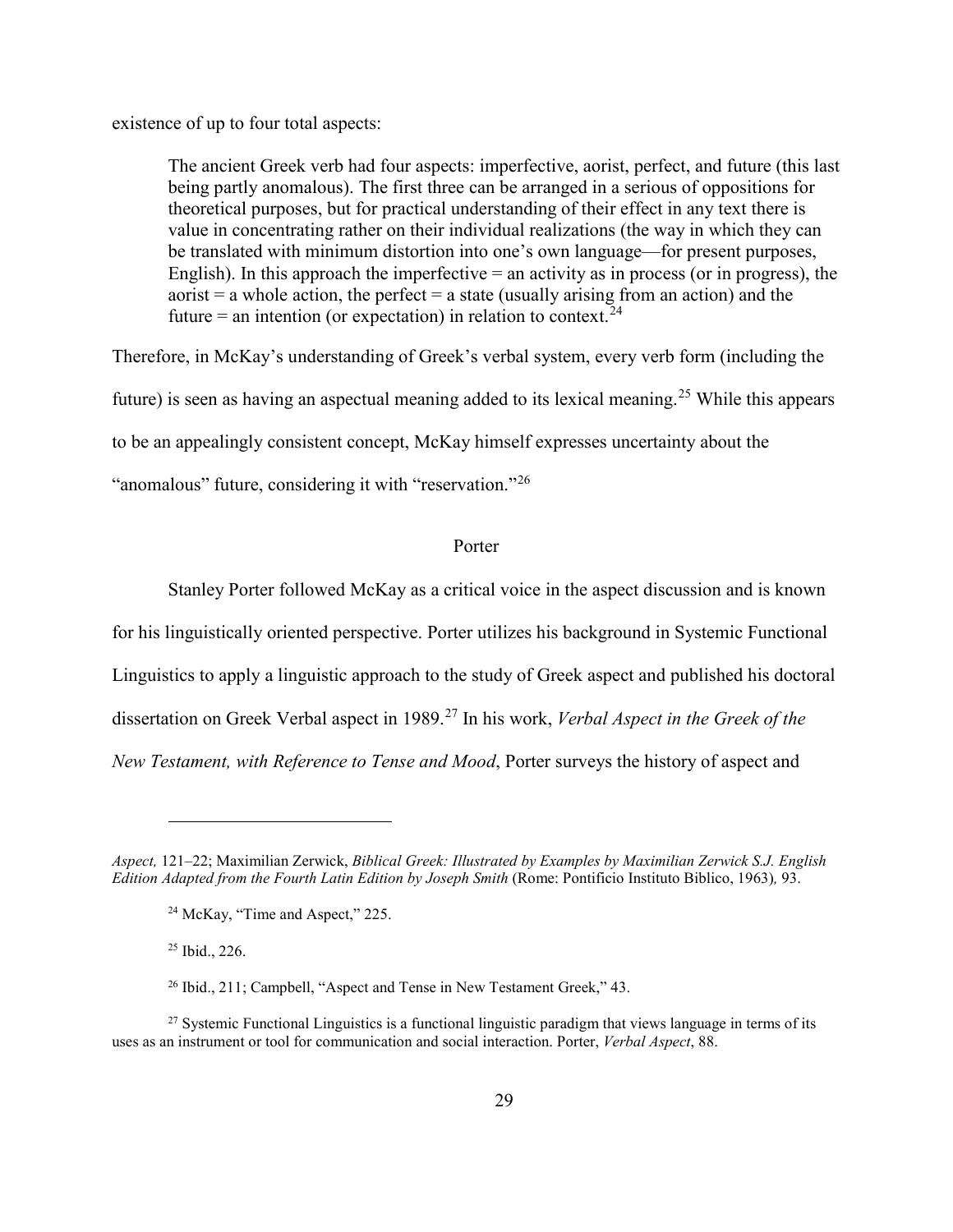applies current linguistic theory to the discussion in order to establish categories on par with linguistic trends.<sup>[28](#page-36-0)</sup> As a result, Porter identifies three types of aspect: perfective aspect (expressed in the aorist indicative), imperfective aspect (expressed in the present and imperfect indicatives), and stative aspect (expressed in the perfect and pluperfect indicatives).<sup>[29](#page-36-1)</sup> Having arrived at the conclusion that tense is absent from the Greek verb, his conclusions align with McKay's concept of a tenseless verb, namely that temporal reference is created out of a merging of aspect with contextual features.<sup>[30](#page-36-2)</sup>

Regarding the issue of the future indicative, Porter devotes an entire chapter to the discussion of the future in *Verbal Aspect in the Greek of the New Testament*. Ultimately he holds that the future form encodes an element of expectation; and that the future is an anomaly in the Greek verbal system that is "neither fully aspectual nor an attitude."[31](#page-36-3) Porter's evaluation of the

<span id="page-36-0"></span><sup>28</sup> Porter gives a beautifully concise summary of his hypothesis in, *Linguistic Analysis of the Greek New Testament*. (Stanley E. Porter, *Linguistic Analysis of the Greek New Testament: Studies in Tools, Methods, and Practice* [Grand Rapids: Baker Academic, 2015], 161.) Fanning has also written a response to *Verbal Aspect in the Greek of the New Testament, with Reference to Tense and Mood.* See Buist Fanning, "Approaches to Verbal Aspect in New Testament Greek: Issues in Definition and Method," in *Biblical Greek Language and Linguistics: Open Questions in Current Research,* ed. Stanley E. Porter and D.A. Carson (Sheffield: Sheffield Academic, 1993), 46– 62.

<span id="page-36-1"></span><sup>29</sup> Porter, *Verbal Aspect*, 12. Rodney Decker follows Porter's thoughts on this as well, See Rodney J. Decker, *Temporal Deixis of the Greek Verb in the Gospel of Mark with Reference to Verbal Aspect* (New York: Peter Lang, 2001), 10.

<span id="page-36-2"></span><sup>&</sup>lt;sup>30</sup> While Porter agrees that aspect merges with context to indicate time, he diverges from McKay's views on some points. For Porter's detailed response to McKay's views, see Porter, *Linguistic Analysis,* 159–74.

<span id="page-36-3"></span><sup>31</sup> Porter, *Verbal Aspect*, 403. Porter's + expectation concept correlates with the thoughts of Östen Dahl, who says, "From the epistemological point of view, the future has a rather different status from both the present and the past. We cannot perceive or remember future states of affairs, and it has been disputed whether statements about the future can be said to have determinative truth value. Still, we do talk about the future, and there may be different ground for our doing so. To start with, we may have intentions relating the future. This is by definition restricted to things that are under our control (or are at least believed to be so) and prototypically shows up in sentences with a human subject (who is the bearer of the intentions) ... Further, we may, on the basis of more or less well-grounded considerations, make predictions about the future. In the typical case, predictions concern courses of events that are not within human control or at least not within the control of the speaker … We may thus distinguish between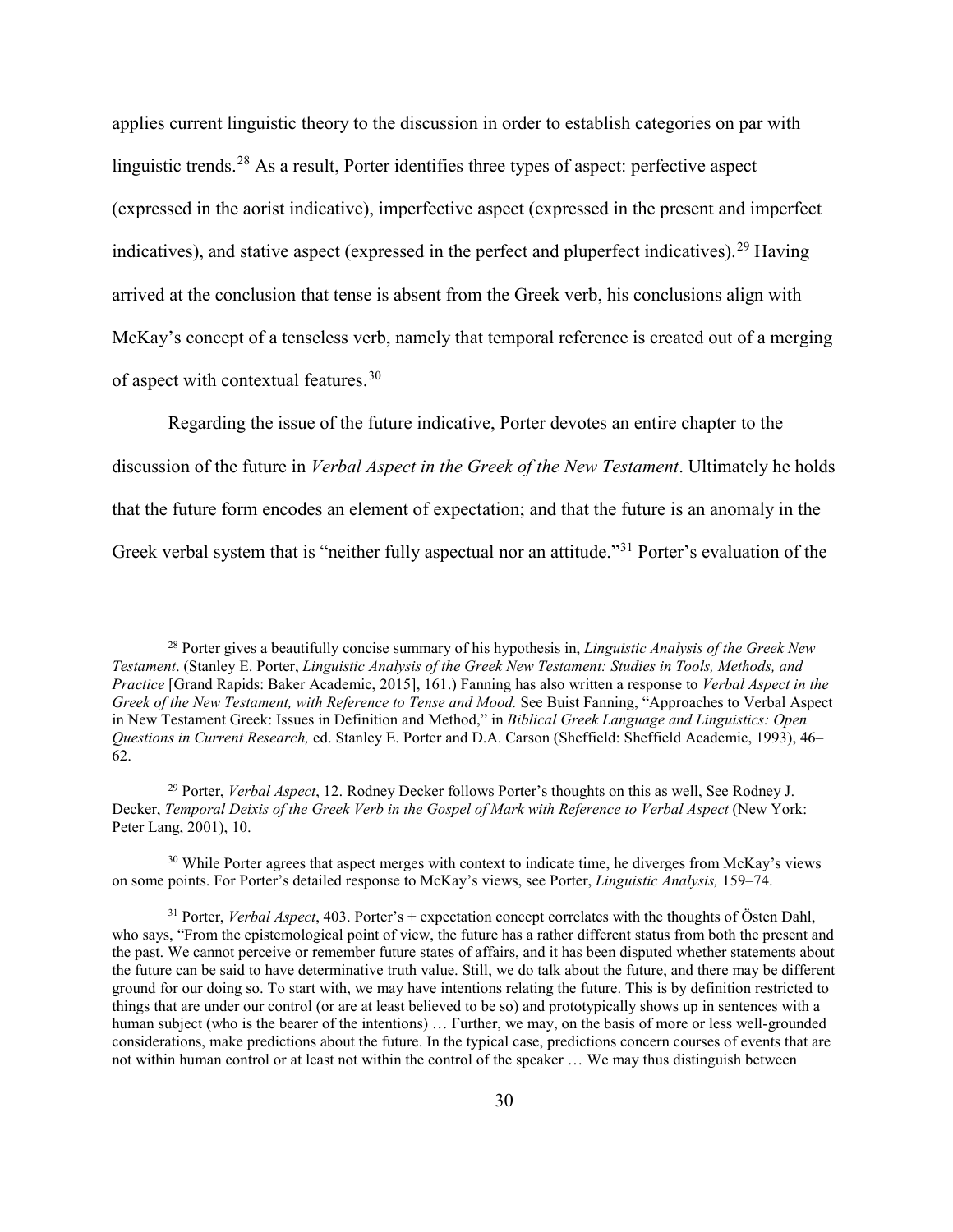future studies the future as a possible tense, a possible mood, or as a possible aspect.<sup>[32](#page-37-0)</sup>

Evaluating the future as it relates to aspect, Porter determines that the future can be interpreted in one of three ways. (1) That "durative" and "punctiliar" kinds of action can be distinguished in the future; (2) that the future constitutes an aspect in its own right (thus summarizing the stance of McKay); or (3) that the future expresses no grammatical aspect.<sup>[33](#page-37-1)</sup> Porter positions himself in the third camp, preferring to simply say that the future is "aspectually vague."[34](#page-37-2) He explains:

It appears that much of the problem regarding the future is that grammarians have attempted to place it within already established categories; thus, some argue that the future is strictly a tense (= indicative), while others argue it is modal, while still others posit that it is an aspect. Each side has some evidence in support of its case, but none is wholly satisfactory. It is proposed here that on the basis of its distinctive yet tense-related morphological features, the future constitutes part of the Greek verbal system that results in full aspectual choice, but … it is not fully aspectual (no paradigmatic choice is offered). This system is labeled ASPECTUALITY. Therefore, the future is compatible with environments where full aspectual choice is made, but it does not grammaticalize such choice itself (it is aspectually vague).  $35$ 

<span id="page-37-0"></span><sup>32</sup> Porter, *Verbal Aspect*, 405–7. Concerning the future as it regards tense and modality, Porter gives three views: that the future form is an absolute tense, that the temporal function of the future is divided between functions normally ascribed to both the indicative mood and non-indicative moods, or that the Greek future is purely modal.

<span id="page-37-1"></span><sup>33</sup> Porter, *Verbal Aspect*, 407–9. Porter seems to conflate *Aktionsart* and aspect (especially in the first view). He seems to mean that the "durative" and "punctiliar" kinds of action represent imperfective and perfective aspect. Unfortunately, this confuses the issue, since he deals with *Aktionsart* categories when referring to aspect, thereby increasing the likelihood of inaccurate conclusions. As previously mentioned, these two categories must be understood separately.

<span id="page-37-3"></span><span id="page-37-2"></span><sup>34</sup> McKay interacts with Porter on this, saying, "P. [Porter] denies that the future is aspectual and emphasizes rather its modal connection. He favors treating it as 'aspectually vague', grammaticalizing a unique semantic feature. I continue to prefer an explanation which recognizes that the range of future forms approximants most closely to those of the three obvious aspects." McKay, "Time and Aspect," 225.

<sup>35</sup> Porter, *Verbal Aspect,* 413.

intention-based and prediction-based future time reference." See Östen Dahl, *Tense and Aspect in the Languages of Europe* (Boston: de Gruyter, 2000), 309–10.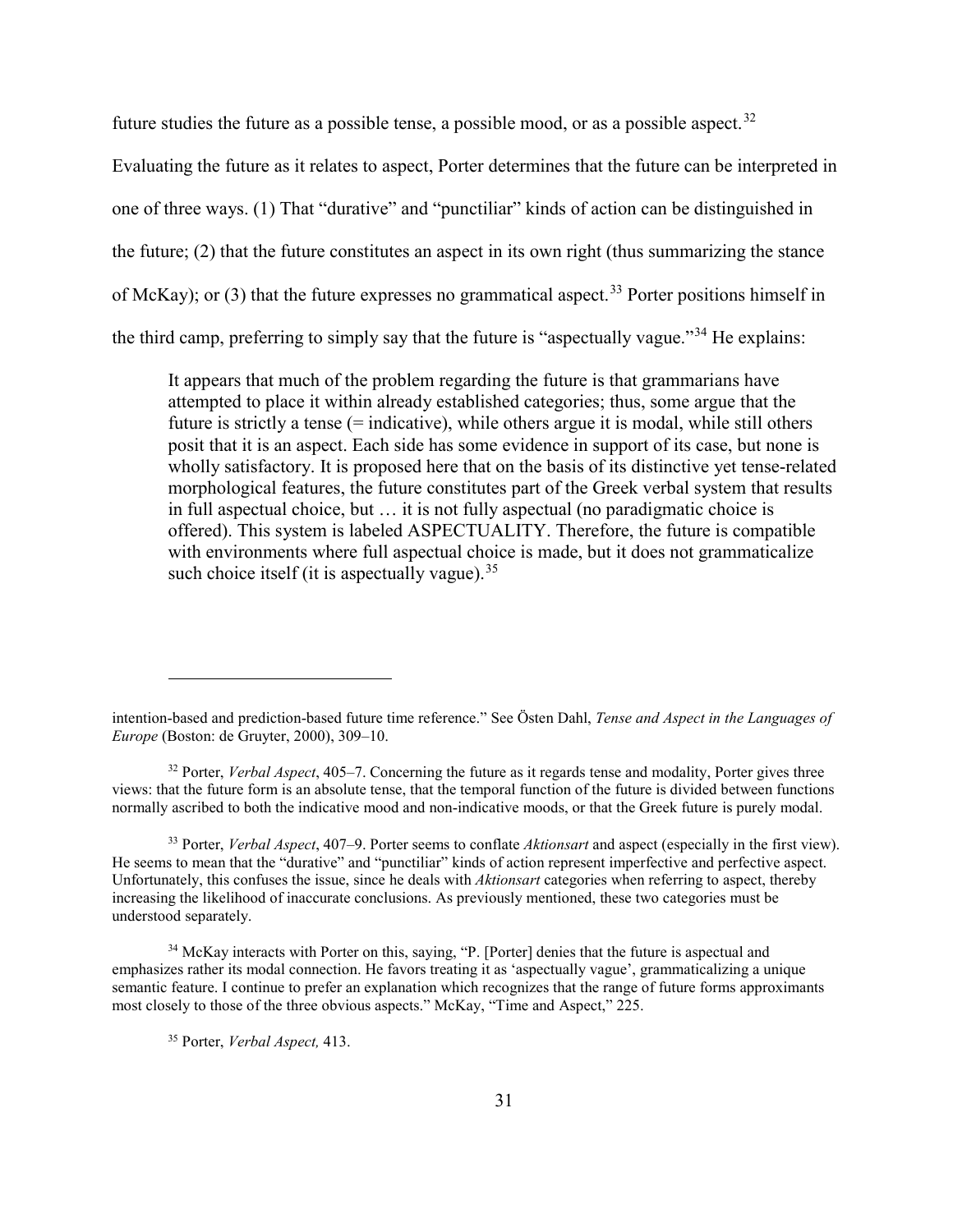Porter thus concludes that since the future has no paradigmatic opposition or choice, it does not grammatically constitute aspectual meaning within his linguistic model.<sup>[36](#page-38-0)</sup>

### Fanning

The conversation on verbal aspect between Buist Fanning and Stanley Porter is perhaps one of the most central points of aspectual debate in current Greek studies.<sup>[37](#page-38-1)</sup> Fanning's book, *Verbal Aspect,* is on par with Porter's research and stands as a valuable addition to the issue of Greek aspect. Contrary to Porter's tenseless verb theory, Fanning retains a place for tense alongside aspect.<sup>[38](#page-38-2)</sup> In addition, though both scholars agree on the perfective and imperfective, they diverge in their opinions on a stative aspect, with Fanning rejecting it in favor of a dual aspect system.<sup>[39](#page-38-3)</sup> To be more precise, he writes that aspect may take form in one of two ways: (1) *imperfectively*, an action can "be viewed from a reference-point within the action, without reference to the beginning or end-point of the action, but with focus instead on its internal

<span id="page-38-0"></span><sup>36</sup> For critique of Porter's logic here, see Campbell, *Verbal Aspect,* 153; and Troy Evans, "Aspectology, Related Issues, and the Greek Verb" in *Verbal Syntax in the Greek Pentateuch: Natural Greek Usage and Hebrew Interference* (New York: Oxford University Press, 2001), 38-9.

<span id="page-38-1"></span><sup>&</sup>lt;sup>37</sup> For a useful overview of the Porter/Fanning debate see, D.A. Carson, "An Introduction to the Porter/Fanning Debate," in *Biblical Greek Language and Linguistics: Open Questions in Current Research,* ed. Stanley E. Porter and D.A. Carson (Sheffield: Sheffield Academic Press, 1993), 18–25. See also a response to both Porter and Fanning written by Moisés Silva in the same volume. Moisés Silva, "A Response to Fanning and Porter on Verbal Aspect," in *Biblical Greek Language and Linguistics: Open Questions in Current Research,* ed. Stanley E. Porter and D.A. Carson (Sheffield: Sheffield Academic Press, 1993), 74–82.

<span id="page-38-2"></span><sup>&</sup>lt;sup>38</sup> Alongside Fanning's assertion that tense is retained in the future indicative, this thesis also assumes the presence of temporal reference in the future-tense form. Yet unlike Fanning, this work does not exclude the possibility of aspectual meaning *in addition* to tense. Interestingly, Campbell also holds that tense is retained in the future indicative and suggests that it conveys perfective aspect as well. See Campbell, "Aspect and Tense in New Testament Greek," 44.

<span id="page-38-3"></span><sup>39</sup> Mari Olsen and Trevor Evans likewise only recognize two aspects. See Olsen, "*Lexical and Grammatical Aspect,*" 11–12. and Evans, "Aspectology," in *Verbal Syntax in the Greek Pentateuch,* 18–9.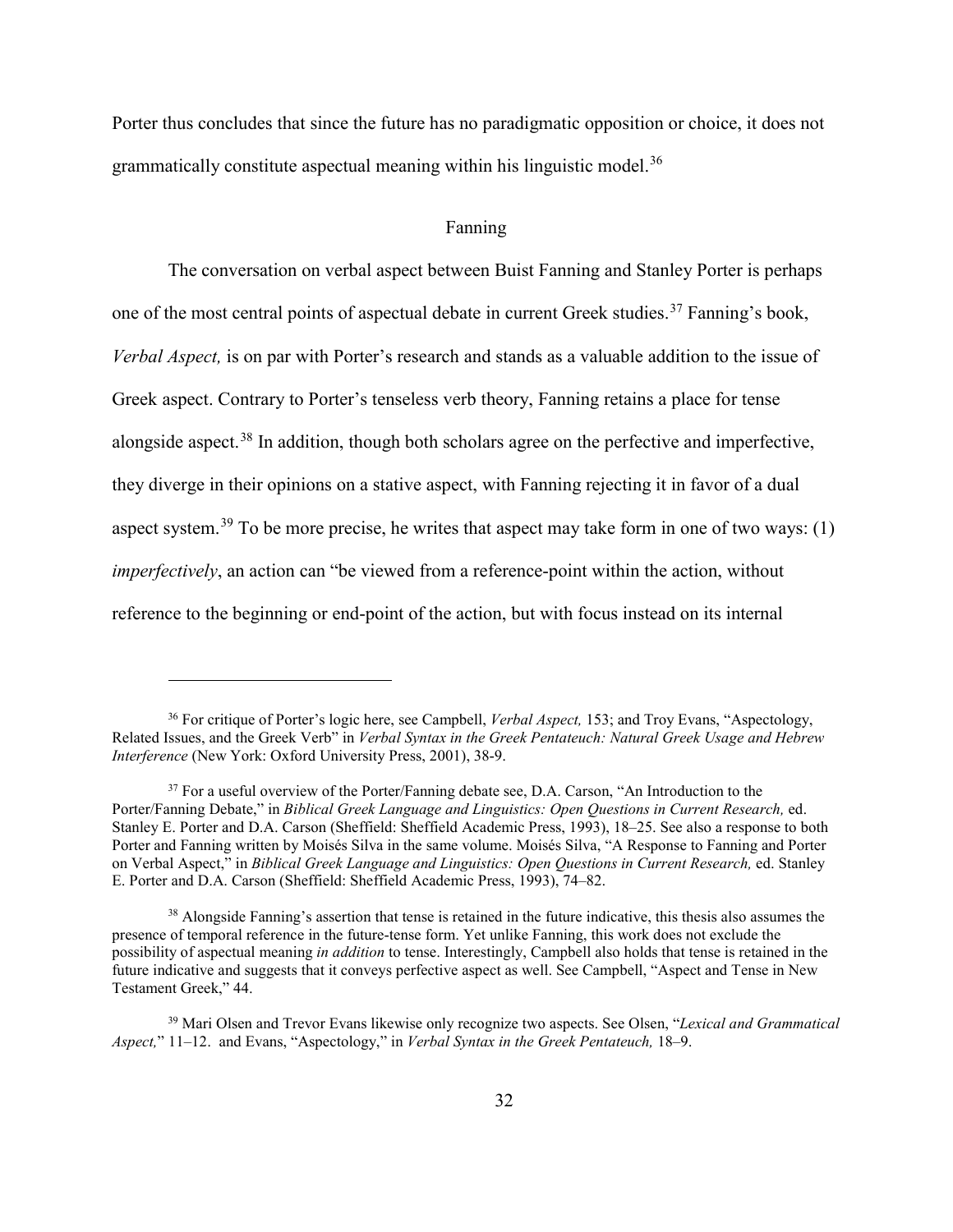structure or make-up," or (2) *perfectively*, an action can "be viewed from a vantage-point outside the action, with focus on the whole action from beginning to end, without reference to its internal structure."<sup>[40](#page-39-0)</sup>

Similar to Porter's evaluation, Fanning identifies three ways scholars have understood the future: (1) the future has dual significance, future tense and punctiliar aspect; (2) the future is an aspect expressing "intention;" or (3) the future is a tense expressing time. He holds that the future "must be taken as a non-aspectual tense-category, indicating occurrence subsequent to some reference point."<sup>[41](#page-39-1)</sup> With this in mind, he argues against McKay's concept of future intention, believing the future is better explained as a tense expressing future time (as opposed to expressing future aspect).<sup>[42](#page-39-2)</sup> In conclusion, Fanning gives consideration to the various views surrounding the future but ultimately keeps the two aspects of perfective and imperfective separate from the future, which he regards as a simple tense.

A foundational concept for this thesis is Fanning's argument that verbal behavior provides a way to predictably identify aspect. He explains:

The primary features which affect aspect-function are: procedural character of verbs (i.e., inherent meaning), compositional elements (other elements occurring with the verb: adverbial modifiers, subject- and object-phrases, and negatives), general vs. specific

 $\overline{a}$ 

<sup>42</sup> Ibid., 123.

 $42$  Ihid.

<span id="page-39-2"></span><span id="page-39-1"></span><span id="page-39-0"></span><sup>40</sup> Fanning, *Verbal Aspect,* 85. These aspects correlate to imperfective aspect (communicated by present and imperfective tenses) and perfective aspect (communicated by the aorist tense) respectively.

 $41$  Ibid.

<sup>42</sup> Ibid., 103, 99.

 $42$  Ibid.,  $121-2$ .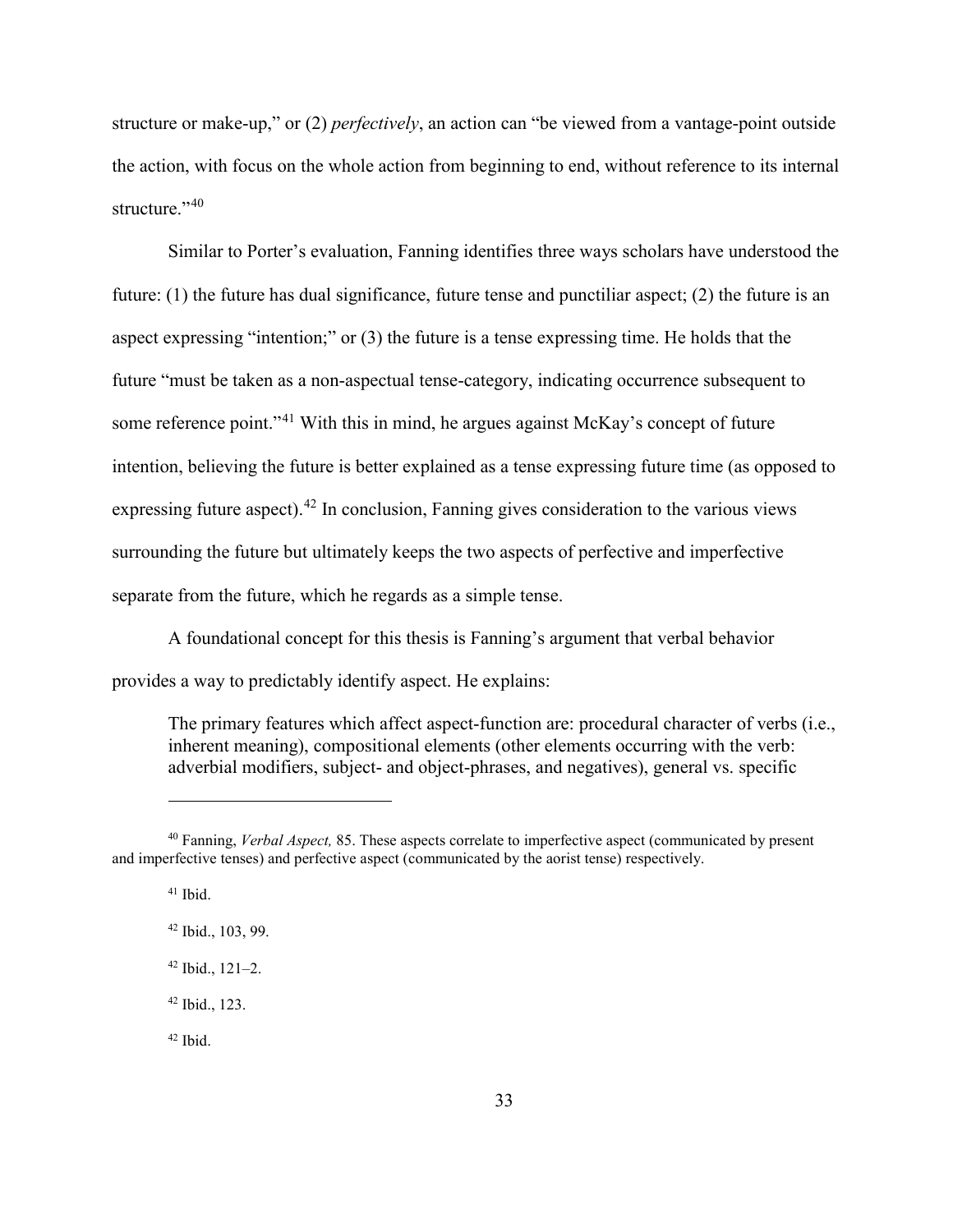reference, tense-reference (past, present, future), and discourse related factors (e.g., showing prominence and sequence in a narrative). The most important of these appears to be the inherent lexical meaning carried by the verb itself. ... This produces several clearcut distinctions (e.g., durative vs. punctual, incomplete vs. complete) which has often been identified with the aspect themselves. It is the argument of this book that such contrasts are due rather to the combinations of lexical meanings with the viewpointoriented values for the aspects themselves."<sup>43</sup>

In other words, verbal distinctions such as change, boundedness, and durativity arise from interactions between the separate categories of *Aktionsart* and aspect. It is, therefore, possible to work backwards and identify a verb's aspect through its lexical features with relative consistency.

With this in mind, Fanning establishes a system based upon the approaches of Zeno Vendler and Anthony Kenny that attempts to categorize the lexical features most important to aspectual function. The taxonomy presented by Vendler's include two primary divisions and four resulting *Aktionsart* categories: continuous verbs, which are activities and accomplishments; and non-continuous verbs, which are achievements and states. [44](#page-40-1) Kenny's taxonomy is similar but has three classes instead of four because he categorizes accomplishments and achievements together into a class called "performances."<sup>[45](#page-40-2)</sup> Utilizing these previously established classes and adding his own additions, Fanning's taxonomy is comprised of five *Aktionsarten* (STATES, ACTIVITIES, ACCOMPLISHMENTS, CLIMAXES, and PUNCTUALS) with corresponding

<sup>43</sup> Ibid., 126.

<sup>44</sup> Zeno, Vendler, "Verbs and Times," *The Philosophical Review* 66, no. 2 (1957): 99–108.

<span id="page-40-2"></span><span id="page-40-1"></span><span id="page-40-0"></span><sup>45</sup> For Kenny's explanation of states, performances, and activities, see Anthony Kenny, *Action, Emotion, and Will* (Hoboken, NJ: Taylor & Francis, 2013), 120–30.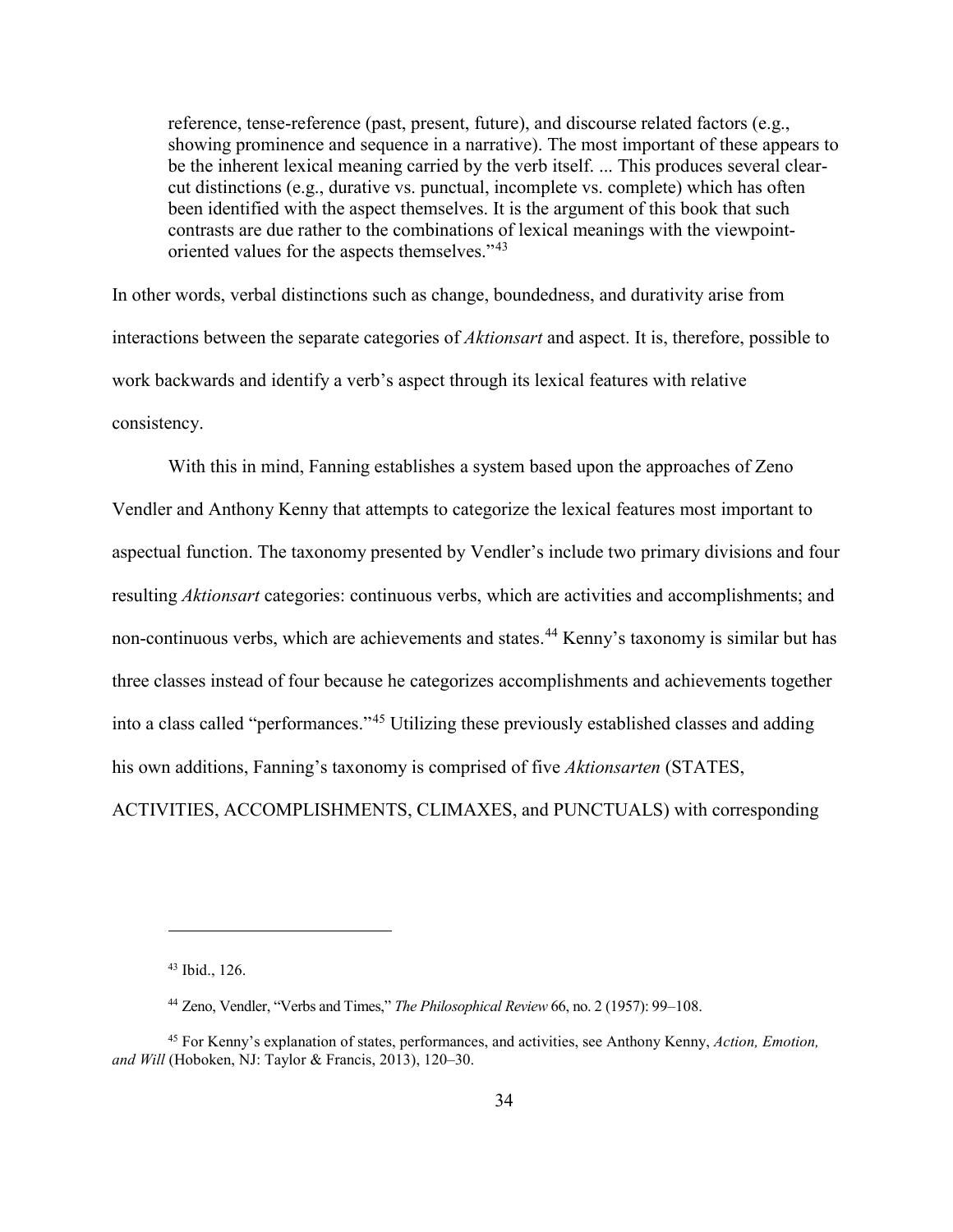oppositions (actions, performances, and achievements) included to aid categorization. [46](#page-41-0) With

these expansions, Fanning's model is as follows.



The usefulness of this model is evident in its series of oppositions and description of each *Aktionsart* type. The four levels of opposition (the two cells in each row of the chart) serve to organize types of verbs, while the descriptions (the uncapitalized font below each type) explain what specifically characterizes each *Aktionsart* within the broader category it is placed. Fanning's model may be clarified with the following explanation of each *Aktionsart*. (1) STATES are *unchanging*, unbounded, and durative. Though they share similarities with activities (activities can also be unbound and durative), STATES contrast with activities

<span id="page-41-1"></span><span id="page-41-0"></span><sup>46</sup> For Fanning's summary of Vendler's work, see Fanning, *Verbal Aspect*, 44-45. For Fanning's expanded model of Vendler and Kenny's work see Fanning, *Verbal Aspect*, 128–9. See also Vendler, "Verbs and Times," 43– 60; Kenny, *Action, Emotion, and Will,* 151–86.

<sup>47</sup> Fanning, *Verbal Aspect*, 129.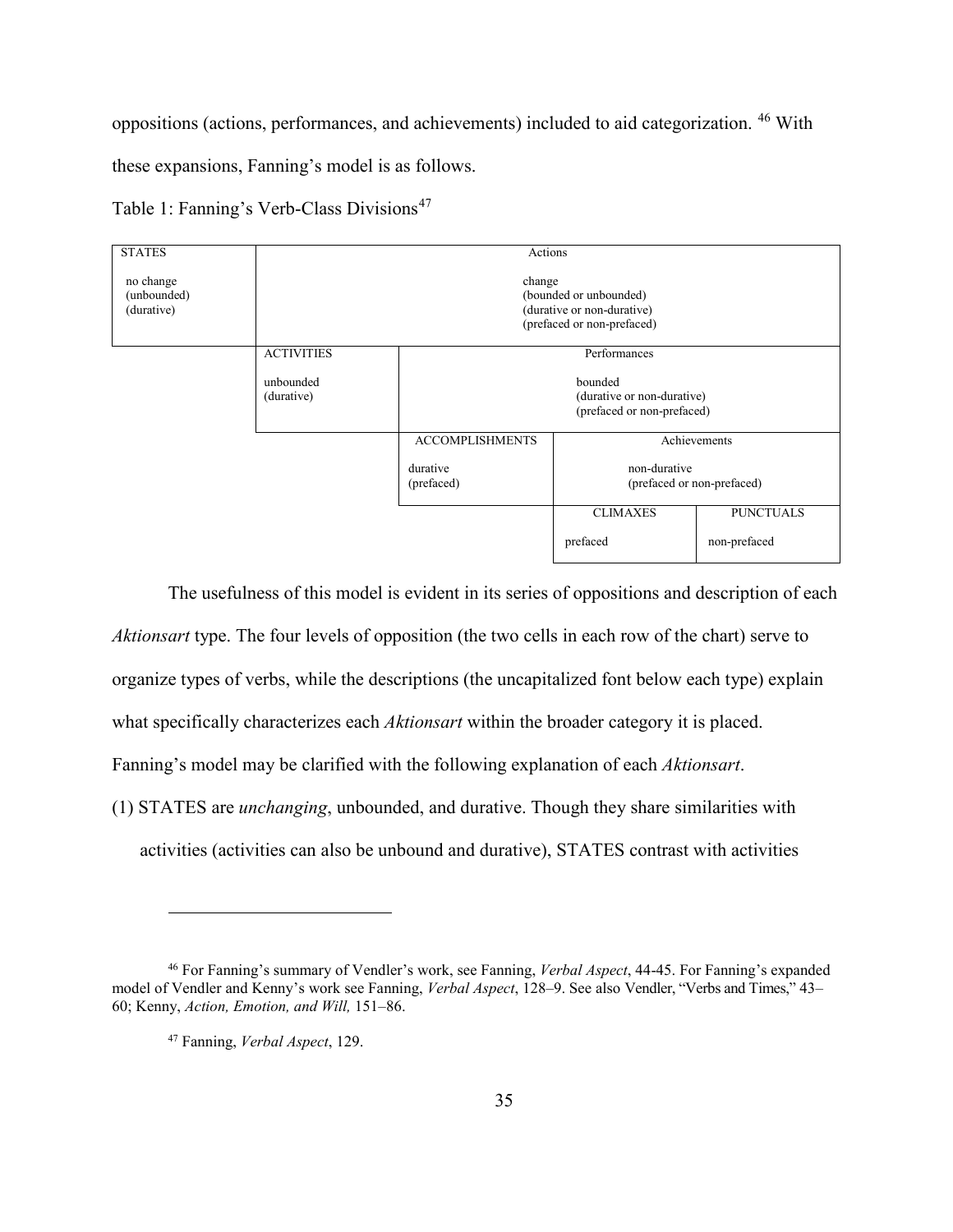because STATIVE verbs no not constitute change.<sup>[48](#page-42-0)</sup> For example, "know" in "I know Latin" is an unbound STATE while "speak" in "I speak Latin in class" falls into the oppositional category of "action" because it implies change.

- (2) ACTIVITIES are actions but differ from the oppositional category of performances. ACTIVITIES imply change (unlike STATES) but are unbound and have no implied limit or end (unlike performances).<sup>[49](#page-42-1)</sup> Thus, "speak" in "Jill speaks Hebrew" is an ACTIVITY because it implies change, does not have an implied limit, and is durative in nature. Meanwhile, "Chad consumed the apple" is a performance because the action of "consuming" is bound and has an implied limit or conclusion.
- (3) ACCOMPLISHMENTS, qualify as performances but differ from achievements because they are durative.<sup>[50](#page-42-2)</sup> "Randy arrived home at two o'clock" is an ACCOMPLISHMENT because it implies a duration of time and a bounded conclusion. Meanwhile, "Beverlee placed the flowers on the table" is an achievement because it does not imply duration to complete the action.
- (4) Lastly, CLIMAX and PUNCTUAL verbs are both achievements, but differ in preface. CLIMAXES are prefaced, meaning they occur "as the result of a closely related process or effort that culminates in this event but is regarded as a separate action."<sup>[51](#page-42-3)</sup> PUNCTUALS are

<sup>48</sup> Ibid., 130.

<sup>49</sup> Ibid., 140.

<span id="page-42-3"></span><span id="page-42-2"></span><span id="page-42-1"></span><span id="page-42-0"></span><sup>&</sup>lt;sup>50</sup> Fanning notes that duration is subjective and not necessarily factual as an actional characteristic. For his explanation of how to measure bounded duration, see Fanning, *Verbal Aspect*, 149–50.

<sup>51</sup> Fanning, *Verbal Aspect*, 155.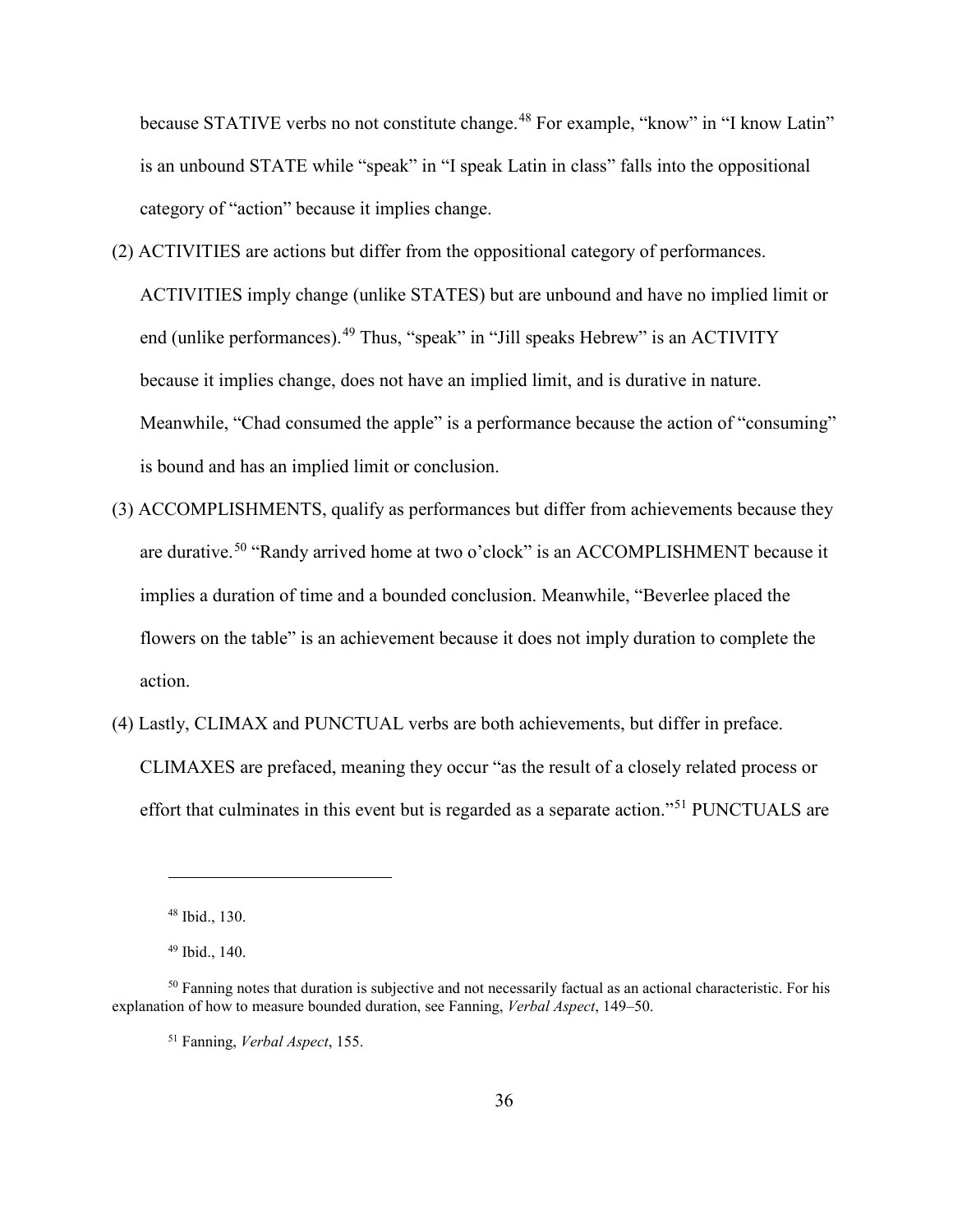not prefaced, because they are truly momentary and imply no previous action.<sup>[52](#page-43-0)</sup> Thus "found" in "Jenn found her bag" is a CLIMAX because it implies the previous action of seeking. Meanwhile, "kick" in "Austin kicked the ball" is PUNCTUAL because the action is instantaneous and has no duration or prefaced action.

In addition to the above explanations, a modified version of Fanning's *Aktionsart* model may also serve to be useful. The table below shows how Fanning's categories are opposed in the horizontal plane and how they are inclusive in the vertical plane.





Reading Table 2 from top to bottom helps to explain the four levels of Fanning's model.

(1) STATES do not change. This means that STATES and actions are not the same because actions are verbs that change*.* Actions can also be bound or unbound, durative or non-durative,

<span id="page-43-0"></span><sup>52</sup> Ibid.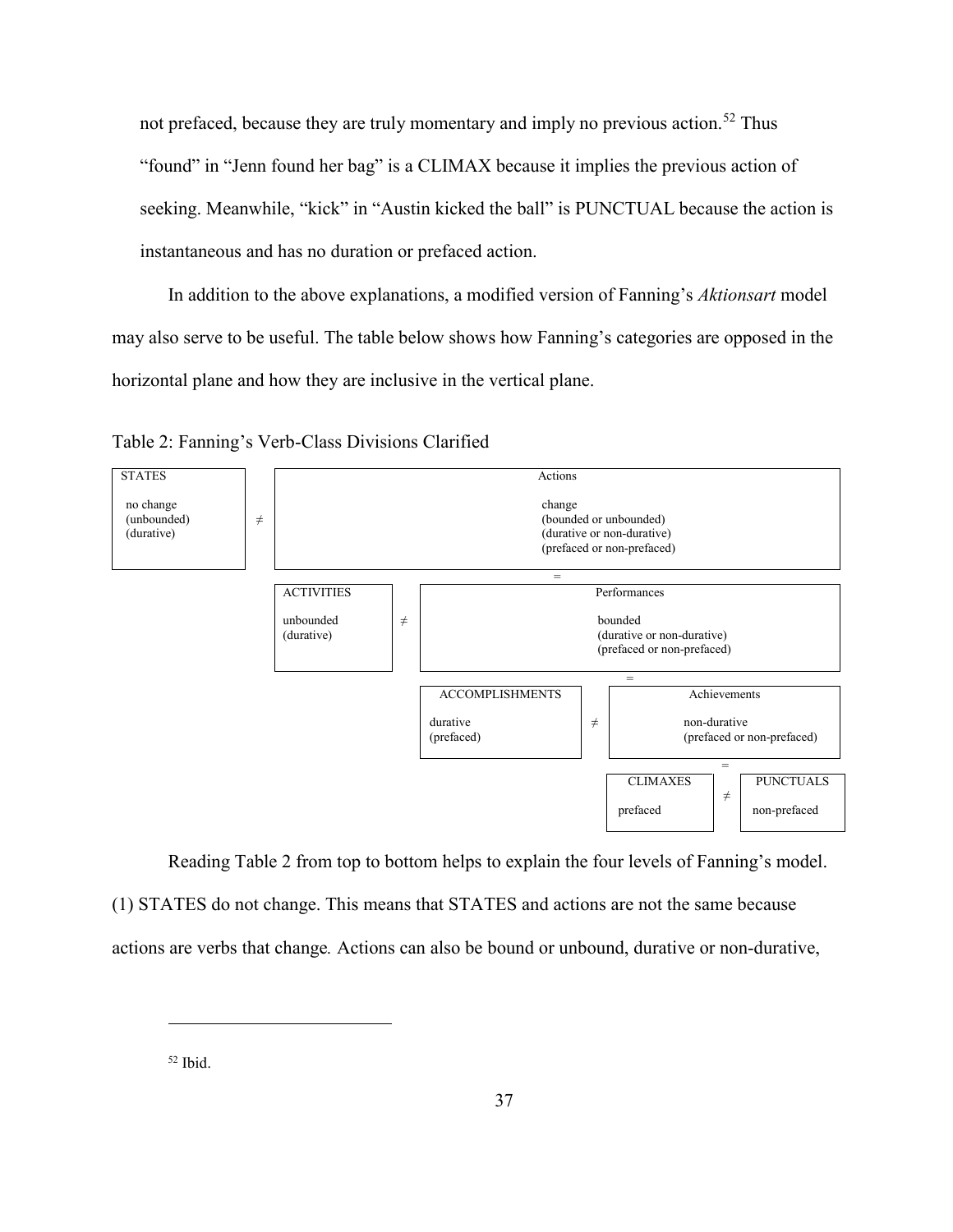and prefaced or non-prefaced. (2) Actions include ACTIVITES and performances. ACTIVIES are not the same as performances because ACTIVITES are unbound while performances are bound. Performances can also be durative or non-durative and prefaced or unprefaced. (3) Performances include ACCOMPLISHMENTS and achievements. ACCOMPLESHMENTS are not the same as achievements because ACCOMPLISHMENTS are durative while achievements are non-durative. Achievements can also be prefaced or non- prefaced. (4) Achievements include CLIMAXES and PUNCTUALS. However, CLIMAXES are not the same as PUNCTUALS, because CLIMAXES are prefaced while PUNCTUALS are non-prefaced. For additional clarity, these characteristics of Fanning's *Aktionsarten* are contrasted in the table below.

| Aktionsarten:          | Change   | Bound    | Durative | Prefaced |
|------------------------|----------|----------|----------|----------|
| <b>STATES</b>          | $\times$ | $\times$ |          |          |
| <b>ACTIVITIES</b>      |          | $\times$ |          |          |
| <b>ACCOMPLISHMENTS</b> |          |          |          |          |
| <b>CLIMAXES</b>        |          |          | $\times$ |          |
| <b>PUNCTUALS</b>       |          |          | $\times$ | $\times$ |

| Table 3: Aktionsarten Characteristics |  |
|---------------------------------------|--|
|---------------------------------------|--|

Though Fanning identifies the future indicative as a non-aspectual tense category, his insights on the interactions between tense form and *Aktionsart* have proven useful for research on the future regarding aspect. If verbal usage (or behavior) is the result of *Aktionsart* and tense form (with its inherent aspectual meaning), then it stands to reason that one may examine a verb's usage and *Aktionsart* in order to deduce its aspect. This work argues that if aspect is grammaticalized within the future indicative, then Fanning's premise may be a viable way of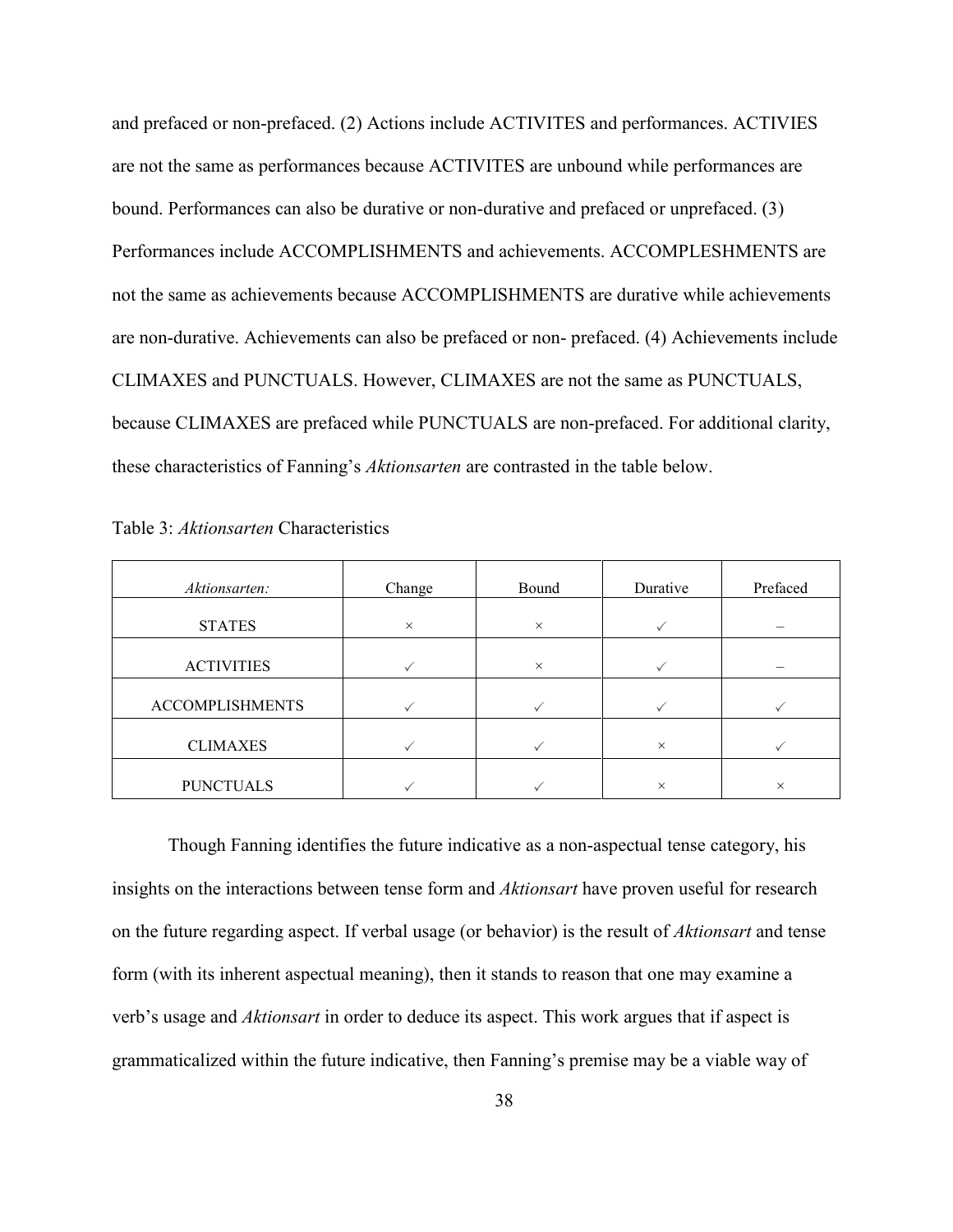confirming it.

#### Campbell

If McKay can be credited with bringing the future into aspect discussion, then Constantine Campbell may be credited with renewing its scholarly interest. Campbell has written and contributed to a number of works on aspect including *Basics of Verbal Aspect in Biblical Greek; Verbal Aspect, the Indicative Mood, and Narrative; The Perfect Storm: Critical Discussion of the Semantics of the Greek Perfect Tense Under Aspect Theory; Advances in the Study of Greek,* and more. He defines verbal aspect as the viewpoint from which a verb is used to view an action, either from inside or outside of the event. [53](#page-45-0) Interestingly, Fanning's views on predictable *Aktionsart* functions correlate to Campbell's own research. He states:

With the exception of the future indicative, I have argued against the notion of tense in Greek Indicative Verbs … preferring a spatial system of remoteness and proximity that works in concert with aspect to produce predictable *Aktionsart* functions and temporal reference.[54](#page-45-1)

Thus, while Campbell differs from Fanning on the role of tense (with the exception of the future), he agrees with Fanning's concept of predictable, measurable behavior and has even utilized it as a means to identify aspect in the future indicative. Indeed, unlike Porter and Fanning (who argue that the future is unaspectual), Campbell believes that the future indicative communicates perfective aspect alongside future temporal reference.<sup>[55](#page-45-2)</sup> He supports this

<sup>55</sup> Ibid., 159.

<span id="page-45-0"></span><sup>53</sup> Campbell, *Verbal Aspect*, 15–6. Campbell prefers to utilize spatial terms to refer to aspect concepts. He applies the idea of proximity and remoteness to describe aspect as near (inside) or far (outside).

<span id="page-45-2"></span><span id="page-45-1"></span><sup>54</sup> Campbell, "Aspect and Tense in New Testament Greek," 44. This thesis is written in agreement with Campbell's assertion of the future encoding future time reference. For Campbell's presentation and defense of this, see Campbell, *Verbal Aspect,* 151–8.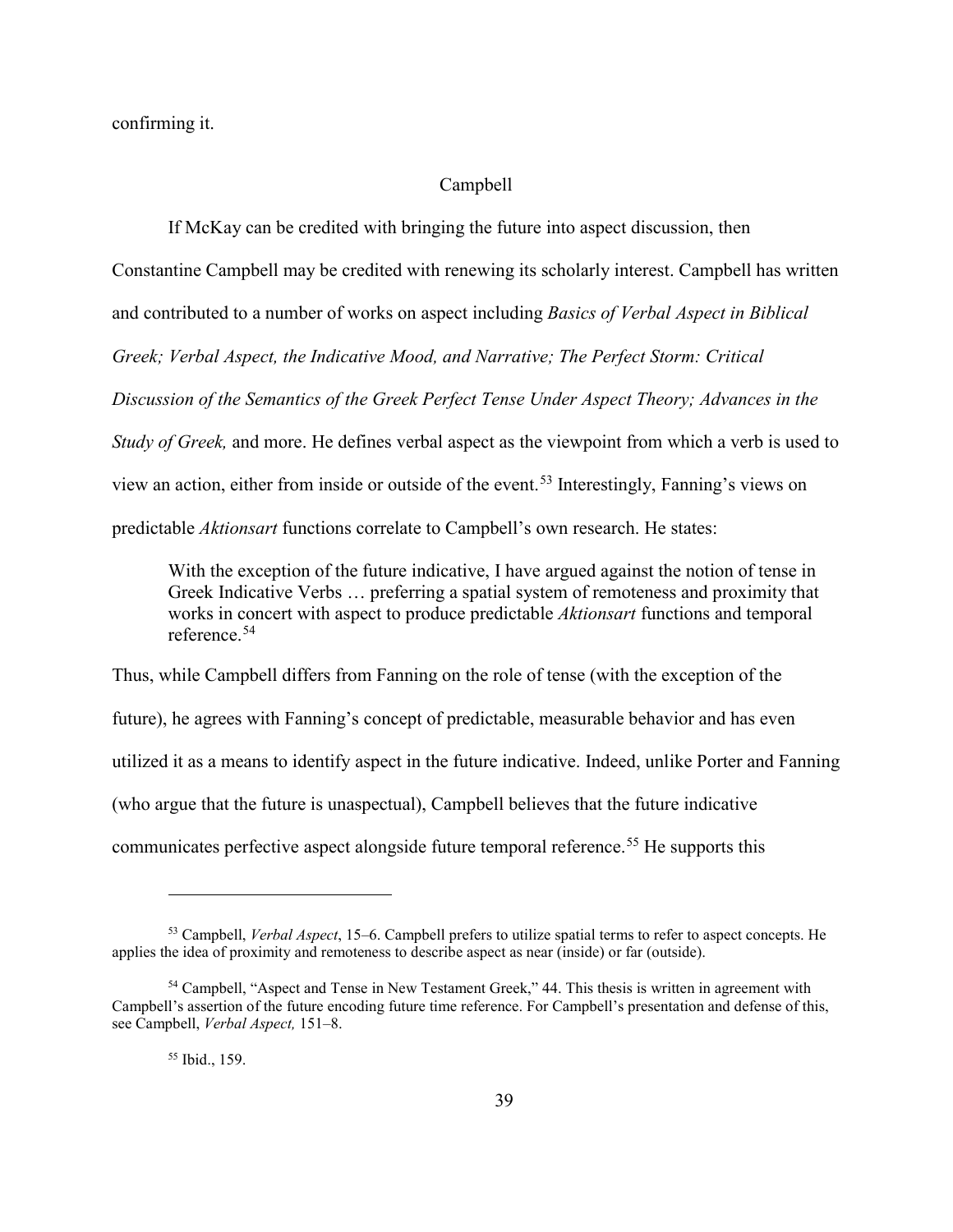conclusion on several grounds: (1) that the aorist and future share a common diachrony and morphology (seen in the aoristic sigma) and thus may communicate a common origin and aspect,[56](#page-46-0) (2) that clear distinctions between aspect and *Aktionsart* and a grammatical (as opposed to philosophical) view of futurity are capable of clarifying common misconceptions about the future,  $57$  (3) that discourse analysis demonstrates that a perfective-future tense does not contradict aspectual context,<sup>58</sup> and (4) that the perfective aspect of the future can be identified through comparison to the *Aktionsart* and uses of the aorist indicative. [59](#page-46-3) 

The idea behind Campbell's fourth point may be credited to Fanning's insight on *Aktionsart* behavior and its usefulness in identifying aspect. It is important to establish that Campbell's suggestion that perfective aspect of the future can be identified through comparison to behavior of the aorist is also the premise of this thesis. In addition, Campbell is indebted to work of Mark O'Brien and his study of aspect in the future indicative. While the contributions of

<span id="page-46-2"></span><sup>58</sup> Ibid., 158–9.

<span id="page-46-0"></span><sup>56</sup> Ibid., 139–40. Campbell connects the development of the future tense-form to the subjunctive modalform. He notes that Homeric Greek utilizes the subjunctive as a precursor to the future indicative while there is a parallel use of the future and the subjunctive that is observable into the Koine period. However, Campbell does not believe that the future is modal itself, saying, "The use of the future indicative overlaps with the subjunctive, but despite this and its modal origins, it does not semantically encode modality or uncertainty—even though it is capable of such implicatures— since these implicatures are cancelable." Constantine Campbell*, Verbal Aspect and Non-Indicative Verbs: Further Soundings in the Greek of the New Testament* (New York: Peter Lang, 2008), 8, 50– 1. See also Wallace's suggestion that the future and aorist's morphology and usage indicate perfective aspect, analogous to the imperfect sharing aspect with the present. Wallace, *Greek Grammar Beyond the Basics: An Exegetical Syntax of the New Testament* (Grand Rapids: Zondervan, 1996), 567. See also Harmut Haberland's argument that the ancient Stoics utilized the future as a type of aorist with future time, in "A Note on the 'Aorist,'" *Language and Discourse: Test and Protest*, ed. Jacob L. Mey (Amsterdam: Benjamins, 1986), 173.

<span id="page-46-1"></span><sup>57</sup> Campbell, *Verbal Aspect,*127–60.

<span id="page-46-3"></span><sup>59</sup> Ibid., 140–51.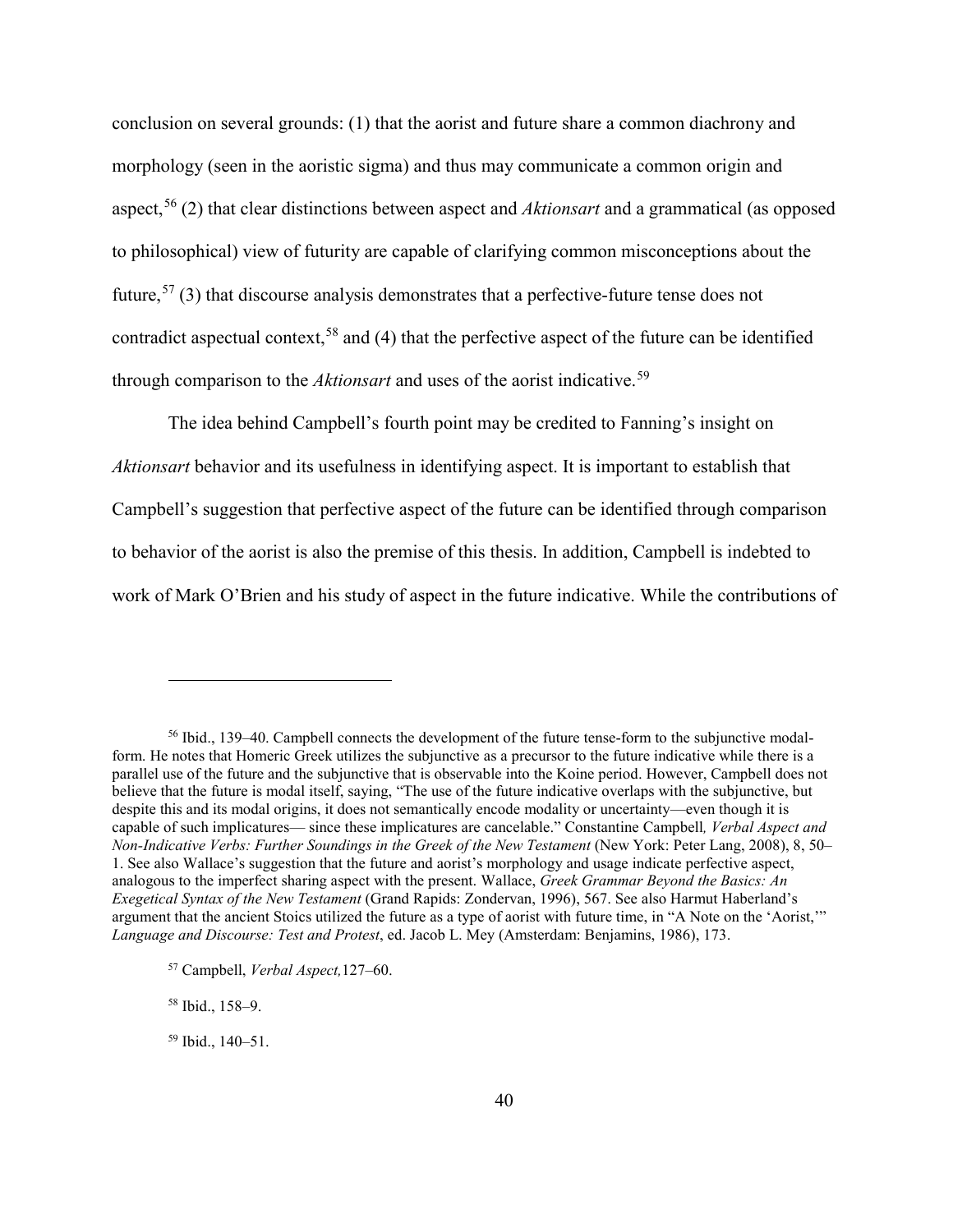scholars like McKay, Porter, Fanning, and Constantine Campbell are relatively well known, O'Brien's work, though more obscure, is a valuable contribution to discussion on verbal aspect and the future.

# O'Brien

In his research, O'Brien seeks to determine if the future tense shares the same perfective aspect as the aorist indicative.<sup>[60](#page-47-0)</sup> He argues that uses of the future exhibit the same patterns found is uses of the aorist, and that this is in an indicator of their common aspect value. In doing so, he acknowledges Fanning's claim that each aspect interacts with certain *Aktionsart* values to produce predictable behavioral outcomes. O'Brien explains that his method was to take Fanning's premise and utilize it in order to identify predictable behavior in the future:

There is a semantic distinction to be made between verbal aspect and *Aktionsart*, but not withstanding this distinction, there is a relationship between the two, and it is the aim of this study to exploit that relationship … the strategy employed in this study is intended to use these predictable patterns to isolate any consistency in the verbal aspect of future forms. $61$ 

Thus, he attempts to isolate and track the predictable behaviors of the future in order to compare them to similar behaviors of aorist verbs.<sup>[62](#page-47-2)</sup> By doing this, O'Brien argues that shared behaviors in the future and aorist indicate shared *Aktionsart* and aspect interactions, meaning that both tense-forms share a common perfective aspect. Campbell, likewise, summarizes O'Brien's

<span id="page-47-0"></span><sup>60</sup> Mark B. O'Brien, "Verbal Aspect in the Future Tense of the Greek New Testament" (ThM thesis, Dallas Theological Seminary, 1997), 11. O'Brien also usefully surveys sources that have considered the future as communicating perfective aspect in pages 15–7.

<span id="page-47-2"></span><span id="page-47-1"></span> $61$  O'Brien, "Verbal Aspect," 23. It is interesting to note that O'Brien's acknowledges that Fanning prompted him to take this approach.

 $62$  O'Brien's method is illustrated in "paint mixing" example given in chapter 1, pg. 20–1.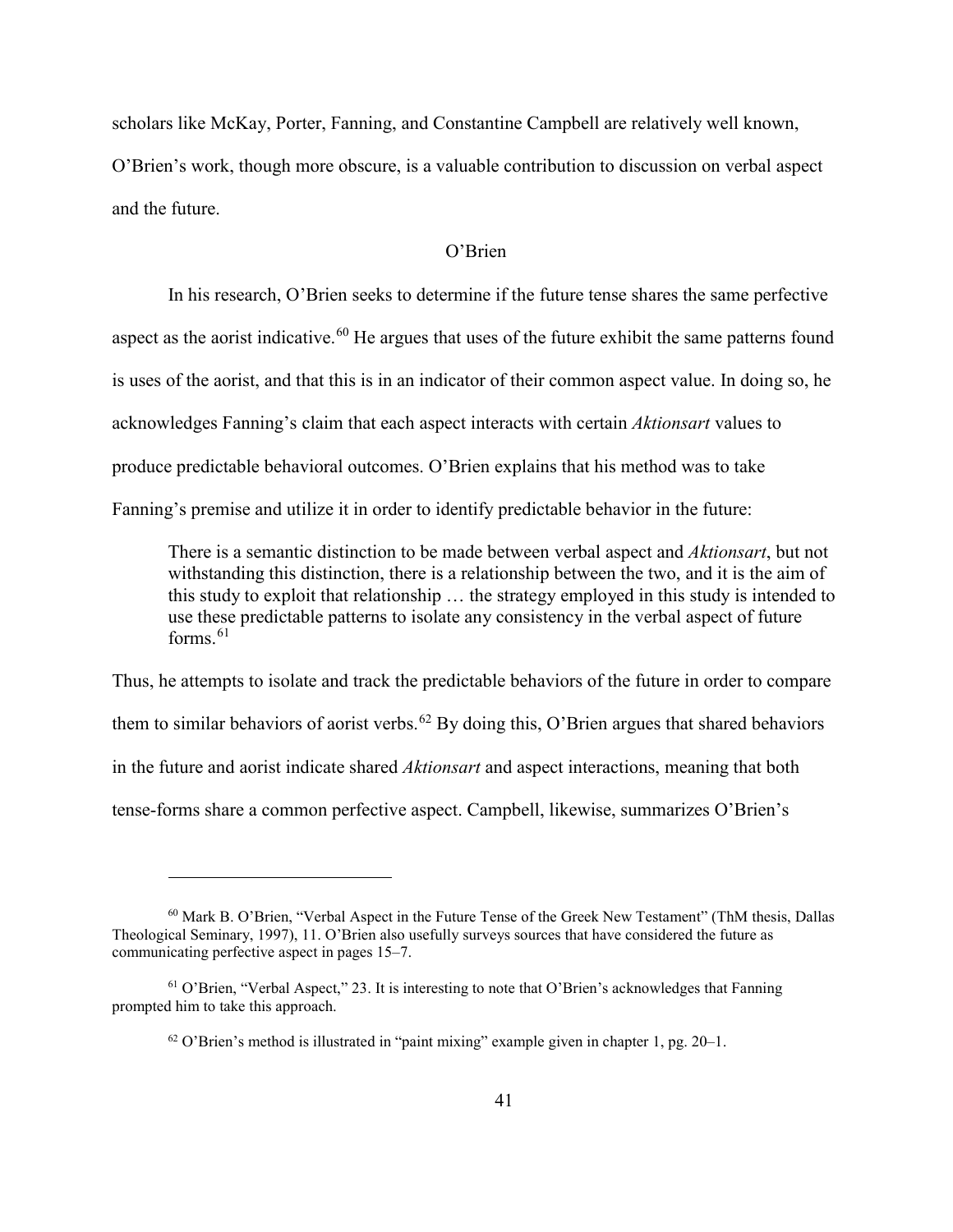method saying: "by starting with the predicted outcomes and the *Aktionsart* implicatures, he [O'Brien] works backwards to uncover the aspectual value of the future forms."[63](#page-48-0) O'Brien identifies what he considers to be "the three major grammatical usages of the aorist" (the ingressive, constative, and consummative uses) but narrows his study down so that he only works with the ingressive and consummative usages.<sup>[64](#page-48-1)</sup> In his analysis of these usages and the *Aktionsarten* that create them, O'Brien observes that STATIVE verbs consistently produce ingressive meaning while ACCOMPLSIHMENT verbs consistently produce consummative meaning.[65](#page-48-2) This leads him to conclude that the predictable patterns of the future mirror those of the aorist and thus indicate that both the aorist and future have perfective aspectual value.<sup>[66](#page-48-3)</sup>

#### Reactions to O'Brien

Though O'Brien's work is a great contribution to the study of aspect and the future tense form, there are some weak points in his research: namely that he only studies the ingressive and consummative usages. He omits the constative because he considers it difficult to demonstrate clearly, "because it is the most common and least idiosyncratic use of the aorist, and therefore may prove too ubiquitous in the future as well, not allowing for any clear conclusions to be drawn."[67](#page-48-4) Despite O'Brien's seeming logic, Fanning has demonstrated that constative is the most

 $\overline{a}$ 

<span id="page-48-4"></span><sup>67</sup> Ibid., 24.

<span id="page-48-0"></span><sup>63</sup> Campbell, *Verbal Aspect*, 29.

<span id="page-48-1"></span><sup>64</sup> O'Brien, "Verbal Aspect," 24.

<span id="page-48-2"></span><sup>65</sup> Ibid., 48.

<span id="page-48-3"></span><sup>66</sup> Ibid., 49.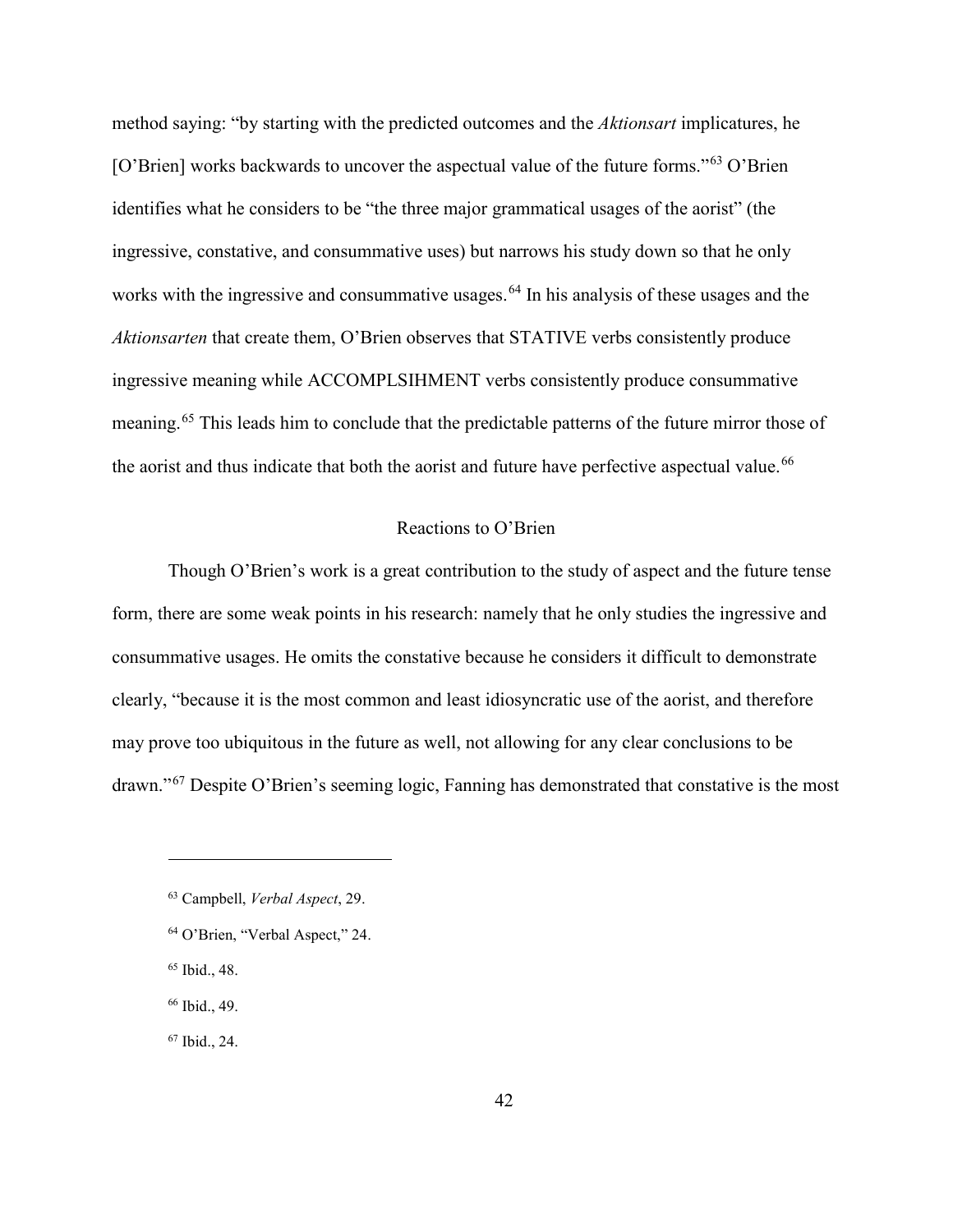common usage of the aorist that most clearly and simply communicates perfective aspect.<sup>[68](#page-49-0)</sup> Since the constative is so fundamental to the aorist's perfective aspect, O'Brien's omission of this usage is a shortcoming in his work.

Campbell likewise critiques O'Brien for the narrow scope of his work; for his omission of additional usages of the aorist and for his erratic selection and omission of verbs from his analysis.<sup>[69](#page-49-1)</sup> O'Brien's neglect of significant verbs like εἰμί, γίνομαι, ἀκούω, ὁράω, βλέπω, θεωρέω, κεῖμαι, καθέζομαι, and μένω is compounded by his omission of any reason for leaving them out in the first place. <sup>70</sup> Consequently, Campbell works to fill in some of the gaps left by O'Brien and attempts to make his conclusions more concrete.<sup>[71](#page-49-3)</sup> In his own analysis of future verbs, Campbell examines some of the verbs that O'Brien omitted, yet abandons O'Brien's method and instead identifies the *Aktionsart* that functions in each usage and comments as to whether such *Aktionsarten* may be regarded as expressions of perfective aspect.<sup>72</sup> With his own approach, Campbell concludes that γίνομαι, ἀκούω, ὁράω, θεωρέω and μένω are all capable of ingressive meaning and thus support O'Brien's theory.[73](#page-49-5)

<sup>70</sup> Ibid., 144.

<sup>68</sup> Fanning, *Verbal Aspect,* 255–6.

<sup>69</sup> Campbell, *Verbal Aspect,* 143.

<span id="page-49-3"></span><span id="page-49-2"></span><span id="page-49-1"></span><span id="page-49-0"></span> $71$  Campbell considers O'Brien's method but also supports the idea of perfective aspect in the future indicative through discourse analysis. Campbell, *Verbal Aspect*, 158–60. Craig Long's dissertation on the discourse function of the future-tense form has also made useful contributions in this area. See Craig M. Long, "The Discourse Function of the Greek Future Tense-Form: A Corpus Linguistic Discourse Analysis" (PhD diss., Trinity International University, 2013), iv.

<sup>72</sup> Campbell, *Verbal Aspect*, 158–60.

<span id="page-49-5"></span><span id="page-49-4"></span><sup>73</sup> Ibid., 145–9. Overall, while Campbell finds the "micro-features" of O'Brien's study both useful and important, he himself tries to supply an evaluation of the future from a macro viewpoint. See Campbell, *Verbal Aspect*, 30.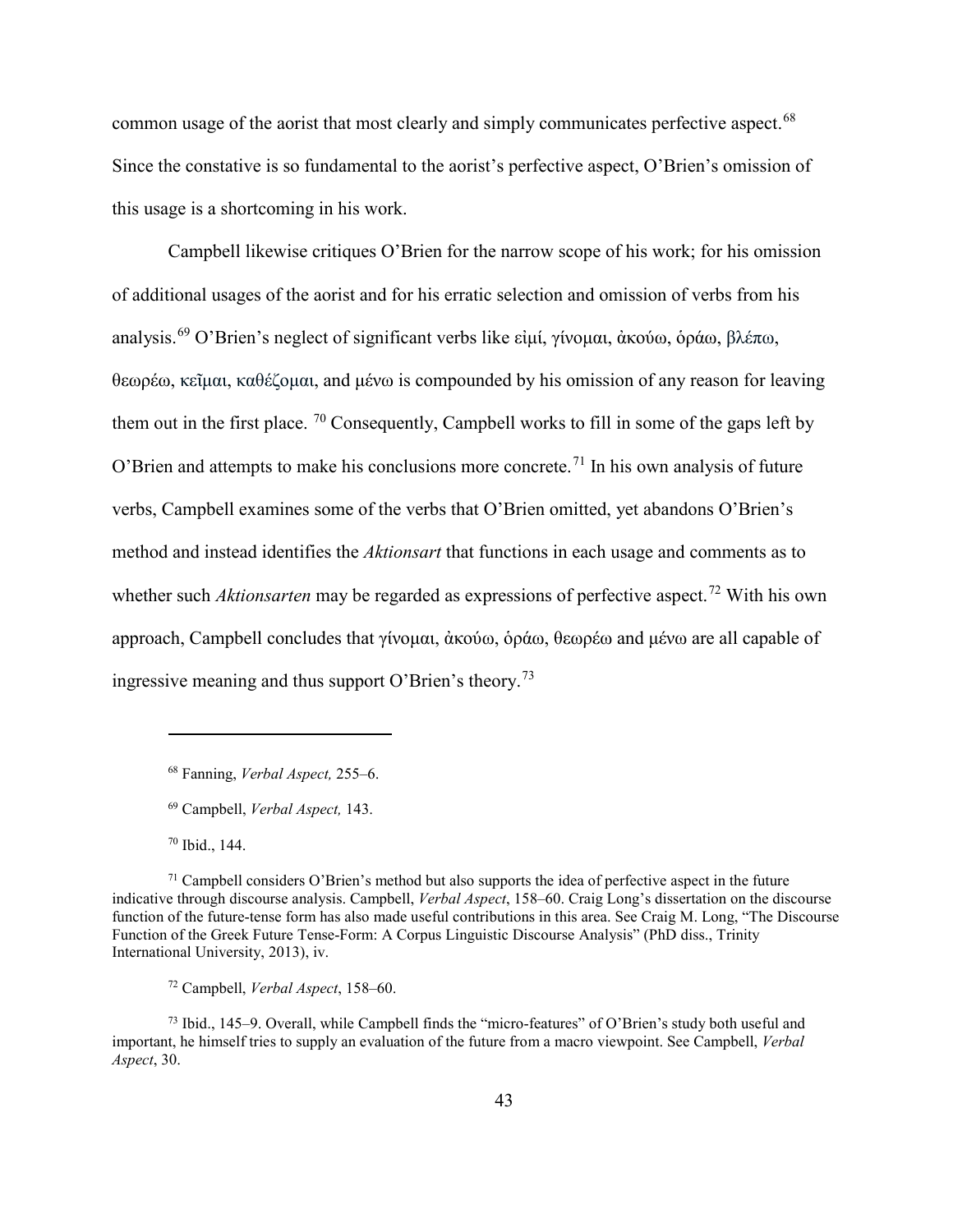Overall, Campbell concludes that "the deficiencies of O'Brien's work do not seem to overturn his conclusions."[74](#page-50-0) He considers O'Brien's method to be full of promise and advocates it as a preferable way forward when it comes to studying the future.<sup>[75](#page-50-1)</sup> Such a favorable review is evident in Campbell's own reliance on O'Brien's research and serves as a compelling indicator of its usefulness for future application.

Given the promising results of O'Brien's method and Campbell's subsequent validation, this thesis seeks to expand their studies further. O'Brien's method, when applied to a Johannine corpus, will hopefully fill in more gaps left by both O'Brien and Campbell, extending the study further and exploring the legitimacy of perfective aspect in the future indicative. It is to this task that this work now turns.

<sup>74</sup> Campbell, *Verbal Aspect*, 149.

<span id="page-50-1"></span><span id="page-50-0"></span><sup>75</sup> Ibid., 30, 141. See also Campbell, "Aspect and Tense in New Testament Greek," 50–1., where Campbell discusses this the study of aspect and *Aktionsart* interactions in application to other tense-forms.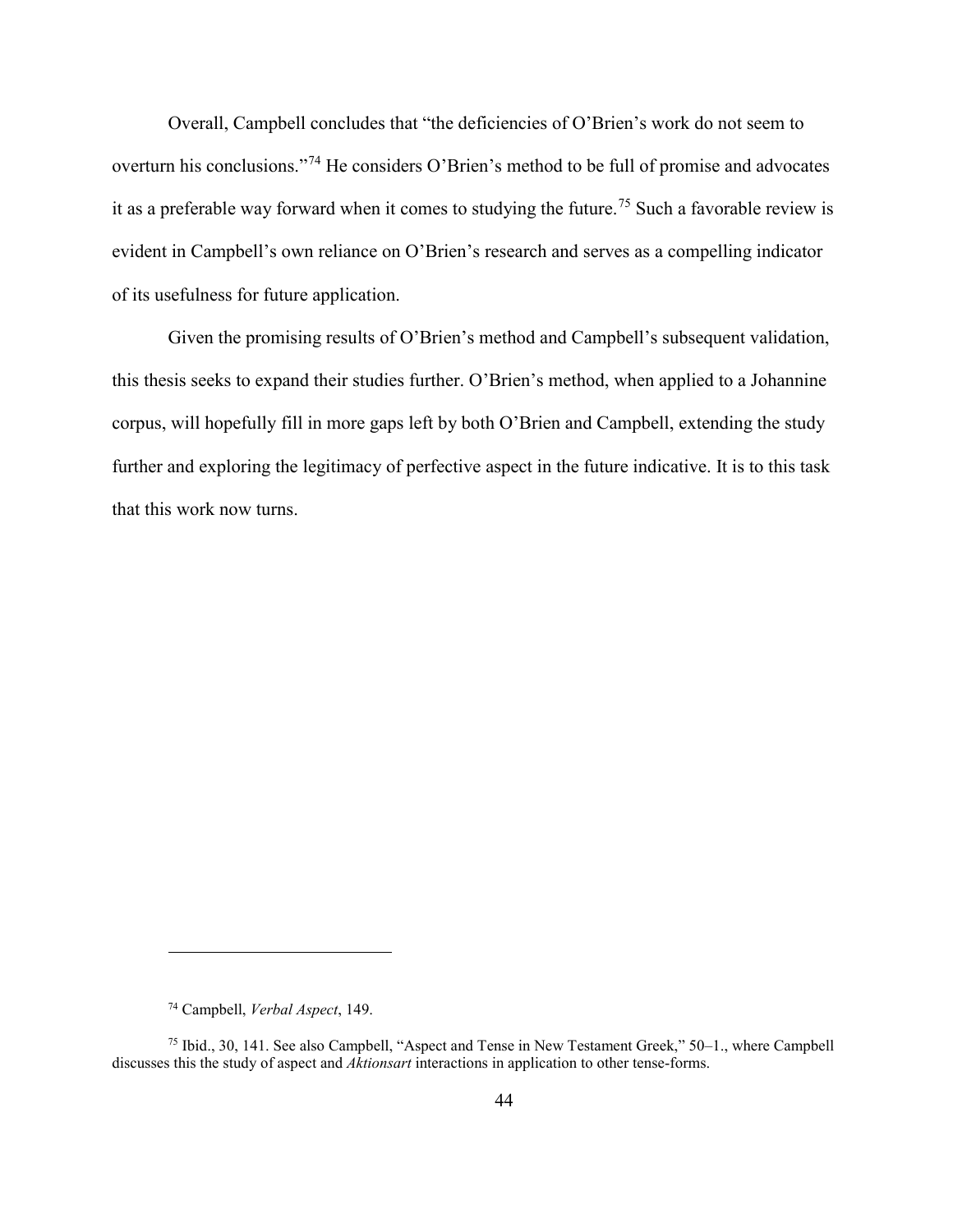### **Chapter Three: The Constative Usage**

Chapters three, four, and five of this thesis are dedicated to analysis of the constative, ingressive, consummative, gnomic, and proleptic uses when applied to the future-tense form in the Johannine corpus. [1](#page-51-0) Beginning with the constative, Fanning describes it as "the most common use of the aorist indicative … which displays the most direct application of the basic aspectual value [of the perfective aspect]" and that "by using the constative aorist the speaker or writer narrates an action or state in summary as something which occurred, without further description."[2](#page-51-1) The constative aorist thus makes a summary reference to a past action, state, or event as a whole with no emphasis on any feature involved in the internal constituency of the event.<sup>[3](#page-51-2)</sup> In other words, there is no emphasis on any point of the action (the beginning, middle, or

<span id="page-51-2"></span><span id="page-51-1"></span><sup>2</sup> Fanning, *Verbal Aspect*, 255–6, 261. Fanning also calls the constative the "complexative" use. In this work, this secondary term will not be utilized in order to minimize possible confusion.

<span id="page-51-0"></span> $1$  Two of Fanning's aorist uses, the dramatic and epistolary, have been omitted from this study and deserve explanation. The dramatic aorist is seen within discourse. It utilizes verbs of emotion or understanding and expresses a state of feeling or emotion reached at the moment of utterance (or in the immediate past, so that "it just happened"). This use does not easily transfer to future indicative since the future cannot "just have happened" and a speaker cannot express an emotion or understanding if it has not occurred to them yet. At best, the dramatic usage could be carried over into the future to express an anticipation of an immediate future feeling or emotion as if it is "just about to happen," is "soon to pass," or will "happen shortly." Even so, because of the difficulty that the dramatic future presents in a future tense, it will be excluded from this study. Meanwhile, in the epistolary aorist, the writer puts himself in the place of the reader, writing as if he were in the past even though he is writing in the present. For example, if Paul were to write and say, "I am sending Timothy to you," then he is writing in what is for him, the present. Yet if he writes, "I *sent* Timothy to you," then he has put himself in the place of the epistle's recipients and has utilized an epistolary aorist. The future-tense form is not conducive to this use because the future is not transferable in the same sense. If Paul writes, "I will send Timothy to you" and still has not sent Timothy to the recipients by the time they read his words, then the event is still future for both writer and audience: they are reading and writing from the same perspective and the writer does not need to shift his perspective to match the audience's. Yet if the writer says, "I will send Timothy to you" and the readers have received Timothy by the time they read the letter, then the writer is writing from his perspective and not the recipients because the action was future for the writer but is now present or past for the recipients. For these reasons, the epistolary use has been also excluded from this study. For Fanning's discussion of these uses in the aorist, see Buist Fanning, *Verbal Aspect in New Testament Greek* (New York: Clarendon, 1990), 275, 281.

<sup>3</sup> Fanning, *Verbal Aspect*, 256.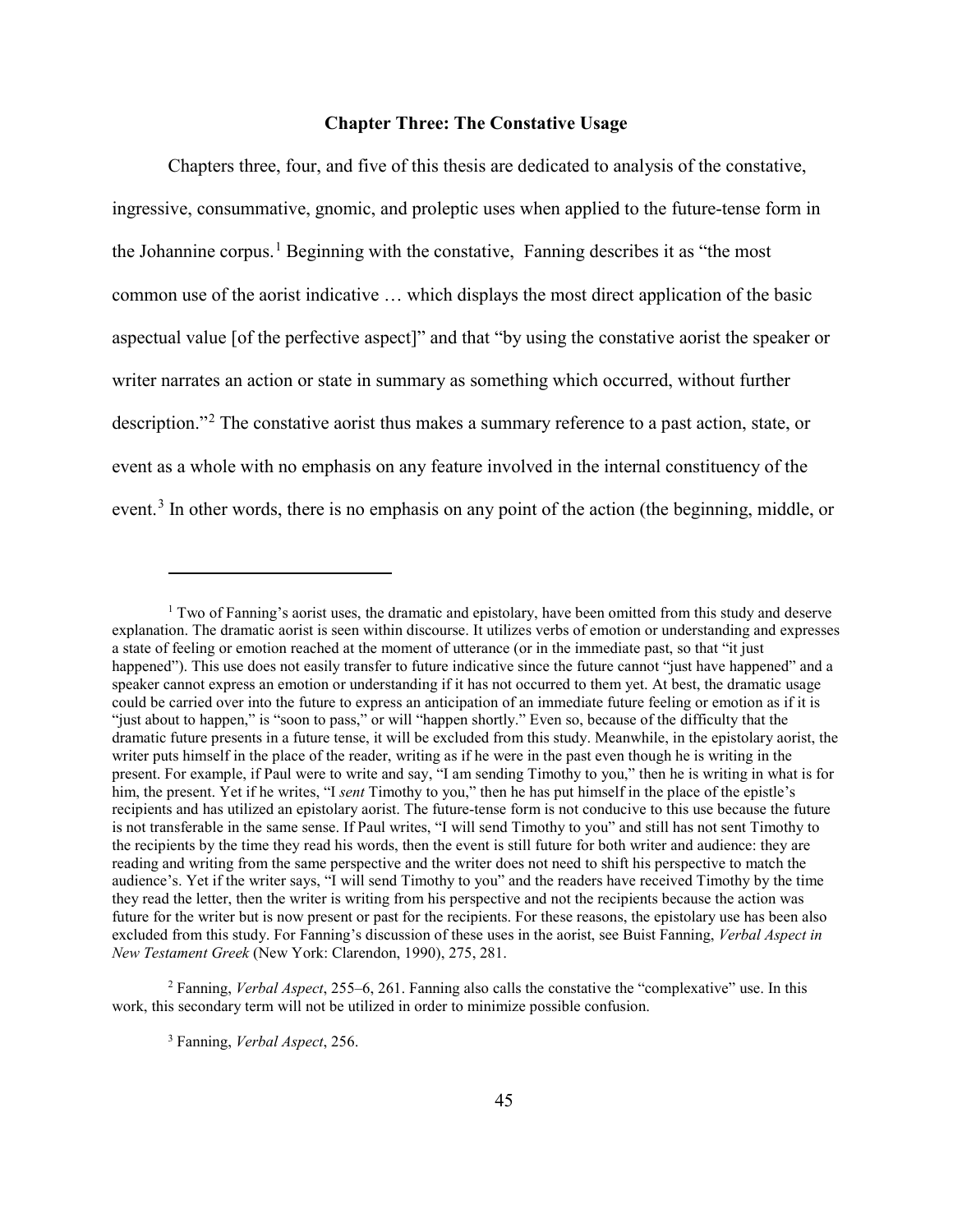end) and the entire occurrence is presented as a whole, single entity. Fanning notes that because of the simplicity of the constative, the meaning of the aorist is largely dependent upon the lexical character (*Aktionsart*) of the verb and other features of surrounding context.[4](#page-52-0)

Fanning lists three common manifestations of the aorist constative.

- (1) Verbs of CLIMAX or PUNCTUAL nature relate a momentary or instantaneous occurrence. When verbs with non-durative *Aktionsarten* occur in the aorist indicative, they refer to an instantaneous and specific action (as opposed to a general or unspecified action).<sup>[5](#page-52-1)</sup> Mark 15:38 is a good example of this: "And the veil of the temple was torn in two from top to bottom." The verb ἐσχίσθη, "was torn," is a CLIMAX verb because it refers to an action that necessitates change, is bound, is non-durative, and is prefaced. This action refers to the specific, momentary instance where the temple curtain was torn and thus fits in a constative use. See Matthew 7:27 and Luke 22:50 for other examples of this type of occurrence.
- (2) Verbs of duration such as STATES, ACTIVITIES, or ACCOMPLISHMENTS relate an extended action or state in a summary view.<sup>[6](#page-52-2)</sup> For example, John 1:14a reads, "And the Word became flesh, and dwelt among us." The verb ἐσκήνωσεν, "he dwelt," is a STATIVE verb because it is unbound, durative, and does not indicate change. Thus, ἐσκήνωσεν with a constative use conveys the extended state of dwelling in a simple summary statement. Matthew 12:1 and Luke 9:36 are also good examples of this.

<span id="page-52-0"></span><sup>4</sup> Ibid.

<span id="page-52-1"></span> $5$  Ibid., 256–7.

<span id="page-52-2"></span> $6$  Ibid., 257.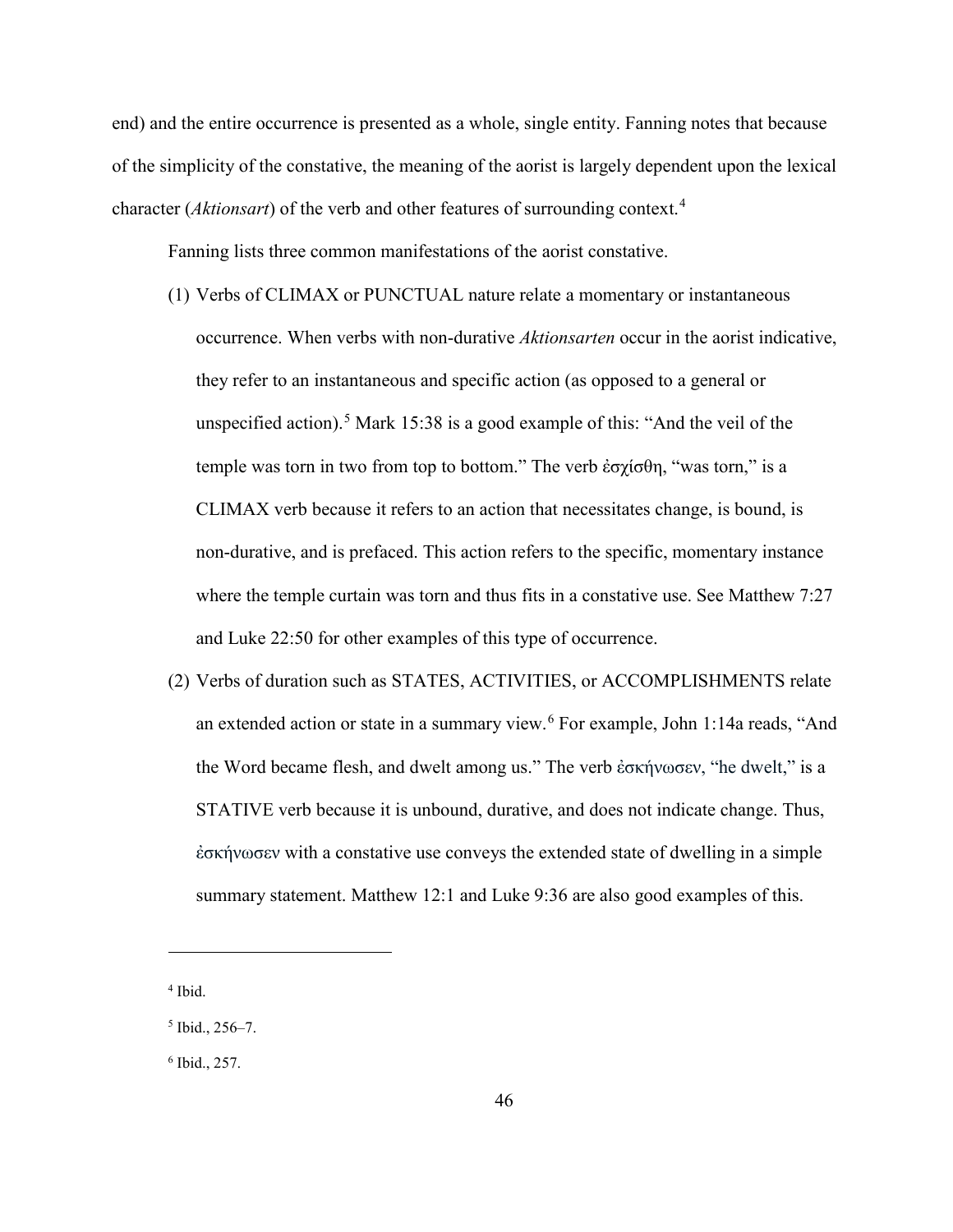(3) Verbs of any *Aktionsart* (STATES, ACTIVITES, ACCOMPLISHMENTS,

CLIMAXES, or PUNCTUALS) can indicate plural occurrences through repetition or through numerous persons preforming the same action. Fanning summarizes this third application saying that "the constative aorist can be used of situations which are either durative or instantaneous, either single or multiple" and that "the sense is dependent on the lexical character of the verb and other features, not on the use or non-use of the aorist."[7](#page-53-0) Thus, repeated actions, states, or events of any *Aktionsart* can be summarized as a whole or composite. This way, multiple actions are iteratively done by a single person or are distributivity done by multiple individuals.<sup>[8](#page-53-1)</sup> Adverbial modifiers, plural nouns, and wider context indicate when an aorist is intended to convey multiple occurrences. A good example of this is seen in Mark 3:10a which records that, "He [Jesus] had healed many." The aorist verb ἐθεράπευσεν, "he healed," refers to Jesus' repeated action of healing many different people at different times. Thus, the constative usage takes all instances of Jesus' miraculous healings and combines them into a single statement, "he healed." John 18:2 and Acts 9:42 are also good examples of this type of composite summary.<sup>[9](#page-53-2)</sup>

When applying the constative usage to the future indicative, the aspectual meaning mirrors that of the aorist indicative. Both tense forms convey perfective aspect but differ only in time reference. Thus, while the aorist constative summarizes an event, state, or action in a *past*

<span id="page-53-0"></span><sup>7</sup> Ibid.

 $\overline{a}$ 

<span id="page-53-1"></span><sup>8</sup> Ibid., 258.

<span id="page-53-2"></span><sup>9</sup> Ibid., 259.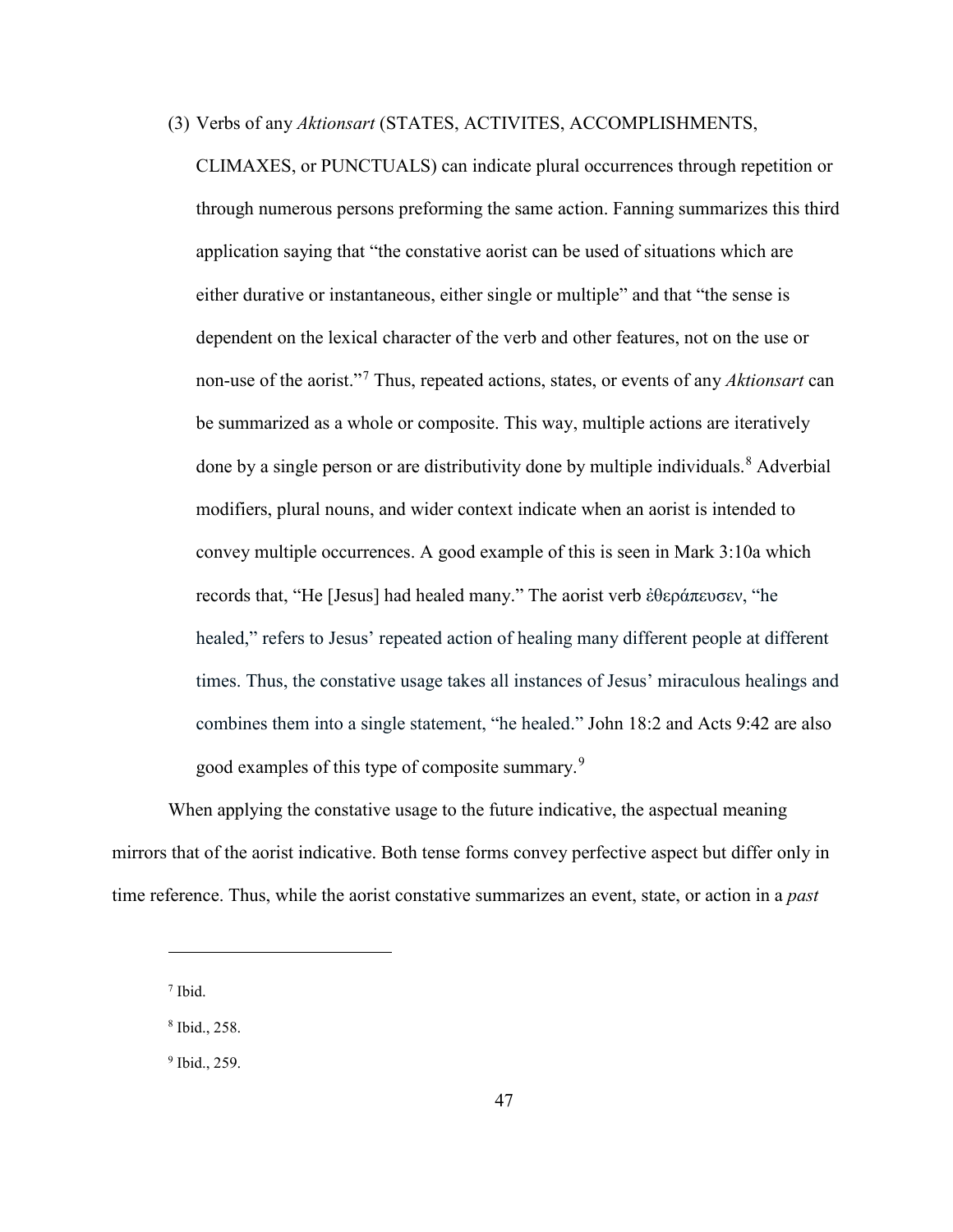time reference, the constative future summarizes an event, state, or action in a *future* time reference. Nevertheless, both tense forms do so without comment upon the internal make-up of the verb and lack emphasis on any internal point.

#### Analysis of the Constative Future: Positive Examples

The constative usage is both flexible and common, displaying the most straightforward perfective meaning. Consequently, 212 of the 304 future indicative verbs studied in the Johannine literature have been identified as exhibiting constative usage.<sup>[10](#page-54-0)</sup> The majority of these exemplify a summary reference of a future action, state, or event as a whole and have no emphasis on any feature involved in the internal constituency of the event. Select examples are organized by *Aktionsart*-type and are detailed in the sections below.[11](#page-54-1)

### **ACTIVITY Verbs with Constative Usage**

 $\overline{a}$ 

Utilizing Fanning's description of the second application of the constative usage, ACTIVITY-type verbs in the future tense should exhibit perfective aspect by presenting a durative action in a summary view. This is seen in select examples from John.

<span id="page-54-0"></span><sup>&</sup>lt;sup>10</sup> In O'Brien's analysis, he prefaces that "decisions regarding grammatical issues are often open to various viable interpretations, and there is no doubt that some may take issue with the interpretation given of some of the examples." Mark B. O'Brien, "Verbal Aspect in the Future Tense of the Greek New Testament" (ThM thesis, Dallas Theological Seminary, 1997), 25. In the same line of thought, this paper acknowledges variable interpretive results while presenting a case that highlights a perfective meaning as the most appropriate interpretation.

<span id="page-54-1"></span> $11$  The analysis sections of chapters three, four, and five will be organized according to Fanning's verbal divisions (see Table 1, pg. 31). Organization for each analysis will omit STATES (for the rationale behind this, see pg. 19, footnote 52) but will handle ACTIVITIES, ACCOMPLISHMENTS, CLIMAXES, and PUNCTUALS, in that order, when they are applicable to the usage being discussed.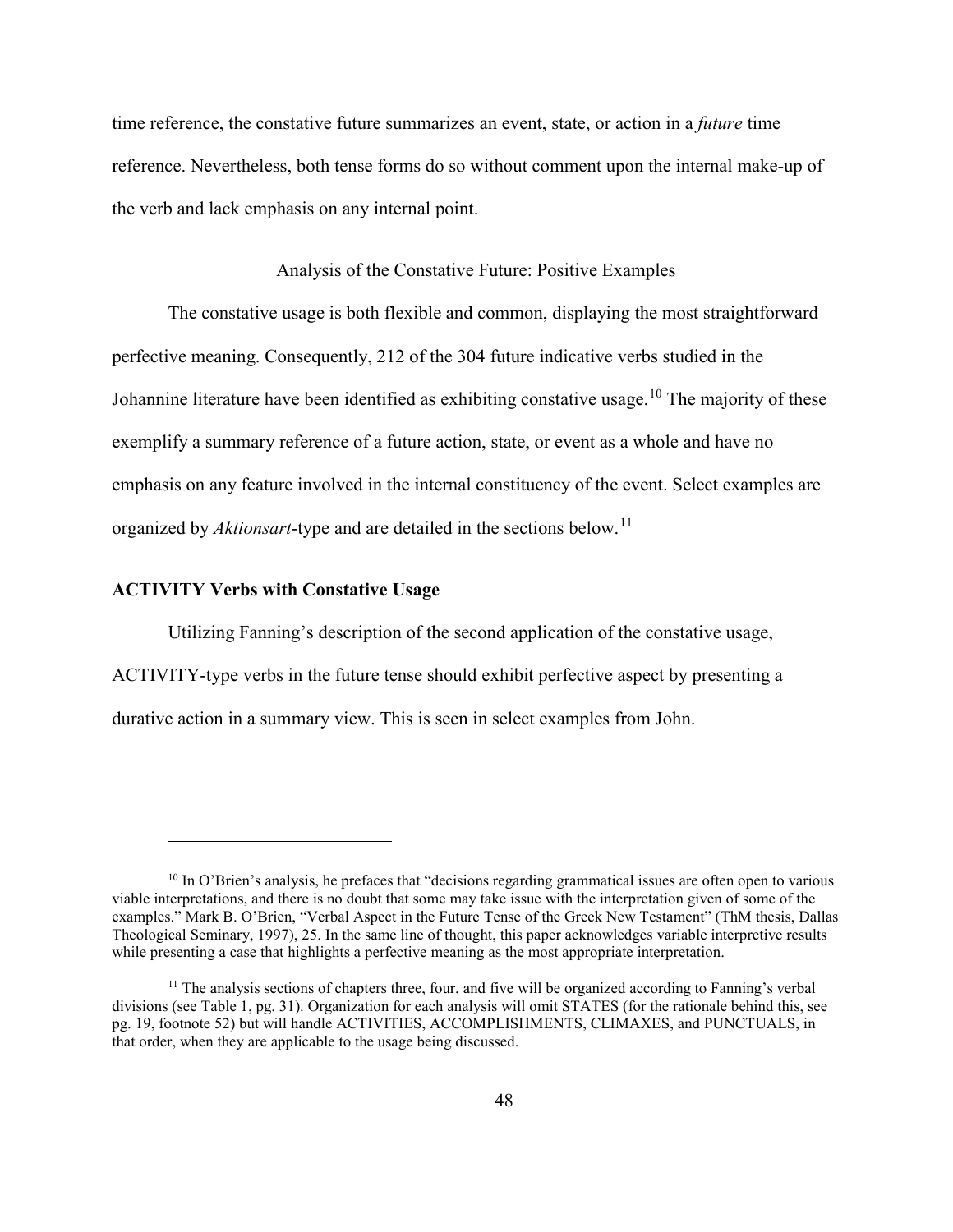(1) **John 4:21** λέγει αὐτῇ ὁ Ἰησοῦς· πίστευέ μοι, γύναι, ὅτι ἔρχεται ὥρα ὅτε οὔτε ἐν τῷ ὄρει τούτῳ οὔτε ἐν Ἱεροσολύμοις **προσκυνήσετε** τῷ πατρί.[12](#page-55-0)

*Jesus said to her, "Woman, believe Me, an hour is coming when neither in this mountain nor in Jerusalem will you worship the Father."[13](#page-55-1)*

The verb προσκυνέω is in a second person plural form (προσκυνήσετε) that for purposes of clarity, is better translated to "you all will worship." This may be taken to be a summary of an action done by many people, many times, over an extended period of time and thus adheres to Fanning's third type of constative application.<sup>[14](#page-55-2)</sup>

(2) **John 5:45** Μὴ δοκεῖτε ὅτι ἐγὼ **κατηγορήσω** ὑμῶν πρὸς τὸν πατέρα· ἔστιν ὁ κατηγορῶν ὑμῶν Μωϋσῆς, εἰς ὃν ὑμεῖς ἠλπίκατε.

*"Do not think that I will accuse you before the Father; the one who accuses you is Moses, in whom you have set your hope."*

The use of κατηγορέω, "I will accuse," in the future indicative tense-form conveys a summary of the event of accusing. There is no focus on any internal point of the durative event. Instead, this verbal action is presented as a whole and is viewed from a summary viewpoint.

 $12$  Unless otherwise noted, all Greek verses are taken from the NA $^{28}$ .

<span id="page-55-1"></span><span id="page-55-0"></span> $<sup>13</sup>$  Unless otherwise noted, all English translations are taken from the NASB $<sup>95</sup>$ . Any content in brackets has</sup></sup> been added for clarity.

<span id="page-55-2"></span><sup>14</sup> Fanning, *Verbal Aspect*, 258–9. John 4:23, Rev 13:8 and 13:12 are similar cases and convey the same meaning for προσκυνέω.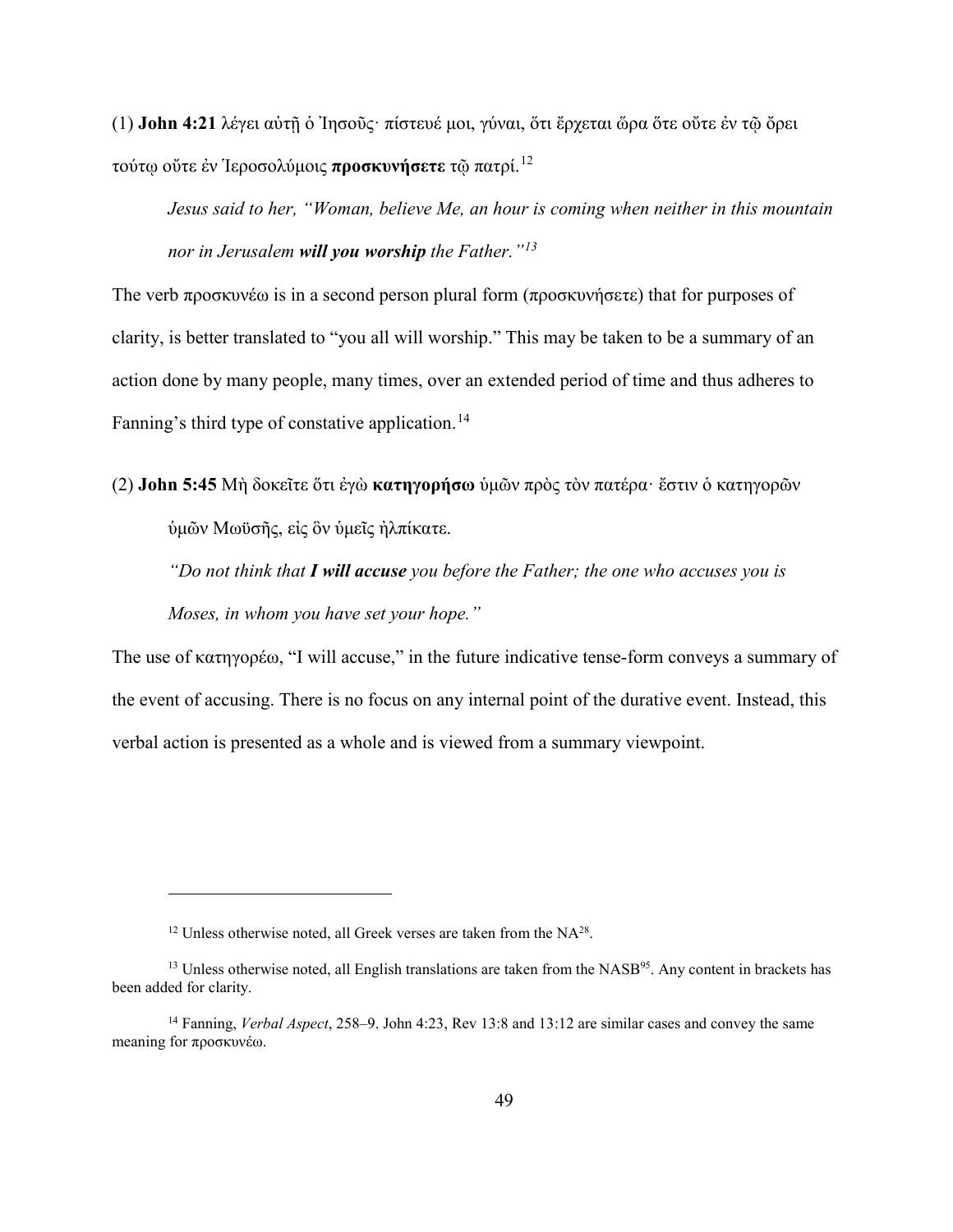(3) **John 7:31** Ἐκ τοῦ ὄχλου δὲ πολλοὶ ἐπίστευσαν εἰς αὐτὸν καὶ ἔλεγον· ὁ χριστὸς ὅταν ἔλθῃ μὴ[15](#page-56-0) πλείονα σημεῖα **ποιήσει** ὧν οὗτος ἐποίησεν;

*But many of the crowd believed in Him; and they were saying, "When the Christ comes,* 

*He will not perform more signs than those which this man has, will He?"*

Fanning's third application of the constative is manifested in ποιήσει, "he will perform/do." The inclusion of σημεῖα, "signs," connects ποιέω in reference to multiple performances. I other words, the constative use of ποιήσει summarizes repeated future actions and multiple miracles.<sup>[16](#page-56-1)</sup>

(4) **John 9:21** πῶς δὲ νῦν βλέπει οὐκ οἴδαμεν, ἢ τίς ἤνοιξεν αὐτοῦ τοὺς ὀφθαλμοὺς ἡμεῖς οὐκ οἴδαμεν· αὐτὸν ἐρωτήσατε, ἡλικίαν ἔχει, αὐτὸς περὶ ἑαυτοῦ **λαλήσει.**

*… but how he now sees, we do not know; or who opened his eyes, we do not know. Ask him; he is of age, he will speak for himself."*

Here the ACTIVITY verb λαλήσει, "he will speak," summarizes the action of speaking with no focus on the beginning, middle, or completion of the action. [17](#page-56-2) This is a good example of Fanning's second application of the constative, which relates an extended action or state in a summary view.

<span id="page-56-0"></span><sup>&</sup>lt;sup>15</sup> In relation to the future indicative use of ποιήσει, the negation  $\mu$ ή may cause confusion since it only appears outside of the indicative mood. This said, this instance of μὴ is not modifying ποιήσει but ἔλθη (which is a 3rd person, singular, aorist, active, subjunctive from ἔρχομαι). Thus, the presence of μὴ in this verse is not incompatible with a perfective aspect for ποιήσει. Campbell also considers ποιήσει to be a future tense verb and utilizes it as an example in his analysis of the future tense form. Constantine Campbell, *Verbal Aspect, the Indicative Mood, and Narrative* (New York: Peter Lang, 2007), 156.

<span id="page-56-2"></span><span id="page-56-1"></span><sup>16</sup> Campbell, *Verbal Aspect,* 156. Campbell notes that the question in this verse may convey a sense of uncertainty since questions by nature express uncertainty. However, uncertainty is not an inherent value in the verb itself and is present apart from the verb in the greater context of the question.

<sup>17</sup> For a similar use of λαλέω, see 3 John 14.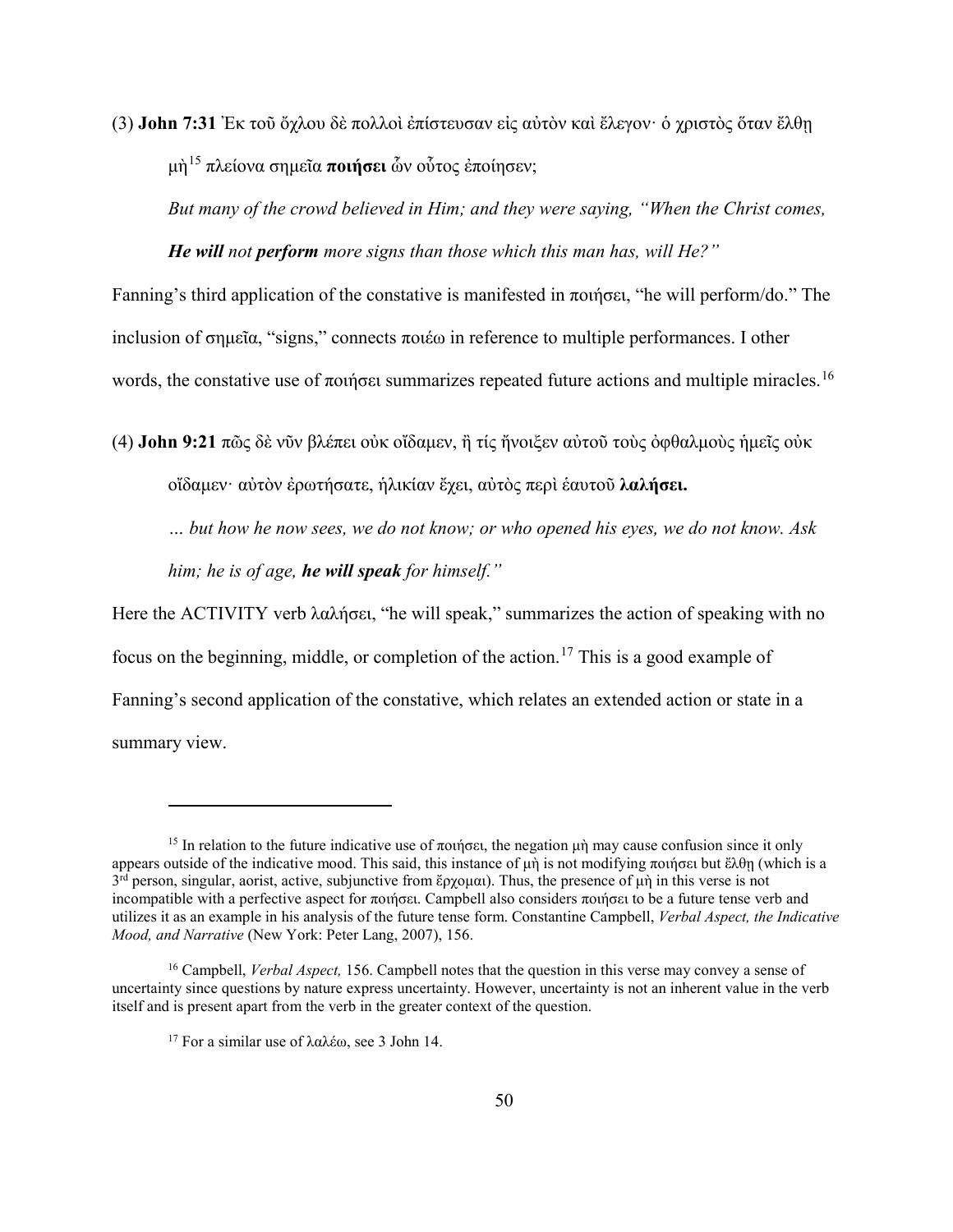(5) **John 12:28** πάτερ, δόξασόν σου τὸ ὄνομα. ἦλθεν οὖν φωνὴ ἐκ τοῦ οὐρανοῦ· καὶ ἐδόξασα καὶ πάλιν **δοξάσω.**

*"Father, glorify Your name." Then a voice came out of heaven: "I have both glorified it and will glorify it again."* 

Like the example in John 9:21, the use of δοξάζω in John 12:28 communicates that the future action will occur but gives no special attention to any internal process of the activity.<sup>[18](#page-57-0)</sup> This behavior agrees with Fanning's second description of what is observed in the aorist constative.

#### **ACCOMPLISHMENT Verbs with Constative Usage**

O'Brien studies ACCOMPLISHMENT verbs and attempts to assign them to a consistently consummative use.<sup>[19](#page-57-1)</sup> His logic seems to be that because of the naturally implied endpoint conveyed in ACCOMPLISHMENT-type verbs, the consummative use is a logical behavior for ACCOMPLISHMENTS. However, Fanning notes that the consummative use is not simply a verb with an implied end, but that there also must be a sense of difficulty or resistance to the accomplishment of the action.<sup>[20](#page-57-2)</sup> As a result, this thesis narrows down the choice between constative and consummative by focusing on the concept of *implied difficulty*. For ACCOMPLISHMENT verbs that do not convey resistance, the constative usage is seen as a better interpretive choice than the consummative usage.

Like ACTIVITY verbs, ACCOMPLISHMENT verbs in the future indicative should convey a durative action from an external viewpoint, without regard for the internal process of

<span id="page-57-0"></span><sup>18</sup> Similarly, see δοξάζω in John 16:14.

<span id="page-57-1"></span><sup>19</sup> O'Brien, "Verbal Aspect," 52.

<span id="page-57-2"></span><sup>20</sup> Fanning, *Verbal Aspect*, 264.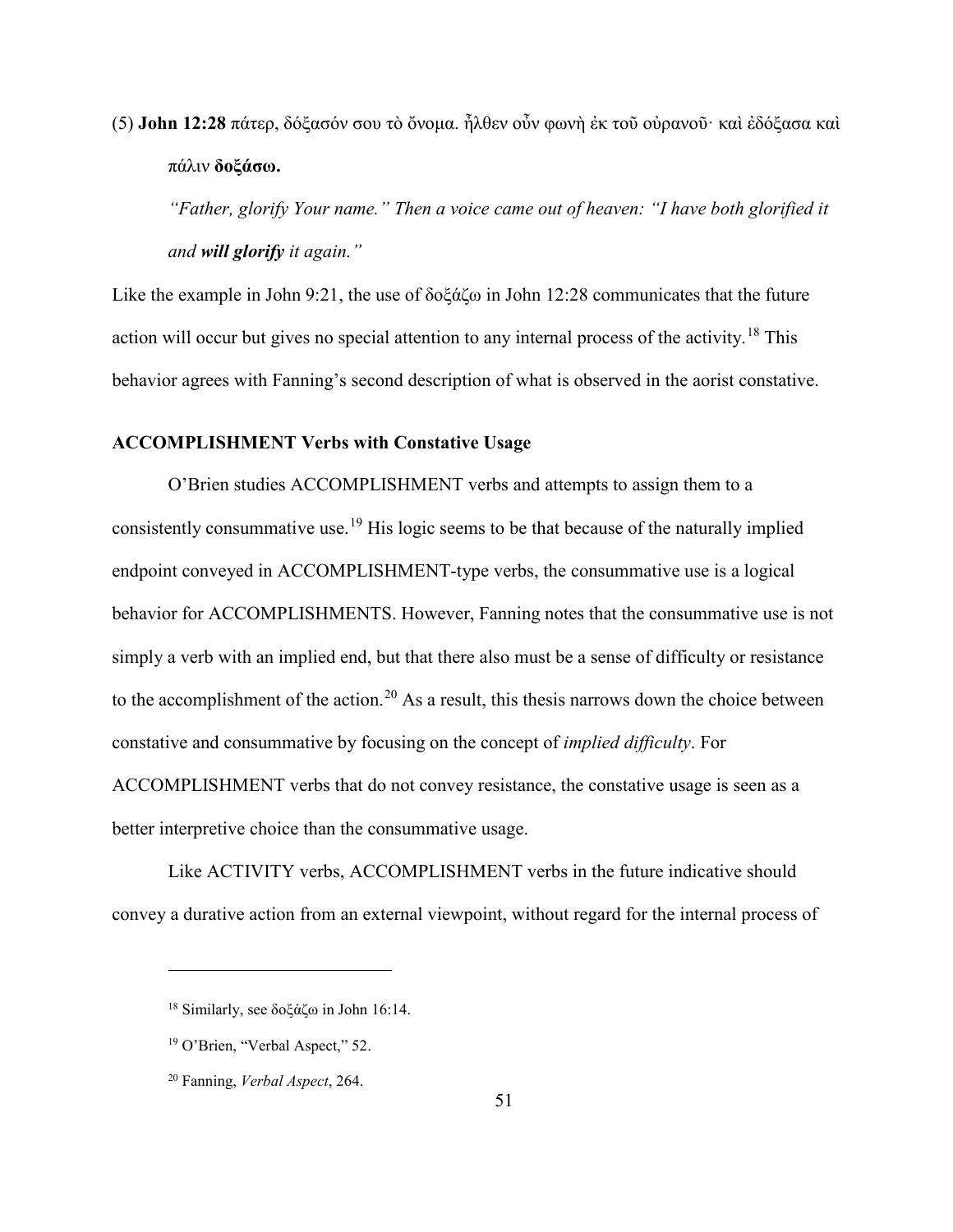the event. This summary of an extended action is demonstrated in two examples from John and Revelation given below.

(1) **John 5:29** καὶ **ἐκπορεύσονται** οἱ τὰ ἀγαθὰ ποιήσαντες εἰς ἀνάστασιν ζωῆς, οἱ δὲ τὰ φαῦλα πράξαντες εἰς ἀνάστασιν κρίσεως.

*"… and will come forth; those who did the good deeds to a resurrection of life, those who committed the evil deeds to a resurrection of judgment."*

The use of ἐκπορεύομαι focuses on the end point of the action, as if to say, "those who did good deeds will (successfully) come forth." In other words, the action is understood to be accomplished but is presented in a summary view. Importantly, the context lacks a sense of explicit difficulty and simply conveys that the action will take place. For this reason, ἐκπορεύομαι is better seen as a constative usage (as opposed to a consummative usage).

(2) **Rev 3:3** μνημόνευε οὖν πῶς εἴληφας καὶ ἤκουσας καὶ τήρει καὶ μετανόησον. ἐὰν οὖν μὴ γρηγορήσῃς, **ἥξω** ὡς κλέπτης, καὶ οὐ μὴ γνῷς ποίαν ὥραν **ἥξω** ἐπὶ σέ *"So remember what you have received and heard; and keep it, and repent. Therefore if you do not wake up, I will come like a thief, and you will not know at what hour I will come to you."*

When translated as "I will come," the ACTIVITY-type verb ἥκω may appear to be a consummative usage. However, according to Fanning's description, a consummative verb must have an implied end as well as a sense of difficulty or resistance to the accomplishment of the action.<sup>[21](#page-58-0)</sup> The context of Rev 3:3 does not necessitate resistance and therefore is better understood

<span id="page-58-0"></span> $21$  Ibid.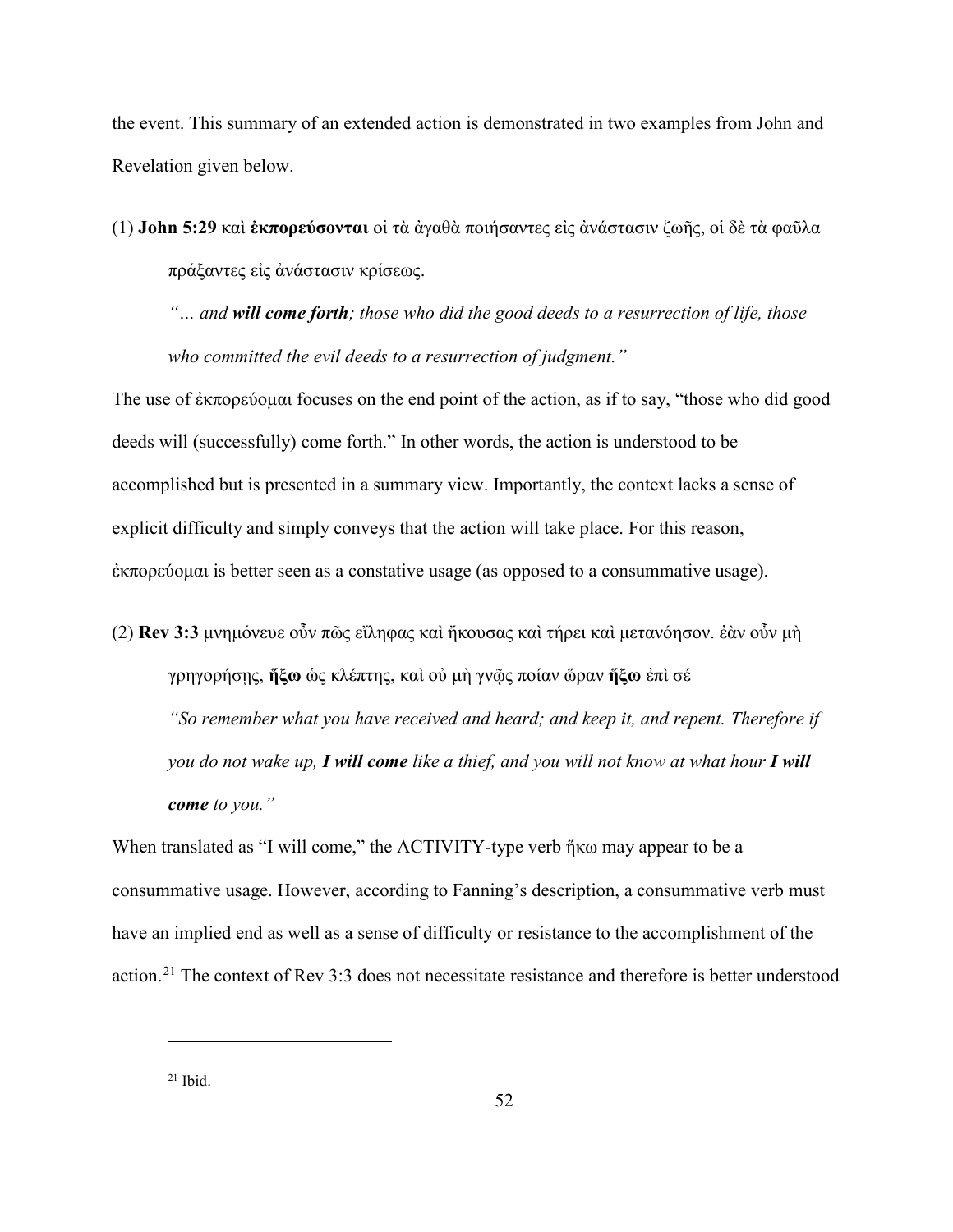as a constative usage. Thus, like the example given in John 5:29, ἥκω in Rev 3:3 communicates a durative action in summary fashion that is typical of the constative future. This aligns with Fanning second application of the constative where ACTIVITY-type verbs relate an extended action or state in a summary view.

### **CLIMAX Verbs with Constative Usage**

In line with Fanning's first application of the aorist constative, CLIMAX-type verbs in the future tense of convey the momentary or instantaneous occurrence of a specific action (as opposed to a general occurrence).<sup>[22](#page-59-0)</sup> This behavior can be seen in the following examples from John.

(1) **John 6:27** ἐργάζεσθε μὴ τὴν βρῶσιν τὴν ἀπολλυμένην ἀλλὰ τὴν βρῶσιν τὴν μένουσαν εἰς ζωὴν αἰώνιον, ἣν ὁ υἱὸς τοῦ ἀνθρώπου ὑμῖν **δώσει**· τοῦτον γὰρ ὁ πατὴρ ἐσφράγισεν ὁ θεός

*"Do not work for the food which perishes, but for the food which endures to eternal life, which the Son of Man will give to you, for on Him the Father, God, has set His seal."*

In this instance, the CLIMAX-type verb δίδωμι references the instantaneous action of giving a specific thing (the food that leads to eternal life). This general summary of the specified event of giving fits with the constative usage for non-durative verbs. $^{23}$  $^{23}$  $^{23}$ 

(2) **John 11:23** λέγει αὐτῇ ὁ Ἰησοῦς· **ἀναστήσεται** ὁ ἀδελφός σου

*Jesus said to her, "Your brother will rise again."* 

<span id="page-59-0"></span><sup>22</sup> Ibid., 256–7.

<span id="page-59-1"></span><sup>&</sup>lt;sup>23</sup> See Rev 2:28 for a similar instance of δίδωμι.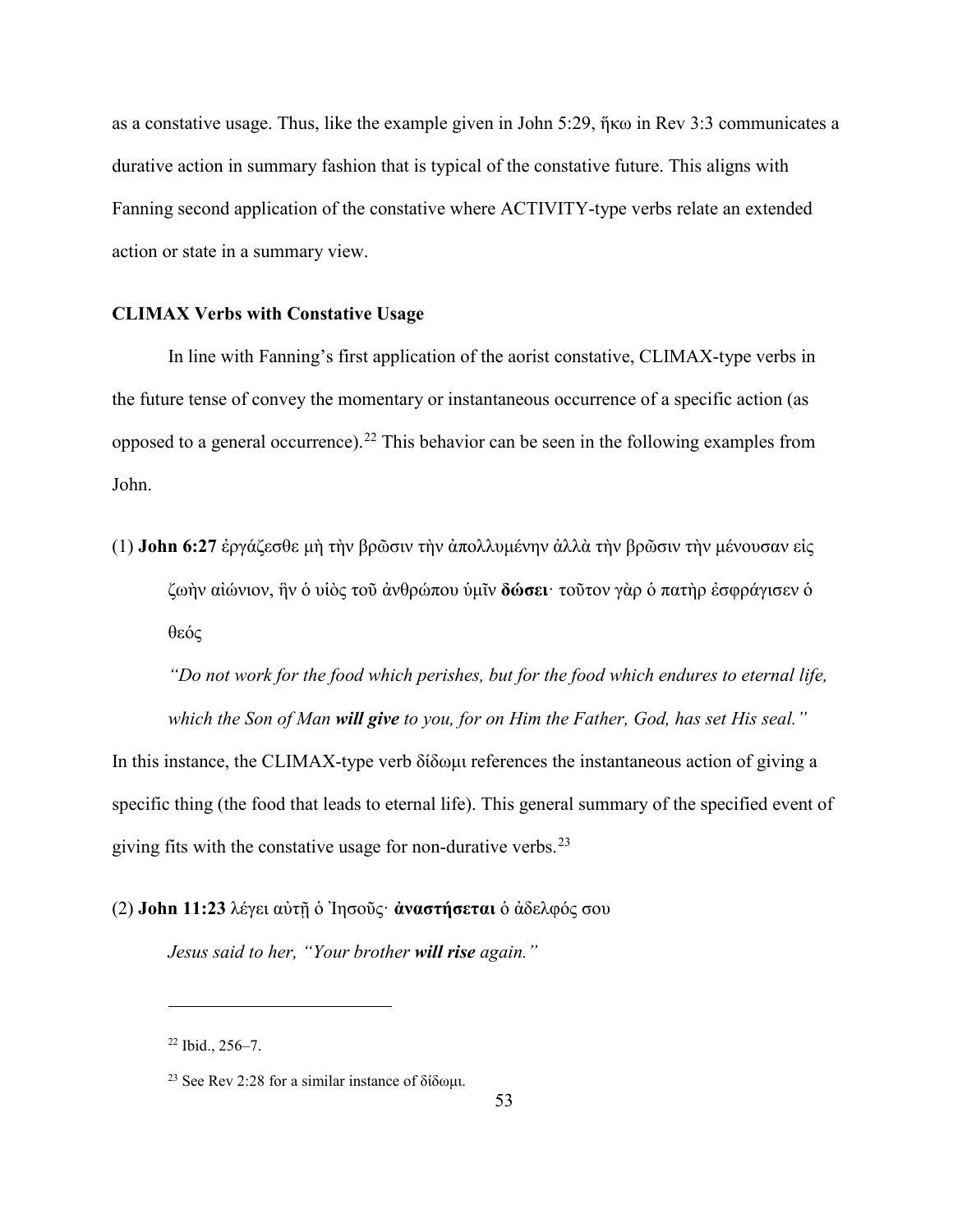The CLIMAX verb, ἀνίστημι, also exhibits a summary of a specific future action presented from an external viewpoint. Like the example given in John 6:27, this behavior aligns with Fanning's first application of the constative usage.

(3) **John 13:26** ἀποκρίνεται [ὁ] Ἰησοῦς· ἐκεῖνός ἐστιν ᾧ ἐγὼ **βάψω** τὸ ψωμίον καὶ **δώσω** αὐτῷ. βάψας οὖν τὸ ψωμίον [λαμβάνει καὶ] δίδωσιν Ἰούδᾳ Σίμωνος Ἰσκαριώτου *Jesus then answered, "That is the one for whom I shall dip the morsel and give it to him." So when He had dipped the morsel, He took and gave it to Judas, the son of Simon Iscariot.* 

The future verbs βάπτω and δίδωμι are both CLIMAX constatives. These instances are good examples of the first application of the constative usage because they summarize momentary (and specific) actions with no internal emphasis or duration.

(4) **John 14:26** ὁ δὲ παράκλητος, τὸ πνεῦμα τὸ ἅγιον, ὃ **πέμψει** ὁ πατὴρ ἐν τῷ ὀνόματί μου, ἐκεῖνος ὑμᾶς διδάξει πάντα καὶ ὑπομνήσει ὑμᾶς πάντα ἃ εἶπον ὑμῖν [ἐγώ]. *"But the Helper, the Holy Spirit, whom the Father will send in My name, He will teach you all things, and [will] bring to your remembrance all that I said to you."*

Of the three future-constative verbs in John 14:26, πέμπω is the only CLIMAX type. As expected, it communicates that a specific, instant action will occur in the future. The additional future verbs, διδάξει and ὑπομνήσει, are durative (διδάξει is an ACTIVITY and ὑπομνήσει is an ACCOMPLISHMENT). Both διδάξει and ὑπομνήσει adhere to Fanning's second application of the constative and summarize extended actions from an external viewpoint.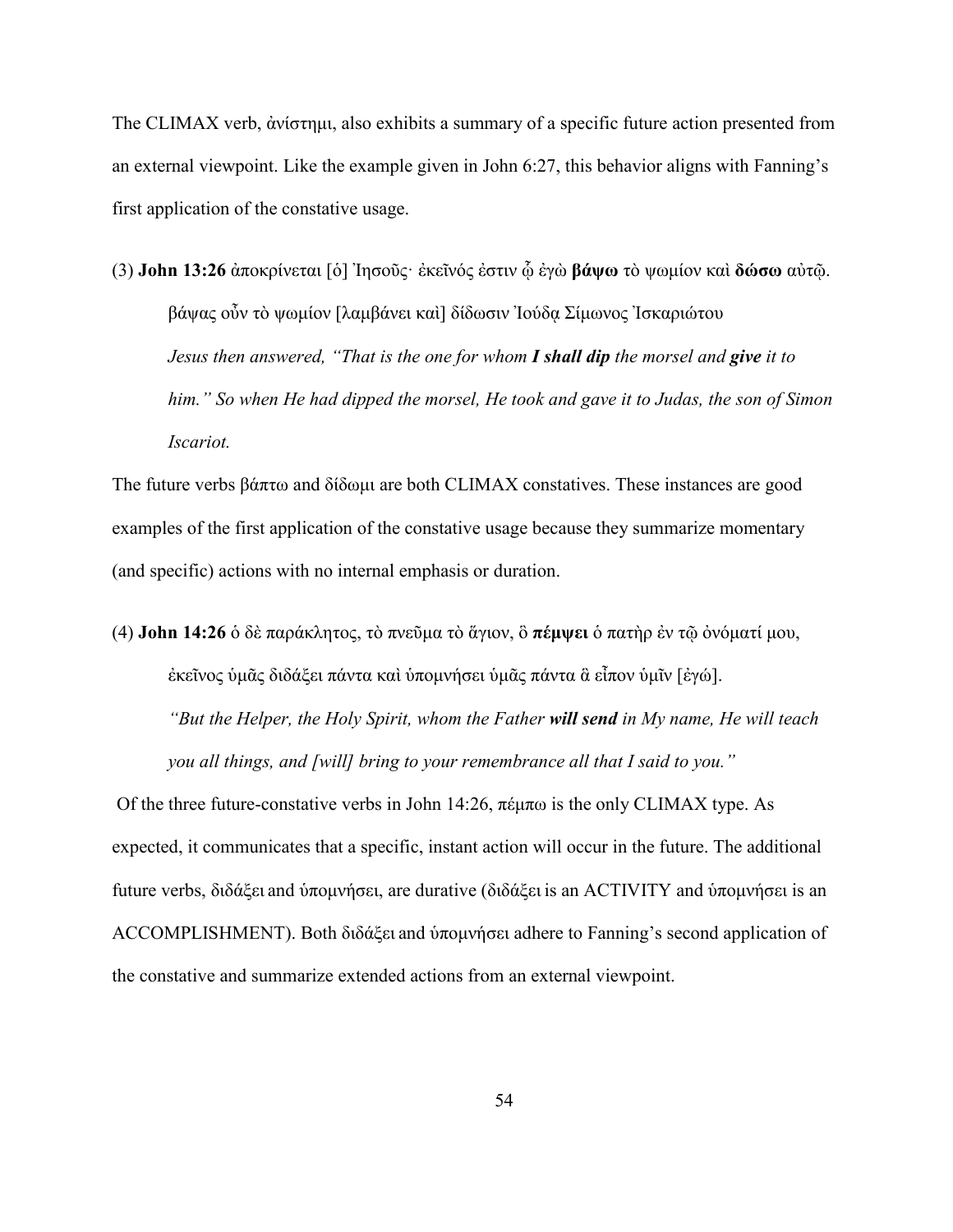### **PUNCTUAL Verbs with Constative Usage**

The behavior of PUNCTUAL verbs is identical to that of CLIMAX verbs in the future tense. Consequently, the instances of PUNCTUAL verbs in the Johannine corpus share conveyance of a momentary, specific action. The example given below is one of two verses that exhibit PUNCTUAL future verbs with a constative usage. The second instance is Rev 18:21, which utilizes one of verbs in the example below (βάλλω). Due to this repetition in verb choice, the example given below is sufficient to illustrate the behavior of future PUNCTUALS with a constative application.

**Rev 4:10 πεσοῦνται** οἱ εἴκοσι τέσσαρες πρεσβύτεροι ἐνώπιον τοῦ καθημένου ἐπὶ τοῦ θρόνου καὶ προσκυνήσουσιν τῷ ζῶντι εἰς τοὺς αἰῶνας τῶν αἰώνων καὶ **βαλοῦσιν** τοὺς στεφάνους αὐτῶν ἐνώπιον τοῦ θρόνου λέγοντες

*the twenty-four elders will fall down before Him who sits on the throne, and will worship Him who lives forever and ever, and will cast their crowns before the throne, saying,*

Both future occurrences of πίπτω and βάλλω indicate specific, punctiliar events that will happen in the future. An imperfective aspect would require the PUNCTUAL verbs be interpreted iteratively, however the text is better read in a composite/summary view. This is the difference between the internally focused idea that "the elders will fall down, one after the other" (in process or succession) and the external idea that "the elders will fall down" (in simple overview, regardless of what order they fell).

The categorization of the third future verb, προσκυνήσουσιν, also deserves mention here. This appearance of προσκυνέω has been categorized as an ACTIVITY-type verb with a constative usage. It is categorized as an ACTIVITY because the verb implies change, is unbound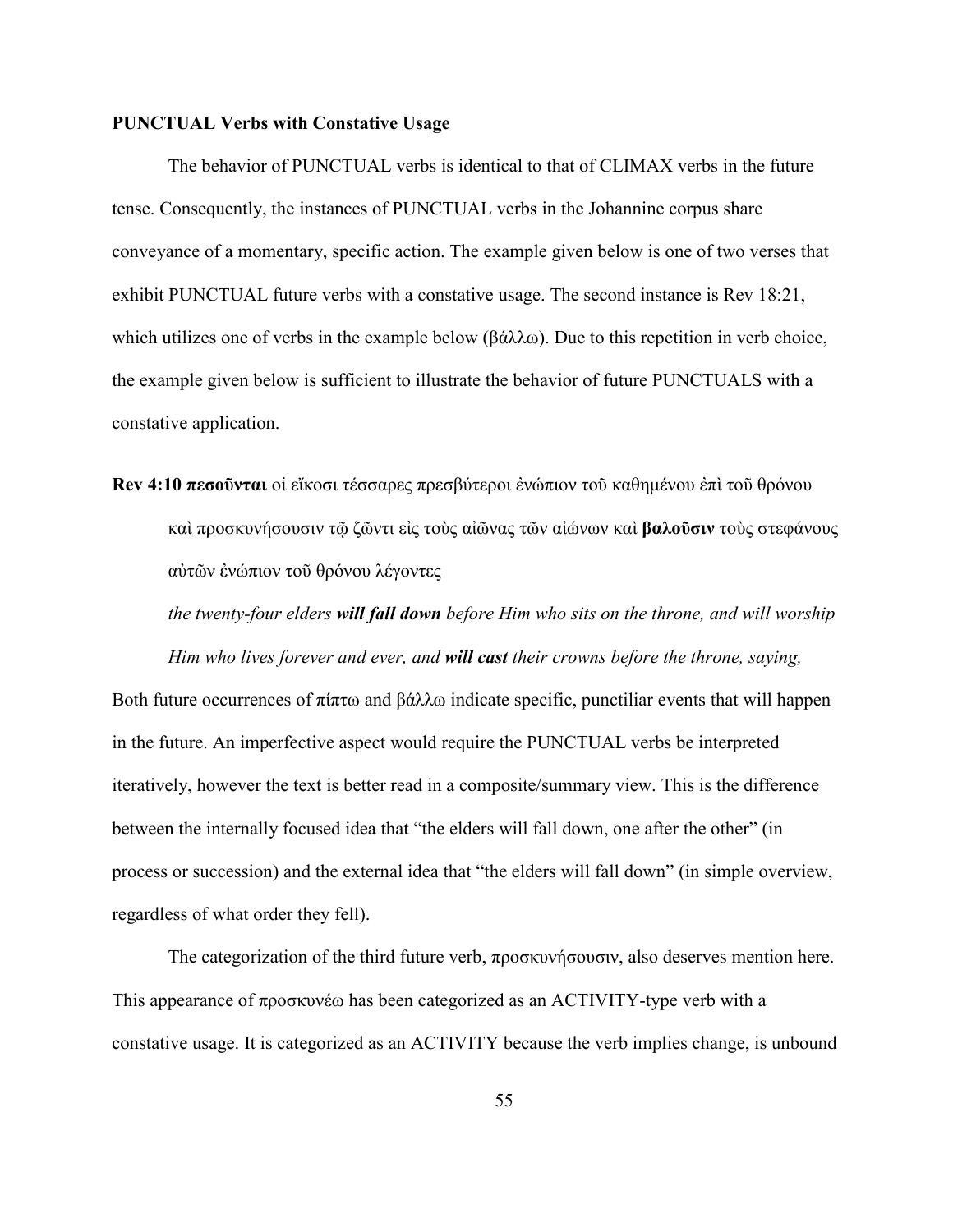(has no defined end), assumes durativity (requires a period of time), and is prefaced (implies a related process or effort which leads to this event). However, the meaning of προσκυνέω may also be taken as changing, bound, non-durative, and prefaced, which would make it a CLIMAX. The essential difference in categorization hinges upon whether the verb should be taken as an instantaneous "bow to the ground" or a worship that includes durative concepts like "fawning," "adoring," or "reverencing." While the *Aktionsart* of προσκυνέω can be argued, the instances of προσκυνέω in this thesis' corpus seem to lean towards a durative intention (John 4:21;23, Rev 3:9; 4:10; 9:20; 13:8, 12; 15:4), therefore προσκυνέω has been categorized as an ACTIVITY and not a CLIMAX. Importantly, both ACTIVITIES and CLIMAXES can have the same constative application; so, if προσκυνέω were proved be more of a CLIMAX verb, the resulting constative behavior would still be the same. In either case, like the PUNCTUAL-type verbs in Rev 4:10, προσκυνήσουσιν presents the action of worship in a specific, summary view that reflects the external perspective of perfective aspect.

### Analysis of the Constative Future: Difficult Examples

Though the majority of constative uses are straightforward, some require greater examination. The following examples taken from the gospel of John and Revelation may initially appear to be problematic or incompatible with a constative future or with perfective aspect. However, when given additional consideration, this thesis argues that (1) such future verbs do in fact fit the modeled behavior of Fanning's constative aorist, and that (2) in instances where a future verb seems to be incompatible with perfective aspect, this confusion stems from a lack of division between the verb's aspect and its *Aktionsart*. Thus, once issues of *Aktionsart* are clarified, the perfective aspect of the future tense form is more clear.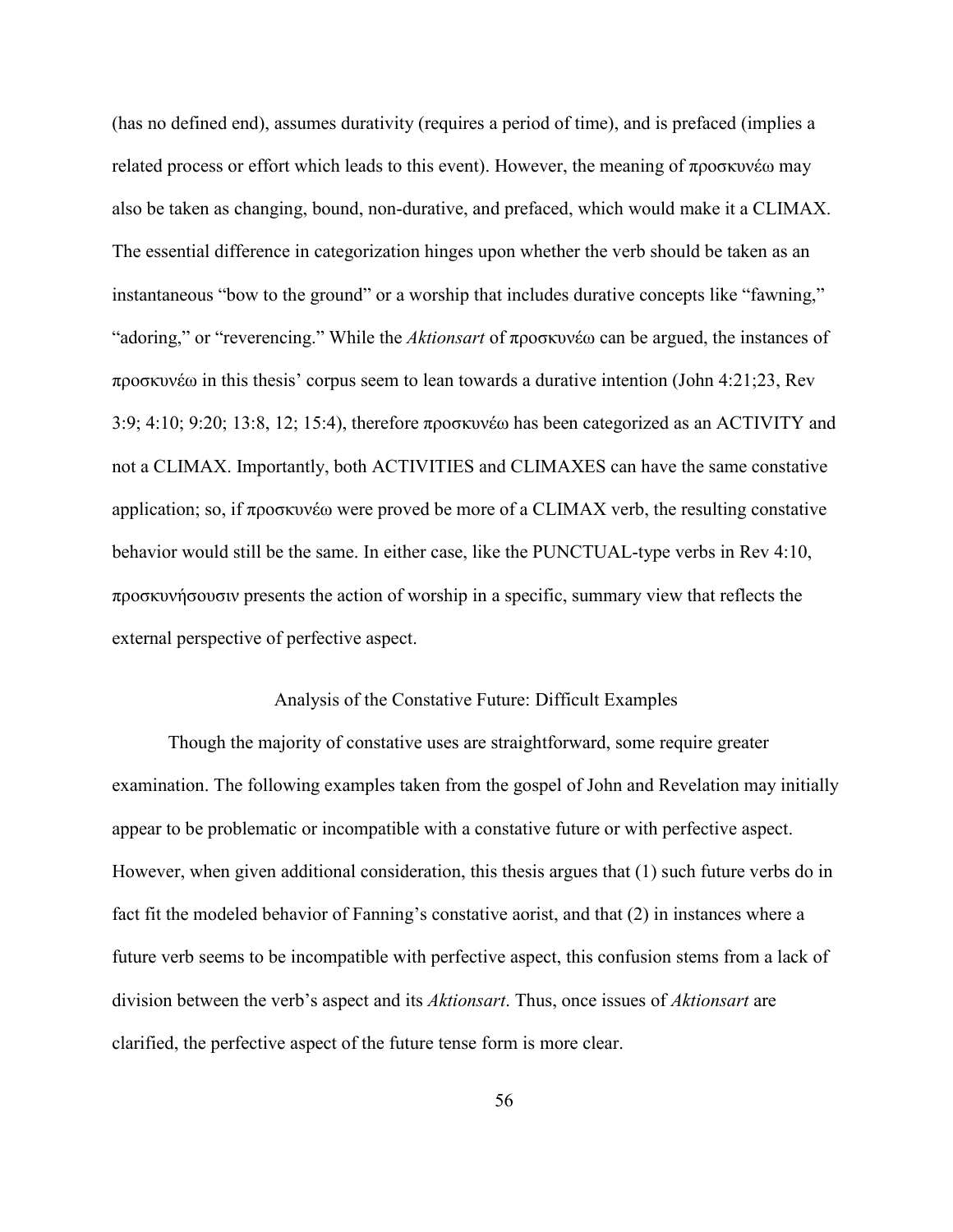(1) **John 1:42** ἤγαγεν αὐτὸν πρὸς τὸν Ἰησοῦν. ἐμβλέψας αὐτῷ ὁ Ἰησοῦς εἶπεν· σὺ εἶ Σίμων ὁ υἱὸς Ἰωάννου, σὺ **κληθήσῃ** Κηφᾶς, ὃ ἑρμηνεύεται Πέτρος

*He brought him to Jesus. Jesus looked at him and said, "You are Simon the son of John; you shall be called Cephas" (which is translated Peter).*

The sense in which καλέω is used could be taken to convey an iterative, or habitual nature, which may lead one to argue that it conveys imperfective aspect. If an imperfective aspect was intended, it would combine with the type of action to parallel behaviors of the present or imperfect indicative tense forms.

According to Fanning, the present indicative combines the aspect value of 'internal viewpoint concerning an occurrence' with a present tense meaning.<sup>[24](#page-63-0)</sup> In line with this, Fanning's customary/iterative present communicates internal viewpoint but one that "pictures not a specific occurrence seen as taking place, but the continuance of a process or state in a broader time-frame or, more commonly, the repeated occurrence of an action or state over a stretch of time" (e.g., Matt 17:15; 1 Cor 11:26).<sup>[25](#page-63-1)</sup> It could be argued then, that καλέω may refer to a continuance of calling, or the repeated occurrence of calling over an extended time in the future. This may translate into English as, "you will be (continually) called Cephas" or "you will (often/repeatedly) be called Cephas." With this understanding there is no beginning or end to the start of when Peter will be called, and imperfective aspect could be considered possible.

<span id="page-63-1"></span><span id="page-63-0"></span><sup>24</sup> Fanning, *Verbal Aspect*, 198–9. Likewise, the imperfect indicative conveys the same aspect but places the occurrence in past time. See Fanning, *Verbal Aspect*, 240.

<sup>25</sup> Fanning, *Verbal Aspect*, 206.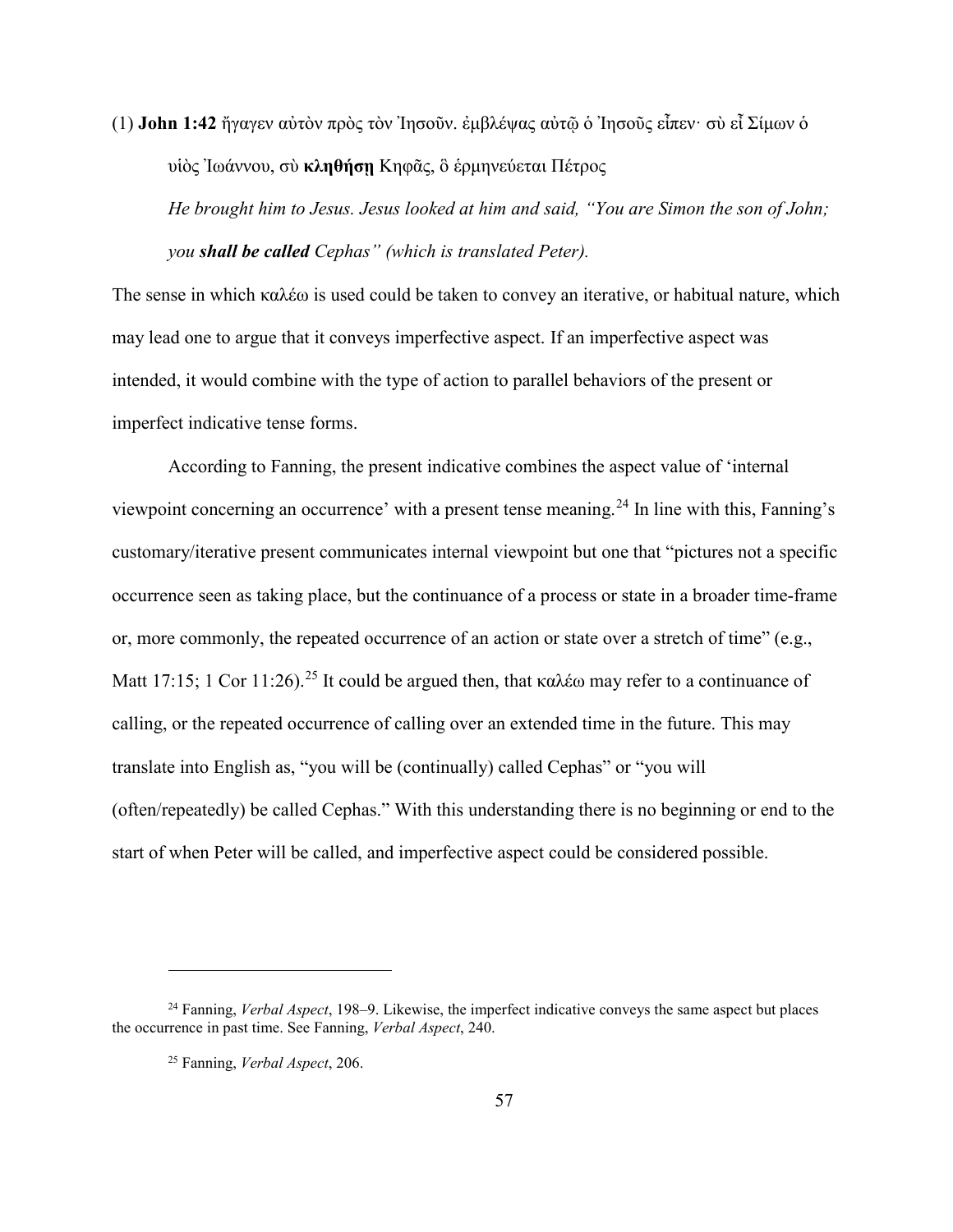However, it may also be argued that it is better to view this as a CLIMAX (non-durative) verb with a constative usage mirroring the constative aorist. This would mean that καλέω is used to describe either (A) an iterative action or (B) multiple occurrences. These actions would be summarized as (A) a conglomerate whole (as if Peter will be called Cephas in the future many times), or (B) as a summary of a single action with no point of emphasis (to the effect that Peter will be given the name of Cephas in the future). Both possibilities may function within the constative usage, though (A) may to be more contextually appropriate. Thus, καλέω in John 1:42 could be understood as a constative usage that communicates a summary of many future occurrences where Peter is called Cephas.<sup>[26](#page-64-0)</sup>

(2) **John 15:10** ἐὰν τὰς ἐντολάς μου τηρήσητε, **μενεῖτε** ἐν τῇ ἀγάπῃ μου, καθὼς ἐγὼ τὰς ἐντολὰς τοῦ πατρός μου τετήρηκα καὶ μένω αὐτοῦ ἐν τῇ ἀγάπῃ *"If you keep My commandments, you will abide in My love; just as I have kept My Father's commandments and abide in His love."* 

O'Brien's research attempted to assign STATIVE verbs to an ingressive use, and while he was largely successful, verbs such as μένω do not seem to fit his intended pattern.

This analysis has chosen to include μένω because it may better be understood as a constative future and not an ingressive. Indeed, in Campbell's study, he notes that verbs like μένω still conform to perfective aspect, even if O'Brien's method does not accommodate them.<sup>[27](#page-64-1)</sup> Yet contrary to Campbell, it is argued here that O'Brien's method does accommodate μένω; it is

<span id="page-64-0"></span><sup>&</sup>lt;sup>26</sup> See Luke 1:60 for a similar example.

<span id="page-64-1"></span><sup>27</sup> For his discussion on this, see Campbell, *Verbal Aspect*, 149–50.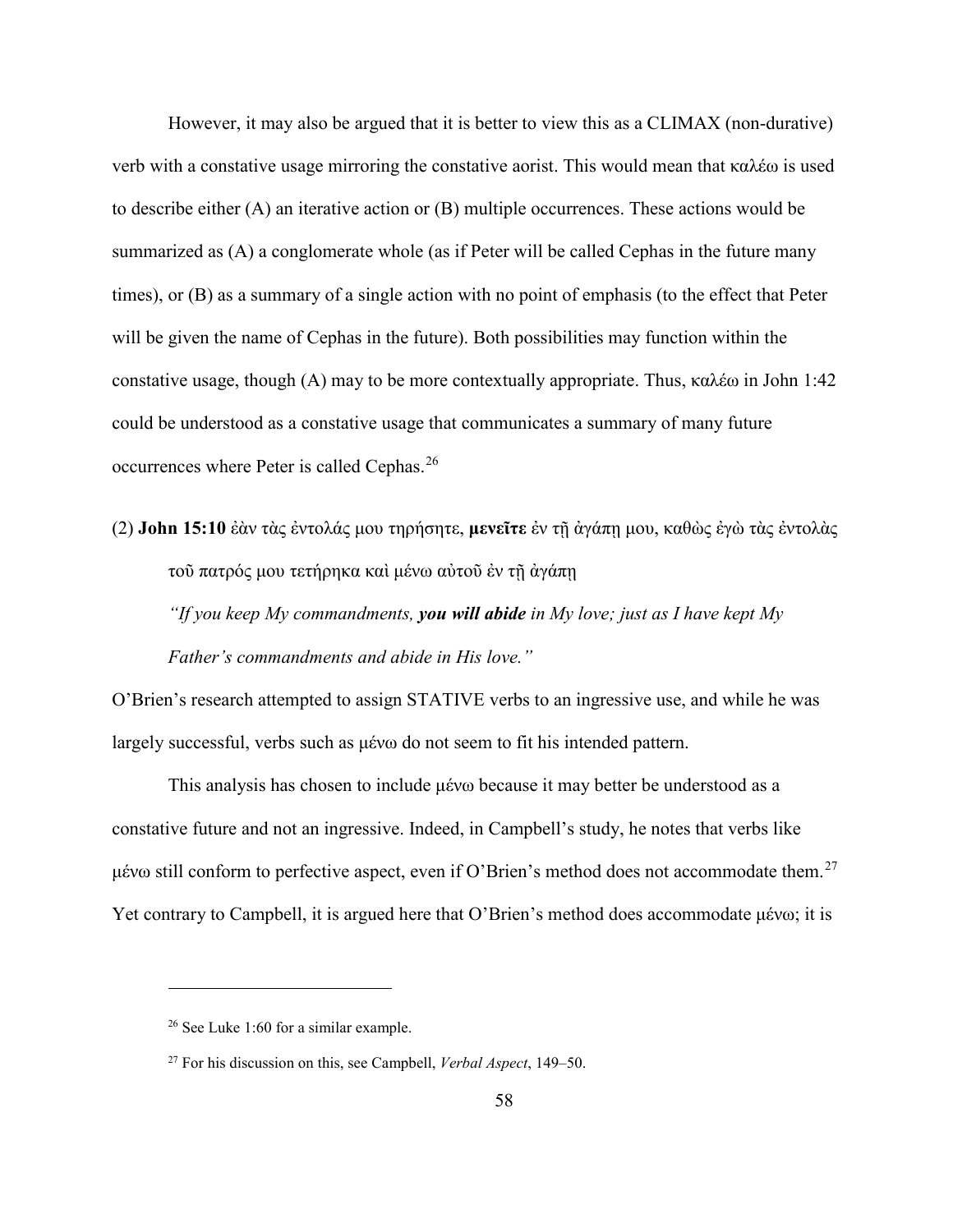not that the verb cannot fit into an aoristic parallel, but that it was assigned to the wrong one. This is partially due to the narrow scope of O'Brien's work (he does not work with the constative usage) and partially due to the similar focus of Campbell on the ingressive usage with STATIVE verbs.

On this note, Campbell observes that it is difficult to assign an ingressive use to μενεῖτε that parallels the aorist because the verb communicates a lack of termination that seems to suggest imperfective aspect.<sup>[28](#page-65-0)</sup> In addition, μένω most commonly appears in contexts where is has an imperfective aspectual meaning, making a perfective aspect an anomalous application. However, two points may resolve these apparent difficulties. Firstly, once it is realized that the continuous nature of μένω is an *Aktionsart* value (and not an aspectual value), then the durative nature of the verb does not mean it *must* be imperfective. Campbell himself points out that when μένω appears in the aorist, it is undoubtably understood with perfective aspect (cf. Matt 11:23; John 1:32). If this is the case, then the durative nature of μένω does not indicate its aspect, but its *Aktionsart*. Therefore μένω, while continuous, is not incompatible with perfective aspect. [29](#page-65-1) Secondly, if μενεῖτε is interpreted with Fanning's second application of the constative usage, then μένω does not stand in opposition to O'Brien's method. Instead, it can be affirmed that verbs of duration (STATES, ACTIVITIES, or ACCOMPLISHMENTS) can relate an extended action or state in a *summary* view.[30](#page-65-2) In conclusion, the use of μένω in John 15:10 both supports O'Brien's methodology and communicates perfective aspect.

<span id="page-65-1"></span> $29$  Ibid.

 $\overline{a}$ 

<span id="page-65-2"></span><sup>30</sup> Ibid., 257.

<span id="page-65-0"></span><sup>28</sup> Campbell, *Verbal Aspect*, 149–50.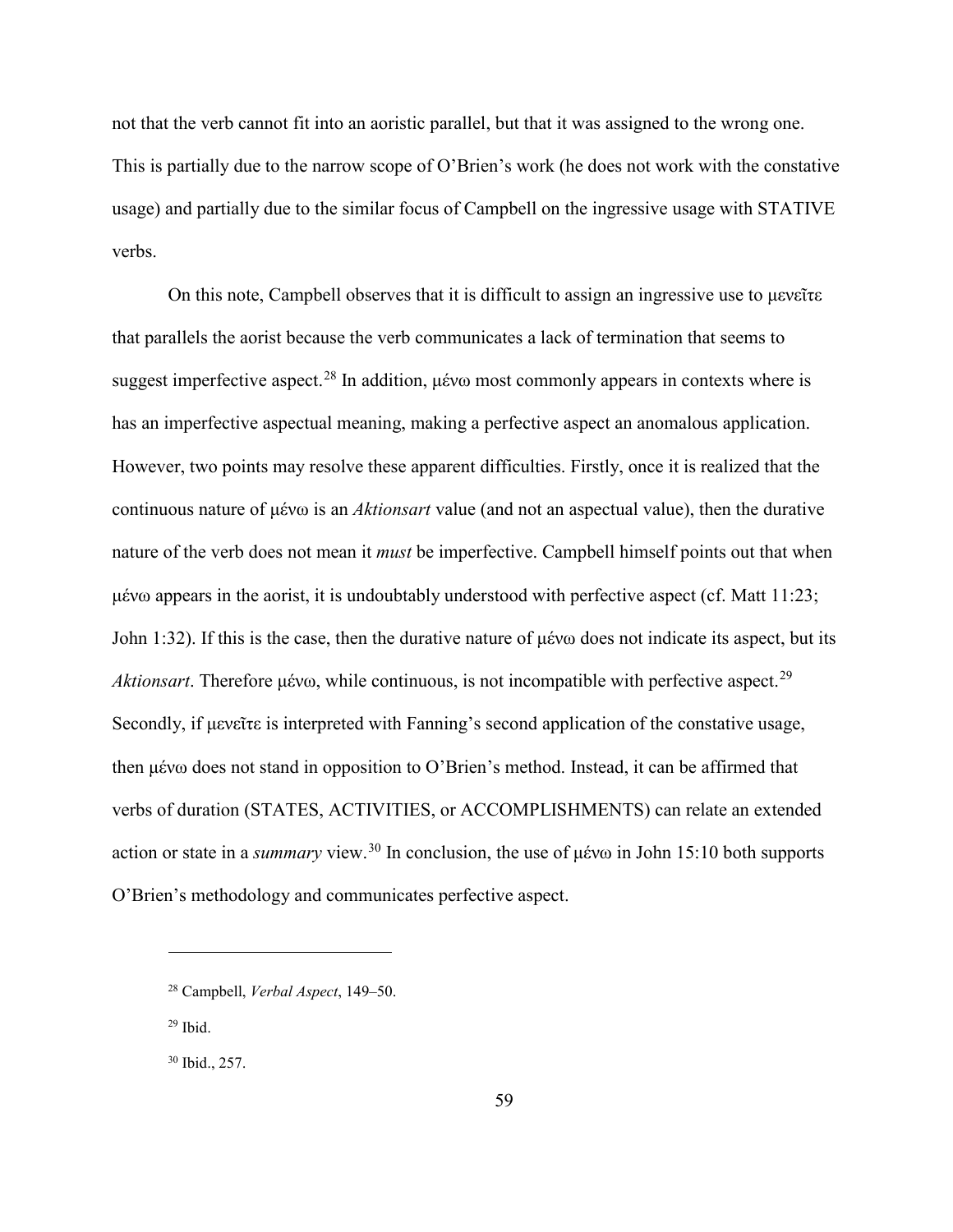(3) **Rev 9:6** καὶ ἐν ταῖς ἡμέραις ἐκείναις **ζητήσουσιν** οἱ ἄνθρωποι τὸν θάνατον καὶ οὐ μὴ **εὑρήσουσιν** αὐτόν, καὶ **ἐπιθυμήσουσιν** ἀποθανεῖν καὶ φεύγει ὁ θάνατος ἀπ' αὐτῶν *And in those days men will seek death and will not find it; they will long to die, and death flees from them.*

The three verbs in this verse, ζητέω, εὑρίσκω, and ἐπιθυμέω are best thought to be ACTIVITYconstative, CLIMAX-constative, and STATE-ingressive verbs, respectively. Yet, according to Fanning, variant readings shift these future forms to present forms and he posits that these variants represent the best reading.<sup>[31](#page-66-0)</sup> Fanning does not specify what manuscripts contain these variant readings, nor does he give the source for the text he utilizes. Helpfully, G. K. Beale provides the variants that Fanning refers to. Beale records that manuscripts 1854, 2329, 2351,  $\mathfrak{M}^K$ , lat, bo, and others have the present tense verb, φεύγει, written as a future tense.<sup>[32](#page-66-1)</sup> This may have been "an attempt to harmonize the verb with the preceding verbs" which are all future. With Beale's insight, it is important to note that the future tense of ζητέω, εὑρίσκω, and ἐπιθυμέω is not in question in variant readings; rather, the tense of φεύγει is. Fanning categorizes φεύγει as prophetic present, used to emphasize the certainty of the event by "giving a vision of the future occurrence as if it were occurring already."[33](#page-66-2)

The fact that scribes may have changed a non-future verb to harmonize with the three future-tense verbs before it is noteworthy. Since the present can be used to refer to future time (albeit in order to emphasize the event) the major difference between future and present

<sup>31</sup> Fanning, *Verbal Aspect*, 225–6.

<span id="page-66-2"></span><span id="page-66-1"></span><span id="page-66-0"></span><sup>32</sup> Gregory K. Beale, *The New International Greek Testament Commentary: The Book of Revelation* (Grand Rapids: Eerdmans, 1999), 499.

<sup>33</sup> Fanning, *Verbal Aspect,* 225.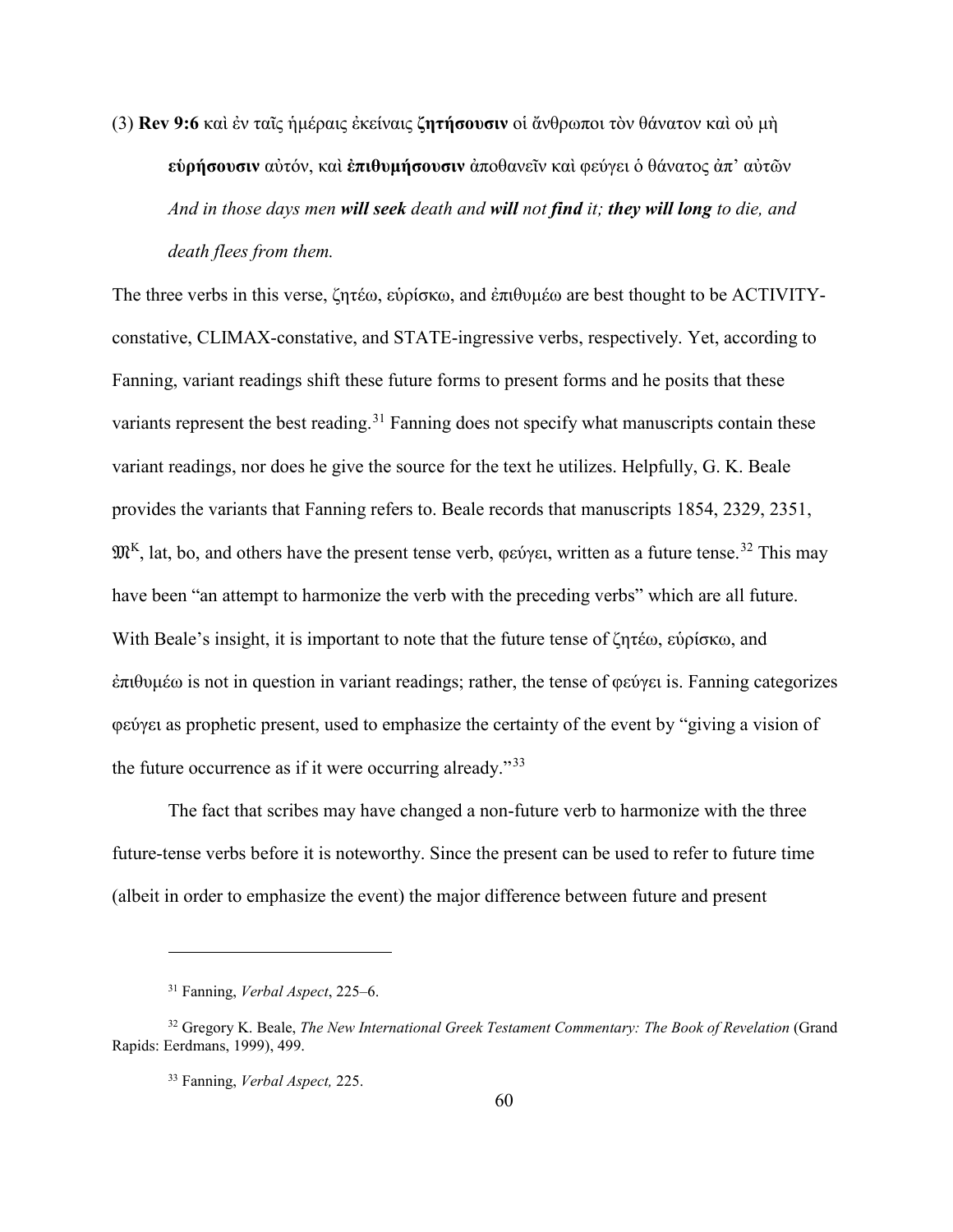occurrences is aspectual; meaning that the change from a present verb to a future verb could be an attempt to harmonize not only temporal reference but aspectual viewpoint. Therefore, just as it may have been logical for a scribe to match the temporal reference, it may have also been logical for a scribe to match actional perspective.

This being said, ζητέω, εὑρίσκω, and ἐπιθυμέω can be demonstrated to convey consistent perfective aspect. Ζητέω, as an ACTIVITY type verb, inherently conveys durativity and can be utilized in contexts conveying imperfective aspect that focuses on the internal process without the action's beginning or end in view (e.g., Matt 26:16; 59; 28:5; Mark 1:37; Luke 2:48). However, the durative nature of ζητέω is not an indicator of viewpoint but of *type of action* and does not mean it must communicate imperfective aspectual viewpoint in all tense forms. When ζητέω occurs in the aorist in Luke 20:19; Acts 16:10; and 2 Tim 1:17, it clearly communicates a perfective aspect, summarizing the durative action with no emphasis on any part of the event. Thus, while ζητέω may commonly occur in tense forms that carry imperfective aspectual value, it is neither certain nor necessary for it to convey imperfective aspect in the future indicative. Instead, it is preferable to interpret the future of ζητέω perfectively, giving a reading that presents the durative action in summary, with no specific focus on the start, internal process, or end of the action. This seems to fit the narrative context of Revelation 9, where both aorist and future indicatives are used to give a bird's eye view of many actions done over a span of time, condensing everything into a summary for the purposes of the narrative. [34](#page-67-0) The use of εὑρίσκω, a

<span id="page-67-0"></span><sup>34</sup> Constantine Campbell*, Basics of Verbal Aspect in Biblical Greek* (Grand Rapids: Zondervan, 2008), 38.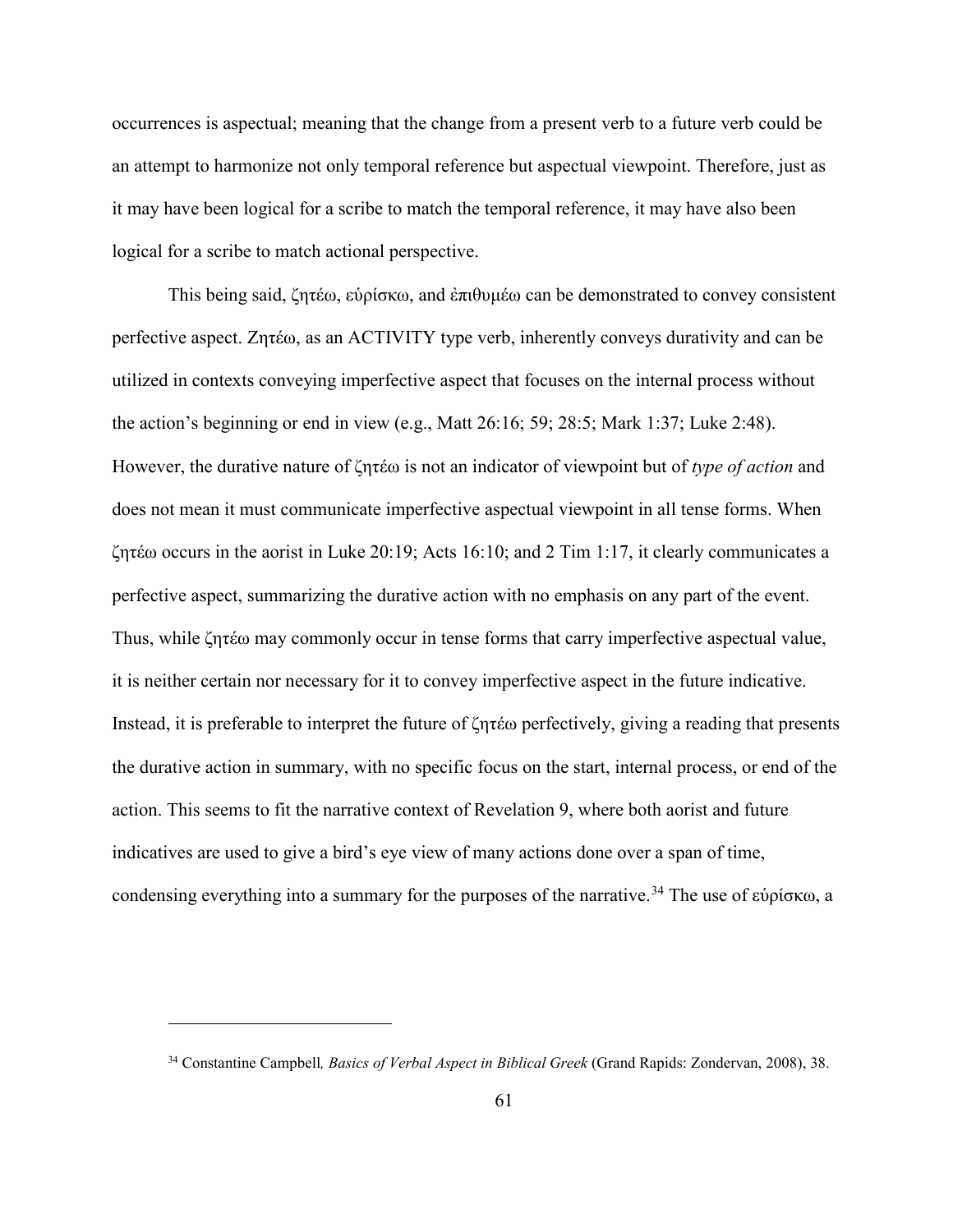CLIMAX verb, can likewise be taken as a future constative (relating instantaneous occurrence or multiple occurrences in a summary view).

Lastly, the STATIVE ἐπιθυμέω, is easily ingressive, as O'Brien and Campbell have demonstrated in their own studies. In summary, there is nothing incompatible with O'Brien's theory observed in the patterns of future verbs in Rev  $9:6.^{35}$  $9:6.^{35}$  $9:6.^{35}$ 

(4) **Rev 21:24** καὶ **περιπατήσουσιν** τὰ ἔθνη διὰ τοῦ φωτὸς αὐτῆς, καὶ οἱ βασιλεῖς τῆς γῆς φέρουσιν[36](#page-68-1) τὴν δόξαν αὐτῶν εἰς αὐτήν

*The nations will walk by its light, and the kings of the earth will bring their glory into it.*  Like the previous examples, durative verbs may be mistakenly regarded as imperfective in aspect. Upon closer examination though, the durativity of περιπατέω is actually due to its *Aktionsart* value and not aspect. Like the argument for Rev 9:6, it should be noted that περιπατέω is not exclusively seen in tense forms that carry imperfective aspect. Matt 14:29; Acts 14:8; 1 John 2:6; 2 Cor 12:18; Eph 2:2; and Col 3:7 all have aorist occurrences that plainly exhibit the summary meaning of perfective aspect. In agreement with Fanning's explanation of ACTIVITY verbs with a constative usage, περιπατέω can be appropriately interpreted as a conglomerate summary of many people doing the same action, with no emphasis on any internal part of the activity. Therefore, this verse also exhibits behavior that parallels that of the aorist constative, and thus can be said to convey perfective aspect in the future indicative.

<sup>35</sup> For a similar application of ζητέω, see John 13:33.

<span id="page-68-1"></span><span id="page-68-0"></span><sup>36</sup> The liquid verb φέρω presents some difficulty, since the dropped sigma means it can be either a present active indicative or a future active indicative. Because of this ambiguity, it has been omitted from analysis.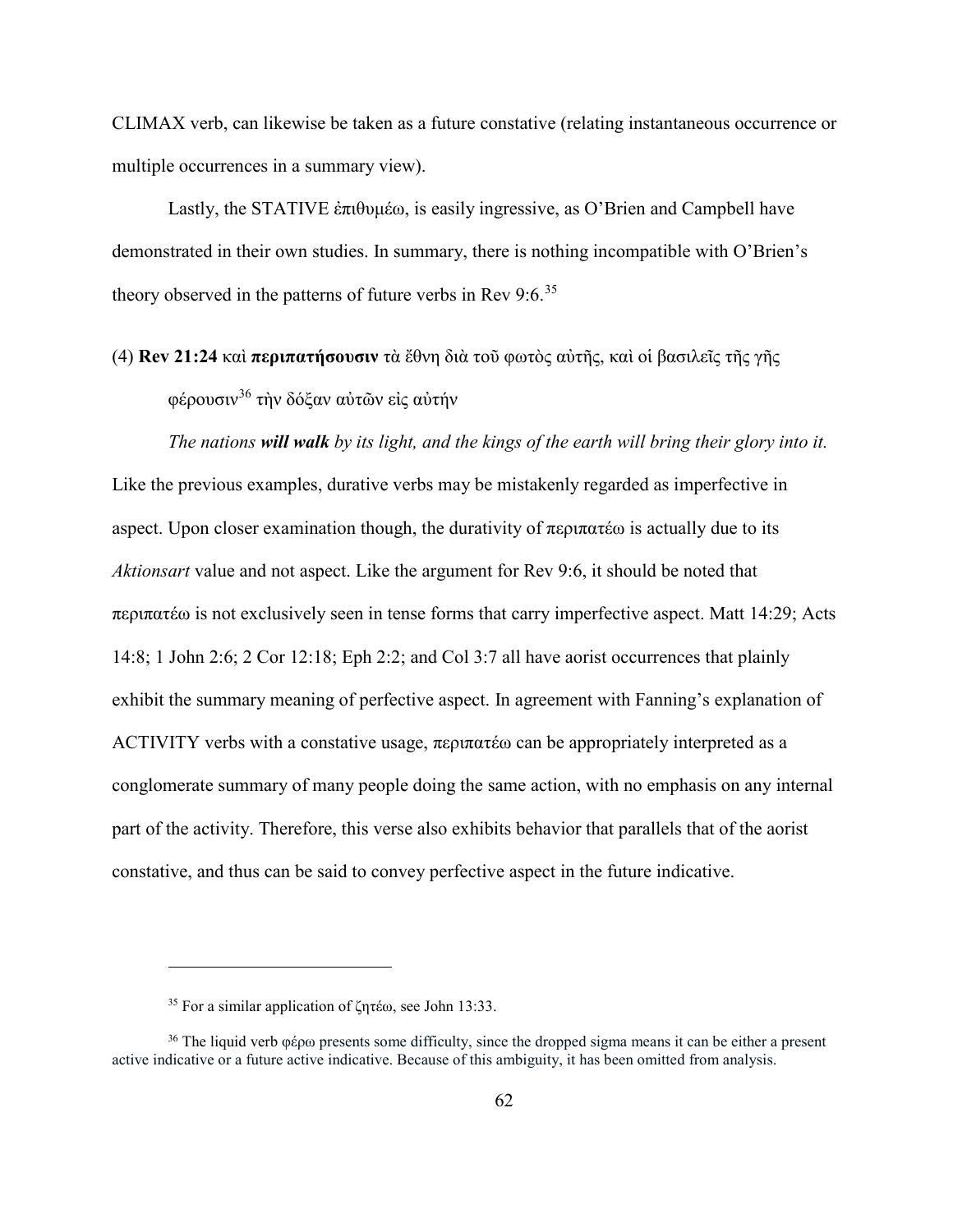## Conclusion

As Fanning has said, the constative "displays the most direct application of the basic aspectual value [of the perfective aspect]" common to the aorist, and therefore is expected to appear more frequently than other usages.<sup>[37](#page-69-0)</sup> This study has found that the constative future occurs more frequently than any other future usage in the Johannine corpus, appearing 212 times out of a total of 304 future verbs. The count of each constative occurrence within the Johannine corpus is categorized by *Aktionsart* type in the table below.





The aorist indicative with a constative usage, summarizes an event, state, or action in a past time reference. The constative future likewise summarizes an event, state, or action in a

<span id="page-69-0"></span><sup>37</sup> Fanning, *Verbal Aspect*, 255–6, 261.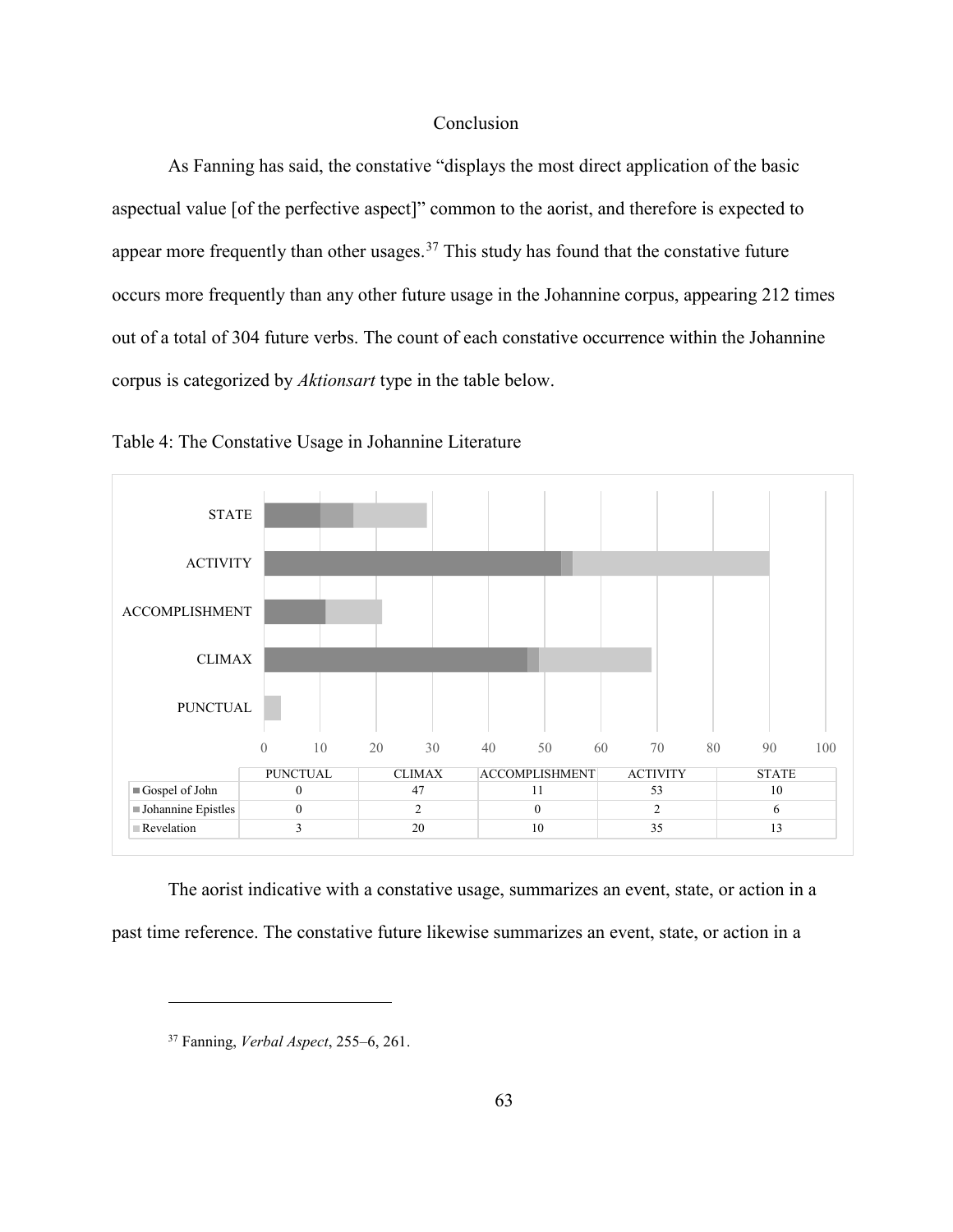future time reference. More specifically, when applied to different *Aktionsarten* the future constative can be manifested in three ways. (1) Non-durative verbs (CLIMAXES and PUNCTUALS) refer to an instantaneous and specific action in a summary view.<sup>[38](#page-70-0)</sup> (2) Durative verbs (STATES, ACTIVITIES, or ACCOMPLISHMENTS) convey extended actions or states in summary view. [39](#page-70-1) (3) Verbs of any *Aktionsart* (STATES, ACTIVITES, ACCOMPLISHMENTS, CLIMAXES, or PUNCTUALS) can indicate repeated actions, states, or events of any *Aktionsart* and summarizes them as a whole or composite.[40](#page-70-2)

This study has found that when paired with certain *Aktionsarten*, the future tense form predictably parallels the constative behavior of the aorist. The examples given in John 6:27; 11:23; 13:26; 14:26; and in Rev 4:10; 18:21 have demonstrated that future verbs of non-durative *Aktionsart* summarize specific actions and adhere to Fanning's first application of the constative. This chapter's analysis has also shown that the durative verbs in John 5:29, 45; 9:21; 12:28, and Rev 3:3 convey extended actions in summary view and agree with Fanning's second application of the constative. Lastly, Fanning's third application of the constative has been demonstrated in John 4:21; and 7:31, where verbs of any *Aktionsart* summarize repeated actions as a composite whole. In conclusion, this study has found that in both the aorist and future, verbal action is presented from an external view, is summarized as a whole, and has no comment or emphasis upon the internal make-up of the verb. These shared qualities indicate that the aorist and future tense forms both convey perfective aspect.

<span id="page-70-0"></span><sup>38</sup> Fanning, *Verbal Aspect*, 256–7.

<span id="page-70-1"></span><sup>39</sup> Ibid., 257.

<span id="page-70-2"></span><sup>40</sup> Ibid., 258.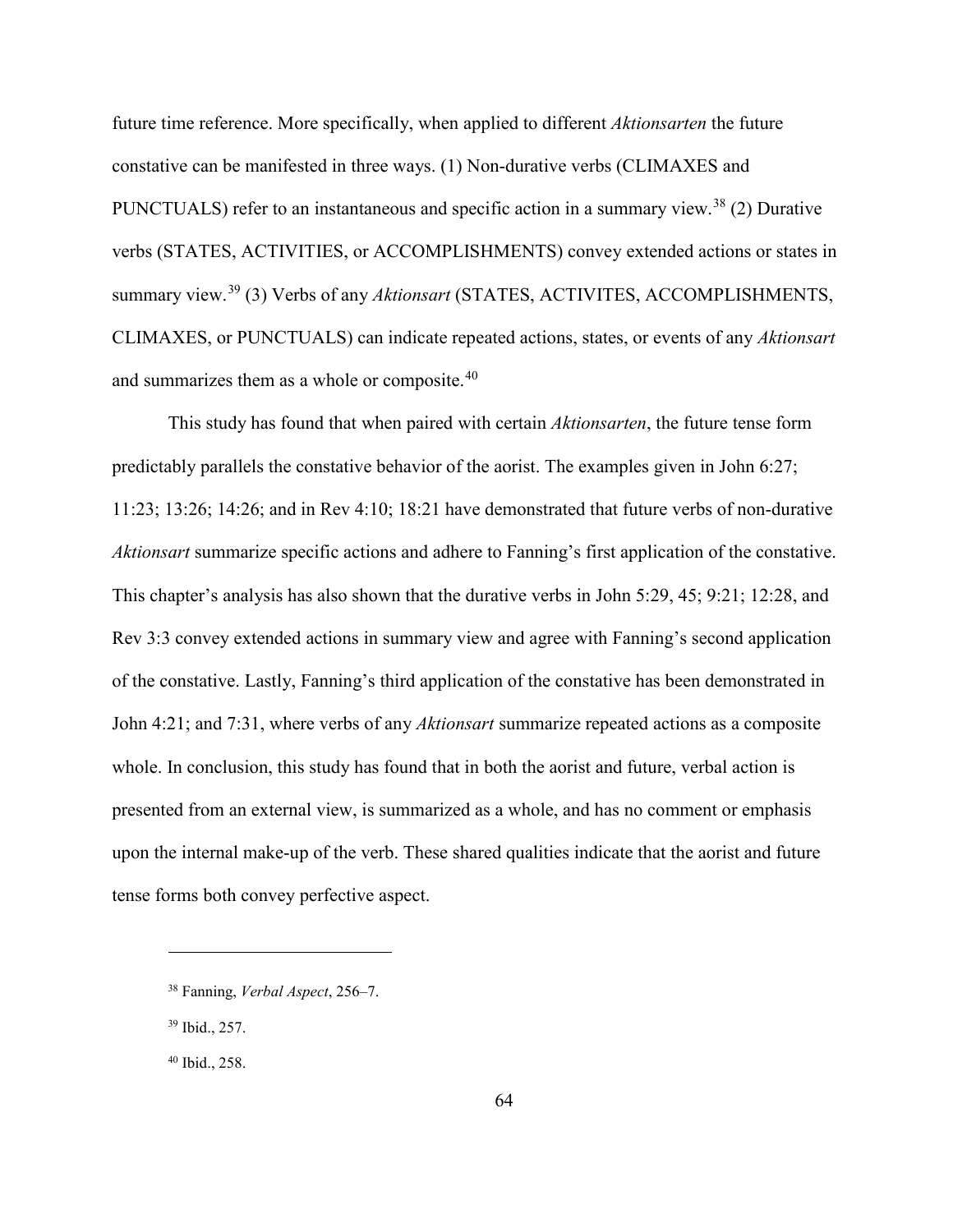Instances that pose confusion over imperfective aspect seems to have stemmed largely from lack of division between aspect and *Aktionsart*. Verbs of duration such as those analyzed in John 15:10; Rev 9:6; 21:24 are shown to be perfective once durativity is identified as an *Aktionsart* value. Likewise, verbs that are contextually iterative, such as in John 1:42, have been demonstrated to be perfective when understood as a composite summary consistent with Fanning's third application of the constative. Thus, once issues of *Aktionsart* and aspect are clarified, it is evident that 'problem verbs' do exhibit constative usage and thus affirm the concept of perfective aspect in the future indicative.

Since O'Brien restricted his study to the ingressive and consummative usages, an analysis of the constative usage is a major missing element in O'Brien's research. Therefore, the analysis conducted in this thesis has bolstered O'Brien's theory by covering the major behavior associated with perfective aspect. In conclusion, this analysis has demonstrated that occurrences of the constative future usage in the Johannine literature mirror the behavior of the constative aorist and thus convey perfective aspect.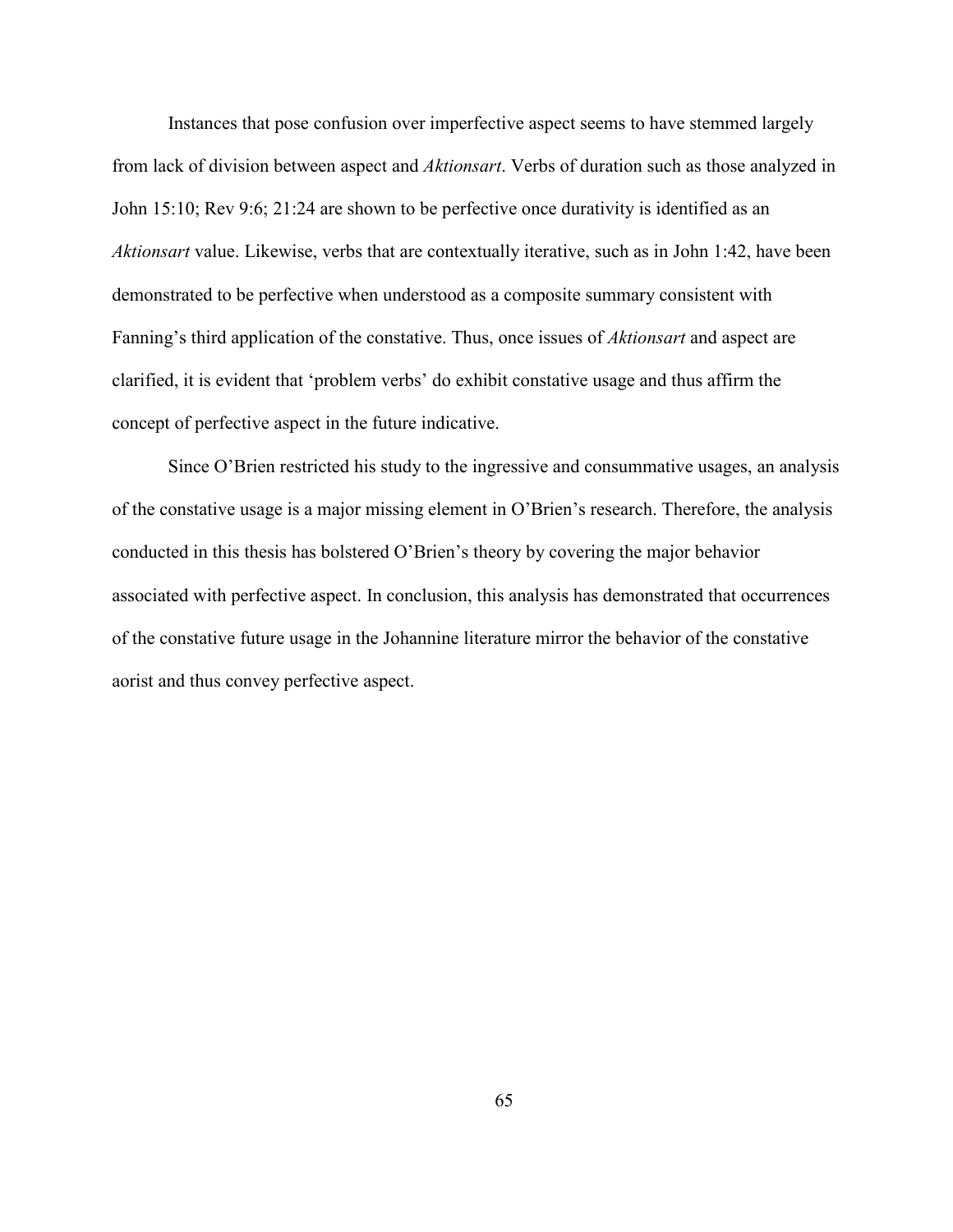#### **Chapter Four: The Ingressive and Consummative Uses**

According to Fanning, the ingressive usage for the aorist "highlights the beginning-point of an action or the entrance into a state rather than viewing the action or state in its entirety as the constative does."[1](#page-72-0) Ingressive behavior is regularly exhibited in two situations:

- (1) When STATIVE verbs occur in the aorist, they frequently communicate entrance into or the beginning of a state. In such cases, the STATIVE verb makes a shift in sense and assumes an ACTIVITY *Aktionsart,* focusing on the beginning and endpoint of the situation.<sup>[2](#page-72-1)</sup> For example, John 1:10 says, "He was in the world, and the world was made through Him, and the world did not know Him." The phrase "did not know Him" comes from αὐτὸν οὐκ ἔγνω. The verb ἔγνω is an aorist STATIVE that is ingressively used to indicate entrance into the state of "knowing." In other terms, ἔγνω is used to convey that "the world did not enter into the state of knowing" Christ. In this way, the STATIVE verb γινώσκω, "to know," takes on an ACTIVITY-type of action typical of the ingressive usage. See Matthew 2:16; Luke 20:19; John 1:10; and Acts 7:60 for other STATIVE verbs with ingressive behavior.
- (2) Durative verbs in the aorist tense, ACTIVITIES and ACCOMPLISHMENTS, may also pick up an ingressive sense in narrative sequence.<sup>[3](#page-72-2)</sup> In such cases, the association between two verbs reveals an order of events, where the first verb indicates the beginning-point of

<span id="page-72-0"></span><sup>1</sup> Buist Fanning, *Verbal Aspect in New Testament Greek* (New York: Clarendon, 1990), 261.

<span id="page-72-1"></span> $2$  Ibid., 261–2.

<span id="page-72-2"></span><sup>3</sup> Ibid., 262–3.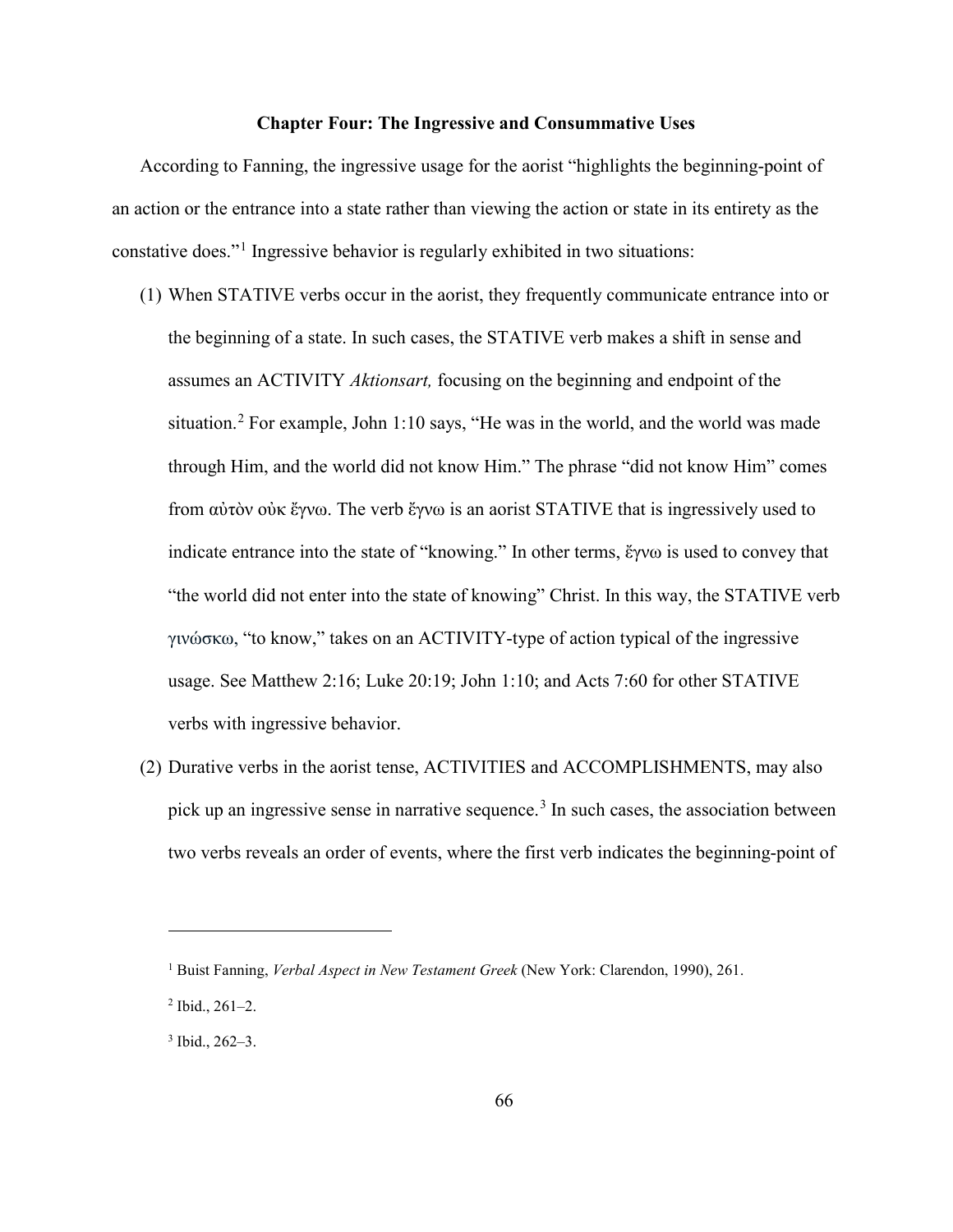the second verb.<sup>[4](#page-73-0)</sup> Luke 19:41 is a good example of this: "When he approached (ἤγγισεν) Jerusalem, he saw (ἰδὼν) the city and wept (ἔκλαυσεν) over it." The ACTIVITY-type verb ἔκλαυσεν, "he wept," is ingressive, because the two previous verbs mark the beginning of the action of weeping. In other words, once Jesus "drew near and saw" Jerusalem, *then* "he began to weep." The ingressive usage for durative verbs thus marks the beginning of a durative verb's action when it occurs in a narrative sequence of events (see Acts 16:10; 18:19 for other examples of this).

As evidenced by the work of O'Brien and Campbell, future STATIVE verbs have been predictably observed to exhibit the same ingressive meaning as is seen in the aorist indicative.<sup>[5](#page-73-1)</sup> Consequently, STATIVES with ingressive meaning will not be studied in this analysis, though that have been included in the final analysis of the data obtained from the Johannine corpus in chapter six. Alternatively, verbs that apply to Fanning's second application of the ingressive will be studied to bolster an area of study that O'Brien did not address.

In opposition to the ingressive usage, the aorist can also exhibit a consummative behavior. A primary trait of the consummative aorist is that it emphasizes the endpoint of an action (as opposed to its beginning). Yet as Fanning notes, the "consummative use appears in significantly different circumstances and is not just an easy shift of focus to the other end of the occurrence."[6](#page-73-2) He elaborates on this by explaining that the consummative aorist, while

<span id="page-73-0"></span><sup>4</sup> Ibid.

<span id="page-73-1"></span> $<sup>5</sup>$  See footnote 65 on page 42.</sup>

<span id="page-73-2"></span><sup>6</sup> Fanning, *Verbal Aspect*, 263.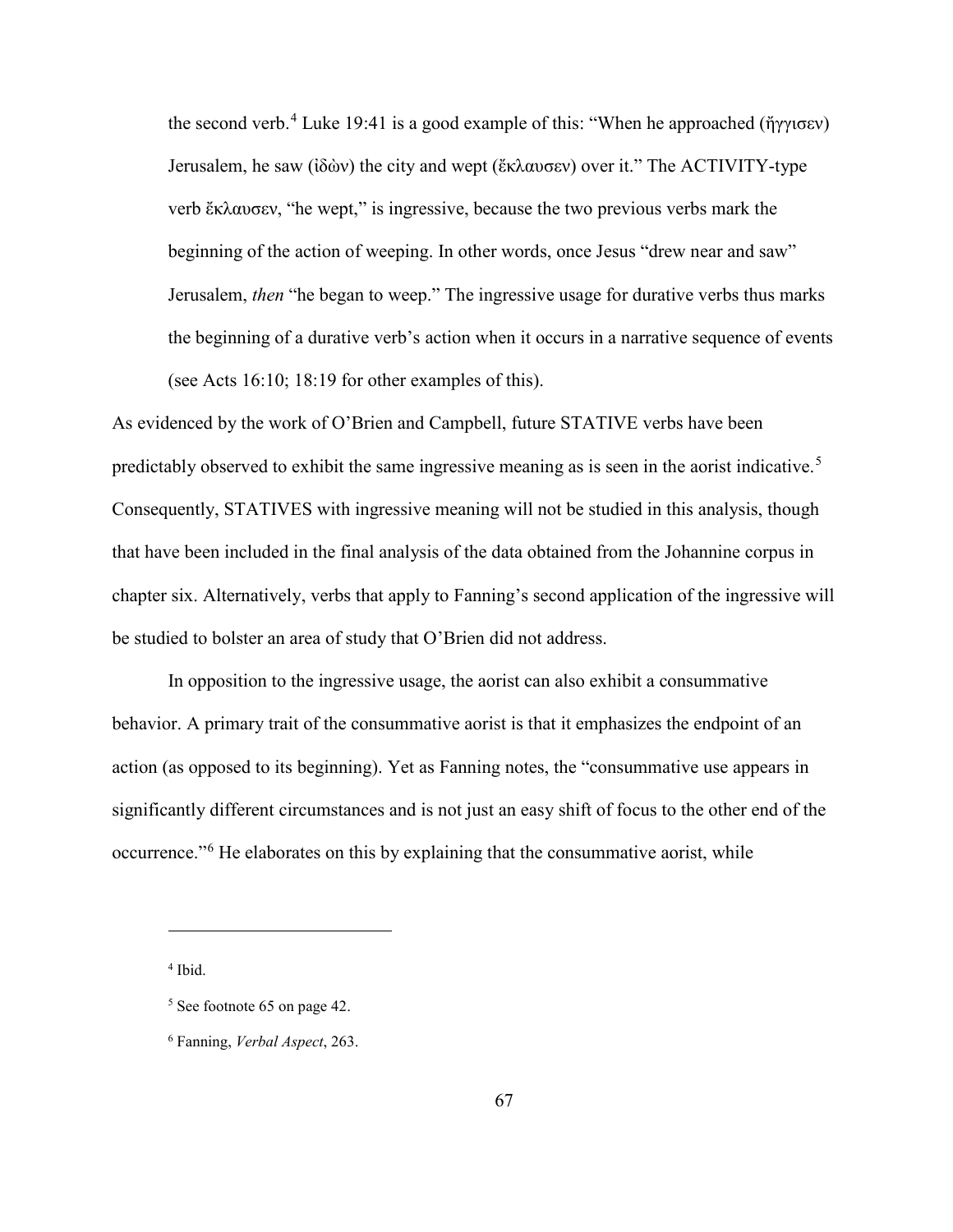emphasizing an action's terminus, also implies a sense of resistance of difficulty in reaching the action's end.<sup>[7](#page-74-0)</sup> According to Fanning, there are two major occurrences of the consummative.

- (1) Verbs that require endpoints, ACCOMPLISHMENTS and CLIMAXES, emphasize the endpoint of an action in contexts that imply difficulty or resistance.<sup>[8](#page-74-1)</sup> For example, Jesus' parable of the talents in Matt 25:16 says, "Immediately the one who had received the five talents went and traded with them and gained five more talents." The ACCOMPLISHMENT verb ἐκέρδησεν, "he gained," has a consummative usage because the verb implies an end point within a context that implies difficulty. This gives the meaning that the one who received the five talents worked so that that "he successfully gained" five more talents. See Matthew 5:39; Romans 1:13; and Philippians 4:11 for other examples of this behavior.
- (2) ACTIVITY and PUNCTUAL verbs, take on a consummative usage when they are paired with a limiting adjunct in contexts that imply difficulty.<sup>[9](#page-74-2)</sup> For example, Rev

<span id="page-74-0"></span> $^7$  Ibid., 263–5. Fanning notes that in both cases of the consummative that the "consummative sense is not automatic and must be emphasized by a contextual tone of difficulty or resistance, since the completion of lack of it could be a minor point otherwise." Fanning, *Verbal Aspect*, 265. Alternatively, O'Brien's analysis of consummative uses seems to largely ignore Fanning's emphasis on "resistance" or "difficulty." Instead, he focuses on a sense of future completion or success, after which point the action ceases. This seems to ignore a major point in Fanning's description and changes categorization conclusions. For example, O'Brien's categorizes the use of ἀλλάσσω "to change/transform" in 1 Cor 15:51-52 as consummative, but these verses do not imply resistance on the part of the believers or even difficulty on God's part. It can be argued that nothing is difficult for God; therefore, changing believers into glorified states would be simple, while believers would *want* to be changed into glory and would certainly not resist. With this logic and emphasis on difficulty, ἀλλάσσω in 1 Cor 15:51-2 would be better interpreted as a constative use. This thesis will have a heavier focus upon the qualification of resistance so that the consummative use follows Fanning's taxonomy more closely. For O'Brien's treatment of other ACCOMPLISHMENT verbs, see Mark B. O'Brien, "Verbal Aspect in the Future Tense of the Greek New Testament" (ThM thesis, Dallas Theological Seminary, 1997), 41–8.

<sup>8</sup> Fanning, *Verbal Aspect*, 263–5.

<span id="page-74-2"></span><span id="page-74-1"></span><sup>9</sup> Ibid., 264. An adjunct is any addition to a sentence that, if removed, does not structurally impair the meaning of the sentence. Meanwhile, a *limiting* adjunct is an adjunct that limits the action of a verb. For example, in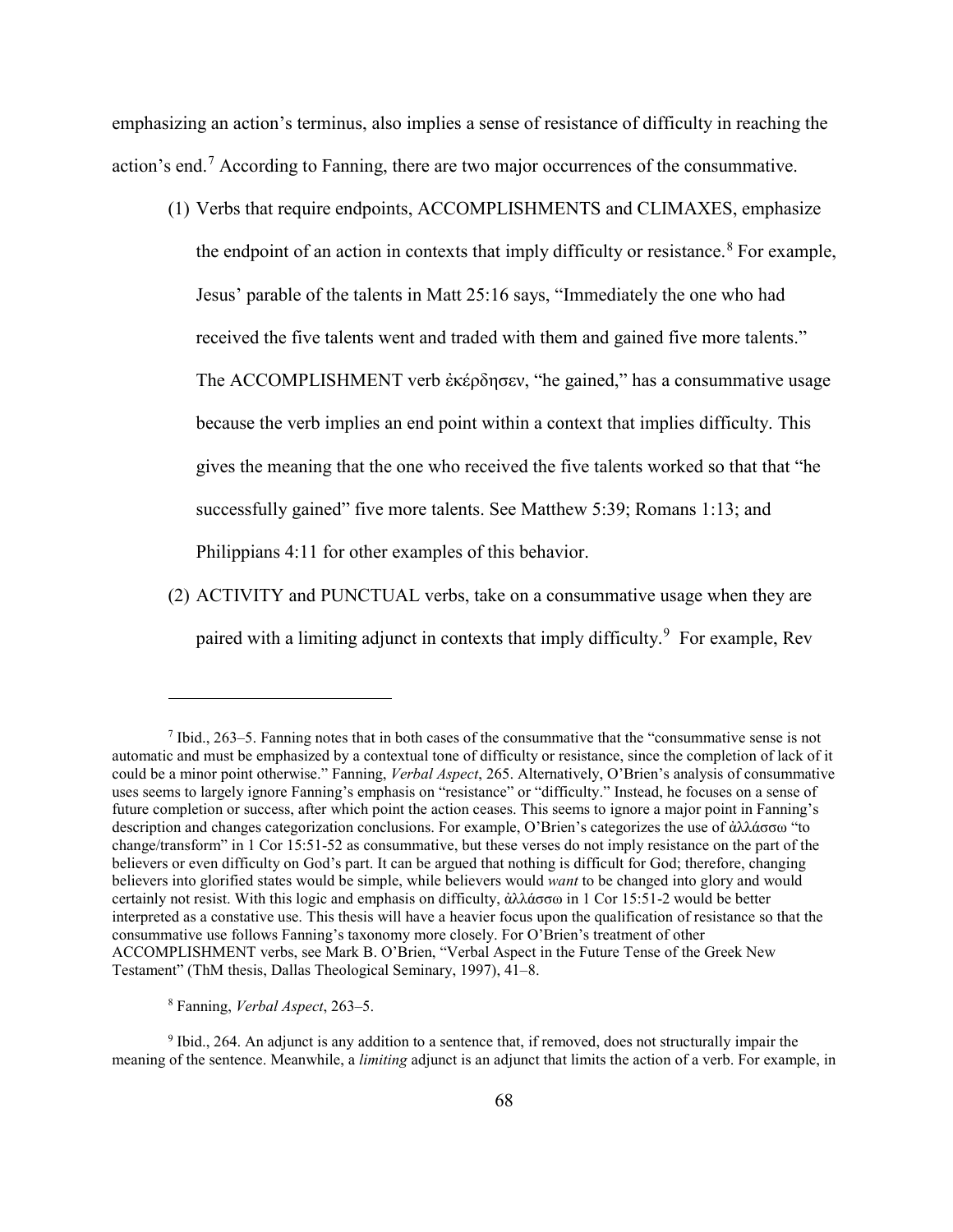12:9 uses a consummative aorist in the phrase, "The great dragon … was thrown down to the earth." The PUNCTUAL verb ἐβλήθη, "he was thrown," is paired with the limiting adjunct "down to the earth." This adjunct phrase limits the action of the verb by giving its end point; namely, that the dragon is thrown "down to the earth" where the action of "being thrown" then stops. With this in mind, the consummative usage of ἐβλήθη communicates that the dragon "was successfully cast down to the earth against his will." For similar examples of this behavior, see Acts 28:14; 2 Timothy 3:11; and Hebrews 11:17.

When applied to the future indicative, the consummative usage mirrors these behaviors of the aorist. Thus, the future consummative communicates a future event with an emphasized endpoint that appears within a context of resistance to the event's occurrence.

### Analysis of the Ingressive Future: Non-STATIVE Examples

By beginning the analysis of ingressive uses, it should be noted again that the vast majority of future occurrences with an ingressive usage occur with STATIVE type verbs. Within the Johannine corpus, 59 out of 63 total ingressive futures have been identified as occurring with STATIVE verbs. Such verbs, having already been shown by Campbell and O'Brien to agree with Fanning's modeled behavior for the aorist, will not be discussed here. Alternatively, non-STATIVE occurrences with ingressive usage are considerably more anomalous. Instances taken

<sup>&</sup>quot;Milo raced to the top of the hill" the phrase "to the top of the hill" functions as a limiting adjunct. If the adjunct is removed, the sentence "Milo raced" still makes sense. However, as a part of the sentence, the adjunct limits the action of "running" so that it has an endpoint. The limiting adjunct thus limits the verb to mean that "Milo raced to the top of the hill (and then stopped racing once he got there)."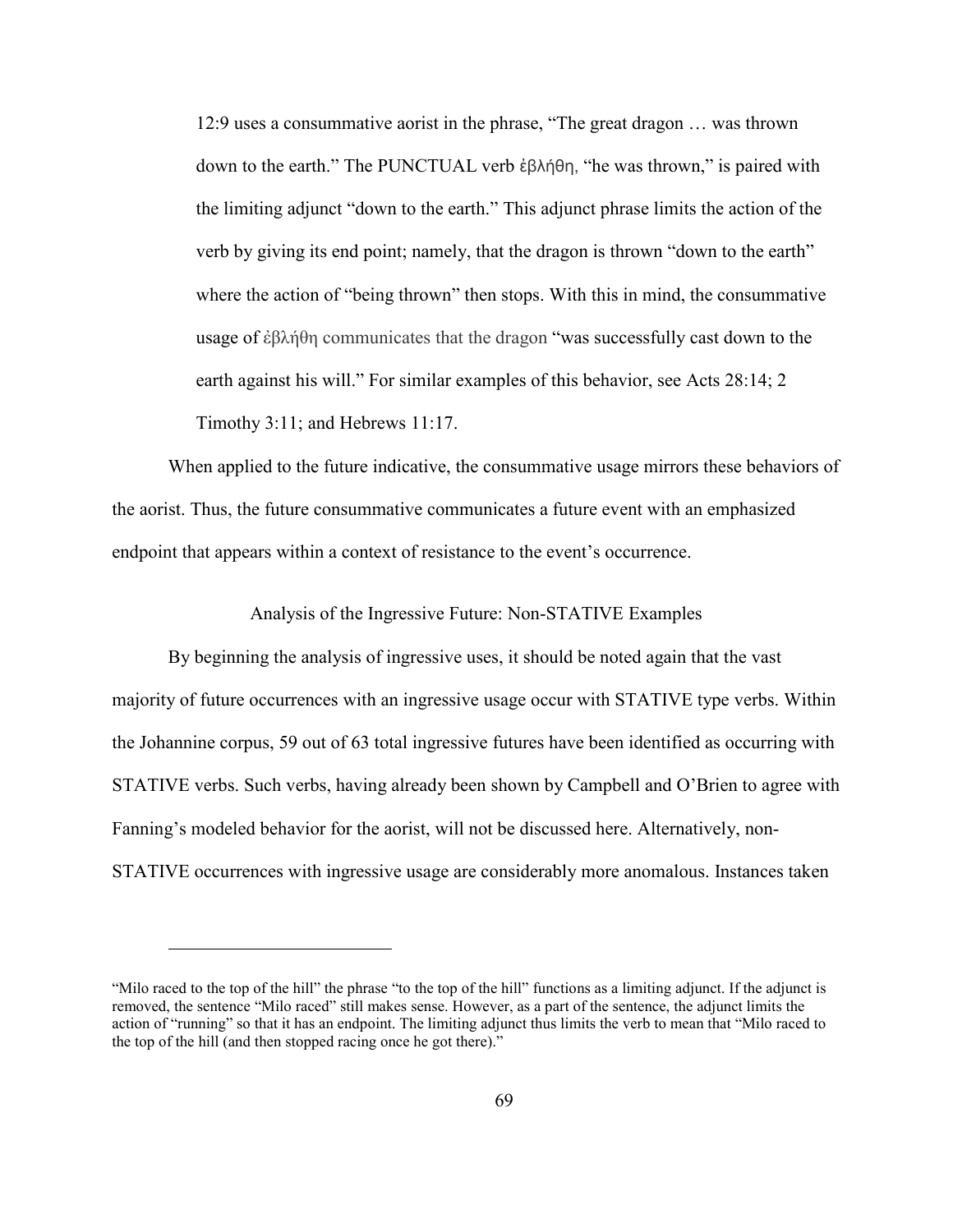from John and Revelation have been chosen for analysis below.[10](#page-76-0)

(1) **John 16:13** ὅταν δὲ ἔλθῃ ἐκεῖνος, τὸ πνεῦμα τῆς ἀληθείας, **ὁδηγήσει** ὑμᾶς ἐν τῇ ἀληθείᾳ πάσῃ· οὐ γὰρ λαλήσει ἀφ' ἑαυτοῦ, ἀλλ' ὅσα ἀκούσει λαλήσει καὶ τὰ ἐρχόμενα ἀναγγελεῖ  $\dot{v}$ μῖν $^{11}$  $^{11}$  $^{11}$ 

*"But when He, the Spirit of truth, comes, He will guide you into all the truth; for He will not speak on His own initiative, but whatever He [will] hears [hear], He will speak; and He will disclose to you what is to come."*[12](#page-76-2)

Of the five future indicatives in John 16:13, ὁδηγήσει is the one of interest here and has been interpreted as an ACTIVITY verb with ingressive meaning.<sup>[13](#page-76-3)</sup> This is in contrast with Campbell who labels this verb as a constative interaction, calling it a "summary future."<sup>[14](#page-76-4)</sup> Campbell gives it this application because he identifies the ingressive usage as applying to mostly STATIVE lexemes; however, like Fanning he also condones assigning it to contexts that "denote a new situation that signals the beginning of an action."<sup>[15](#page-76-5)</sup>

Given the presence of a narrative sequence, by Campbell's own definition an ingressive

<sup>10</sup> Fanning, *Verbal Aspect,* 192, 263.

<sup>&</sup>lt;sup>11</sup> Unless otherwise noted, all Greek verses are taken from the  $NA^{28}$ .

<span id="page-76-2"></span><span id="page-76-1"></span><span id="page-76-0"></span><sup>&</sup>lt;sup>12</sup> Unless otherwise noted, all English translations are taken from the NASB<sup>95</sup>. Any content in brackets has been added for clarity.

<span id="page-76-3"></span><sup>&</sup>lt;sup>13</sup> The remaining verbs are categorized as follows. (1) The verb λαλέω is an ACTIVITY verb with constative use, (2) ἀκούω is a STATE with ingressive use, (3) the second appearance of is λαλέω is also an ACTIVITY with constative use, and (4) ἀναγγέλλω is an ACTIVITY with constative use.

<span id="page-76-5"></span><span id="page-76-4"></span><sup>14</sup> Constantine Campbell*, Basics of Verbal Aspect in Biblical Greek* (Grand Rapids: Zondervan, 2008), 96– 7.

<sup>15</sup> Ibid., 98.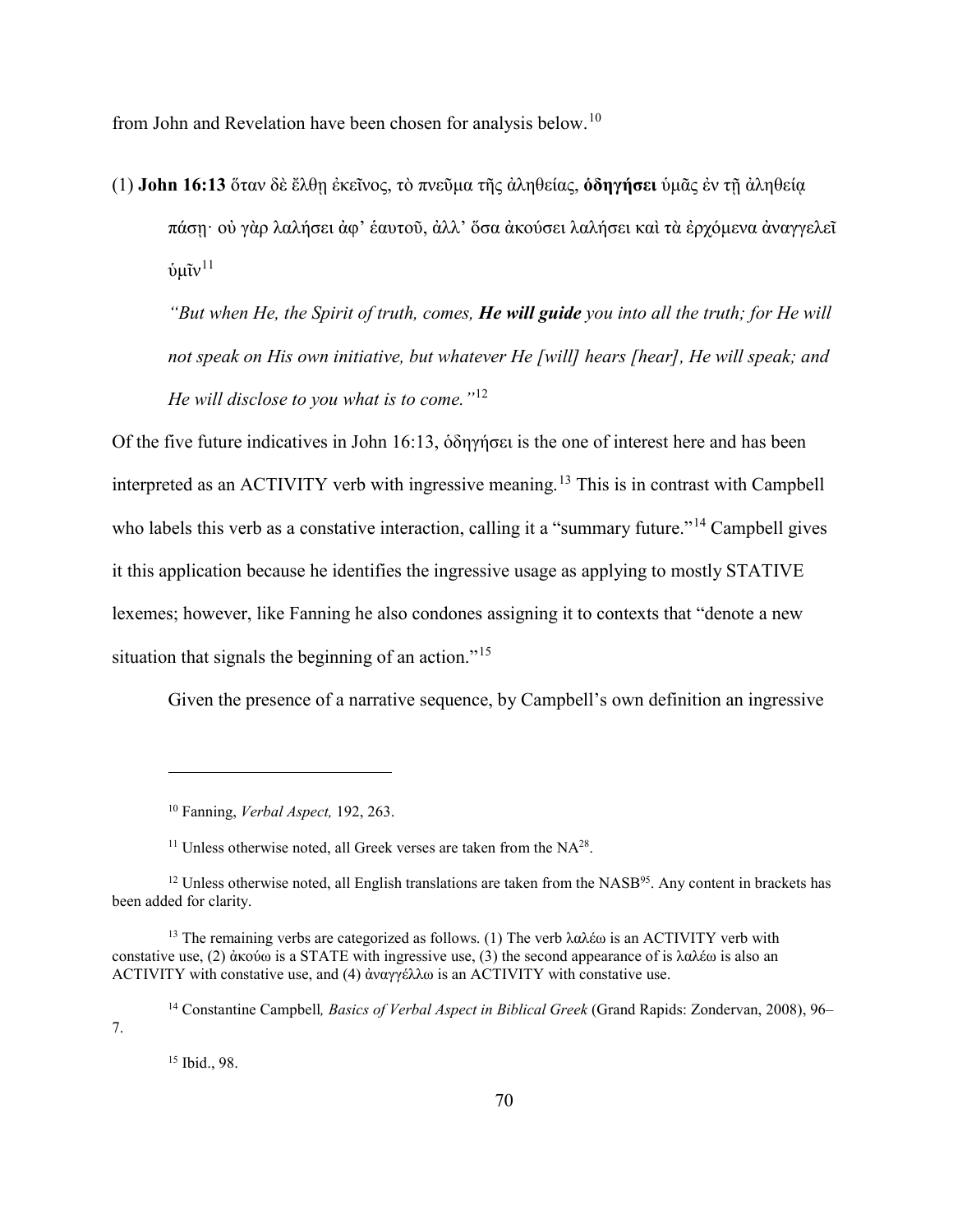interpretation of ὁδηγέω is possible. As a non-STATIVE, ὁδηγέω can have ingressive meaning within a narrative sequence. It would rely upon ἔλθῃ in the phrase ὅταν δὲ ἔλθῃ "but when he comes," to act as the starting point for its own action. The verse may thus be read as "when he comes, then he *will enter into* the action of guiding." In other words, ἔλθῃ marks the start of ὁδηγέω and puts ὁδηγέω into an ingressive sense.

Problematically, the ingressive usage of ὁδηγέω does not necessarily identify the verb's aspect. While Fanning affirms that STATIVE aorist verbs usually yield ingressive meaning, he also notes that "the narrative succession described here can produce an inceptive sense for present or aoristic aspect, and this may occur with active verbs."[16](#page-77-0) By this, Fanning means that ingressive uses can (and do) appear in tense forms with either perfective or imperfective aspect (and usually do so with ACTIVITY verbs like  $\delta \delta \eta \gamma \epsilon \omega$ ).<sup>[17](#page-77-1)</sup>

With such complexities at hand, attempt to identify the aspect of ὁδηγήσει must consider the four following points. (1) As has been previously discussed, the durative nature of a verb is not its aspectual value (it is, rather, the lexeme's *Aktionsart*) and should not be used to make a conclusive decision on a verb's aspect. (2) Ingressives can appear in imperfective and perfective aspects. (3) The verb ὁδηγέω does not appear in the aorist indicative, but it does appear in the present and future-tense forms. (4) The aspect of the narrative sequence in John 16:13 may be set by the preceding verb ἔλθῃ (which is an aorist followed by five future indicative verbs). It is fitting for the narrative to be presented from a consistent external aspect that communicates

<sup>16</sup> Fanning, *Verbal Aspect,* 192.

<span id="page-77-1"></span><span id="page-77-0"></span><sup>&</sup>lt;sup>17</sup> For imperfective examples, see Matt 4:11; Mark 1:35; 6:41; Luke 5:3; and Acts 3:8. For perfective examples, see Matt 2:16; 22:7; Luke 20:19; 20:26; John 1:10; 4:52; Acts 7:60; 11:18, Rom 14:9; 1 Cor 4:8; and 2 Cor 7:9; 8:9.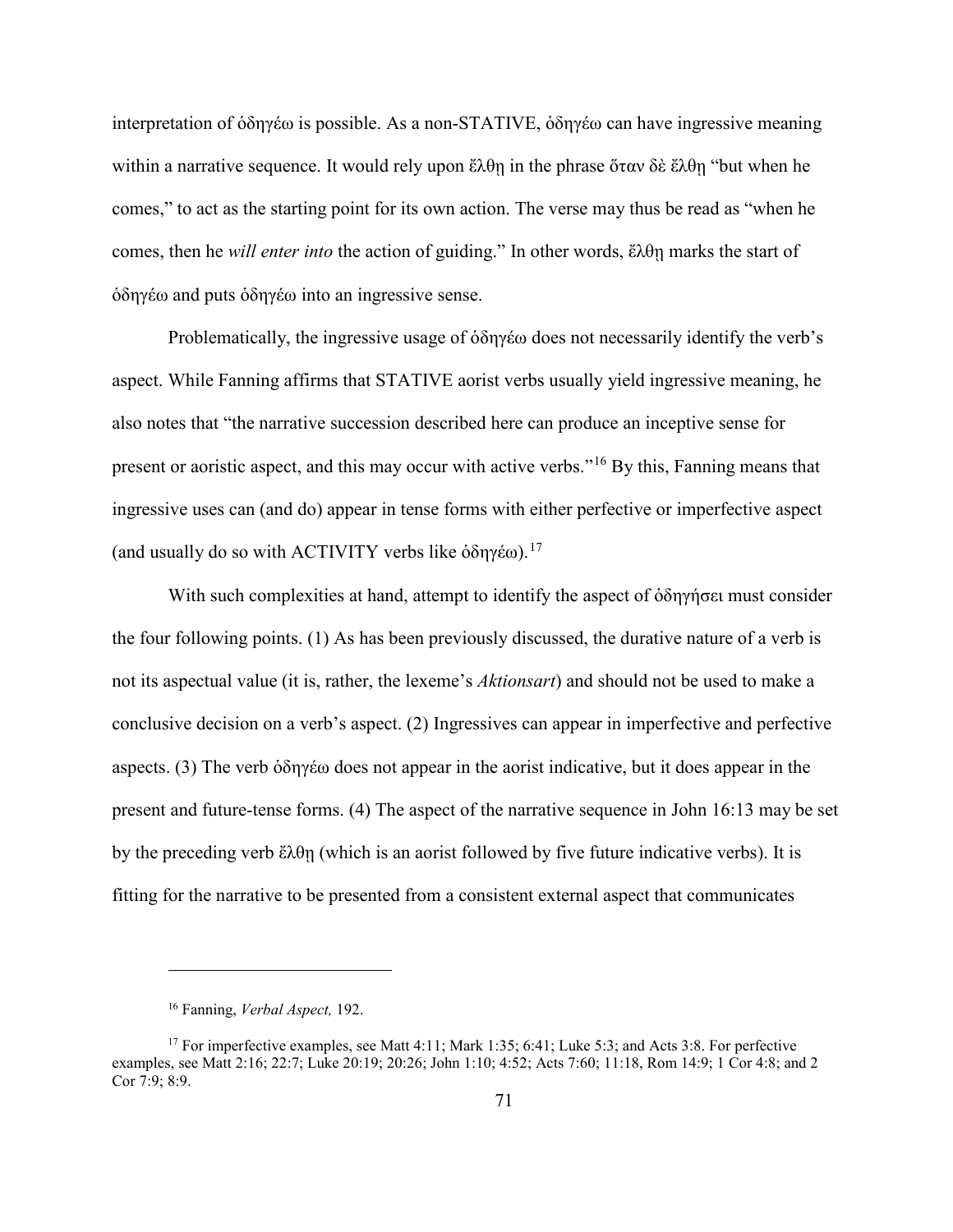successive summary statements. Though there can be argument for either perfective or imperfective aspect in the future occurrences of John 16:13, neither argument is definite, and the evidence does not contradict a perfective understanding. To the contrary, perfective aspect in ὁδηγήσει is not only possible, but as it has been argued here, is preferable because it maintains a consistent external viewpoint for the events portrayed in John 16:13.

(2) **Rev 4:1** Μετὰ ταῦτα εἶδον, καὶ ἰδοὺ θύρα ἠνεῳγμένη ἐν τῷ οὐρανῷ, καὶ ἡ φωνὴ ἡ πρώτη ἣν ἤκουσα ὡς σάλπιγγος λαλούσης μετ' ἐμοῦ λέγων· ἀνάβα ὧδε, καὶ **δείξω** σοι ἃ δεῖ γενέσθαι μετὰ ταῦτα

*After these things I looked, and behold, a door standing open in heaven, and the first voice which I had heard, like the sound of a trumpet speaking with me, said, "Come up here, and I will show you what must take place after these things."* 

The command ἀνάβα, (an aorist active imperative meaning, "come up") is the starting point for the ACTIVITY verb δείξω, "I will show." These sequential actions could be read as "you come up, and (once you have come, then) I will show you." Such phrasing helps identify that the start of δείξω is prefaced by the action of ἀνάβα.

Like the example in John 16:13, ingressive usage does not immediately equate to a verb's perfective aspect. Yet it is also worth noting that  $\dot{\alpha}\nu\dot{\alpha}\beta\alpha$ , is the aorist of  $\dot{\alpha}\nu\alpha\beta\alpha\dot{\alpha}\nu\alpha$  and thus presents the action of "going up" externally, with perfective aspect.<sup>[18](#page-78-0)</sup> Following this, it is fitting for the second verb in the narrative sequence to be presented with the same perspective. Thus,

<span id="page-78-0"></span><sup>&</sup>lt;sup>18</sup> Two other occurrences of potential ingressive of δείκνυμι are found in Rev 17:1 and 21:9. These instances differ from Rev 4:1 in that instead of a preceding aorist verb, both verses have the adverb δεῦρο," come!" functioning as the starting point for δείξω.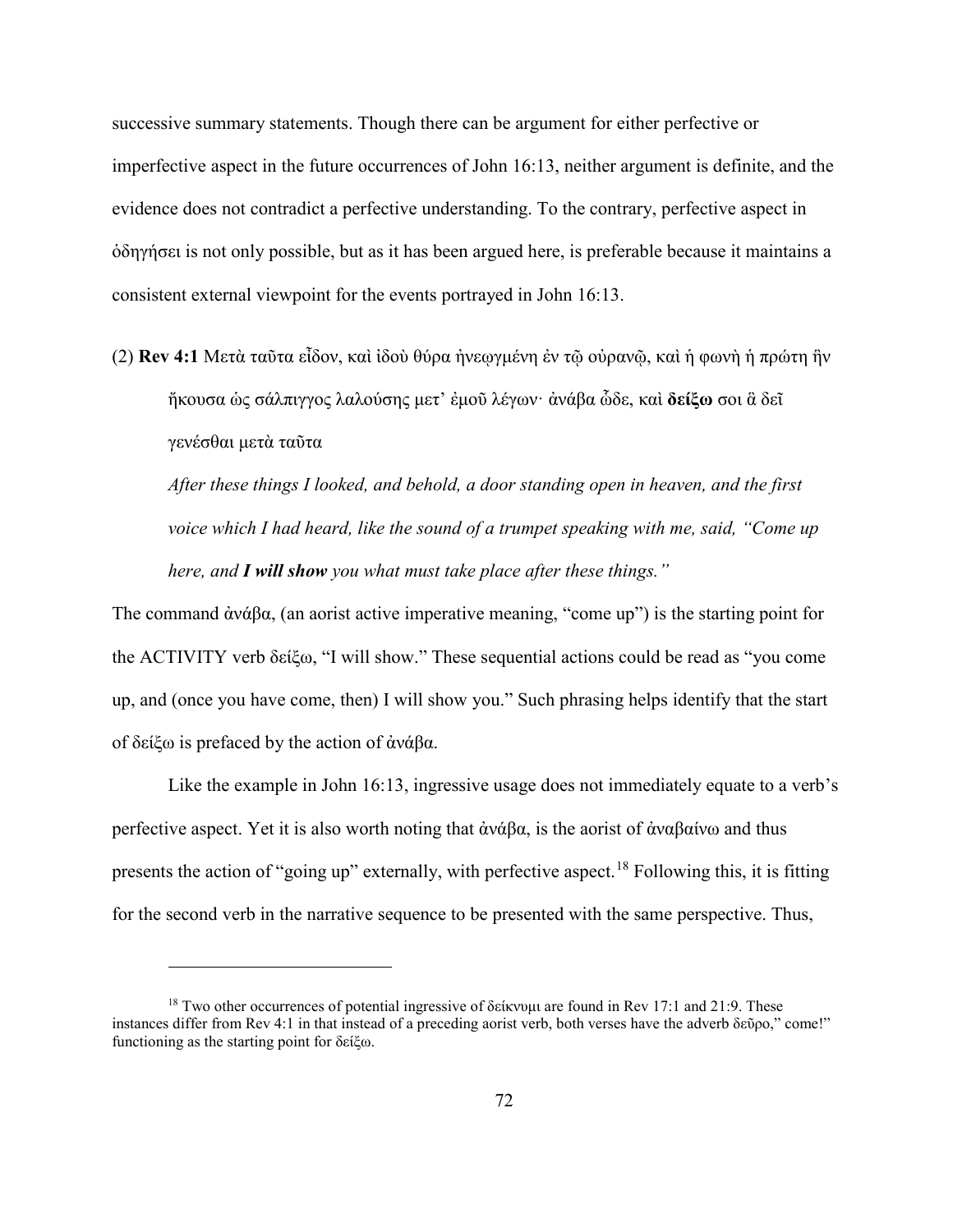the narrative sequence of the aorist ἀνάβα and future δείξω arguably conveys a sequential narrative from an external viewpoint, where the summarized action of the first verb functions as the starting point of the second verb.<sup>[19](#page-79-0)</sup>

#### Analysis of the Consummative Future: Positive Examples

Analysis of consummative uses conducted by O'Brien focuses on a sense of future completion or success after which point the action ceases but does not adhere to Fanning's description that necessitates difficulty in the verb's context.<sup>[20](#page-79-1)</sup> To better reflect Fanning's taxonomy, the following analysis will have a heavier focus upon the qualification of difficulty or resistance in combination with completion of the verbal action.

## **ACCOMPLISHMENT Verbs with Consummative Usage**

ACCOMPLISHMENT future verbs in the consummative usage can be expected to emphasize the telic point of the verbal action, appearing in a context that hints at difficulty or resistance to the action's completion. The two examples from John are given below and positively exhibit such behavior.

(1) **John 12:31** νῦν κρίσις ἐστὶν τοῦ κόσμου τούτου, νῦν ὁ ἄρχων τοῦ κόσμου τούτου **ἐκβληθήσεται** ἔξω·

*"Now judgment is upon this world; now the ruler of this world will be cast out."*  The ACCOMPLISHMENT verb ἐκβάλλω is a consummative future. The lexical terminus in "cast out" couples with the implied resistance to the action's completion and aligns with

<span id="page-79-0"></span><sup>&</sup>lt;sup>19</sup> See Rev 17:1 and 21:9 for similar ingressive futures using δείκνυμι.

<span id="page-79-1"></span><sup>&</sup>lt;sup>20</sup> For O'Brien's treatment of ACCOMPLISHMENT verbs, see O'Brien, "Verbal Aspect," 41-8.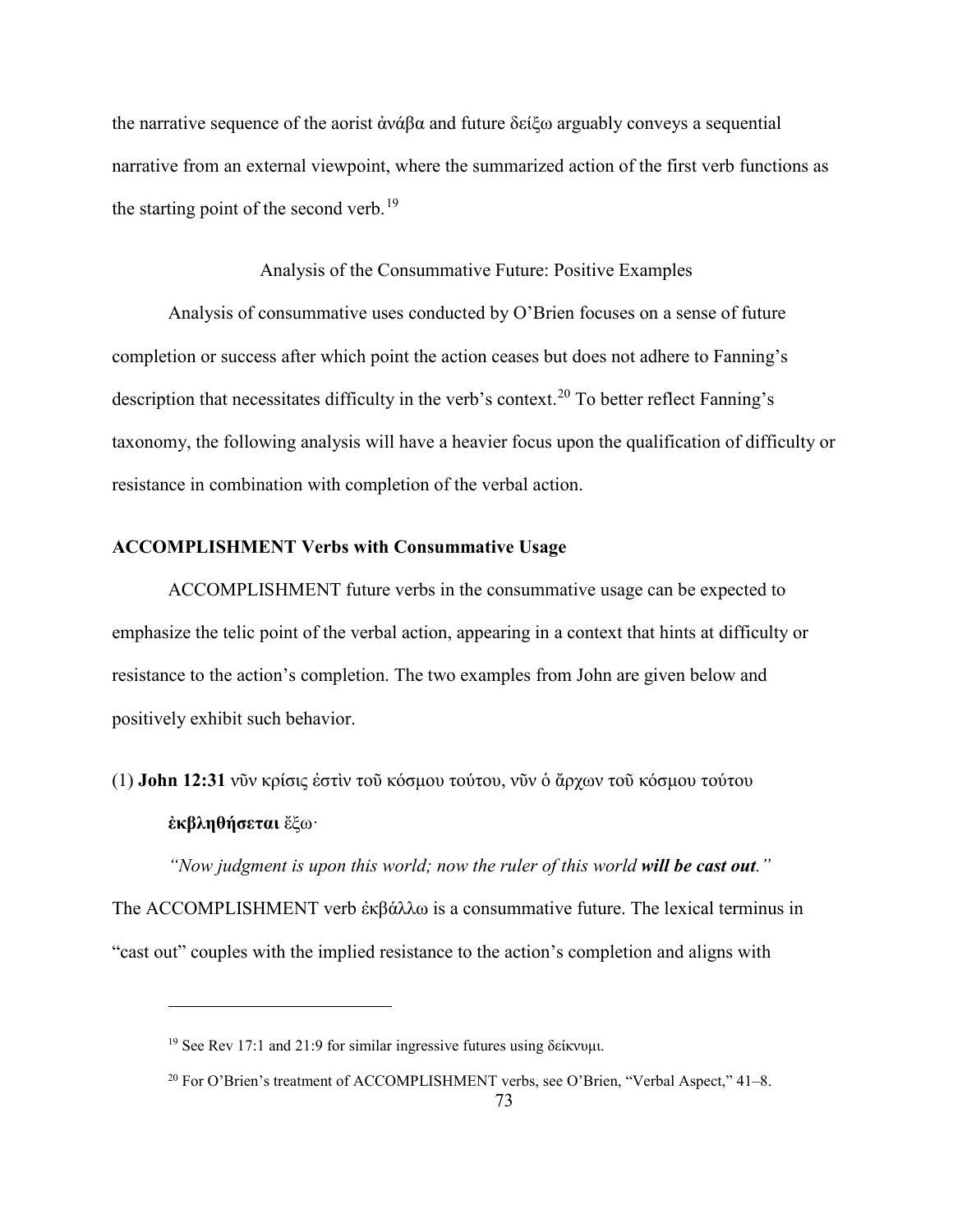Fanning's first application of the consummative usage. This makes it so that the "ruler of this world" is in a struggle to remain in power and resists the accomplishment of being "cast out." Though the telic *Aktionsart* of the verb does not equate to a perfective aspect, a perfective viewpoint is advantageous because it aids emphasis on the sense of completion. Fanning notes that, "an aspect which takes an external view of the action and sees both end-points—as the aorist does—can denote the completion of the action: the termination is reached."<sup>[21](#page-80-0)</sup> This behavior for the aorist is fitting for the appearance of ἐκβάλλω in John 12:31 and carries over into the behavior of the future to summarize an absolute completion of the future event.

(2) **John 21:18** Ἀμὴν λέγω σοι, ὅτε ἦς νεώτερος, ἐζώννυες σεαυτὸν καὶ περιεπάτεις ὅπου ἤθελες· ὅταν δὲ γηράσῃς, ἐκτενεῖς τὰς χεῖράς σου, καὶ ἄλλος σε **ζώσει** καὶ **οἴσει** ὅπου οὐ θέλεις.

*"Truly, truly, I say to you, when you were younger, you used to gird yourself and walk wherever you wished; but when you grow old, you will stretch out your hands and someone else will gird you, and [will] bring you where you do not wish to go."*

Here, Jesus' words to Peter clearly illustrate events that will certainly be completed at a future time. The use of ζώννυμι communicates that Peter "will be (successfully) clothed," while the ACTIVITY verb φέρω has an emphasis on the action's end. The telic nature of the event could be read as "another (person) will (successfully) carry you (to the final destination)." This is communicated through an external viewpoint of durative action that emphasizes the completion of the event without focusing on the internal process of the action.

<span id="page-80-0"></span><sup>21</sup> Fanning, *Verbal Aspect*, 265.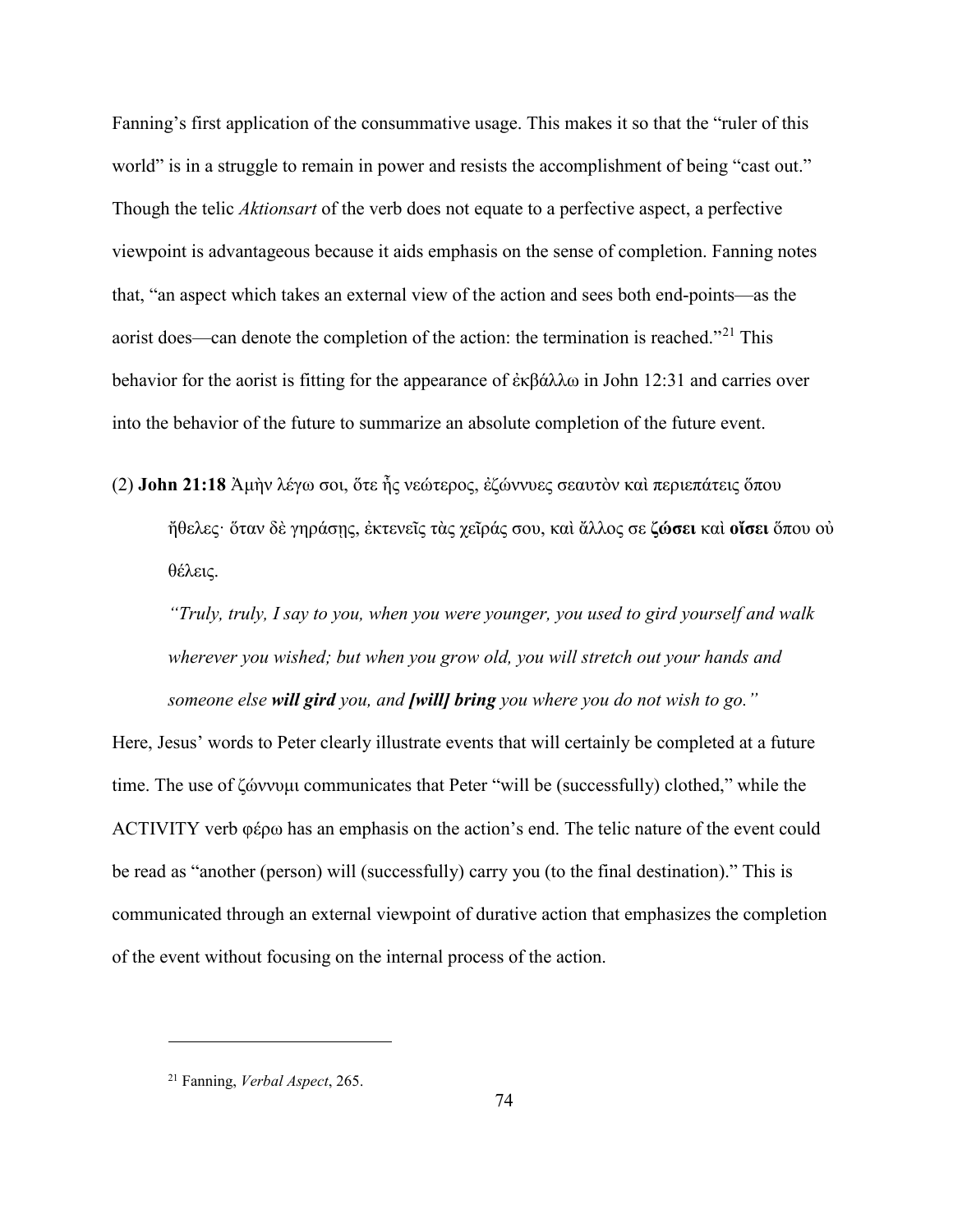The events described in John 21:18 also clearly contradict the will of Peter, since the sequence is concluded with the statement that Peter will be transported where he "do[es] not wish to go." The consummative usage of these future verbs is further bolstered by the view that external perspective presents. In conclusion, the occurrences of ζώννυμι and φέρω in John 21:18 exhibit behaviors that mirror the aorist consummative.

#### **CLIMAX Verbs with Consummative Usage**

CLIMAX verbs with consummative usage exhibit the same behavior as ACCOMPLISHMENT types, since both *Aktionsarten* imply natural endpoints or have a logical termination of the action in view. The examples from Revelation below are positive instances of CLIMAX verb types.

(1) **Rev 2:23** καὶ τὰ τέκνα αὐτῆς **ἀποκτενῶ** ἐν θανάτῳ. καὶ γνώσονται πᾶσαι αἱ ἐκκλησίαι ὅτι ἐγώ εἰμι ὁ ἐραυνῶν νεφροὺς καὶ καρδίας, καὶ δώσω ὑμῖν ἑκάστῳ κατὰ ἔργα ὑμῶν *'And I will kill her children with pestilence, and all the churches will know that I am He who searches the minds and hearts; and I will give to each one of you according to your deeds.'*

The telic *Aktionsart* of ἀποκτείνω is obvious in the lexeme. Success is inherent, for in order for something to be killed, the action must be fully and successfully completed. Resistance is also apparent in the context in which ἀποκτείνω appears. Namely, that the speaker (Christ) will kill her (Jezebel's) children against her will. These two elements combine to create an identifiable consummative future usage and are presented through an external viewpoint.<sup>[22](#page-81-0)</sup>

<span id="page-81-0"></span><sup>&</sup>lt;sup>22</sup> For a similar example using σφάζω, see Rev 6:4.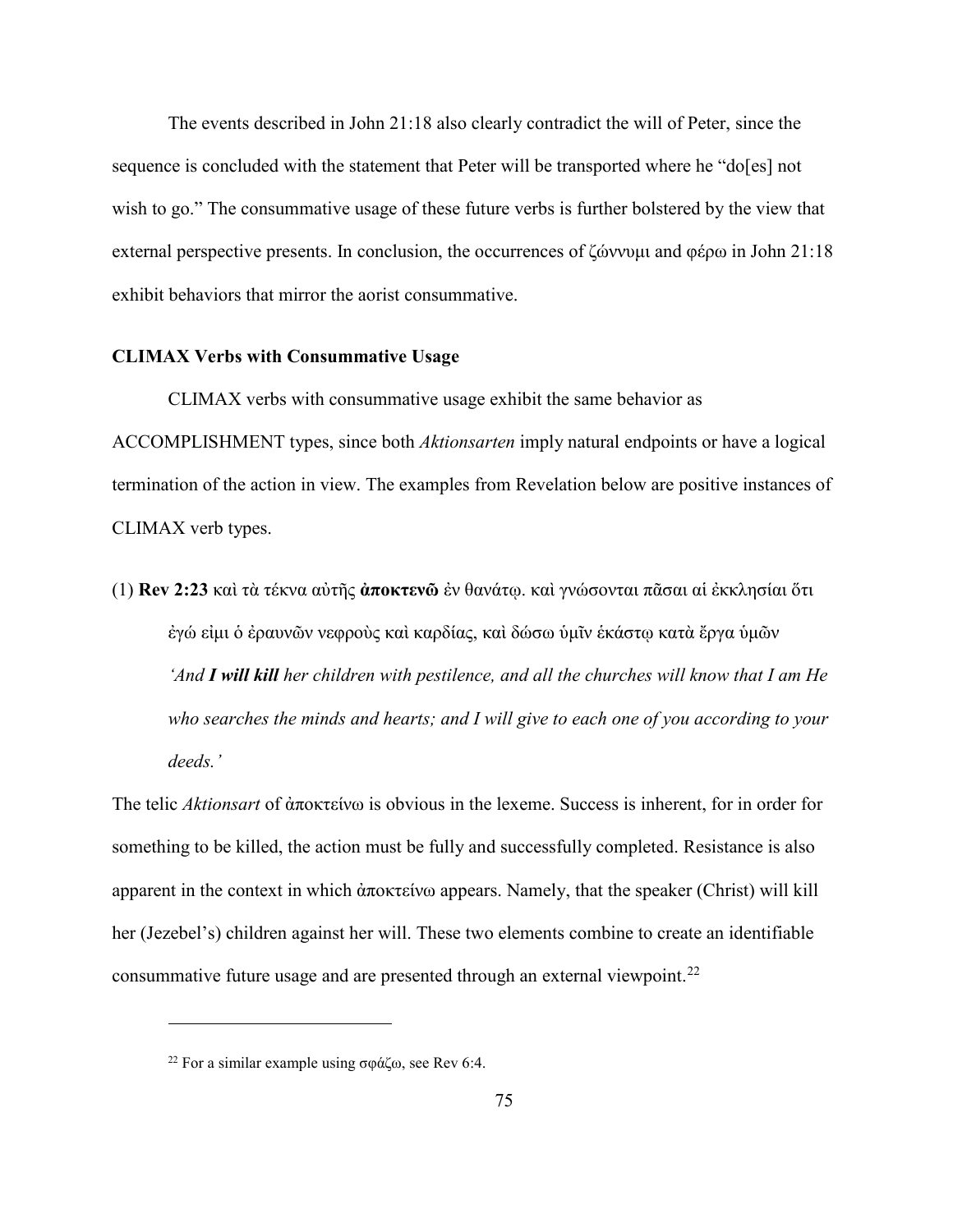(2) **Rev 11:7** Καὶ ὅταν τελέσωσιν τὴν μαρτυρίαν αὐτῶν, τὸ θηρίον τὸ ἀναβαῖνον ἐκ τῆς ἀβύσσου **ποιήσει** μετ' αὐτῶν πόλεμον καὶ **νικήσει** αὐτοὺς καὶ **ἀποκτενεῖ** αὐτούς *When they have finished their testimony, the beast that comes up out of the abyss will make war with them, and [will] overcome them and [will] kill them.*

In this example, the first future verb, ποιέω, is an ACTIVITY-type action with constative use. Meanwhile, the CLIMAX verbs ἀποκτείνω and νικάω are both consummative futures. The use of ἀποκτείνω communicates a future action that will be completed despite difficulty or resistance and is presented in summary from an external viewpoint. The preceding occurrence of νικάω likewise exhibits behavior comparable to ἀποκτείνω.<sup>[23](#page-82-0)</sup> Neither ἀποκτείνω nor νικάω is presented in a way that gives any insight into the internal process of the actions, making a perfective aspectual meaning evident.

Analysis of the Consummative Future: Difficult Examples

Though most future consummative usages pose little difficulty in aligning with Fanning's model for the consummative aorist, some verb types and contexts benefit from additional explanation. Two such instances taken from the gospel of John and the book of Revelation are explained below.

(1) **John 11:48** ἐὰν ἀφῶμεν αὐτὸν οὕτως, πάντες πιστεύσουσιν εἰς αὐτόν, καὶ **ἐλεύσονται** οἱ Ῥωμαῖοι καὶ **ἀροῦσιν** ἡμῶν καὶ τὸν τόπον καὶ τὸ ἔθνος *"If we let Him go on like this, all men will believe in Him, and the Romans will come and [will] take away both our place and our nation."* 

<span id="page-82-0"></span><sup>&</sup>lt;sup>23</sup> See Rev 17:14 for a similar example using νικάω.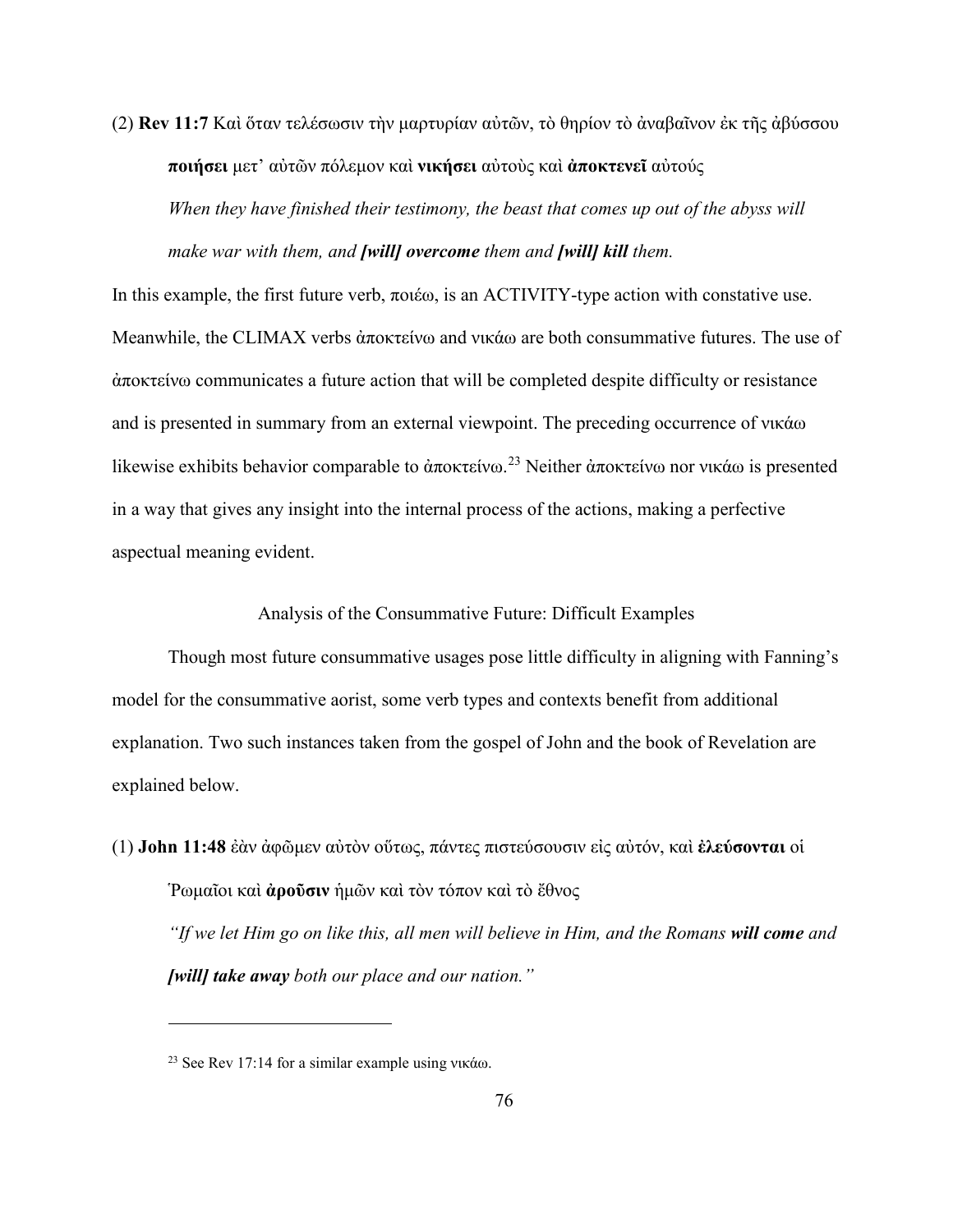The verb types that most readily apply to a consummative usage are ACCOMPLISHMENT and CLIMAX types because they imply endpoints to their actions. In this example, αἴρω "to take away" functions as a CLIMAX-consummative verb because the verb's endpoint is in view and there is implied resistance to the completion of the action. For verbs of ACTIVITY (such as ἔρχομαι), a limiting factor must be present to give the same sense of completion that is found in ACCOMPLISHMENTS and CLIMAXES. In this case, the nominal adjective, οἱ Ῥωμαῖοι seems to function as a nominal adjunct that limits  $\zeta$  *o*  $\zeta$  and gives is a consummative sense.<sup>[24](#page-83-0)</sup>

 Like other ACTIVITY verbs, ἔρχομαι may appear to convey an imperfective meaning at a glance if its durativity is mistaken for internal viewpoint. However, this mistake is corrected when *Aktionsart* and aspect values are distinguished. In addition, ἔρχομαι frequently occurs in the aorist tense within narrative contexts; this indicates that perfective aspect is not only possible but common.[25](#page-83-1) For John 11:48, the behavior of ἐλεύσονται mirrors that of the aorist in its

<sup>&</sup>lt;sup>24</sup> For aorist parallels to this example, see Acts  $28:14$ ;  $2$  Tim  $3:11$ , and Heb 11:7.

<span id="page-83-1"></span><span id="page-83-0"></span><sup>&</sup>lt;sup>25</sup> While ἔρχομαι appears in tense forms that convey both perfective and imperfective aspect, the aorist occurs with a different root than the present form. The utilization of different roots in different tense forms is a common occurrence among a number of Greek verbs. For example, λέγω uses the root λεγ- in the present but the future ἐρῶ comes from the root ερ-. Likewise, the present root for ὁράω is ορα- and the future is ὄψομαι from οπ-. (See B. H. McLean, *New Testament Greek: An Introduction* [New York: Cambridge University Press, 2011], 94.). While it is not a study to be taken here, it may be worth comparing the roots preferred by different tense forms to see if tenses of the same aspect-value share common roots and morphology. For example, the future ἐλεύσομαι and aorist ἦλθον differ significantly from the present ἔρχομαι and likely do so because they share the same root. Likewise, φάγω is used of the future (e.g., Luke 14:15; 17:8; James 5:3; Rev 17:16, etc.) and aorist (e.g., Matt 12:4; 14:20; 15:37; Mark 2:26; 6:42; Luke 9:17; 13:26; etc.), while ἐσθίω is used of the present (e.g., Matt 9:11; Mark 2:16; Luke 5:30, etc.) and imperfect (e.g., Luke 6:1; 15:16; and 17:27). If such a pattern can be consistently demonstrated with a larger number of verbs across tense forms, this behavior could suggest that as the language developed, roots were chosen to represent different tenses according to the necessary aspectual viewpoint. In other words, shared or divergent morphology may be useful in identifying the extent of the connection between tense forms that convey imperfective aspect, and tense forms that convey perfective aspect (or that *may* convey perfective aspect, as the future is so suspected). Along these lines, Dana Harris suggests that the imperfect tense stem is built from the present tense stem and the pluperfect is built from the perfect tense stem. She argues that this indicates a shared aspect in the perfect and pluperfect, just as the present and imperfect both have imperfective aspect. Yet her model does not combine the future and the aorist into a shared stem, and she does not think they share an aspectvalue (though she does connect the two tense forms in some way, since they share the same stems in the aorist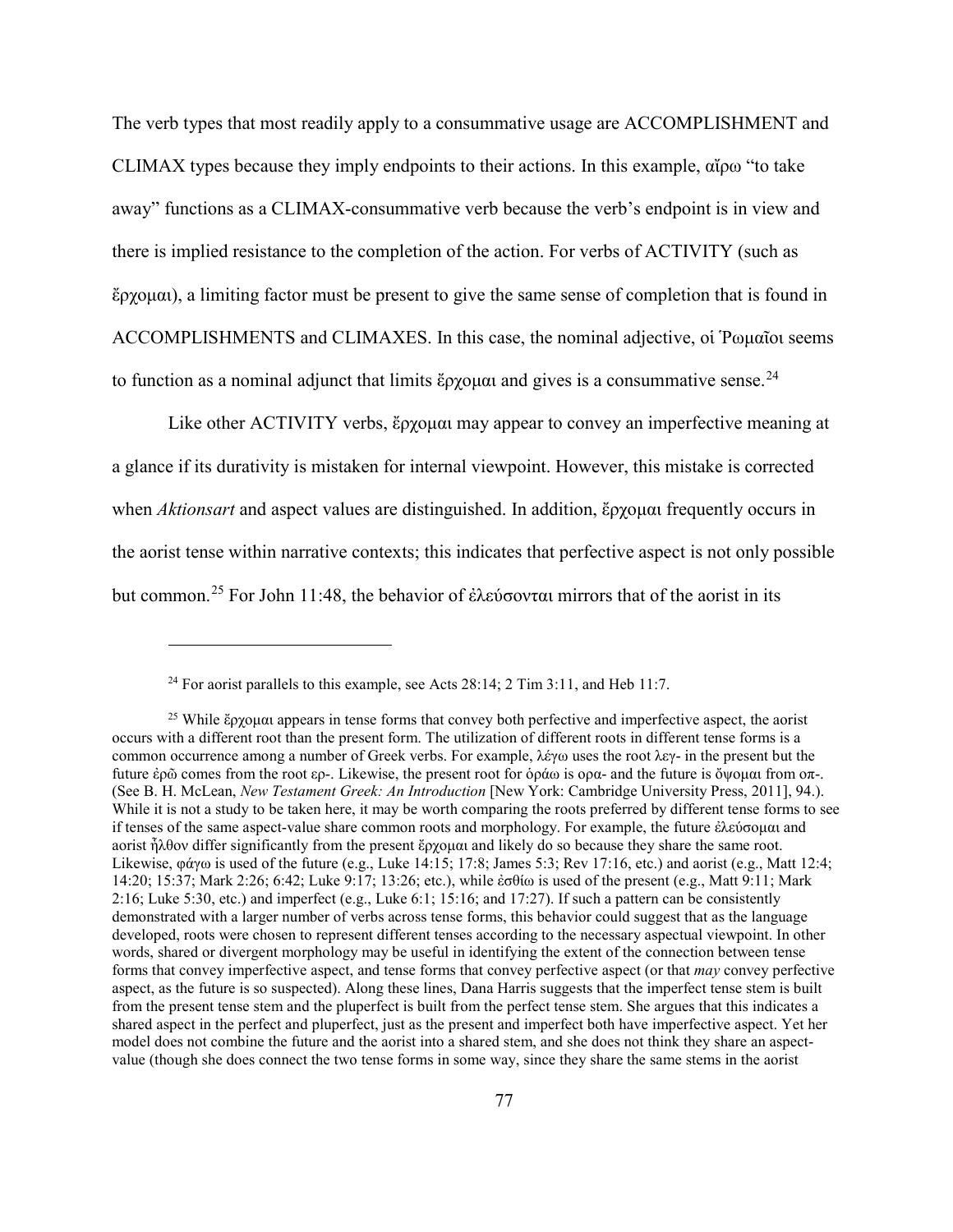similarity of usage and in its preferred viewpoint (c.f., John 6:24; Acts 13:51 in Mark 5:33). Observing the verse, one sees a sequential summary is given from an external perspective and is introduced by a conditional statement. The clause's protasis begins the sequence with the aorist subjunctive of ἀφίημι and is followed by three future indicatives. Thus, it reads, "If we let Him go on (ἀφῶμεν, aorist active subjunctive) like this, [then] all men will believe (πιστεύσουσιν , future active indicative) in Him, and [as a result] the Romans will [successfully] come [against our will] (ἐλεύσονται, future active indicative) and take away (ἀροῦσιν, future active indicative) both our place and our nation." This consummative use of ἔρχομαι with an external perspective is fitting to the text. It communicates the action's completion, the resistance to said completion, and the summary of the action. If the verse were to be read with an internal viewpoint of ἔρχομαι, it would interrupt the summary sequence by zooming in on the progress whereby the Romans "will be making their way," or "coming." This seems both unnecessary and unfitting to the context and is not to be preferred.

This usage of ἔρχομαι in John 11:48 exhibits Fanning's second application of the consummative that includes "some adverbial or nominal adjunct which adds *limit* to the action  $\ldots$ <sup>[26](#page-84-0)</sup> With this application, ἔρχομαι comes to have the same effective meaning that ACCOMPLISHMENT and CLIMAX verbs have within their lexemes and exhibits behavior akin to the aorist consummative.

(2) **Rev 17:16** καὶ τὰ δέκα κέρατα ἃ εἶδες καὶ τὸ θηρίον οὗτοι μισήσουσιν τὴν πόρνην καὶ

<span id="page-84-0"></span>passive and future passive forms). Dana M. Harris, *An Introduction to Biblical Greek Grammar: Elementary Syntax and Linguistics* (Grand Rapids: Zondervan, 2020), 290, 318.

<sup>26</sup> Fanning, *Verbal Aspect*, 264. Emphasis original.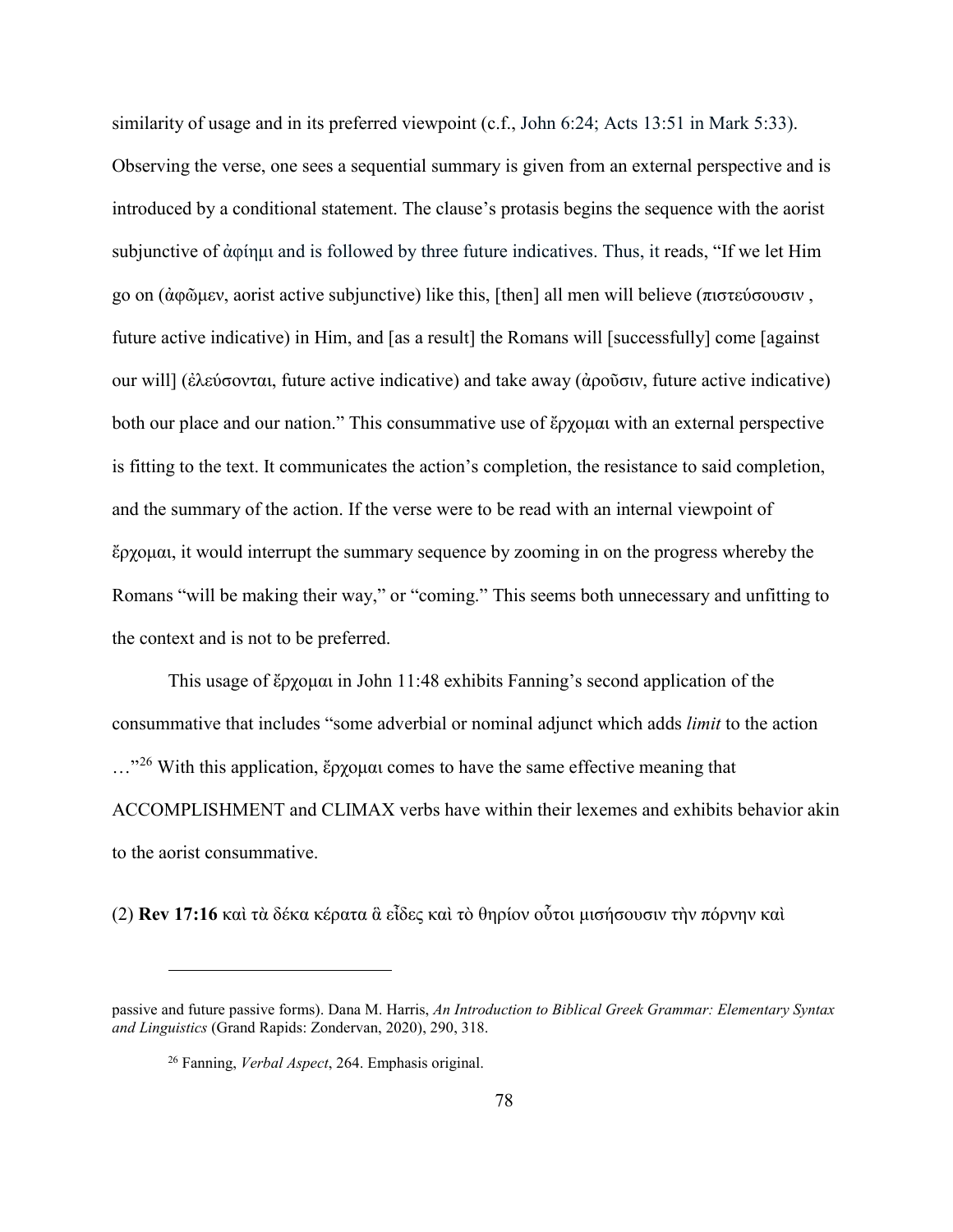ἠρημωμένην **ποιήσουσιν** αὐτὴν καὶ γυμνὴν καὶ τὰς σάρκας αὐτῆς **φάγονται** καὶ αὐτὴν **κατακαύσουσιν** ἐν πυρί.

*And the ten horns which you saw, and the beast, these will hate the harlot and will make her desolate and naked, and will eat her flesh and will burn her up with fire."*

Of the four future verbs in Rev 17:16, ποιέω, φάγω, and κατακαίω have been categorized with the consummative usage because they all imply completion of action and a sense of resistance. As an ACCOMPLISHMENT type verb, κατακαίω conveys a natural completion of action that may be understood as, "to burn up completely."<sup>[27](#page-85-0)</sup> At the same time, both ποιέω and φάγω are ACTIVITIES and are difficult to consider as consummative. For these to function as consummative, each action must be limited by an adverbial or nominal adjunct.<sup>[28](#page-85-1)</sup> With this in mind, limiting adjuncts do seem to be present for either. Ποιέω, is adverbially limited by the participle ἠρημωμένην, "desolate;" φάγω, is nominally limited by σάρκας, "flesh."

The progressive nature of ACTIVITY verbs often results in the assumption that their durativity indicates ongoing action without any view of the event's beginning or end in sight (thereby communicating imperfective aspect). Yet while verbs of durative *Aktionsart* may be used to easily communicate actions from an internal viewpoint, context may also demand that they be used to convey external perspective with the action's endpoint in view. This is, arguably, the case in Rev 17:16. Like κατακαίω, ποιέω and φάγω are used with a sense of completion and resistance to attaining the action's end. For ποιήσουσιν, it can be understood that "[they] will [successfully] make her desolate and naked [against her will]." The form φάγονται may mean,

<span id="page-85-0"></span><sup>&</sup>lt;sup>27</sup> For a similar example focusing on κατακαίω, see Rev 18:8.

<span id="page-85-1"></span><sup>28</sup> Fanning, *Verbal Aspect*, 264.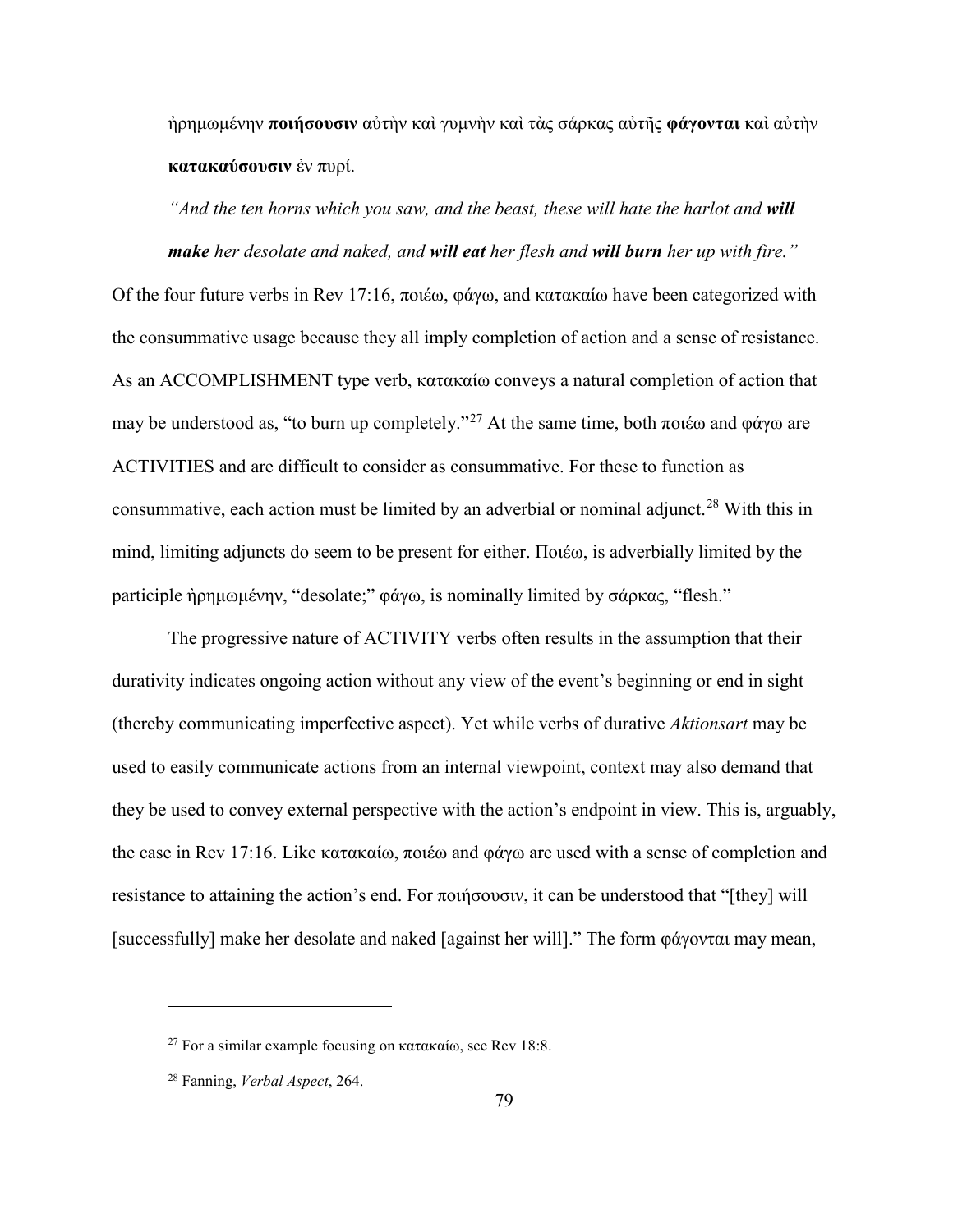"[they] will [completely] devour her flesh" and may imply a struggle against such action. The point of the passage would be difficult to communicate with an imperfective aspect since the conclusion of these events would not be in emphasis. It is therefore reasonable to conclude that these future indicatives exhibit behavior that correlates to the pattern of the aorist consummative and therefore also exhibit perfect aspectual value.

## Conclusion

This study has found that out of the 304 future verbs in the Johannine corpus, 63 have the ingressive usage. Of these 63 ingressives, 59 occur with STATIVE verbs and four occur with non-STATIVE verbs. The count of each ingressive occurrence within the Johannine corpus is categorized by *Aktionsart* type in the table below.



Table 5: The Ingressive Usage in Johannine Literature

Fanning's ingressive description of the aorist explains two applications of the ingressive.

(1) When STATIVE verbs occur in the aorist, they communicate entrance into or the beginning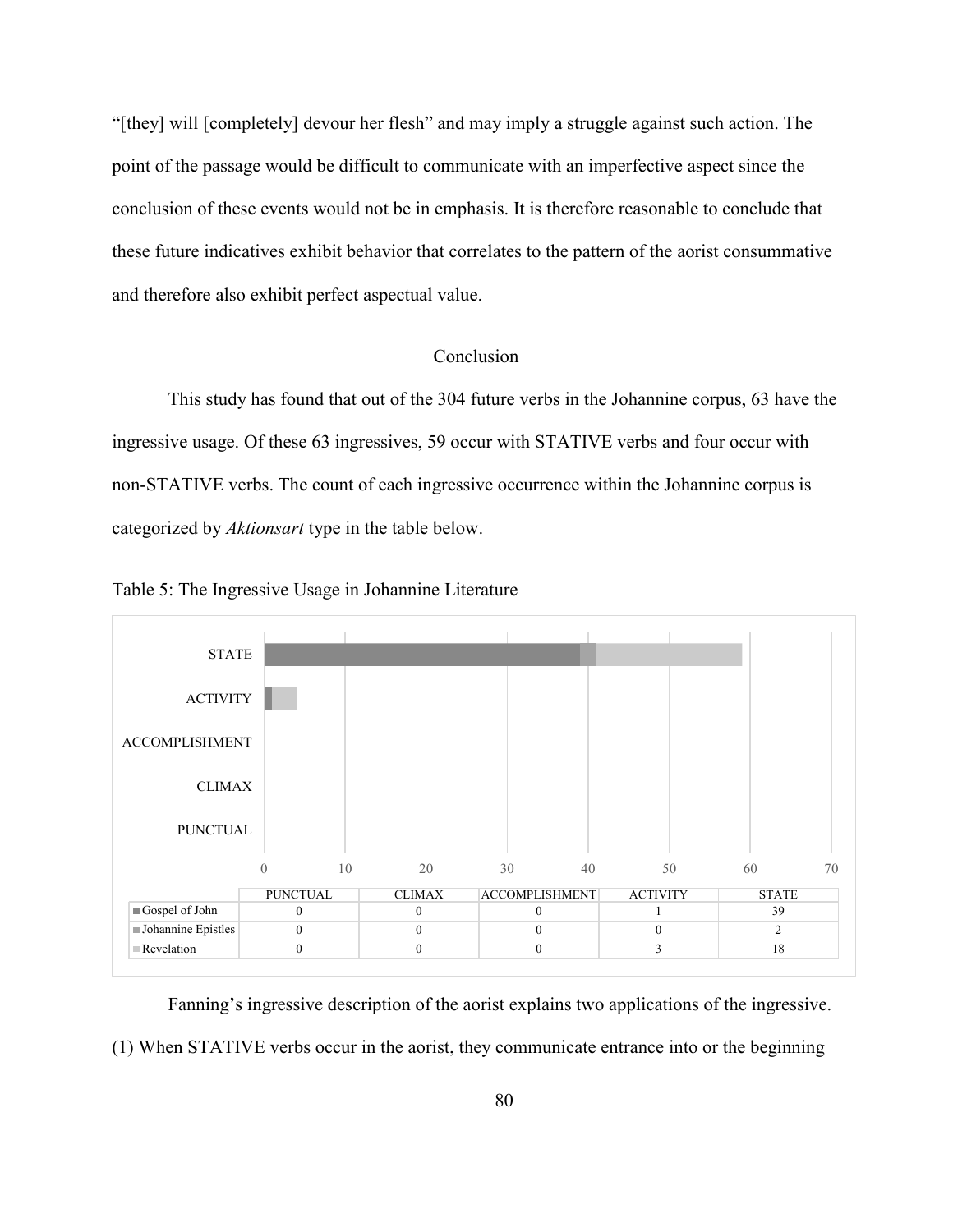of a state.[29](#page-87-0) (2) Durative verbs in the aorist tense (ACTIVITIES and ACCOMPLISHMENTS) can also pick up ingressive meaning when they occur in a narrative sequence.<sup>[30](#page-87-1)</sup>

As shown in the table above, this thesis has found that the ingressive future prefers STATIVE verbs. This is to be expected given Fanning's first application of the ingressive usage that entails entrance into a state. Through the examples given in John 16:13 and Revelation 4:1, this work has also shown that non-STATIVE verbs also can take an ingressive use when they appear in narrative sequence.

In the analysis of ingressive uses, non-STATIVE future ingressives have been shown to lean towards a function that points to perfective aspect in the future. Though not eliminating other possibilities, nothing in the occurrences that have been analyzed are incompatible with the behavior of the aorist tense form when in similar situations. Given the wider scope of observed behavior, the future follows Fanning's patterns for the aorist when it appears with verbs of non-STATIVE Aktionsart in an ingressive usage. The addition of non-STATIVES is a missing element from O'Brien's work, which focused upon identifying ingressive use with STATIVE verbs. Therefore, this research is a beneficial addition to O'Brien's findings and further supports the case for shared behavior and aspect in the aorist and future tense forms.

Concerning the consummative usage of the future-tense form, this work has supplemented O'Brien's work by focusing on contexts that necessitate the completion of an action with *implied difficulty* or struggle against the action's fulfillment. Within this study, 29

<span id="page-87-0"></span> $29$  Ibid.,  $261-2$ .

<span id="page-87-1"></span><sup>30</sup> Ibid., 262–3.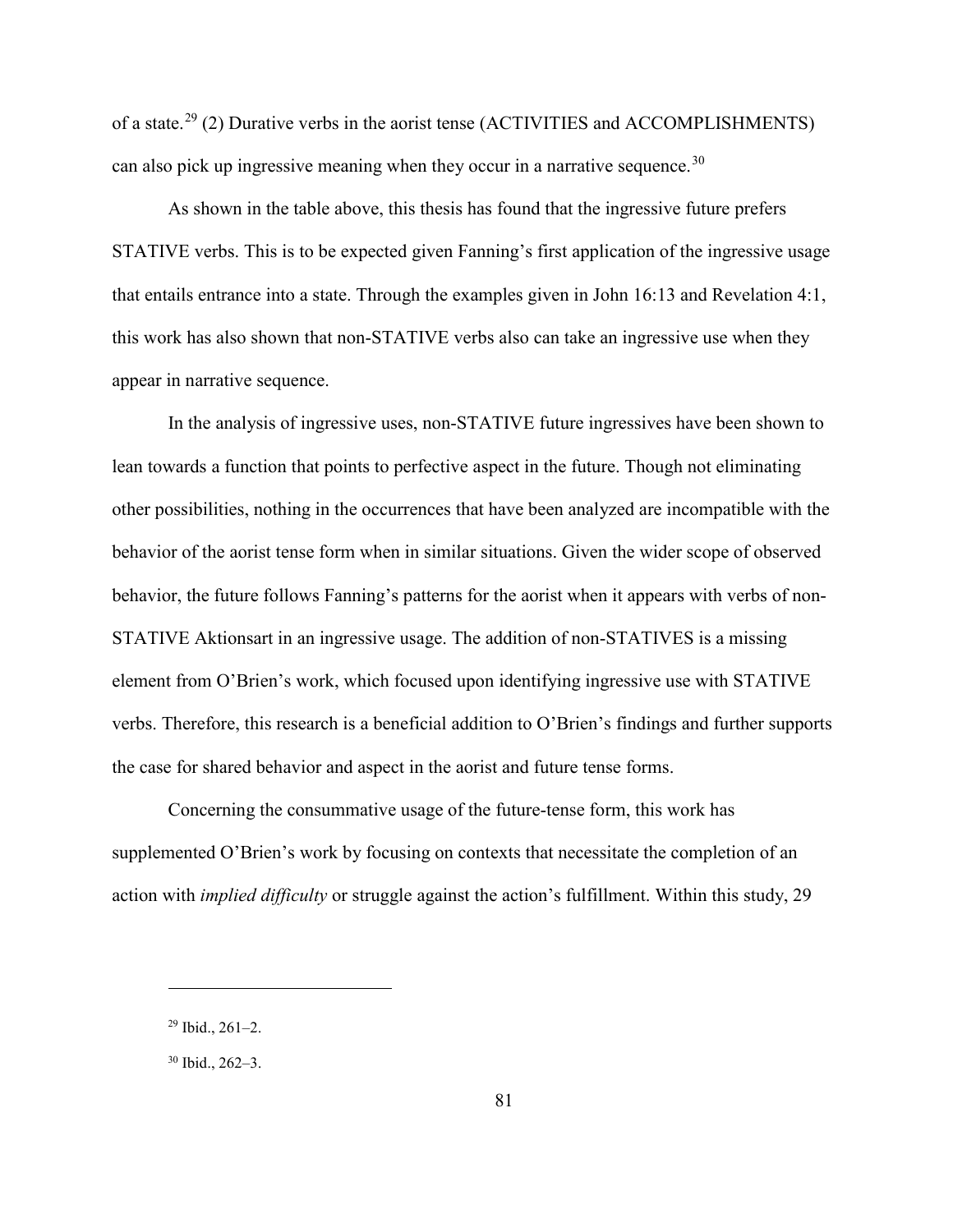consummative future occurrences were identified in the Johannine literature. The count of each occurrence is categorized by *Aktionsart* type in the table below.



Table 6: The Consummative Usage in Johannine Literature

Fanning's description of the consummative aorist gives two common applications. (1) Verbs that require endpoints (ACCOMPLISHMENTS and CLIMAXES) emphasize the endpoint of an action when they appear in contexts that imply difficulty or resistance.<sup>[31](#page-88-0)</sup> (2) ACTIVITY and PUNCTUAL verbs, can assume a consummative usage when they occur with a limiting adjunct in contexts that imply difficulty or resistance.<sup>[32](#page-88-1)</sup> The data above shows that within the Johannine literature, the future consummative usage reflects the expected behavior for the aorist when it occurs with the same *Aktionsart* categories. This analysis has found that

<span id="page-88-0"></span><sup>31</sup> Ibid., 263–5.

<span id="page-88-1"></span><sup>32</sup> Ibid., 264.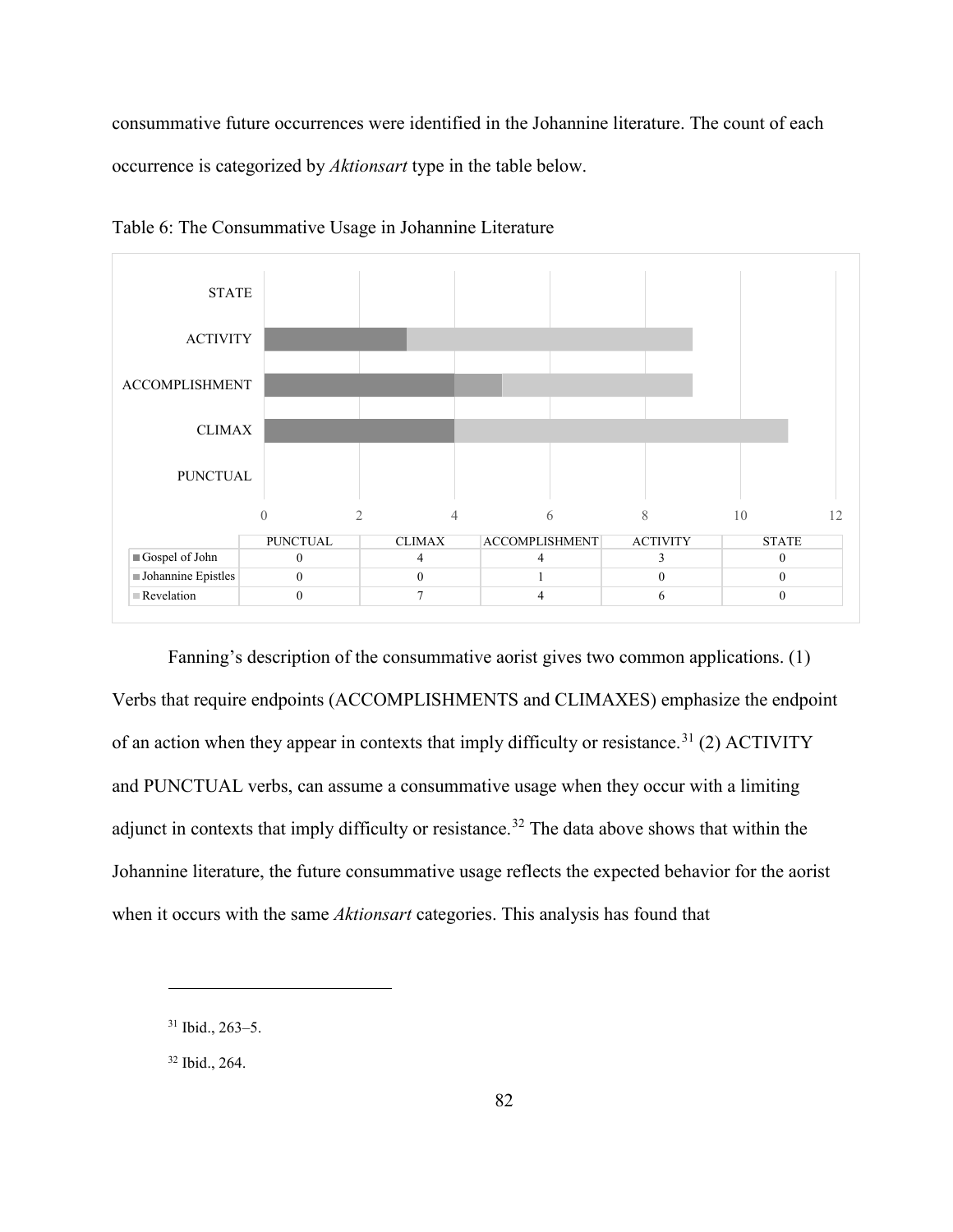ACCOMPLISHMENT and CLIMAX verbs, such as those referenced in John 12:31; 21:18; and Revelation 2:23; 11:7, emphasize the endpoint of their action when they appear in contexts that indicate difficulty. Likewise, the examples given in John 11:48 and Revelation 17:16 have demonstrated that ACTIVITY-type and PUNCTUAL-type verbs also emphasize the end of their actions when they occur in context implying difficulty with a limiting adjunct. Like the constative usage, the consummative usage may at first appear to be incompatible with durative verbs; however, this perceived incompatibility stems from conflating *Aktionsart* with aspect (especially with the example of ἔρχομαι in John 11:48). Thus, when verbs with durative *Aktionsart* appear in contexts that imply difficulty and have limiting factors to their action, they too predictably produce results that parallel the aorist indicative. In conclusion, this thesis' findings on the ingressive and consummative usages provide strongly suggest that the future and aorist share the same perfective aspect.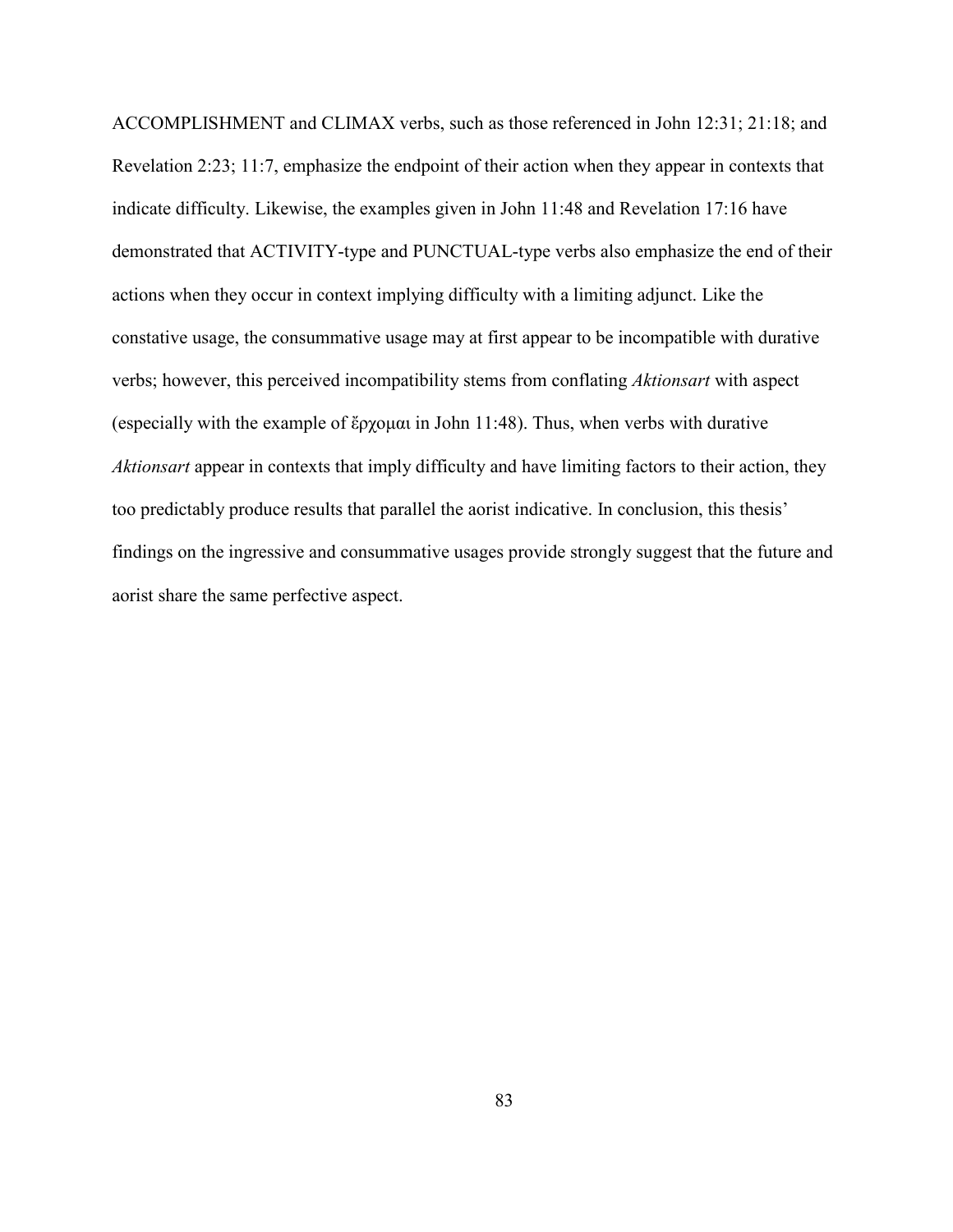### **Chapter Five: The Gnomic and Proleptic Uses**

The gnomic and proleptic futures are characterized by their relative infrequency in the New Testament.<sup>[1](#page-90-0)</sup> In addition, the study of these rarer usages reveals unique behaviors when compared to other categories. Unlike constative, ingressive, and consummative usages, the gnomic and proleptic rely exclusively upon their context to convey meaning. For a proleptic future, implied contingency or the presence of an εἰ or ἐάν clause makes a conditional statement that emphasizes the future event. Meanwhile, a gnomic future communicates a proverbial application of the event by using the verb's surrounding context. In both usages, the verb is supplemented by the greater statement in which it appears in order to make its point. Because of this, a future verb used in a conditional or gnomic statement may also be categorized as another usage. To put it differently, gnomic and proleptic futures rely on constatives, ingressives, and consummatives within their context in order to convey their meaning. For example, this means that a verb used as a constative future may be considered constative in isolation but gnomic or proleptic when taken as a part of the surrounding context. Due to these complications, the gnomic and proleptic uses can be more difficult to difficult to categorize clearly.

This said, beginning with the gnomic, Fanning's descriptions of these usages may help to shed additional light on the issue.

(1) The gnomic aorist, instead of expressing a specific action, it is used to communicate a general or universal truth; it is a maxim about events that take place "not only in the

<span id="page-90-0"></span><sup>1</sup> Buist Fanning, *Verbal Aspect in New Testament Greek* (New York: Clarendon, 1990), 265, 269. However, Fanning does note that the gnomic aorist is comparatively well attested in classical Greek.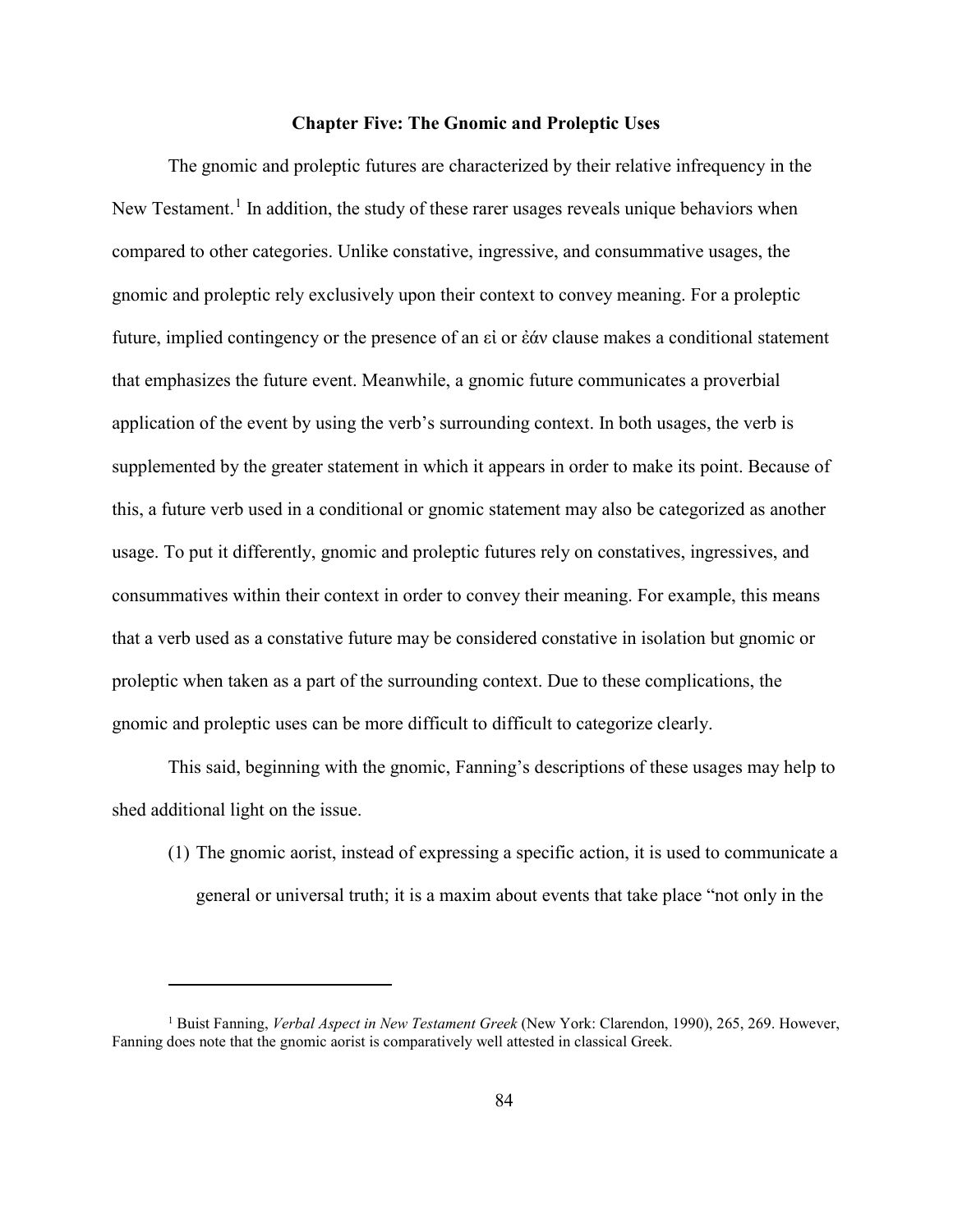past but in the present and future as well."[2](#page-91-0) In other words, the gnomic aorist isolates a singular, specific event and typifies the general truth of the event so it may be applied elsewhere. Fanning explains that "[the gnomic usage] phrases a statement which is proverbially true by referring, as it were, to a representative instance from which the general truth is abstracted" (e.g., Jas 1:11; 1 Pet 1:24).<sup>[3](#page-91-1)</sup> The gnomic statement in Luke 7:35 is a good example of this: "Yet wisdom is justified by all her children." The NASB<sup>95</sup> translates the verb ἐδικαιώθη as a present tense action, "she is justified," instead of translating it as a past tense action, "she *was* justified." The ACTIVITY-type verb ἐδικαιώθη, "she was justified," is an aorist that is applied to a timeless context because of its gnomic meaning. In other words, the instance in Luke 7:35 is gnomic because it (A) takes a singular occurrence; that wisdom was justified by her children, and (B) abstracts the singular occurrence into a timeless and proverbially true concept; that wisdom is *always* justified by her children.

Since time reference is not a focus in the gnomic use, the concept easily applies to other tense forms. For example, the gnomic present deals with universal reference and utilizes generic adjuncts common to proverbial statements. Consequently, Fanning surmises that both the gnomic present and gnomic aorist make "*essentially* the same point."[4](#page-91-2) This is not to say that the meaning

<sup>2</sup> Fanning, *Verbal Aspect*, 265, 269. Bracketed content is added.

<sup>3</sup> Ibid., 266.

<span id="page-91-2"></span><span id="page-91-1"></span><span id="page-91-0"></span><sup>4</sup> Ibid. For examples of the gnomic present, see Matt 10:40; Mark 2:21–2; Luke 11:10; John 3:8; Acts 7:48; 1 Cor 2:10; Jas 1:13-15; and 1 John 3:20. For examples of the gnomic aorist, see Luke 7:35; Jas 1:11; 1:24; and 1 Pet 1:24.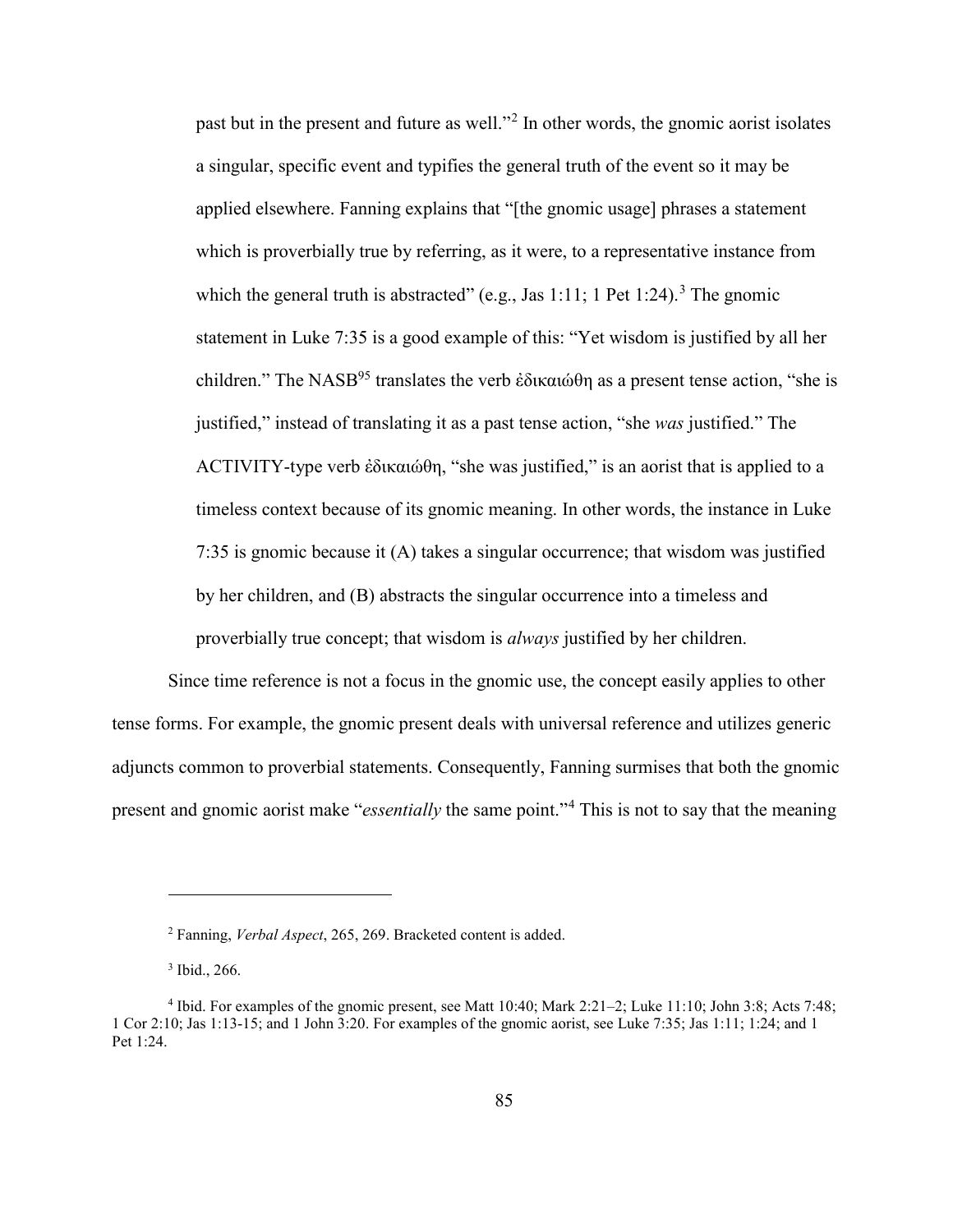of the gnomic is exactly the same across tense forms though. The gnomic present looks at multiple occurrences of an event and abstracts a general principle from the occurrences described. The gnomic aorist looks at specific, single occurrence and abstracts a general principal from the occurrence described.<sup>[5](#page-92-0)</sup> Additionally, the gnomic use differs in meaning depending on the tense form and, by extension, the viewpoint used. Since the aorist often occurs with verbs of non-durative *Aktionsart*, the gnomic aorist conveys a summary of an instantaneous or vivid event.<sup>[6](#page-92-1)</sup> In contrast, the gnomic present pays more attention to the extension of time since the present tense prefers verbs with durative *Aktionsart*. [7](#page-92-2)

If the gnomic use applies to both the aorist and present tense forms and communicates the same point (albeit, with different nuances), then the gnomic in the future indicative should also be able to communicate the same proverbial point with a nuanced meaning that mirrors the aorist due to the suspected perfective aspect embedded in the future-tense form. The gnomic future should, therefore, take a specific concept and abstract it into a truth statement that generally always applies. In addition, a gnomic truth statement should be presented from a viewpoint that is seen externally as a whole, with less emphasis on the internal passage of time in the event.

Before Fanning's definition of the proleptic aorist is given, it is necessary to explain why the term "proleptic" is applied to the future tense in this analysis. In his discussion of aorist usages, Fanning calls the proleptic usage the "futuristic aorist." [8](#page-92-3) Within this work, a term

<span id="page-92-1"></span><sup>6</sup> Ibid.

 $\overline{a}$ 

<span id="page-92-2"></span><sup>7</sup> Ibid.

<span id="page-92-3"></span><sup>8</sup> Ibid., 269.

<span id="page-92-0"></span><sup>5</sup> Fanning, *Verbal Aspect*, 266–7.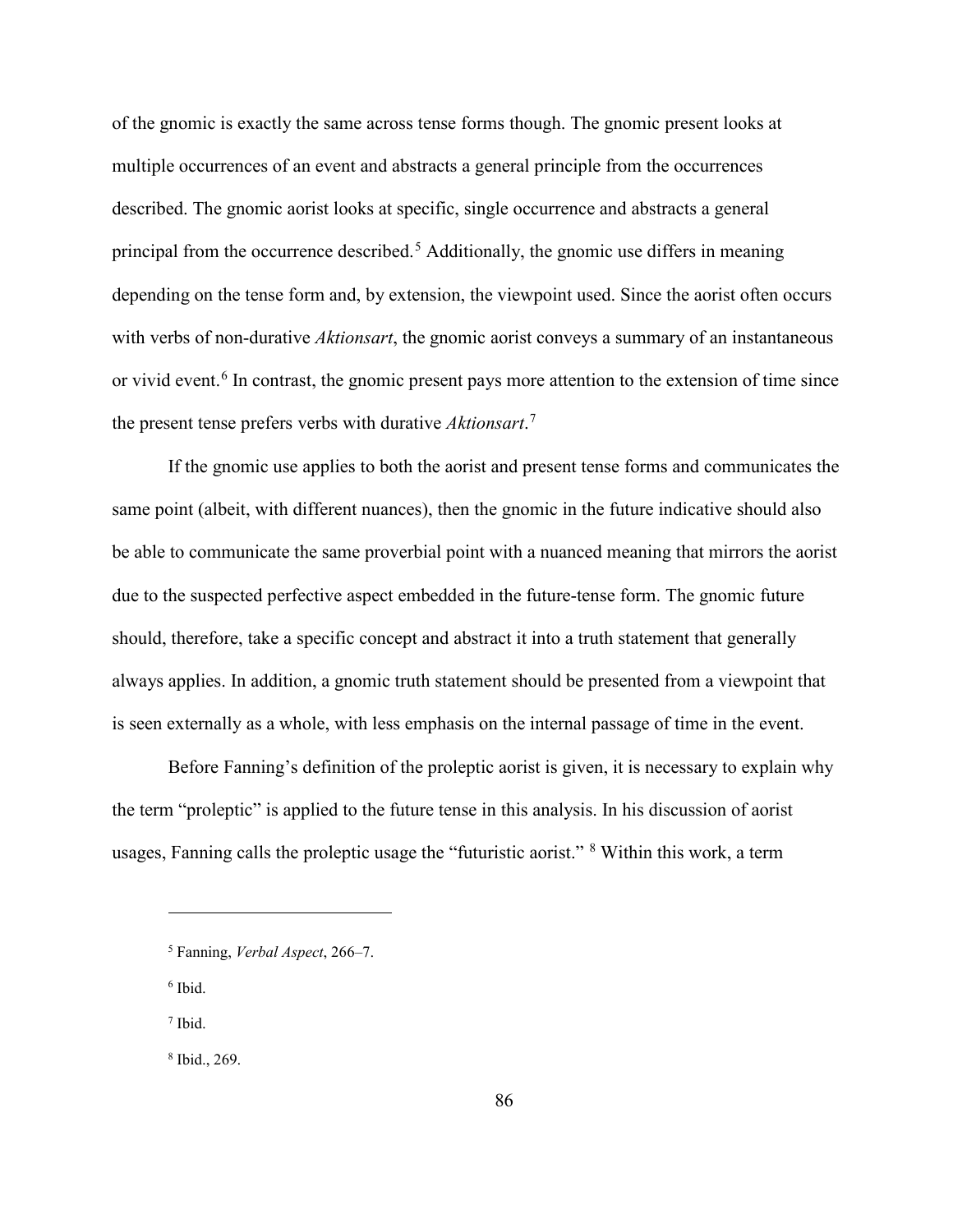parallel to the "futuristic aorist" is not used, because a "futuristic future" would be redundant. Instead, the term "proleptic" has been retained. This being the case, the definition intended for proleptic future in this thesis is that of "anticipatory" or "foreshadowed" action.<sup>[9](#page-93-0)</sup> This definition is chosen because while "proleptic" applies to the aorist as a presentation of a future event as if it were in the past, this concept does not apply to the proleptic future. Though the term "proleptic" could be exchanged or altered into a more precise name for this behavior in the future, it is retained in this thesis for the sake of correlation with Fanning's definitions and descriptions of the aorist.

This said, Fanning explains that the proleptic aorist involves a "rhetorical transfer of viewpoint, envisaging an event yet future as though it had already occurred."[10](#page-93-1) In the aorist indicative, this manifests in two ways.<sup>[11](#page-93-2)</sup>

(1) When verbs of any *Aktionsart* (STATES, ACTIVITIVES, ACCOMPLISHMENTS, CLIMAXES, and PUNCTUALS) are connected to a condition (often with a future in the protasis and the aorist in the apodosis), the speaker/writer "looks at the occurrence from a future viewpoint—when the condition has been fulfilled—and this change of viewpoint influences him towards the aorist indicative, though from the normal

<span id="page-93-0"></span><sup>&</sup>lt;sup>9</sup> The proleptic usage in the future-tense form effectively presents a situation where if (A) is true, then (B) can be anticipated to also be true. This is fitting with the anticipatory concept of prolepsis and differs from a normal future statement by heightening the level of anticipation through a conditional statement, since it can be known with greater assurance that if event (A) occurs, then event (B) has a greater chance of also occurring.

<span id="page-93-2"></span><span id="page-93-1"></span><sup>10</sup> Fanning, *Verbal Aspect*, 269. See also James Hope Moulton and Nigel Turner, *A Grammar of New Testament Greek* (New York: T. & T. Clark, 1906), 74.

<sup>11</sup> For a description of Fanning's "futuristic present" usage, see Fanning, *Verbal Aspect*, 221–6.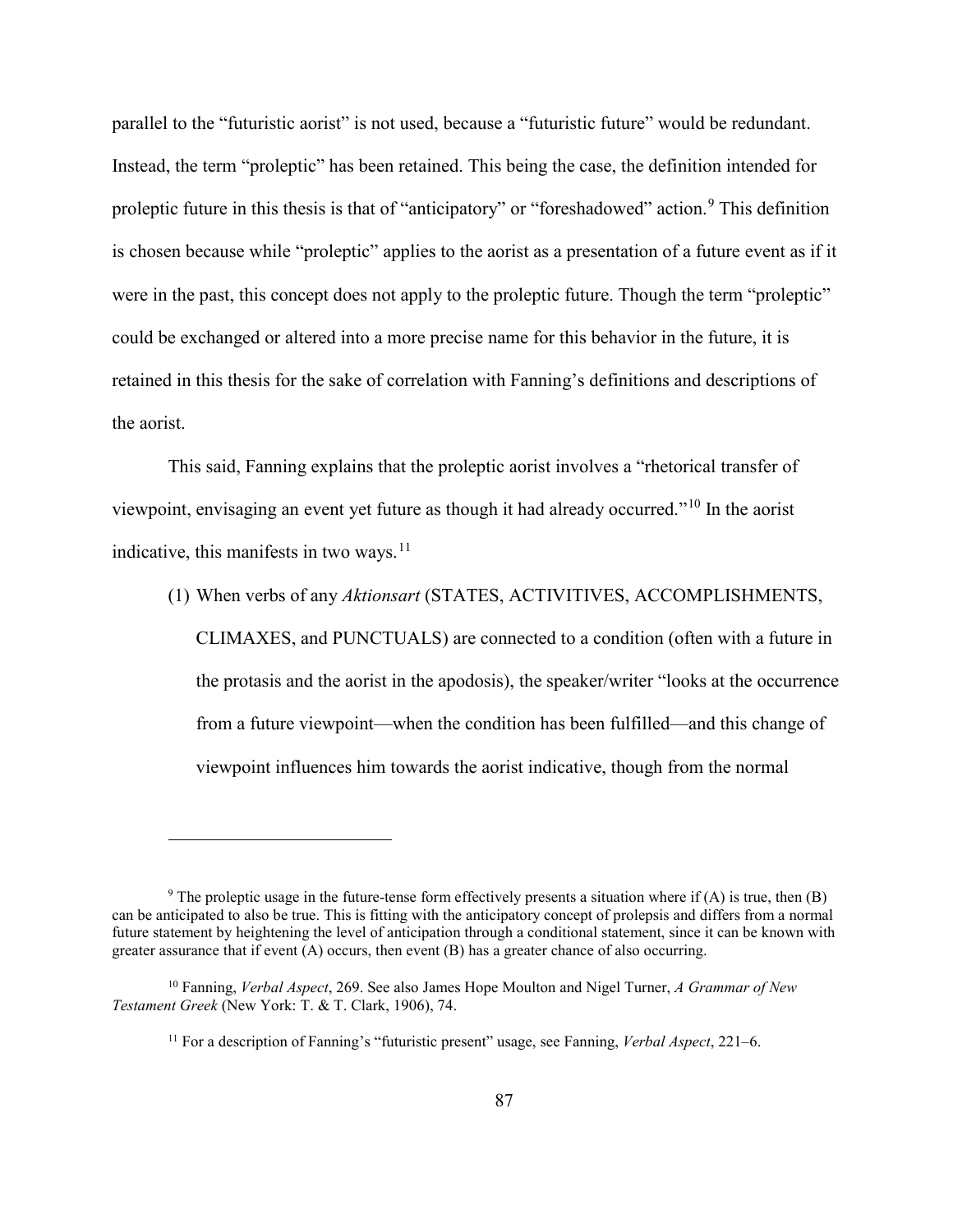reference-point the action is still future."[12](#page-94-0) The proleptic may be made with explicit conditions such as εἰ or ἐάν clauses (e.g., John 15:6; Matt 12:26; 1 Cor 7:28) and with implied conditions indicated by participles, relative clauses, or ἵνα clauses (e.g., John 15:8; Gal 5:4; Heb 4:10). John 15:6, for example, is a good instance of a proleptic usage marked by a ἐάν clause: "If (ἐὰν) anyone does not abide (μένῃ) in me (then) he is thrown away (ἐβλήθη) like a branch and withers (ἐξηράνθη)." The use of the aorist in a conditional clause communicates that if (A) someone will not abide in Christ, then, (B) that person is presented as having already been thrown away and already withered like a branch (though this event is yet future). Likewise, Hebrews 4:10 is a good example of a proleptic usage with an implied condition that is indicated through the use of a participle: "for whoever has entered (ὁ εἰσελθὼν) God's rest has also rested (κατέπαυσεν) from his works as God did from his." This conveys that if (A) someone enters God's rest, then (B) that person will also rest from their work. Both John 15:6 and Hebrews 4:10 use an aorist in a contingency statement to mean that if  $(A)$  a specific event occurs, then  $(B)$  a future outcome will also certainly occur, and that (C) this outcome is so certain to occur that it is presented as having already happened.

(2) The proleptic is also seen when aorist verbs of any *Aktionsart* (STATES, ACTIVITIVES, ACCOMPLISHMENTS, CLIMAXES, and PUNCTUALS) are used

<span id="page-94-0"></span><sup>12</sup> Fanning, *Verbal Aspect*, 221–6. Porter's examination of future conditionals in Revelation may also be of interest here. See Stanley E. Porter, *Verbal Aspect in the Greek of the New Testament with Reference to Tense and Mood: Third Printing* (New York: Peter Lang, 1993), 437–8.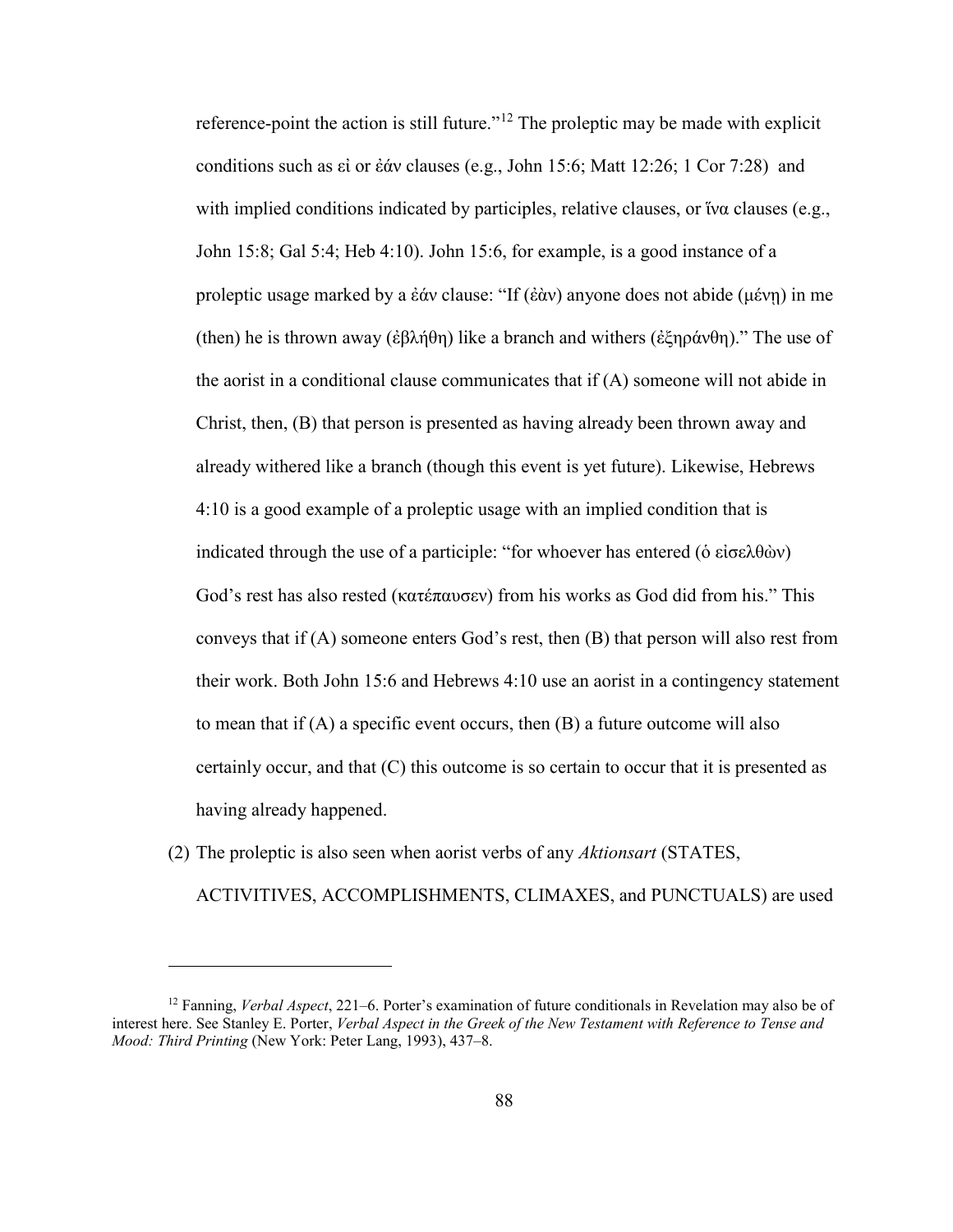in a situation that contextually points to the future, so that the aorist portrays the future as if it were *already done*. [13](#page-95-0) This effectively emphasizes the certainty or imminence of the event by communicating it as so likely to occur that it may as well be considered to have already happened.<sup>[14](#page-95-1)</sup> John 13:31 is a good examples of this: "When he had gone out, Jesus said, 'Now is the Son of Man glorified (ἐδοξάσθη), and God is glorified (ἐδοξάσθη) in him.'" In this instance, the aorist verb ἐδοξάσθη may be better read as "was glorified," and is used to refer to a future event as if it were already done. Thus, Jesus is so certain that he will be glorified in his coming death that he refers to his coming glorification in the past tense. Similar examples of this behavior can also be found in Mark 11:24; Luke 1:51–54; Romans 8:30; and Revelation 10:7; 11:2; 14:8.

This description of the proleptic aorist conveys that the proleptic usage appears to be characterized by emphasis or a sense of certainty about the event presented.[15](#page-95-2) Fanning says that

<sup>13</sup> Fanning, *Verbal Aspect*, 270.

<span id="page-95-1"></span><span id="page-95-0"></span><sup>&</sup>lt;sup>14</sup> This second instance of the proleptic aorist is rare in NT grammars, appearing predominantly in classical grammars and in discussions on uses of the Hebrew perfect and its influence in the NT. In the LXX, it has been observed that Greek future verbs take the place of Hebrew perfect verbs as a means of communicating a *futurum exactum* (for more on this, see Fanning, *Verbal Aspect*, 271–3.). This second application of the proleptic aorist cannot be applied to the future because it would present a future event as if it were already finished by placing it in a past-time reference. The most that can be taken from this second application is the sense of certainty it communicates and how it intends to create a picture of a future event that is considered certain by the speaker.

<span id="page-95-2"></span><sup>&</sup>lt;sup>15</sup> In Long's research on the proleptic aorist, he identified a similar concept. He writes, "... rather than describing the use of the proleptic aorist as a vivid description, it seems better to assert that the aorist indicative when used proleptically suggests an assertion or strong expressed certainty on the part of the communicator." Craig M. Long, "The Discourse Function of the Greek Future Tense-Form: A Corpus Linguistic Discourse Analysis" (PhD diss., Trinity International University, 2013), 284. Moreover, Evans and Gonda have observed that if the future indicative also conveys time, then a future conception of events becomes possible. This is the behavior observed in Homeric epic (and arguably in the limited Mycenean material). Evans writes that the diachronistic development of the future is "simply from expression of future action of situation as a qualified observation to its more confident prediction as a fact." Evans also echoes Gonda's thoughts that in "Classical Greek a writer's focus on the 'factual'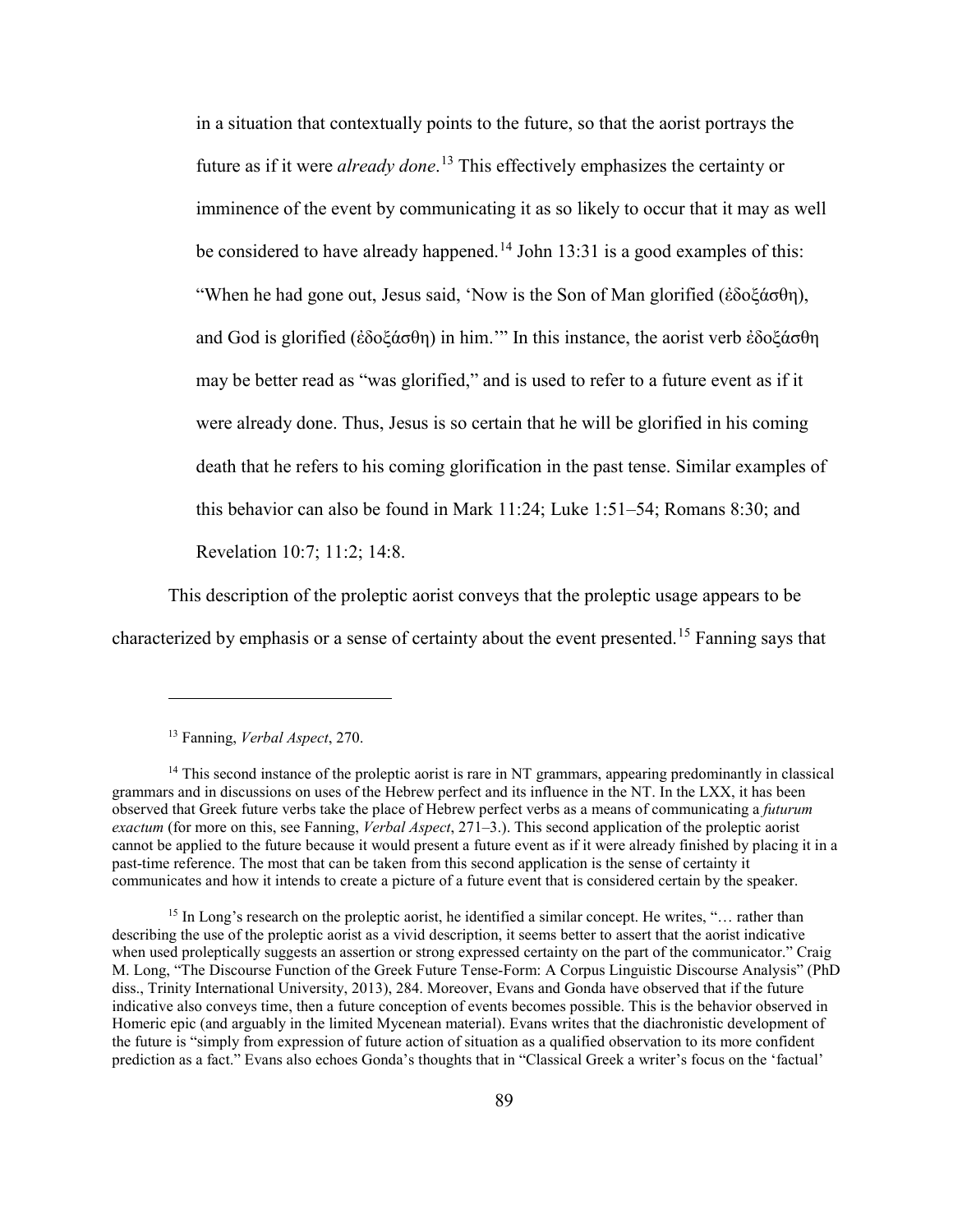some of the usages of the proleptic aorist are similar to the Greek "prophetic perfect," which conveys a vividly certain future occurrence as though it were already fulfilled (e.g., Jude 14; Rev 10:7; 14:8; 15:1; and perhaps Mark 13:20).<sup>[16](#page-96-0)</sup> Other uses fit the sense of the "perfect of confidence" an occurrence which has not begun or, having already begun, has not been completed yet entails circumstances considered to be inevitably certain (e.g., Luke 151–5; John 13:31; and perhaps 1 Thess 2:16).<sup>[17](#page-96-1)</sup> Similarly related to this is the "aorist of 'divine decree'" which views a future event as certain because God has predestined it to occur, so that the aorist refers to the future as working out while simultaneously understood to certainly happen because of God's mandate (e.g., Rom 8:30; Rev 11:2; 1 Thess 2:16; and perhaps Mark 11:24; 13:20).<sup>[18](#page-96-2)</sup> In the aorist proleptic and similar forward-looking uses of non-future-tense forms, an underlying sense of emphasis can be practically observed.

If certainty is a trait of the proleptic aorist, then the proleptic future can reasonably be suspected to have similar emphasis, though it may not carry over to the same degree or in the same way. For example, the emphasis in Fanning's second application of the proleptic aorist stems from the use of the aorist itself. A future event is presented in the aorist tense as if the event is so certain, that it can be considered to have already happened. This behavior is not

<span id="page-96-1"></span> $17$  Ibid.

<span id="page-96-0"></span>quality of an occurrence thus motivates use of the future indicative in such environments as conditional clauses and deliberative questions." Troy Evans, "Aspectology, Related Issues, and the Greek Verb" in *Verbal Syntax in the Greek Pentateuch: Natural Greek Usage and Hebrew Interference* (New York: Oxford University Press, 2001), 39; cf. Jan Gonda, *The Character of the Indo-European moods, with special regard to Greek and Sanskrit* (Wiesbaden: O. Harrassowitz, 1956), 73–80, 177–8. Thus, the proleptic future appropriately portrays a future event as 'factual' or certain within the result of a conditional clause.

<sup>16</sup> Fanning, *Verbal Aspect*, 274.

<span id="page-96-2"></span> $18$  Ibid.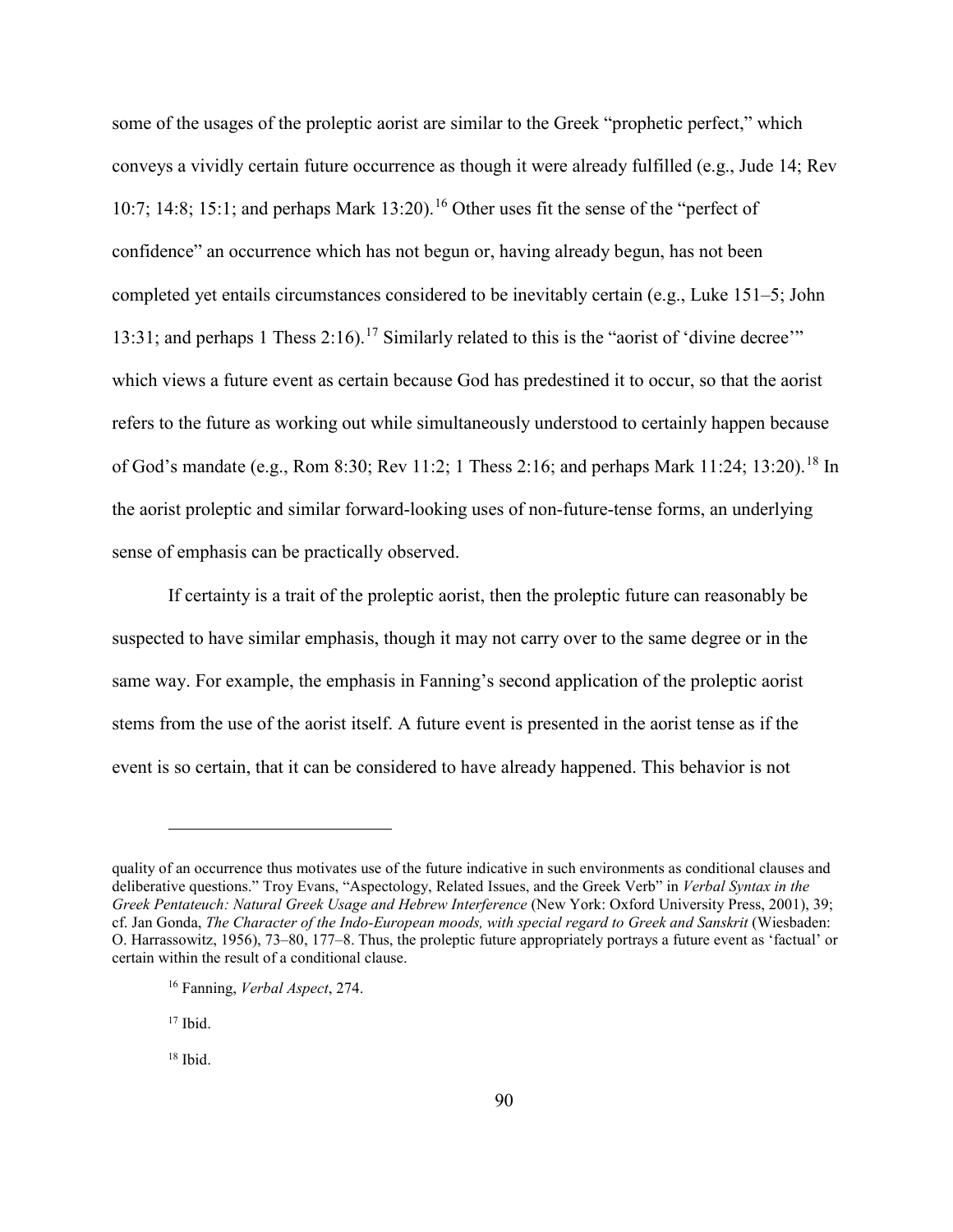transferrable into the future-tense form since the use of the future does not indicate the certainty of the event as the aorist does because it is still presented in future time. This does not exclude application to the future altogether though. While the aorist is emphatically used, it is not the only quality that exhibits a sense of certainty. Instead, the logic of a contingency statement means that if the condition in the protasis is met, then the result in the apodosis can be considered certain to occur.<sup>[19](#page-97-0)</sup> Thus, if the proleptic is applied to the future, then instead of increasing certainty through a shift in time reference, the future tense is maintained and assures that the event will come to pass with the use of a contingency statement. Future events can, therefore, still be presented with a heightened degree of certainty while retaining a future time reference.[20](#page-97-1)

Though the aorist proleptic is uncommon in the NT, the future proleptic seems to occur more frequently. In the proleptic use, the potential of perfective aspect in the future indicative creates an ideal way of expressing both future time from a remote perspective and the certainty of the event in a tense form that is commonly associated with uncertainty and expectation.<sup>[21](#page-97-2)</sup>

<span id="page-97-0"></span> $19$  This concept is echoed in David Aune's work on prophecy where he notes that conditional clauses are frequently part of the grammatical structure of prophetic oracles. This being the case, it may be logical to reason that conditionals occur in oracles as a means to emphasize their sense of coming fulfillment. David E. Aune, *Prophecy in Early Christianity and the Ancient Mediterranean World* (Grand Rapids: Eerdmans, 1983), 47.

<span id="page-97-1"></span> $20$  This may lessen the force of the statement or make the sense of assurance weaker than if an aorist were used, but is still, arguably, more certain/emphatic than a standard use of the future-tense form.

<span id="page-97-2"></span> $21$  Concerning expectation, certainty, and mood: there has been contention over whether the future qualifies as a tense, aspect, or more of its own mood (David Mathewson, *Voice and Mood: A Linguistic Approach* [Grand Rapids: Baker Academic, 2021], 131.). If the future (as is utilized by the speaker) can convey certain reality, then it would fit within the parameters of the indicative mood. Yet the future is often noted as exhibiting subjective qualities because of the philosophical nature of the future and knowledge. Since the future it not yet known, it cannot be certain, so uncertainty is often associated with the future by default. Notwithstanding, if God is using the future to communicate events that he has determined will occur, then it can be seen as certain, since God has willed that the event will happen. In biblical contexts, this calls the apparent "uncertainty" of the future into question. Instead of focusing on uncertainty, Mathewson uses Porter's argument that the future form semantically encodes the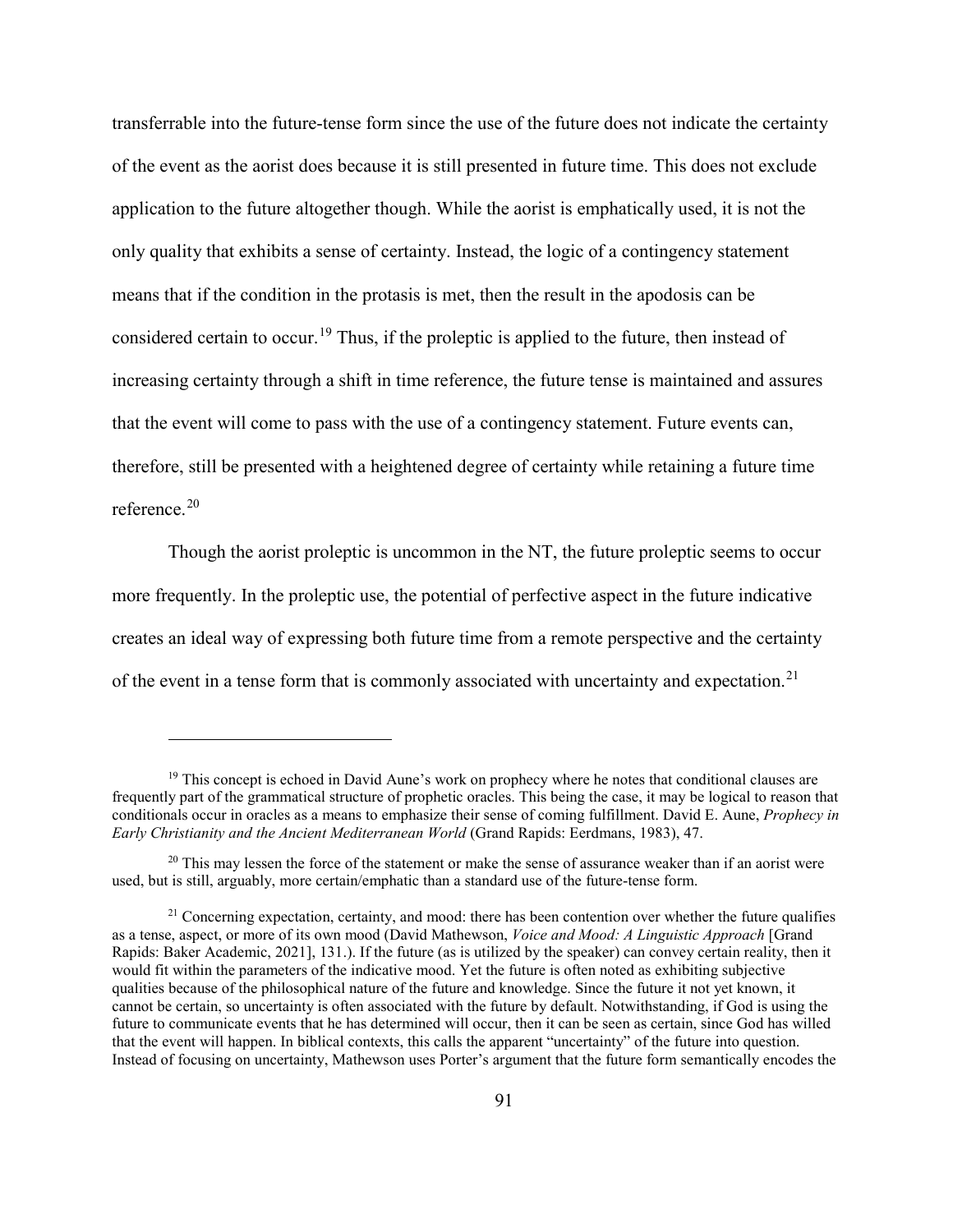Thus, it seems fitting for the proleptic use to occur more frequently in the future than in the aorist, as it is a way of expressing a greater degree of certainty about future events, actions, and states in a distant, or summary view.

#### Analysis of the Gnomic Future

Compared to Fanning's other usages, the gnomic future creates unique complications because its meaning is not implied in a single lexeme or phrase but in a broader statement. For this usage, the context is what makes a verb gnomic. This means that a verb used as a constative may be considered gnomic when it is seen as a part of the surrounding context. Thus, the rarity of the gnomic use may, in part, be attributed to the potential for ambiguity.

This thesis suggests that instead of choosing between a verb being purely gnomic or purely constative (or any other type of usages) that a verb can be *both*. In other words, a gnomic usage can utilize context to give another usage (like the constative) additional meaning. This said, the constative and gnomic uses do differ in that the gnomic takes a specific instance and *generalizes* it, while the constative takes a specific instance and *summarizes* it. With this clarified, three instances from John and 1 John display uses of the future gnomic use and are analyzed below.

notion of expectation (See Mathewson, *Voice and Mood*, 131–2; cf. Stanley E. Porter, *Idioms of the Greek New Testament* [Sheffield: Sheffield Academic, 1999], 44.). Mathewson therefore relates the future verb to the rest of the Greek mood system as an "expectation of fulfillment" as opposed to the indicative's "assertion" meaning and the subjunctive's "projection" (with no expectation of fulfillment) meaning. Based on his conclusions, it may be reasonable to argue that the future, when used as an indicative, can be meant to convey factual information about an event that will take place at a future time. In dialogue one may likewise conclude that the future may indicate events that the author truly believes will take place, or as Mathewson puts it, events the author *expects* will take place. In effect, the future event can be seen as a definite coming reality in the mind of the speaker. Evan's discussion on the future (from a "strictly linguistic" perspective) is useful for additional insight on perceived factuality in the future. See Evans, "Aspectology," in *Verbal Syntax in the Greek Pentateuch,* 38–9.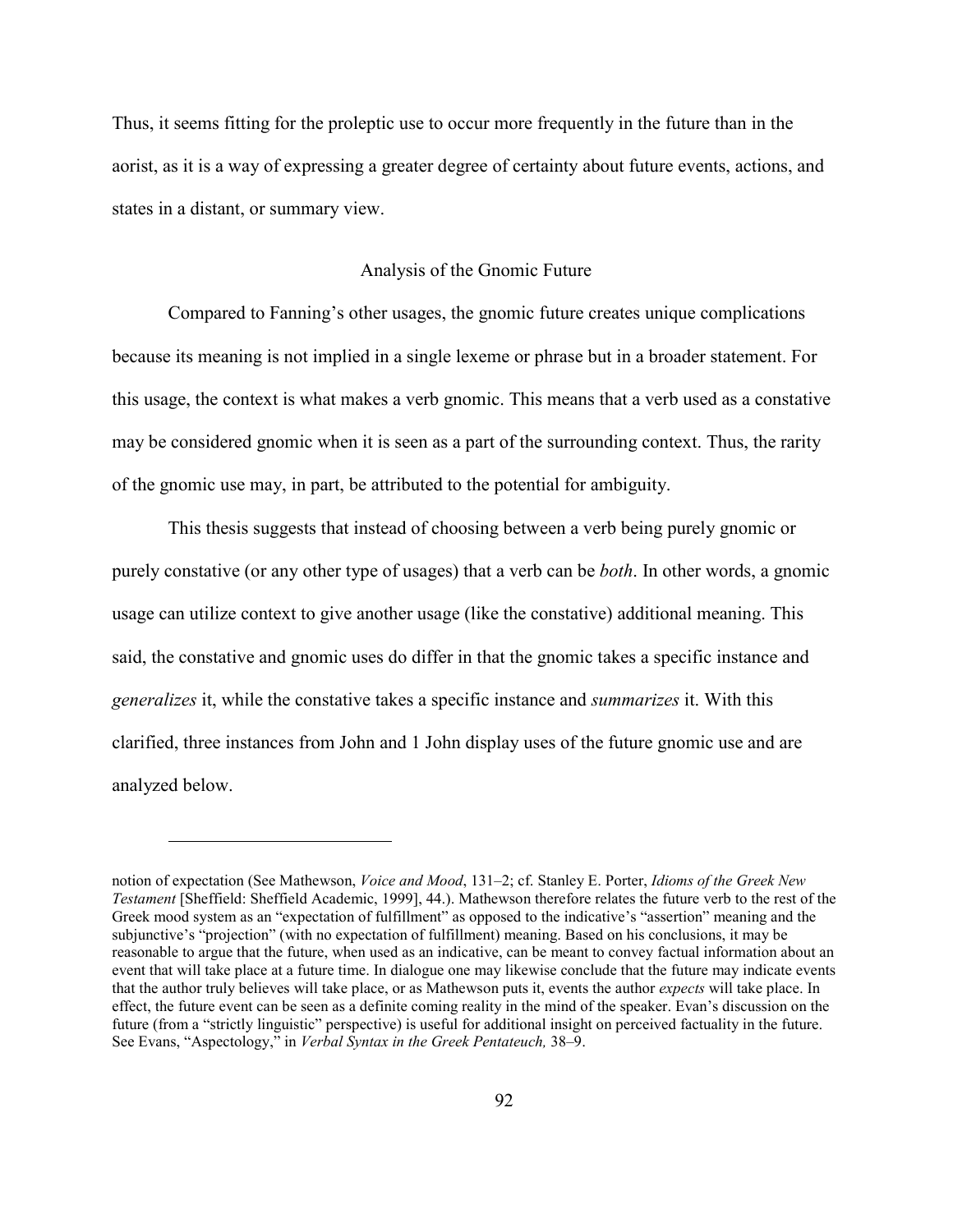(1) **John 10:9** ἐγώ εἰμι ἡ θύρα· δι' ἐμοῦ ἐάν τις εἰσέλθῃ **σωθήσεται** καὶ **εἰσελεύσεται** καὶ **ἐξελεύσεται** καὶ νομὴν **εὑρήσει[22](#page-99-0)**

*"I am the door; if anyone enters through Me, he will be saved, and will go in and [will go] out and [will] find pasture."[23](#page-99-1)*

The immediate difficulty with John 10:9 is that it appears to be a conditional clause, not a gnomic statement. Fanning encounters a similar problem when analyzing proleptic uses of the aorist and notes, "it is possible that these aorists should be categorized as gnomic, in parallel with the presents which follow; but it seems that the ἐάν clause sets the tone and gives the first part of the verse a futuristic sense."<sup>[24](#page-99-2)</sup> However, the initial phrase, ἐγώ εἰμι ἡ θύρα, "I am the door," establishes the proverbial tone of the statement that follows, making the conditional subordinate to the overall gnomic use.<sup>[25](#page-99-3)</sup> It is preferable then, to consider this verse to contain a conditional clause (or a proleptic usage) within a gnomic statement.

The presence of the CLIMAX verb σώζω seems to convey a promised, universally true result if the proverbial premise and conditional protasis are true. The example given in the conditional statement establishes the gnomic premise as universally, timelessly true. Thus, if (A) anyone enters through Christ, then (B) they will be saved—and this is always the case.

 $22$  Unless otherwise noted, all Greek verses are taken from the NA $^{28}$ .

<span id="page-99-1"></span><span id="page-99-0"></span> $^{23}$  Unless otherwise noted, all English translations are taken from the NASB<sup>95</sup>. Any content in brackets has been added for clarity.

<sup>24</sup> Fanning, *Verbal Aspect,* 270.

<span id="page-99-3"></span><span id="page-99-2"></span><sup>&</sup>lt;sup>25</sup>According to Fanning, the gnomic aorist communicates the same sense as a simile without actually employing one. This phrase could have been composed to be "I am like a door," but was phrased metaphorically instead. This takes a specific concept and turns it into a proverbial statement that is proverbially true. See Fanning, *Verbal Aspect*, 266.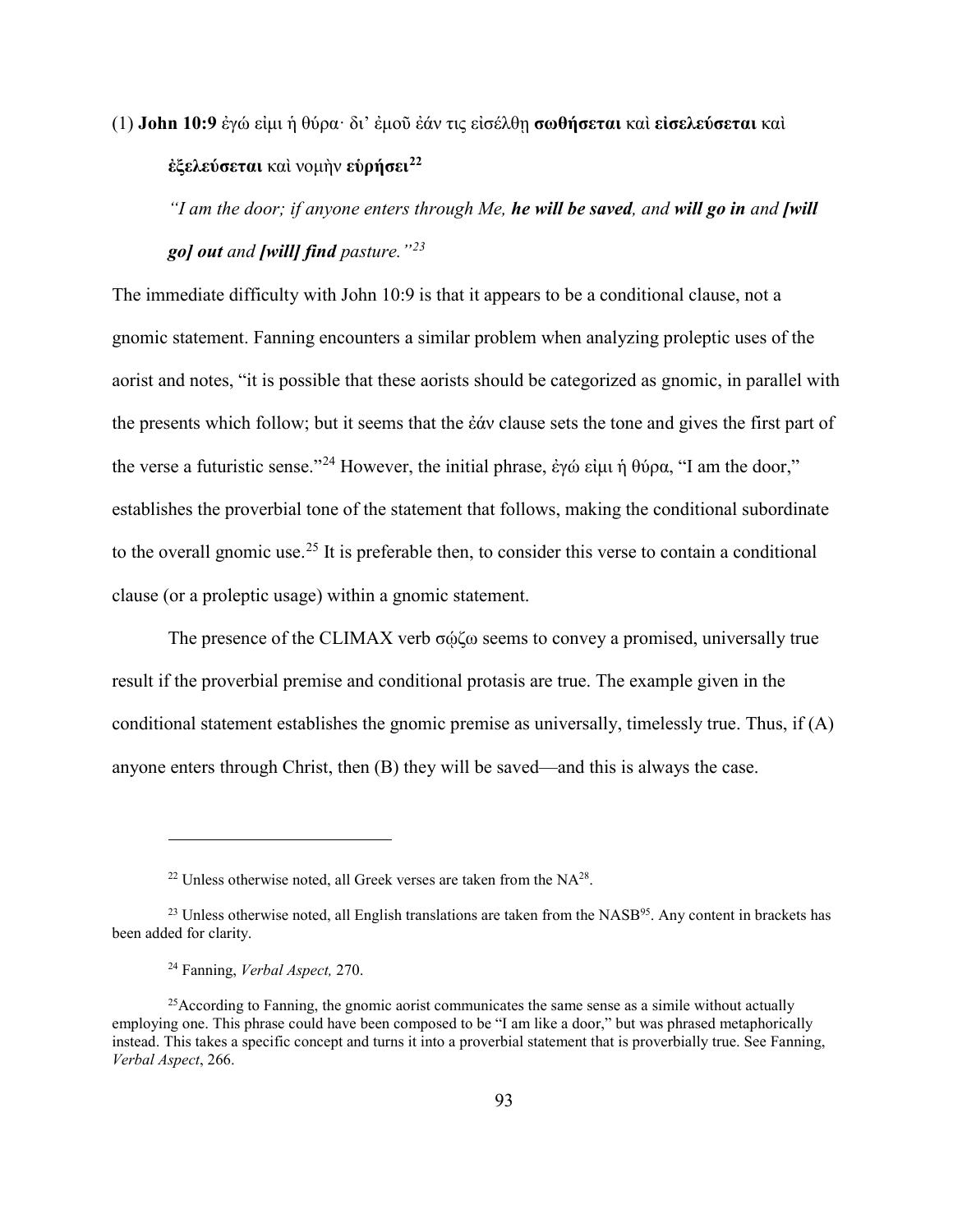Interpreted this way, the text can be read "I am the door; if anyone enters through Me, [then] he [that person] will [always] be saved ..." In this sense, the wider scope of John 10:9 demonstrably mirrors the anticipated behavior of the gnomic aorist because it (A) isolates a concept; namely, that the one who goes to Christ will be saved, (B) abstracts the concept in to a proverbial statement; namely, that Christ is "the door" to salvation, and (C) accomplishes this while presenting the isolated concept in a summary view without internal emphasis.

(2) **John 12:25** ὁ φιλῶν τὴν ψυχὴν αὐτοῦ ἀπολλύει αὐτήν, καὶ ὁ μισῶν τὴν ψυχὴν αὐτοῦ ἐν τῷ κόσμῳ τούτῳ εἰς ζωὴν αἰώνιον **φυλάξει** αὐτήν

*"He who loves his life loses it, and he who hates his life in this world will keep it to life eternal."*

In John 12:25, the ACTIVITY-type verb, φυλάσσω, is used in a context that extends past future time reference alone. This goes to say that "if anyone at any time hates his life, then he will keep it to life eternal." By taking this instance and abstracting it into a timeless, proverbially true concept, this example functions as a gnomic statement and agrees with Fanning's essential expectations for the gnomic aorist.

(3) **1 John 5:16a** Ἐάν τις ἴδῃ τὸν ἀδελφὸν αὐτοῦ ἁμαρτάνοντα ἁμαρτίαν μὴ πρὸς θάνατον, **αἰτήσει** καὶ **δώσει** αὐτῷ ζωήν, τοῖς ἁμαρτάνουσιν μὴ πρὸς θάνατον. *If anyone sees his brother committing a sin not leading to death, he shall ask and [God] will for him give life to those who commit sin not leading to death.[26](#page-100-0)*

<span id="page-100-0"></span><sup>&</sup>lt;sup>26</sup> "God" in 1 John 5:16a is original to the NASB<sup>95</sup>. Brackets are not original have been added for clarity, because the Greek text in the NA28 does not provide θεός as the subject for δώσει.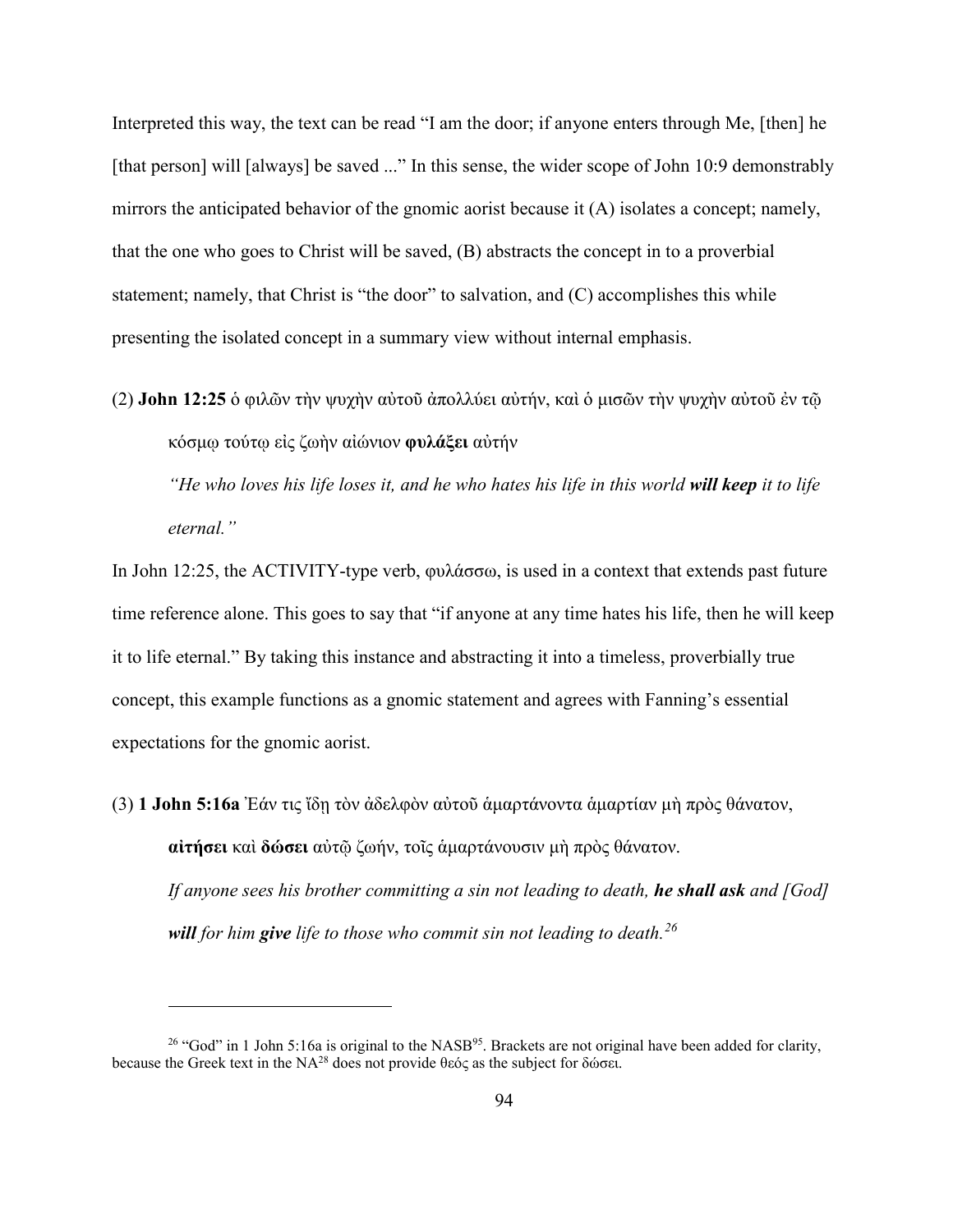Like the example given in John 10:9, the use of αἰτέω and δίδωμι in 1 John 5:16 may be difficult to determine, since the verse contains a gnomic use within a conditional statement. Yet upon examination, the indefinite pronoun τις sets the tone for a generalization typical of proverbial statements.<sup>[27](#page-101-0)</sup> In addition, the overall point of the verse takes a single instance and uses it to create a general concept that is always true. If (A) someone sins (at any time), and (B) another asks, then (C) God will give life to the sinner. In this construct, the time of occurrence is not a concern, but the truth of the statement is. For these reasons, this example may reasonably be understood as gnomic.

The verbs αἰτέω and δίδωμι are both CLIMAX verbs used to summarize events in sequence. The appearance of non-durative verbs is to be expected, given the similar behavior seen in the aorist, since non-durative verbs are preferred and appear more frequently in the gnomic aorist. With these points considered, the patterns observed in this example of the gnomic future mimic the gnomic use in the aorist tense form, and further substantiates the concept of perfective aspect in the future indicative.

## Analysis of the Proleptic Future: Positive Examples

As noted in the description of the proleptic use above, Fanning's second application of the proleptic usage cannot be meaningfully replicated in the future-tense form, since it emphasizes a future occurrence by placing it in past time. For this reason, only Fanning's first application of the proleptic aorist will be used to analyze future verbs that appear in contingency contexts. As previously established, the focus of the proleptic is to utilize context, namely, a

<span id="page-101-0"></span><sup>27</sup> Fanning, *Verbal Aspect,* 266.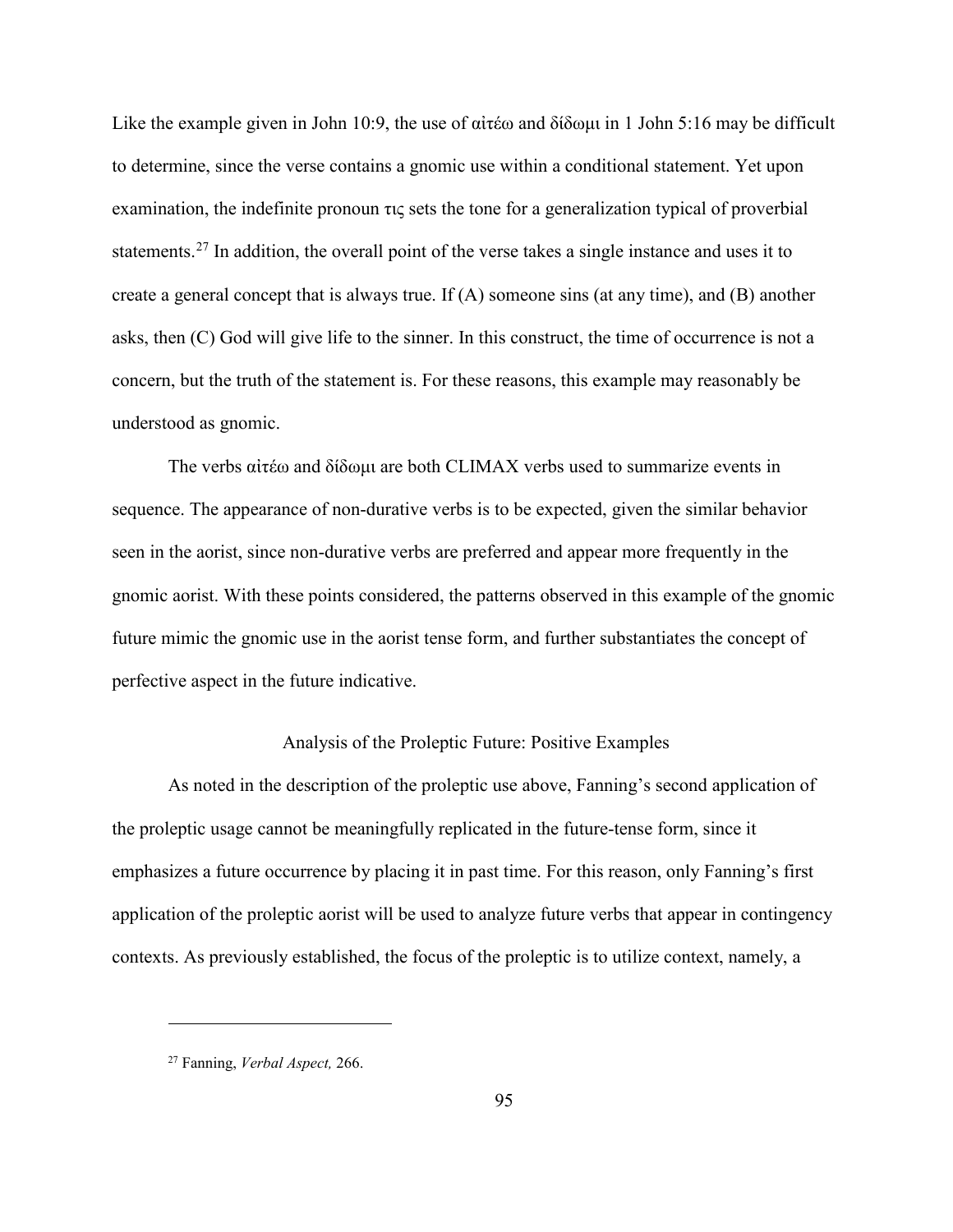conditional statement, in order to communicate a summarized future event that is considered certain to occur. The following examples demonstrate such contingency statements with an emphasis on the certainty of the future outcome.<sup>[28](#page-102-0)</sup>

#### **ACTIVITY Verbs with Proleptic Use**

 $\overline{a}$ 

As with all durative verbs, the *Aktionsart* value of the lexeme must not be confused with the viewpoint that the tense form-carries. ACTIVITY verbs with proleptic use should keep this distinction while creating a meaning that keeps the entirety of the action in view, summarizing it as a whole and presenting it as a sure occurrence at a future point in time.

(1) **John 12:32** κἀγὼ ἐὰν ὑψωθῶ ἐκ τῆς γῆς, πάντας **ἑλκύσω** πρὸς ἐμαυτόν

*"And I, if I am lifted up from the earth, will draw all men to Myself."* 

The ACTIVITY type of action exhibited by ἑλκύσω is durative because "drawing" is a process enacted over a period of time. Yet the presentation of the event is not internal, but externally

<span id="page-102-0"></span> $^{28}$  It should be noted that different constructions of conditional clauses have been observed to anticipate different outcomes. In Köstenberger, Merkle, and Plummer, there are four classes of conditional. (1) First-class, assumes a conditional result is true; (2) second-class, is presented as "contrary-to-fact" in the mind of the speaker; (3) third-class, is seen as true but with less certainty than the first-class conditional; and (4) fourth-class, is presented as very unlikely to be true (apparently, this class does not appear in the Greek New Testament). Andreas J. Köstenberger, Benjamin L. Merkle, and Robert L. Plummer, *Going Deeper with New Testament Greek* (Nashville, TN: B&H Academic, 2016), 441–3. The implications of these classes, while noteworthy, are not considered to negate the sense of future certainty expressed in the proleptic usage. Even if a conditional is considered to be contrary to fact, or unlikely to happen, the likelihood of an event happening hinges upon whether the protasis occurs or not. The proleptic usage conveys that *if* the protasis actually does occur, then the apodosis will also certainly occur. A speaker may assume that the protasis is not very probable like in a contrary-to-fact conditional. However, if the protasis does happen, then it can be assumed with assurance that the apodosis will also happen. In other words, the certainty of the future event is set once the initial contingency is met; and it is this initial premise that a speaker can suppose may or may not actually occur. An example of this in the aorist is John 11:21, "*Martha then said to Jesus, "Lord, if You had been here, my brother would not have died* [ἀπέθανεν]." The idea is that if (A) Jesus had been there [and he was *not*], then (B) Lazarus would not have died. Martha presents this conditional statement, knowing the protasis to be untrue (contrary-to-fact). Yet she also seems to believe that if  $(A)$  were true, then  $(B)$ would also be true. For Campbell's insight on this example and the concept of remoteness, see Constantine Campbell, *Verbal Aspect, the Indicative Mood, and Narrative* (New York: Peter Lang, 2007), 99.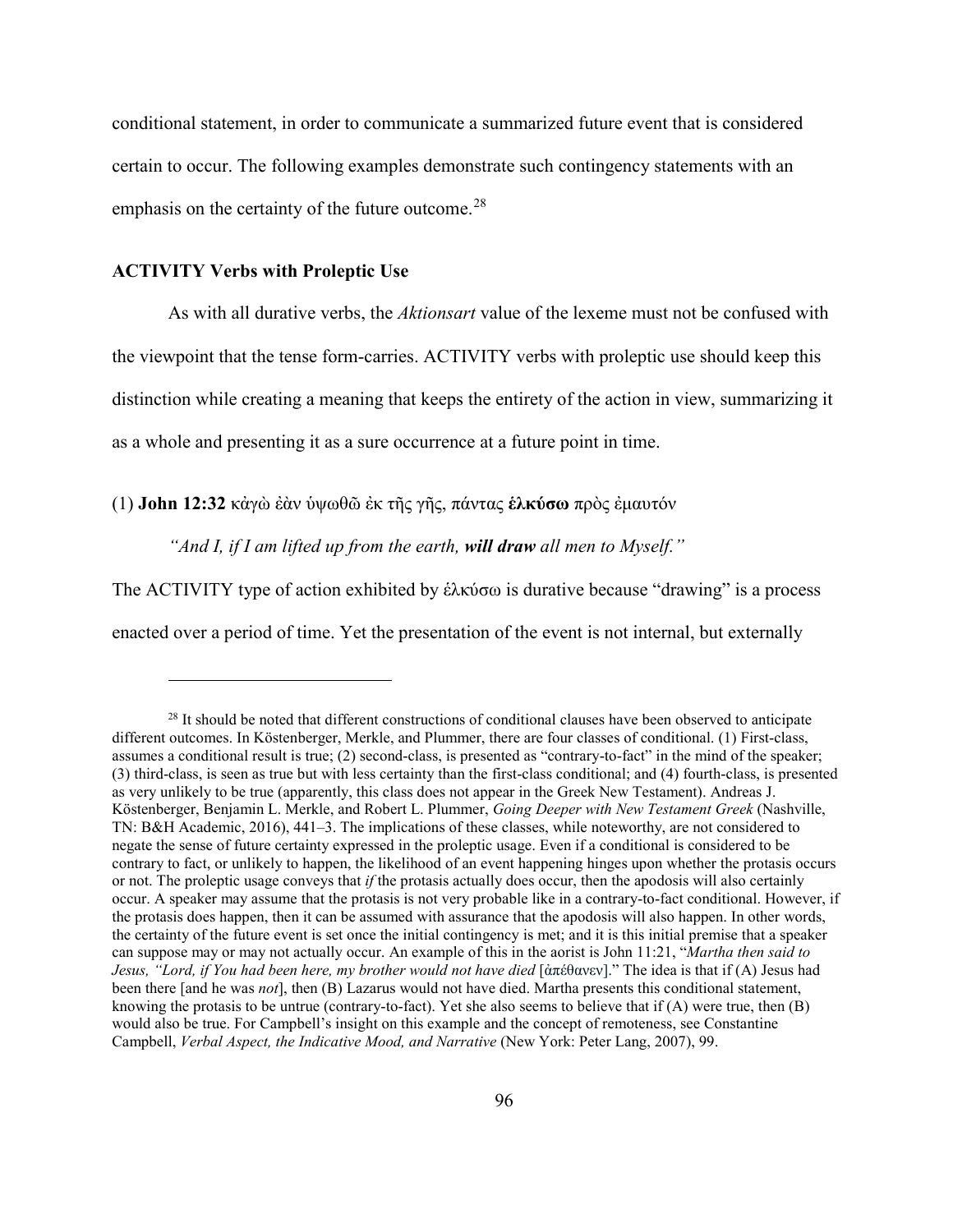summarized and has no focus on the internal nature of the event. Instead, it simply notes that the event will happen in the future, and that the event is certain to happen if the contingency is met. In agreement with this, the future indicative use of ἕλκω is, as expected, in the apodosis, so that if the premise in the protasis is true, then the result is also true. From a divine perspective, Jesus' own certainty of this event is evident in his own knowledge of his resurrection and ascension. It follows then that he is (A) certain of his resurrection and ascension, and so he is (B) certain that he will draw all men to himself. Since he knows premise (A) to be undoubtably true, then the dependent clause (B) will also come to pass.  $29$ 

(2) **John 15:20** μνημονεύετε τοῦ λόγου οὗ ἐγὼ εἶπον ὑμῖν· οὐκ ἔστιν δοῦλος μείζων τοῦ κυρίου αὐτοῦ. εἰ ἐμὲ ἐδίωξαν, καὶ ὑμᾶς **διώξουσιν**· εἰ τὸν λόγον μου ἐτήρησαν, καὶ τὸν

## ὑμέτερον **τηρήσουσιν**

 $\overline{a}$ 

*"Remember the word that I said to you, 'A slave is not greater than his master.' If they persecuted Me, they will also persecute you; if they kept My word, they will keep yours also."*

This example contains a set of proleptic future verbs following a gnomic statement. While it could be argued that διώκω and τηρέω should be interpreted gnomically, they have not been

<span id="page-103-0"></span><sup>&</sup>lt;sup>29</sup> Logically, a future verb used by God and a future used by man may need to be understood differently. God has inherent foreknowledge of events that will occur and relates them in speech with absolute certainty. A future used by a person is, arguably, less certain because the person does not see or know the future in the same way. However, it can also be argued that certainty and reality are possible in the mind of the speaker. As a result, the speaker can communicate the future as if it were a coming reality, even if the future is factually uncertain. This is in accordance with how language represents a *speaker's* intention and perspective of reality as opposed to accurately reflecting reality itself. If the indicative mood is chosen, whether the event is factual or not, the speaker assumes and is asserting it as a reality. In the same way, a future verb used in the indicative may too, have a sense of reality and can be legitimately used by a speaker to discuss occurrences in the future with the same assuredness that he or she may use to refer to the present or past.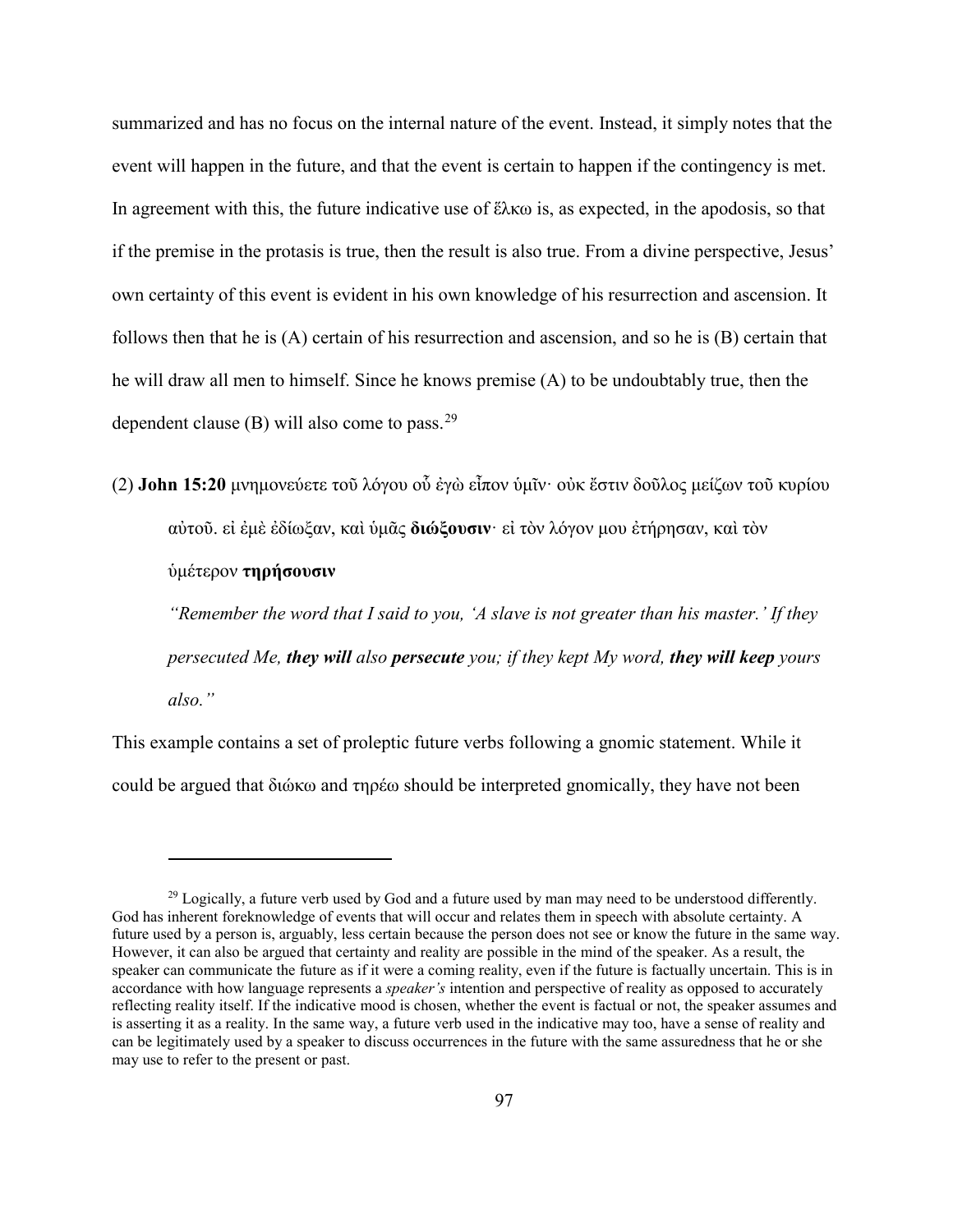identified as gnomic here. Instead, both verbs seem to illustrate the proverbial concept in a conditional statement more than they communicate the proverb itself.

It should also be said that while διώκω and τηρέω are both ACTIVITY-type verbs, they are summarized externally, and the internal process of either action is not detailed. This is substantiated by the use of the aorist ἐδίωξαν "they persecuted," which presents its action externally. Following this, διώξουσιν continues the external perspective in the summary sequence. The same is true of the aorist ἐτήρησαν and the follow future τηρήσουσιν. In each instance, external perspective is maintained throughout the conditionals to give a consistent viewpoint. The contingency of the εἰ clauses create a heightened certainty of the future outcomes if the conditions is met to read, "If they persecuted Me [and they did], [then] they will also [certainly] persecute you."

### **ACCOMPLISHMENT and CLIMAX Verbs with Proleptic Use**

The proleptic use hinges less on the presence of a certain verb-type and more on the presence of a conditional clause for its function. With this being the case, ACCOMPLISHMENT and CLIMAX verbs in a proleptic future use should not function much differently than other *Aktionsart* types and should create a sense of heighted certainty of a future outcome presented from an external perspective. Three examples from John and 3 John are given below.

(1) **John 5:43** ἐγὼ ἐλήλυθα ἐν τῷ ὀνόματι τοῦ πατρός μου, καὶ οὐ λαμβάνετέ με· ἐὰν ἄλλος ἔλθῃ ἐν τῷ ὀνόματι τῷ ἰδίῳ, ἐκεῖνον **λήμψεσθε**

*"I have come in My Father's name, and you do not receive Me; if another comes in his own name, you will receive him."*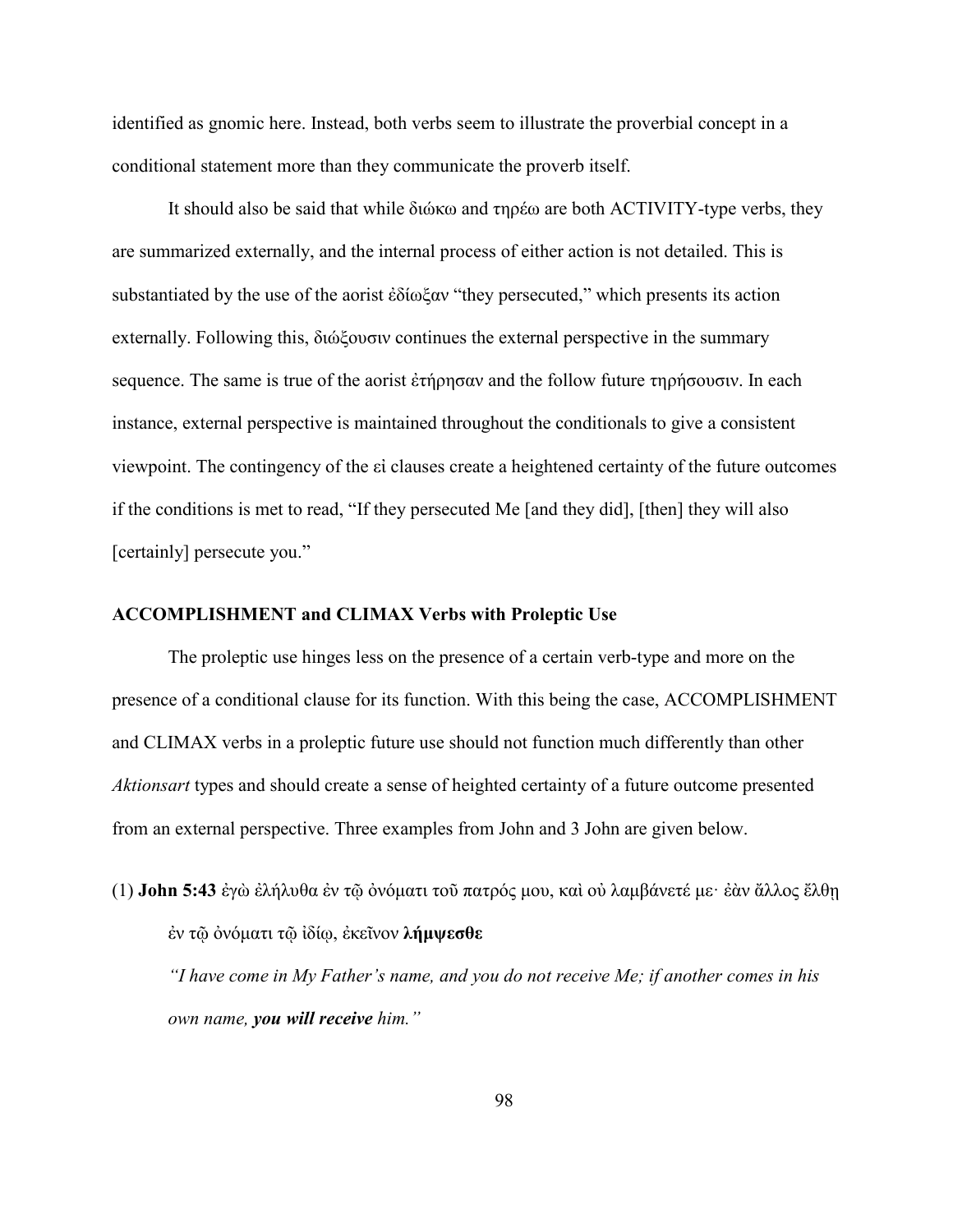Interestingly, this verse begins with an internal perspective in the protasis and switches to external perspective in the apodosis.<sup>[30](#page-105-0)</sup> This could be read, "I have come [and am now present] in My Father's name, and you do not [are not currently] receive[ing] Me; [but] if [at a future time] another comes in his own name, [then] you will receive him." Effectively, the observation and condition are used to juxtaposition one another for the sake of emphasis. The conditional clause is introduced by the aorist subjunctive  $\epsilon \lambda \theta$  while the result of the condition is projected with the CLIMAX type future indicative, λήμψεσθε, to present both the condition and result at a distance (that is, with a perfective aspect). Jesus switches from an internal view to an external view in order to use behavior observed in the present as an example of what he knows will occur in the future. Therefore, Jesus can state with certainty that because the people actively reject him, then (A) if another person comes in his own name, then (B) the people will receive this new man instead.

(2) **John 16:7** ἀλλ' ἐγὼ τὴν ἀλήθειαν λέγω ὑμῖν, συμφέρει ὑμῖν ἵνα ἐγὼ ἀπέλθω. ἐὰν γὰρ μὴ ἀπέλθω, ὁ παράκλητος οὐκ **ἐλεύσεται** πρὸς ὑμᾶς· ἐὰν δὲ πορευθῶ, **πέμψω** αὐτὸν πρὸς ὑμᾶς

"*But I tell you the truth, it is to your advantage that I go away; for if I do not go away, the Helper will not come to you; but if I go, I will send Him to you."*

John 16:7 uses ἔρχομαι (an ACCOMPLISHMENT verb) and πέμπω (a CLIMAX verb) in a proleptic use intended to emphasize the certainty of the statement. The conditional expresses that

<span id="page-105-0"></span><sup>&</sup>lt;sup>30</sup> The contrast can be observed as follows: ἐγὼ ἐλήλυθα (perfect active indicative) ἐν τῶ ὀνόματι τοῦ πατρός μου, καὶ οὐ λαμβάνετέ (present active indicative) με· ἐὰν ἄλλος ἔλθῃ (aorist active subjunctive) ἐν τῷ ὀνόματι τῷ ἰδίῳ, ἐκεῖνον λήμψεσθε (future active indicative).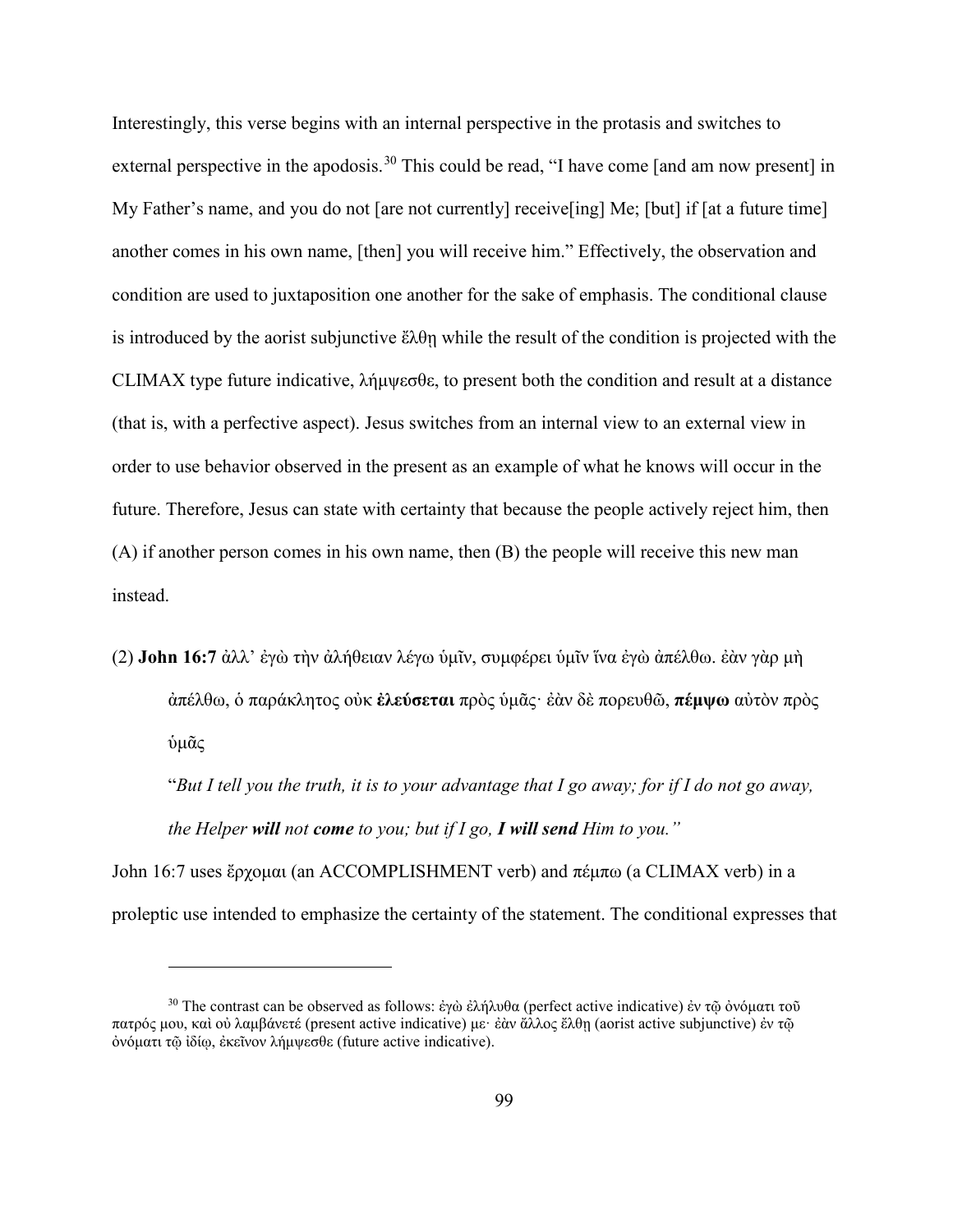if (A) Christ does not go, then (B) the Helper (the Holy Spirit) will not come. This is an example of a contrary-to-fact condition (or a "second-class" conditional), where the speaker presents a condition in the protasis but understands that it is not true or does not believe it to be true.<sup>[31](#page-106-0)</sup> As this example shows, even if a conditional is considered to be contrary-to-fact or, as far as the speaker is concerned, unlikely to happen if the condition is met, then the result is still expected to occur in the mind of the speaker.<sup>[32](#page-106-1)</sup> Therefore, in Jesus' mind, if he never departed, then the Holy Spirit really would not come to be with the disciples.

 The second conditional clause communicates a "true-to-fact" condition, where (A) if Jesus goes, then (B) the Holy Spirit will come (as Jesus knows he certainly will). Both of these conditions work to emphasize the reality of the results in the apodoses, so that if the protases were met, then the outcomes would certainly happen in the future.

(3) **3 John 10** διὰ τοῦτο, ἐὰν ἔλθω, **ὑπομνήσω** αὐτοῦ τὰ ἔργα ἃ ποιεῖ λόγοις πονηροῖς φλυαρῶν

ἡμᾶς, καὶ μὴ ἀρκούμενος ἐπὶ τούτοις οὔτε αὐτὸς ἐπιδέχεται τοὺς ἀδελφοὺς καὶ τοὺς

βουλομένους κωλύει καὶ ἐκ τῆς ἐκκλησίας ἐκβάλλει

 $\overline{a}$ 

*For this reason, if I come, I will call attention to his deeds which he does, unjustly accusing us with wicked words; and not satisfied with this, he himself does not receive* 

<span id="page-106-0"></span><sup>31</sup> Köstenberger, Merkle, and Plummer, *Going Deeper,* 441–3; Daniel B. Wallace, *Greek Grammar Beyond the Basics: An Exegetical Syntax of the New Testament* (Grand Rapids: Zondervan, 1996), 694–6.

<span id="page-106-1"></span> $32$  Campbell has noted that in negative clauses where an emphatic future and the aorist are used together, it is probable that the aorist subjunctive (and not the present) is employed because the perfective aspect of the aorist suits the portrayal of future events that *will not* occur (e.g., Rev 3:5; John 6:35). Constantine Campbell*, Verbal Aspect and Non-Indicative Verbs: Further Soundings in the Greek of the New Testament* (New York: Peter Lang, 2008), 58. Thus, in utilizing perfective aspect in the conditional and outcome, the entire contrary-to-fact condition is appropriately presented as a remote possibility. To adapt this concept further, this may also apply to other conditionals that utilize the aorist and future together. If the intention is to convey a future possibility, then a consistently external viewpoint may be appropriate.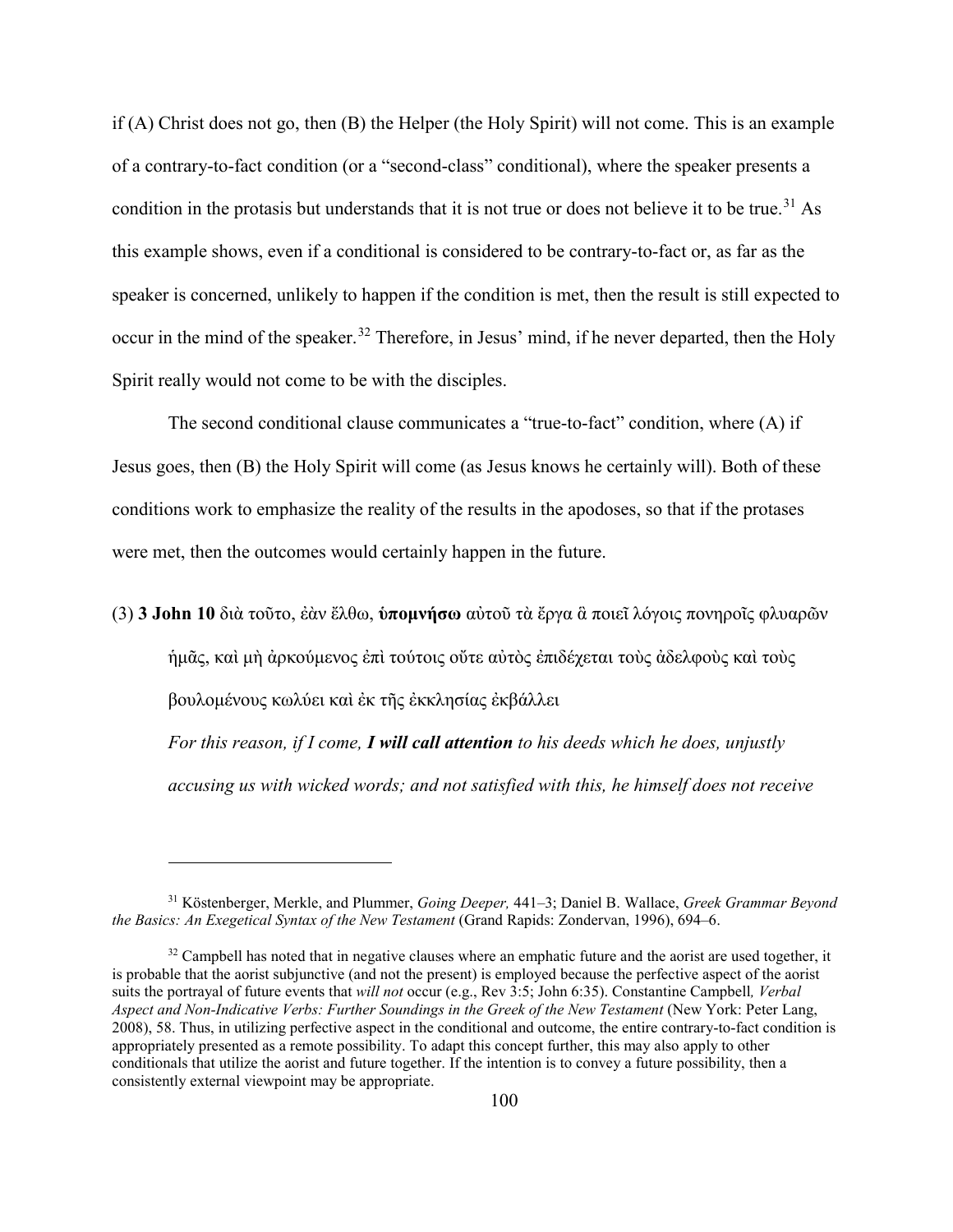*the brethren, either, and he forbids those who desire to do so and puts them out of the church.*

In this epistolary context, the writer utilizes a conditional statement to express a future action that he expects to come to fruition. The ACCOMPLISHMENT verb ύπομιμνήσκω is placed in the apodosis to assure the readers that if (A) he comes (or in John's mind, *when* he comes), then (B) he will definitely call attention to the topic at hand. In this way, he assures his audience that he fully intends, expects, and will confront this issue if the condition is met. This emphatic point is presented in a perspective that projects the future action from a distance and agrees with the expected patterns observed in the proleptic future.

### Analysis of the Proleptic Future: Difficult Examples

Proleptic occurrences that seem to lack certainty, that are linked closely to a verb in the present tense form, or that lack the expected ἐάν or εἰ clause associated with a conditional statement may be difficult to assign a proleptic use. However, given analysis, these instances are not considered to negate the proleptic patterns that have been observed so far. Thus, three examples taken from John and Revelation are illustrated below.

# (1) **John 11:12** εἶπαν οὖν οἱ μαθηταὶ αὐτῷ· κύριε, εἰ κεκοίμηται **σωθήσεται**

*The disciples then said to Him, "Lord, if he has fallen asleep, he will recover."* This use does not present difficulty over the verb in question, σῴζω, which is a CLIMAX verb in a proleptic use, but because the certainty of the apodosis questionable. Many of the of the proleptic usages observed in the Johannine corpus are spoken by Christ. The examples used here, with the exception of 1 John 10, are all words of Christ or are divine statements in the context of the book of Revelation. John 11:12, however, is unique because it records the words of the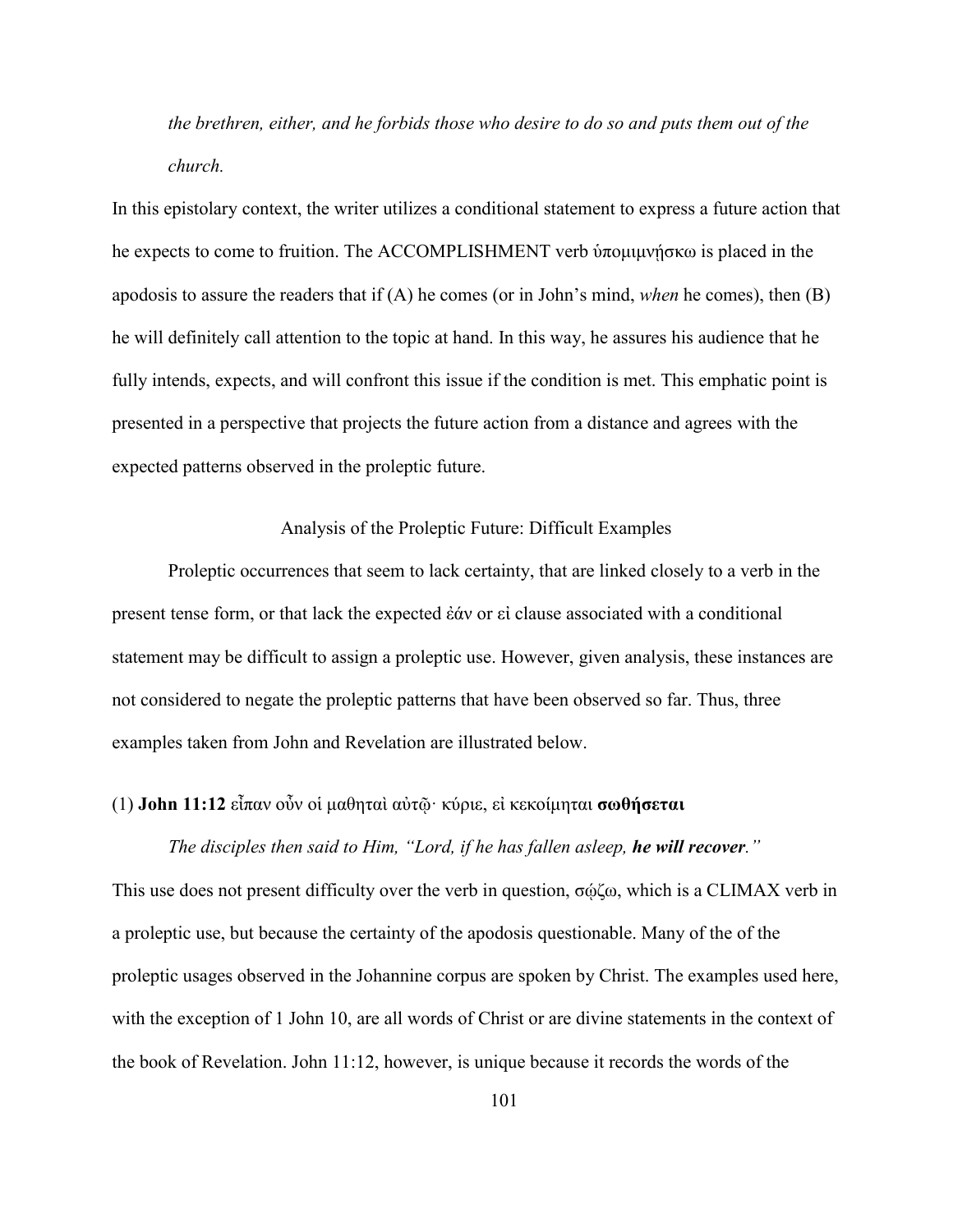disciples. It is more difficult to assume the factuality of a future event from a human perspective, so the contingency statement posed by the disciples could be conceived as less certain than one posed by Christ. If this is the case, then it could be that this instance does not represent a degree of certainty, but a prediction or wishful thinking. In other words, the disciples may expect the outcome to occur. They assume that if  $(A)$  Lazarus is asleep, then  $(B)$  he will recover from his illness (as opposed to succumbing to it). In this situation, it seems that certainty cannot be guaranteed. However, this objection is a philosophical argument and may not accurately reflect the mindset of a speaker utilizing the future indicative.<sup>[33](#page-108-0)</sup> Campbell makes a point of this.

While it is no doubt correct that references to future time cannot be concrete in the same way that reference to the past may be, it must be recalled that language is subjectively driven according to the mind of the author or speaker. One may intend to perform an activity at some point in the future, and while no human person may know beyond any doubt that this intention will be fulfilled, the intention may be expressed with absolute certainty on the part of the author/speaker.  $34$ 

The subjective nature of language allows a speaker to communicate his or her perceived reality and his or her perceived certainty concerning a future event. Thus, the disciples may genuinely anticipate that Lazarus will recover if he is asleep. In this sense, the proleptic application of σῴζω positively reflects the previously observed patterns of the proleptic use.

<span id="page-108-0"></span><sup>&</sup>lt;sup>33</sup> Lightfoot states that logically, "anything referring to the future should have its verb in the subjunctive, because it is inherently impossible to treat the future factually; a future fact or non-fact is a contradiction in terms. However, although it is clearly illogical to refer to the future and to presuppose its reality, we frequently do just that. … In early Greek futurity was always expressed by the so-called subjunctive. However, Classical Greek developed a second set of forms, the future indicative, to distinguish such 'illogical' futures." This means then, that the future indicative can be used to communicate what a speaker considers reality, even if the assumed reality is factually illogical. David Lightfoot, *Natural Logic and the Greek Moods: The Nature of the Subjunctive and Optative in Classical Greek* (Boston: de Gruyter, 2017), 133.

<span id="page-108-1"></span><sup>34</sup> Campbell, *Verbal Aspect,* 153.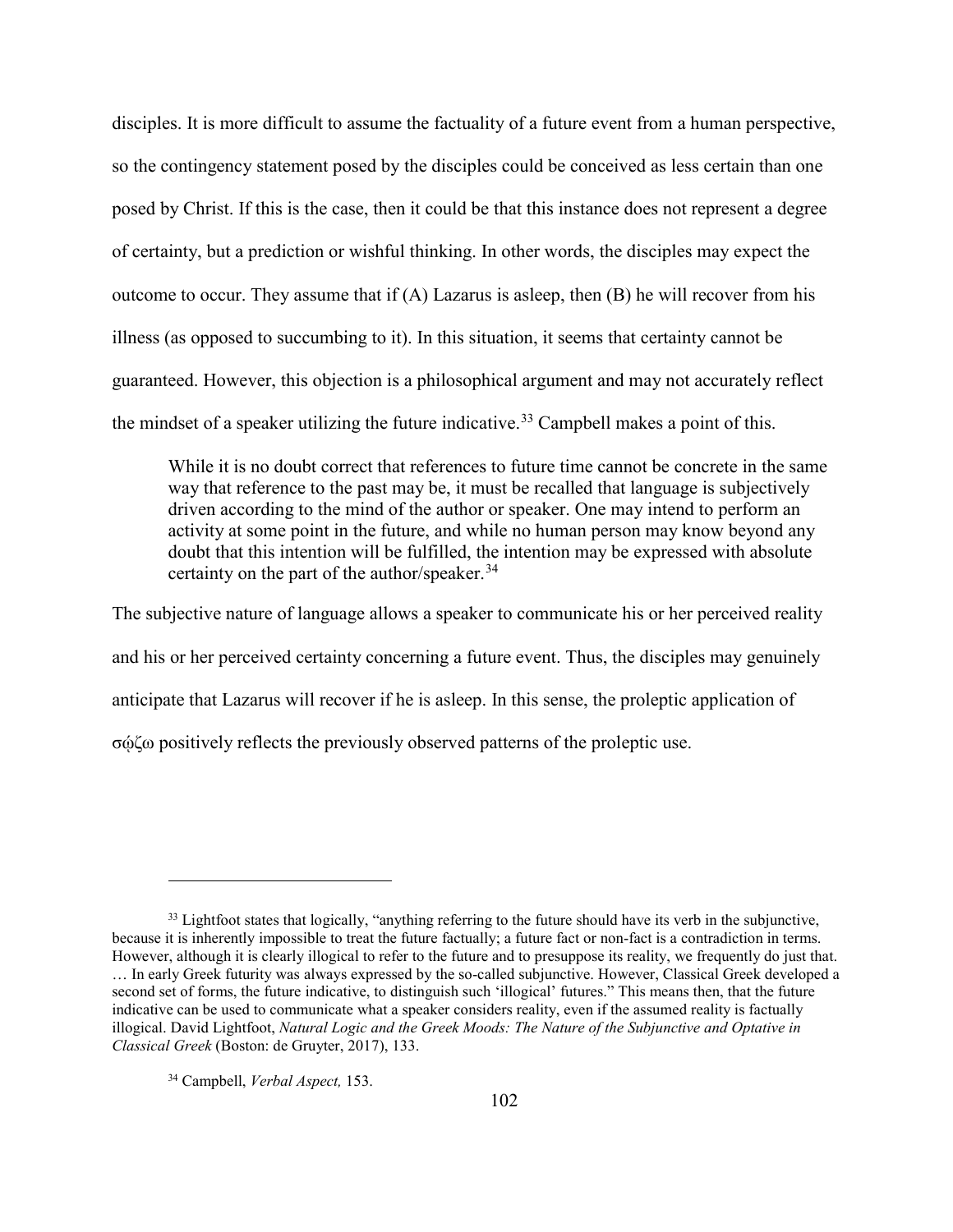(2) **John 14:12** Ἀμὴν λέγω ὑμῖν, ὁ πιστεύων εἰς ἐμὲ τὰ ἔργα ἃ ἐγὼ ποιῶ κἀκεῖνος **ποιήσει** καὶ μείζονα τούτων **ποιήσει**, ὅτι ἐγὼ πρὸς τὸν πατέρα πορεύομαι

*"Truly, truly, I say to you, he who believes in Me, the works that I do, he will do also; and greater works than these he will do; because I go to the Father."*

The difficulty with this verse is that it opens with two present tense verbs, πιστεύων (a present active participle) and ποιῶ (a present active indicative). Though there is no conditional marker, the statement may be considered conditional due to the presence of the participle. This could be read as "if someone believes in me, then ... will occur" With two present verbs in the protasis, the verbs in the apodosis could be interpreted as keeping the internal viewpoint and giving a progressive sense. At the risk of rendering indicative verbs to appear like participles, an English equivalent could read something like, "... he who believes in Me, the works that I [am] do[ing], he will [be] do[ing these things in the future] also; and greater works than these he will [be] do[ing]." While this could be possible, it is not considered fitting for two reasons.

Firstly, the durative *Aktionsart* of the ACTIVE verb does not necessitate a durative meaning in context. As has been established in previous chapters of this thesis, a durative verb can be presented internally (with no beginning or end in view) or summarily (with all parts of the activity seen at once, as a whole), and such presentation depends on the aspect used, not the lexeme itself. In this instance, the future actions make more sense when presented summarily. Secondly, Campbell has observed that conditional clauses often rely on aorists in their subordinate clauses because the remote viewpoint better presents the verb as a secondary,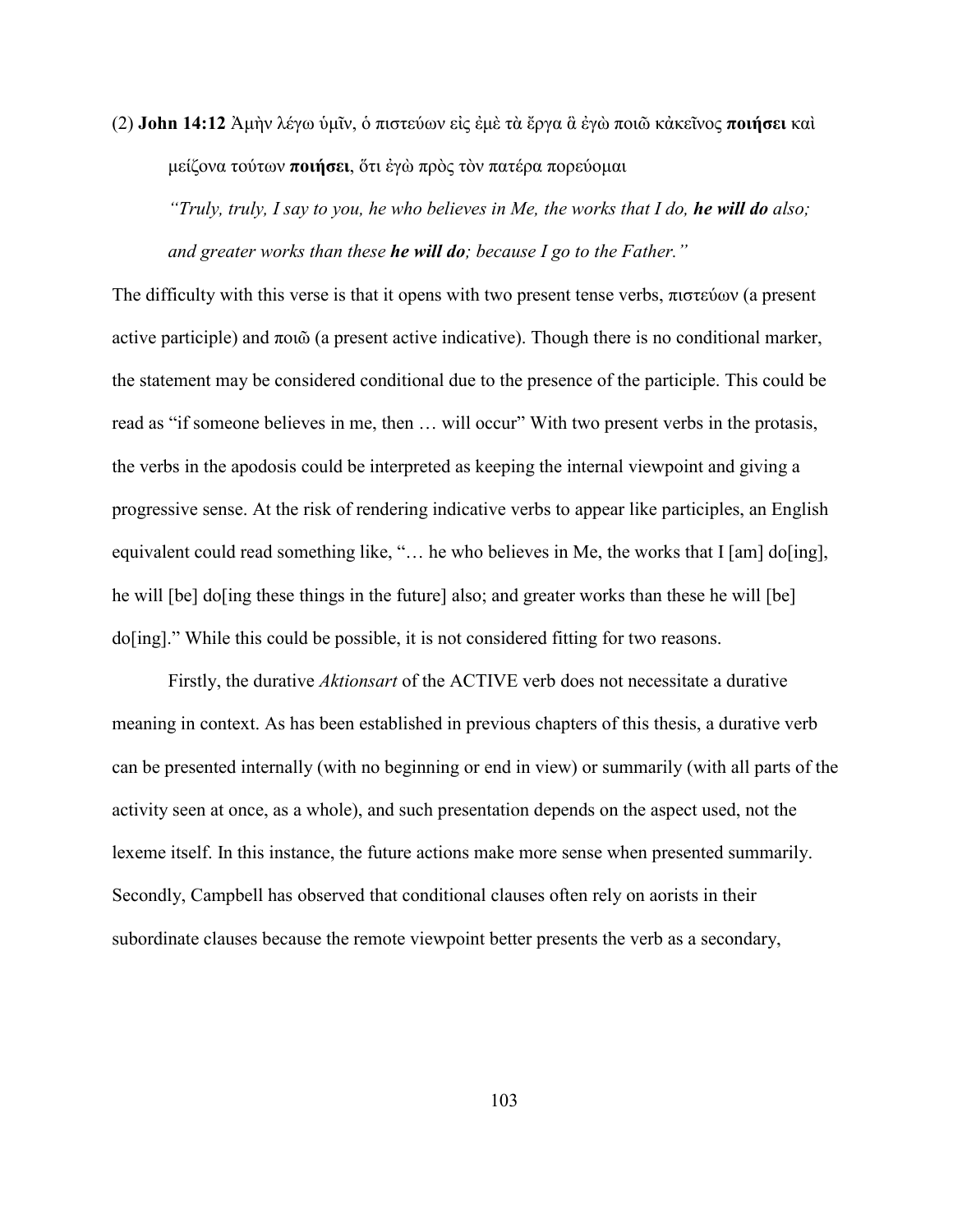dependent support to the main clause.<sup>[35](#page-110-0)</sup> This seems to be the case of the future as well. Indeed, the protasis of John 14:12 is highlighted in the present tense, while the subordinate apodosis is put in a secondary place by considering it from a more remote vantagepoint. In order to bring out these nuances, it may be helpful to read the text in the following way: "Truly, truly, I say to you, he who [actively] believes in Me, the works that I [am] do[ing], he will do also [at a later time]; and greater works than these he will do [at a later time]." With this understanding, John 14:12 utilizes ποιέω to state, with a heighted certainty, that if someone believes in Christ, then he or she will assuredly do the same works that Christ had done.

(3) **Rev 2:17** Ὁ ἔχων οὖς ἀκουσάτω τί τὸ πνεῦμα λέγει ταῖς ἐκκλησίαις. Τῷ νικῶντι **δώσω** αὐτῷ τοῦ μάννα τοῦ κεκρυμμένου καὶ **δώσω** αὐτῷ ψῆφον λευκήν, καὶ ἐπὶ τὴν ψῆφον ὄνομα καινὸν γεγραμμένον ὃ οὐδεὶς οἶδεν εἰ μὴ ὁ λαμβάνων

*"He who has an ear, let him hear what the Spirit says to the churches. To him who overcomes, to him I will give some of the hidden manna, and I will give him a white stone, and a new name written on the stone which no one knows but he who receives it."*

This example is not an explicit contingency statement (since it lacks ἐάν or εἰ) but it can be identified as conditional because of its use of a participle, τῷ νικῶντι. [36](#page-110-1) The result of the condition is presented as certain, meaning that if (A) someone overcomes, then (B) God will certainly give him the hidden manna and a white stone with a new name.

The presence of several present active participles should not be overlooked here. Both

<span id="page-110-0"></span><sup>35</sup> Ibid., 124.

<span id="page-110-1"></span><sup>36</sup> Köstenberger, Merkle, and Plummer, *Going Deeper*, 442.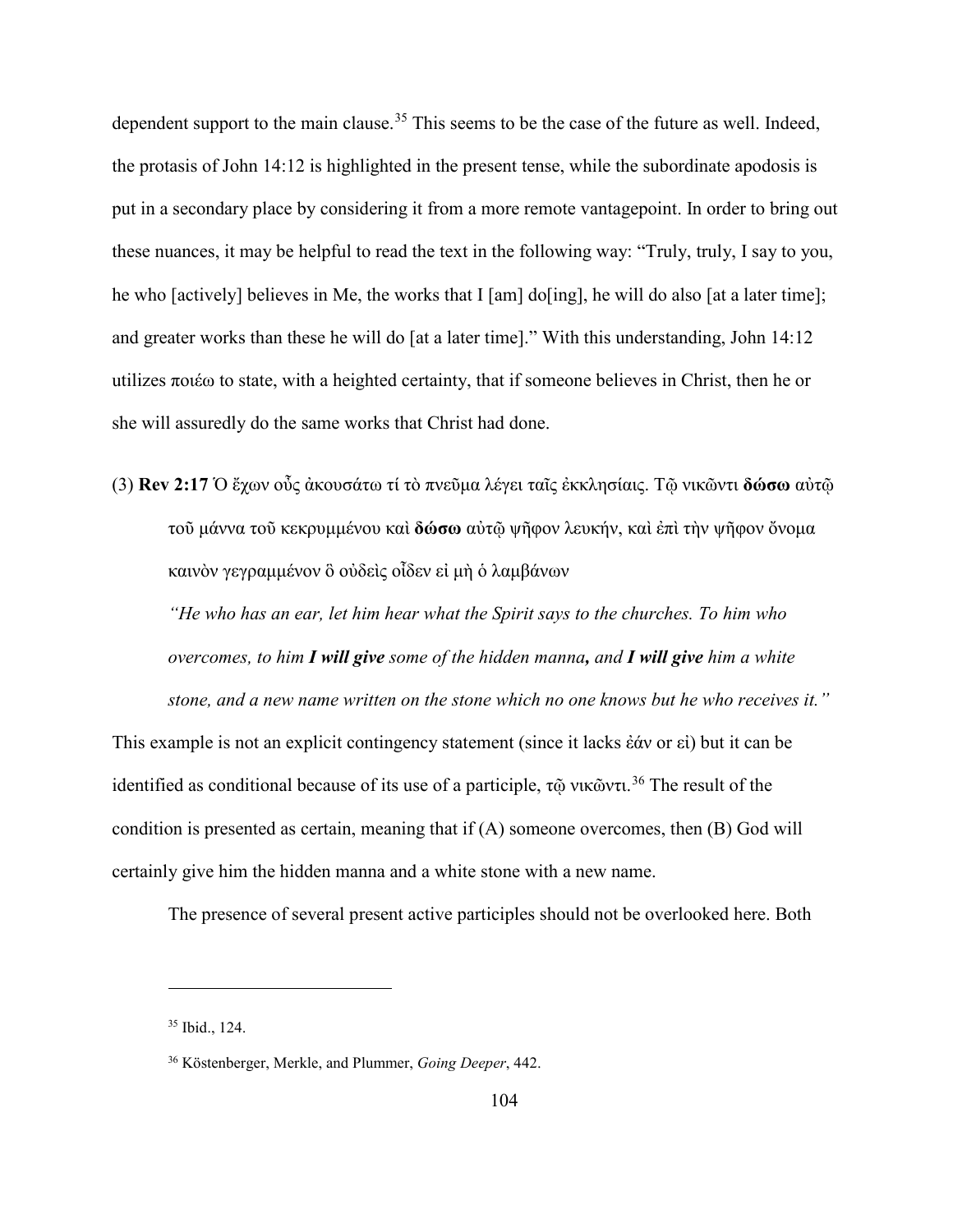νικῶντι and λαμβάνων are present, which may suggest that the other verbs either agree in perspective or switch back and forth from internal and external views. In addition, it is possible to interpret δώσω αὐτῷ τοῦ μάννα τοῦ κεκρυμμένου with an imperfective sense, making the action of "giving" iterative so that the overcomer will repeatedly be given manna. In contrast, an imperfective sense is not applicable for the second use of δίδωμι since a repeated giving of a "new name" does not make contextual sense.

In either case, the proleptic use for the future indicative behaves as expected in that it utilizes a contingency clause to emphasize the likelihood of the resulting event.<sup>[37](#page-111-0)</sup> While it could be argued that the first use of δίδωμι should be iterative, it seems preferable to understand it in a summary sense. Thus, δώσω can be interpreted as either (A) a singular event meaning "I will give [once]," or (B) as a summary of repeated action meaning "I will give [again and again]." Both (A) and (A) understand δώσω to be a constative future within the broader contingency clause of the proleptic usage. Therefore, the wider evidence of correlation between the behavior of the aorist and the future suggests that this example exhibits perfective aspect in agreement with what is seen in the proleptic aorist.

# Conclusion

This analysis has determined that the gnomic and proleptic uses of the future indicative generally adhere to the format seen in the parallel usages of the aorist. Concerning the gnomic future, 3 gnomic statements containing 7 total future verbs were identified in the Johannine

<span id="page-111-0"></span><sup>&</sup>lt;sup>37</sup> See Rev 2:26; 3:5, 12, 21; and 21:7 for parallel examples. See also Rev 22:18 for an instance conveying a similar point with ἐπιτίθημι.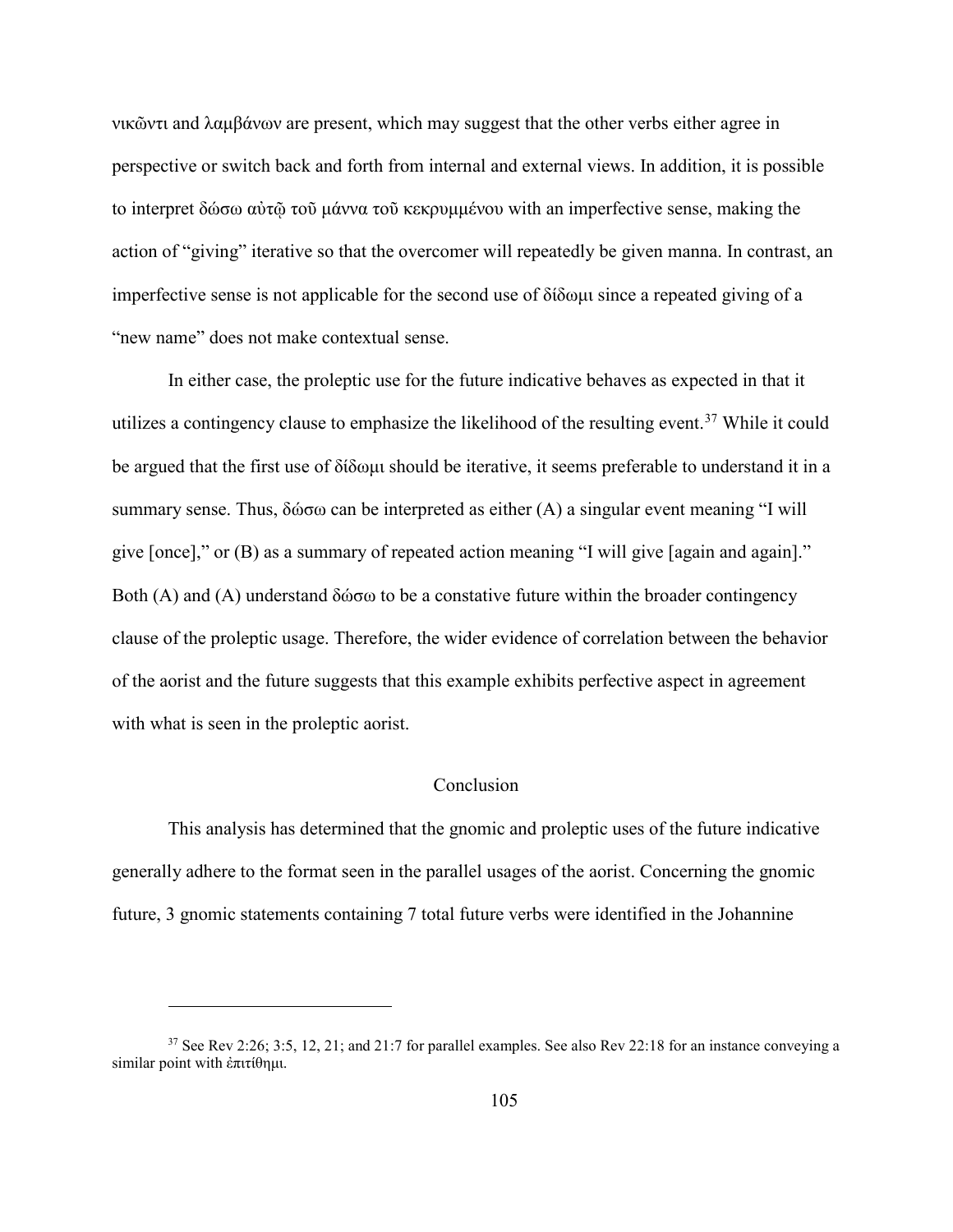corpus. The count of each gnomic occurrence within the Johannine corpus is categorized by *Aktionsart* type in Table 7 below.



Table 7: The Gnomic Usage in Johannine Literature

According to Fanning, the gnomic aorist isolates a singular, specific event and typifies the general truth of the event so it may be applied elsewhere.<sup>[38](#page-112-0)</sup> The examples shown in John 10:9; 12:25; and 1 John 5:16 were demonstrated to also isolate a concept from a specific instance and abstract it into a proverbial statement. In addition to this, the proverbial statement observed in the gnomic future is presented from an external view. In conclusion, this study has found that the behavior of the gnomic future in the Johannine corpus aligns with Fanning's expectations for the gnomic aorist, and thus substantiates the concept of perfective aspect in the future indicative.

With some modifications, the proleptic aorist is likewise applicable to the future-tense

<span id="page-112-0"></span><sup>38</sup> Ibid., 266.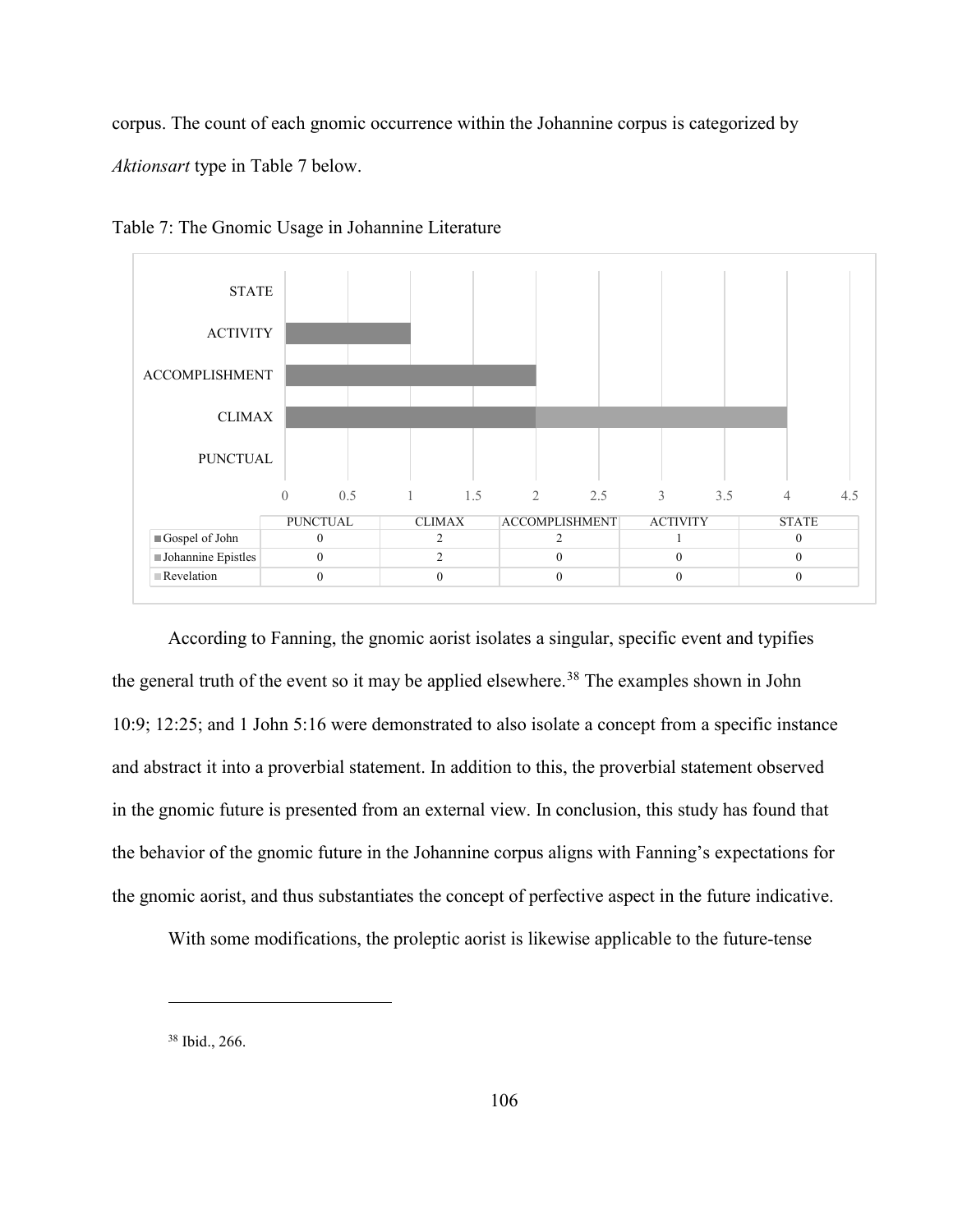form.[39](#page-113-0) This analysis has identified 72 future verbs occurring in 51 proleptic statements. Of the proleptic statements, 29 are explicitly marked (with εἰ or ἐάν conditional clauses) and 22 are marked with implied conditions (indicated by participles, relative clauses, or ἵνα clauses). The count of each proleptic occurrence within the Johannine corpus is organized by *Aktionsart* type in the table below.





Fanning describes two applications of the proleptic future. (1) Verbs of any *Aktionsart* (STATES, ACTIVITIVES, ACCOMPLISHMENTS, CLIMAXES, and PUNCTUALS) are used in a condition where the speaker/writer presents a future event (given in the protasis) and then changes the perspective viewpoint to a past-tense verb (given in the apodosis) in order to

<span id="page-113-0"></span><sup>39</sup> See pg. 83.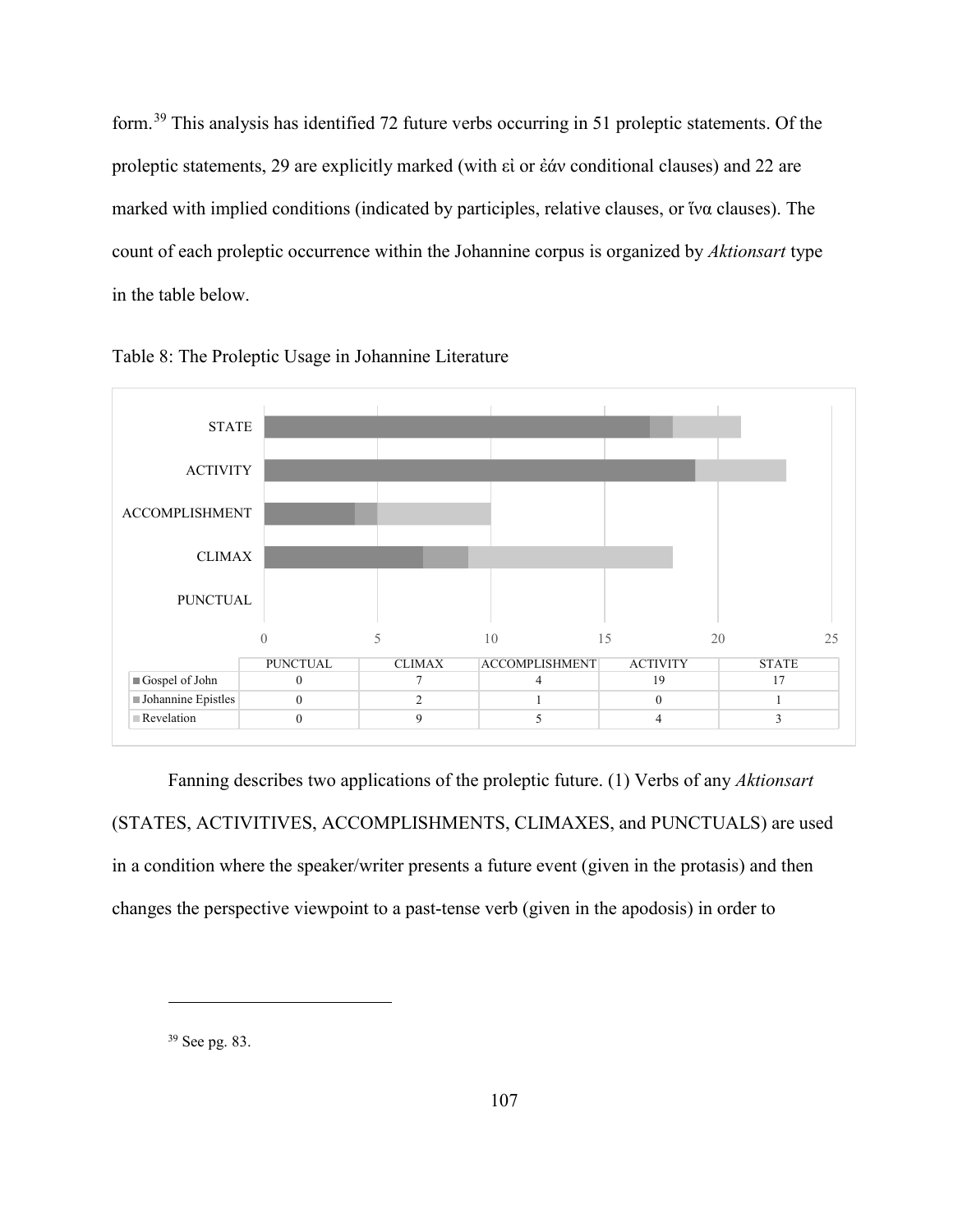communicate emphasis. [40](#page-114-0) This application may be made with explicit conditions such as εἰ or ἐάν clauses or with implied conditions indicated by participles, relative clauses, or ἵνα clauses. (2) Alternatively, the proleptic is also seen when aorist verbs of any *Aktionsart* (STATES, ACTIVITIVES, ACCOMPLISHMENTS, CLIMAXES, and PUNCTUALS) are used in a situation that contextually points to the future, so that the aorist portrays the future as if it were already done.<sup>[41](#page-114-1)</sup>

This analysis has found that Fanning's first application of the proleptic aorist agrees with the behavior of proleptic future because both outcomes have a focus on communicating emphasis through a conditional clause. Thus, this thesis has observed that future verbs of any *Aktionsart* are used in a condition to emphasize an outcome if the protasis is met. In addition, Fanning's second application of the proleptic aorist—where a conditional is not used, and future time is indicated through context instead—has been found to be incompatible with application in the future tense.

The examples given in John 5:43; 12:32; 15:20; 16:7; and 3 John 10 have demonstrated that within the Johannine literature, the proleptic future presents a coming event as certain if a conditional statement is met beforehand. Instances that seem to lack speaker-certainty, such as in John 11:12, are clarified when the subjective nature of language is considered. In other words, according to speaker-perspective, speakers can (and often do) utilize language to refer to the future as a certainty. In these instances, the heightened sense of certainty produced by the

<span id="page-114-1"></span><span id="page-114-0"></span><sup>40</sup> Fanning, *Verbal Aspect*, 221–6. Porter's examination of future conditionals in Revelation may also be of interest here. See Stanley E. Porter, *Verbal Aspect in the Greek of the New Testament with Reference to Tense and Mood: Third Printing* (New York: Peter Lang, 1993), 437–8.

<sup>41</sup> Fanning, *Verbal Aspect*, 270.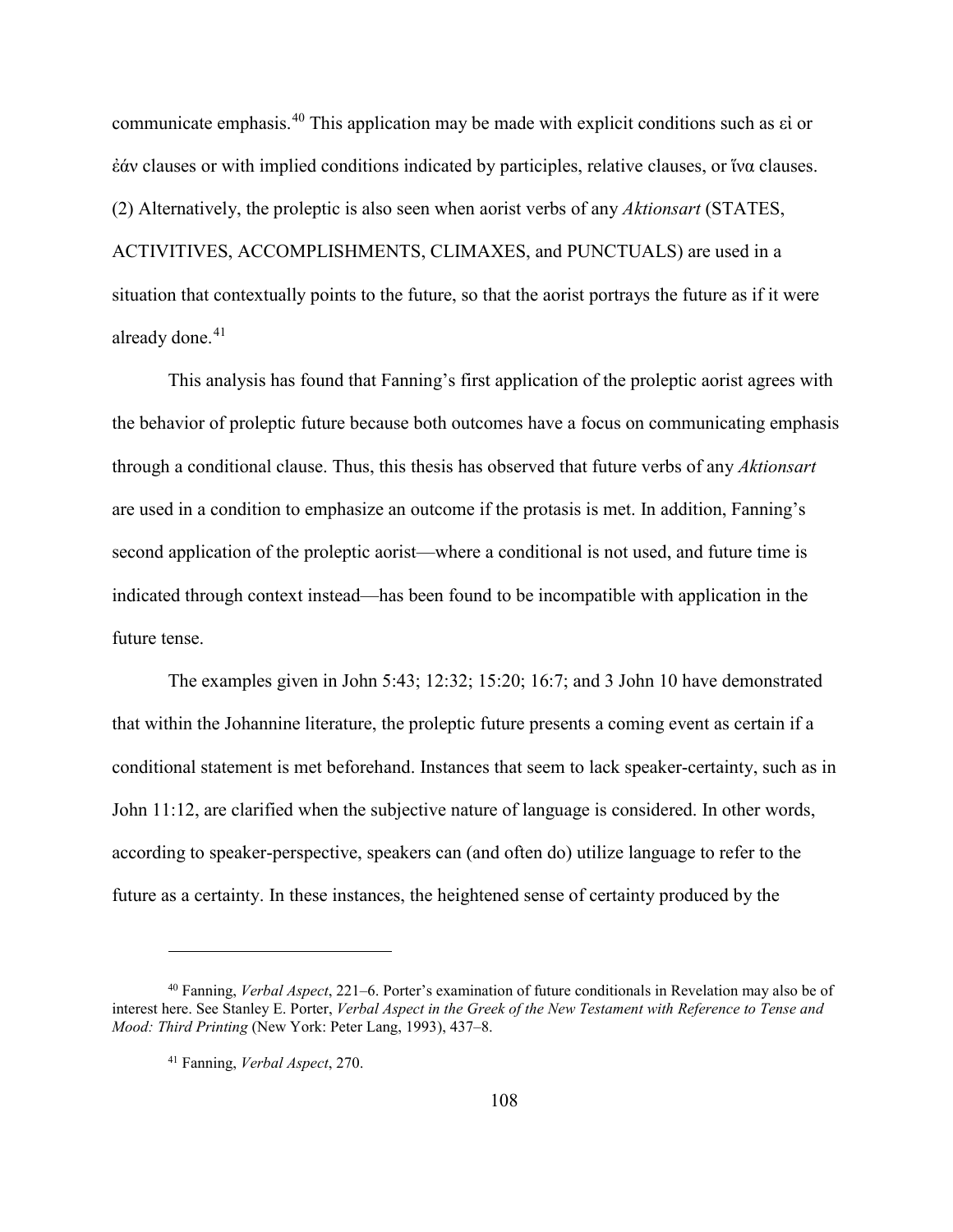proleptic use is appropriately used. In addition, John 14:12 and Revelation 2:17 were presented as instances where future verbs are closely linked to verbs with imperfective aspect/in the present tense form (especially John 14:12) and as instances where context lacks an explicit ἐάν or εἰ conditional clause. These potentially confusing occurrences are rectified when issues of *Aktionsart* and aspect are clarified and when a seemingly non-conditional proleptic statement is understood as an implicitly marked conditional (indicated through participles, relative clauses, or ἵνα clauses). With these issues corrected, John 11:12; 14:12 and Revelation 2:17 have been shown to adhere to the expected behavior of the proleptic future.

In conclusion, the proleptic usage has been observed to communicate a greater degree of the event's probability, so that in the speaker's mind, if the condition is met, then the result of the fulfilled condition can be equally expected to occur.<sup>[42](#page-115-0)</sup> This creates a heightened sense of certainty in a tense form that has been regularly associated with the concept of uncertainty. [43](#page-115-1) As a result, the proleptic future positively mirrors the aorist proleptic, not in temporal reference, but *in its intent to make a statement about a future action more definite*. In this sense, the proleptic future fulfills this intention and has been determined to agree with the focus and behavior of the proleptic usage of the aorist tense form.

<span id="page-115-0"></span><sup>&</sup>lt;sup>42</sup> The Johannine corpus found proleptic uses with STATES, ACTIVITIES, ACCOMPLISHMENTS, and CLIMAXES. PUNCTUAL verbs were not observed, but they may appear with the proleptic use in instances outside of the Johannine literature.

<span id="page-115-1"></span><sup>&</sup>lt;sup>43</sup> Campbell argues that since modality and uncertainty are cancelable qualities, the future does not semantically encode or necessitate them. Campbell, *Non-Indicative Verbs*, 8.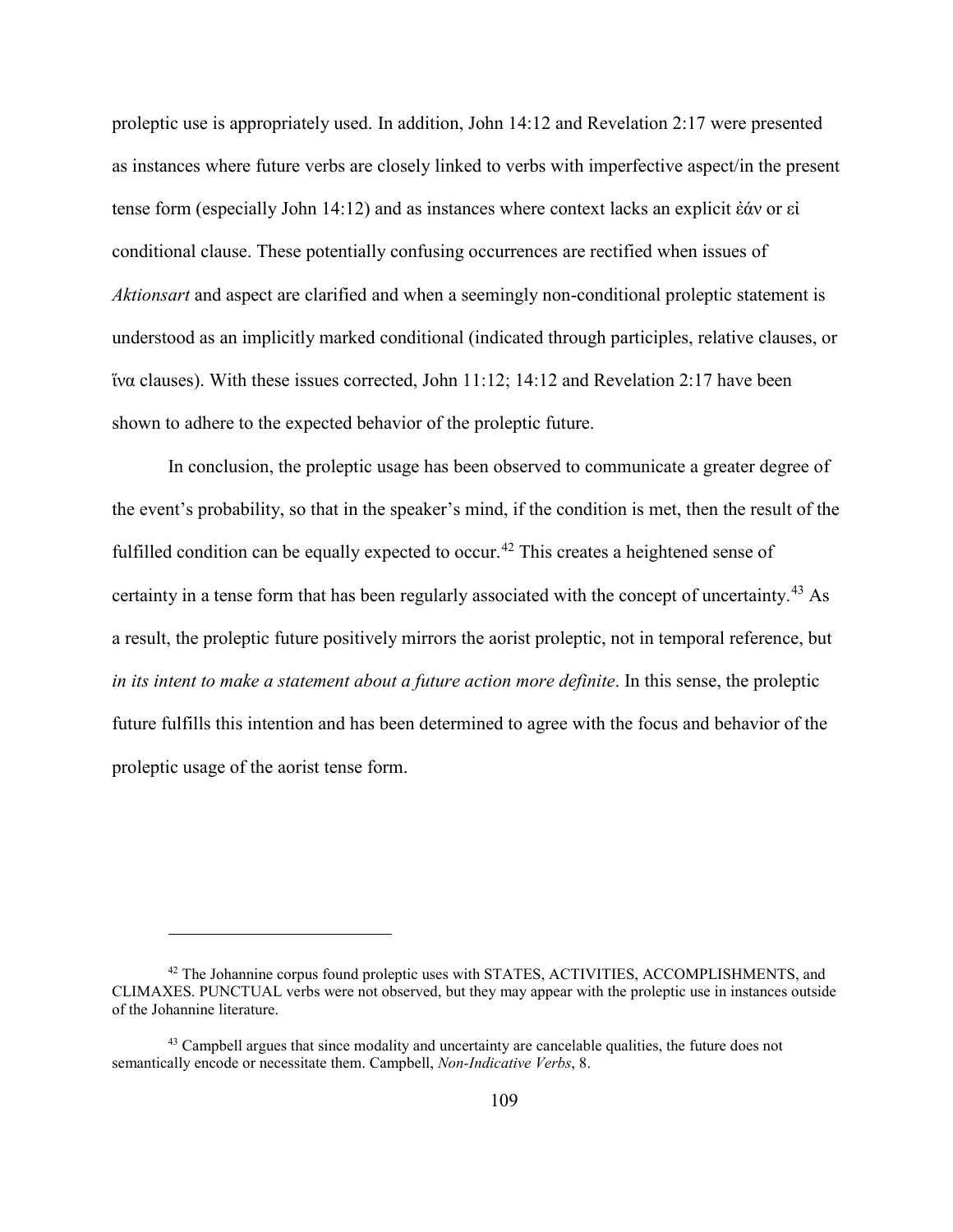# **Chapter Six: Conclusions**

This study explored all occurrences of the future indicative in the Johannine literature. The 304 future verbs identified in the gospels of John, the Johannine epistles, and the book of Revelation have been organized by verb-type and behavioral outcome in the table below.

Table 9: Behavior and *Aktionsart* of the Future-Tense Form in the Johannine Literature<sup>[44](#page-116-0)</sup>

|              |    |    | STATE   ACTIVITY   ACCOMPLSIHMENT   CLIMAX   PUNCTUAL   Total usage |  |              |
|--------------|----|----|---------------------------------------------------------------------|--|--------------|
|              |    |    |                                                                     |  | occurrences: |
| Constative   | 29 | 90 |                                                                     |  | 212          |
| Ingressive   |    |    |                                                                     |  |              |
| Consummative |    |    |                                                                     |  |              |
| Gnomic       |    |    |                                                                     |  |              |
| Proleptic    |    |    |                                                                     |  |              |

It should be noted that because the gnomic and proleptic utilize other usages within their broader statements, the total number of usage occurrences do not equal the total number of verbs studied. In other words, the total number of usages does not reflect the total number of verbs analyzed, since some verbs may have multiple usages (e.g., a proleptic conditional may occur in a gnomic context or a constative usage may occur in a proleptic conditional). Alternatively, the total figure of all future verbs and *Aktionsarten* in the corpus is provided in Table 10.

Table 10: Total *Aktionsarten* Occurrences in the Johannine Literature

|                                       | <b>STATE</b> | <b>ACTIVITY</b> | <b>ACCOMPLSIHMENT  </b> | CLIMAX | <b>PUNCTUAL</b> | Total Verbs: |
|---------------------------------------|--------------|-----------------|-------------------------|--------|-----------------|--------------|
| Total<br>Aktionsarten<br>Occurrences: | 88           | 103             | 30                      | 80     |                 | 304          |

<span id="page-116-0"></span><sup>&</sup>lt;sup>44</sup> These figures are the result of the author's own conclusions using an adapted version of Fanning's taxonomy. These numbers are not intended as absolutes but are given as a useful illustration of the general scheme of the behavior of the future indicative verbs in the Johannine corpus.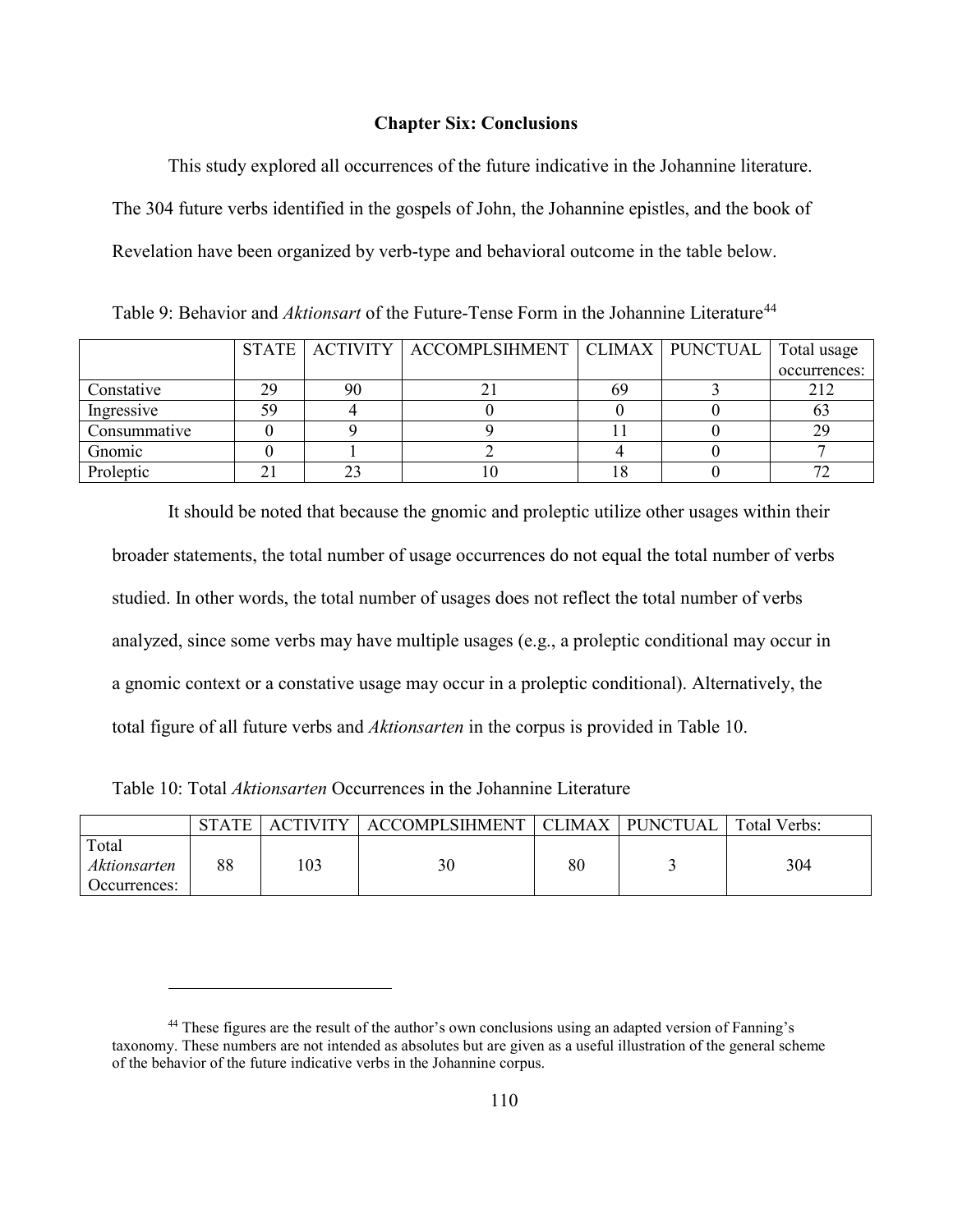With this data, this study has found that for Johannine future verbs, 69.74% are constative, 20.72% are ingressive, 9.53% are consummative, 2.3% are gnomic, and 23.68% are proleptic. When future verbs are divided by *Aktionsarten*, this data reveals that 28.95% are STATES, 33.88% are ACTIVITES, 9.87% are ACCOMPLISHMENTS, 26.32% are CLIMAXES, and 0.99% are PUNCTUALS.

These future verbs prefer contexts of direct discourse in Johannine literature. With few exceptions, occurrences in the gospel of John occur in discourse almost exclusively. When the future did not occur in direct discourse, it appeared in (1) instances that quote Old Testament prophecy when identifying prophetic fulfillment (i.e., John 2:17; 19:36, 37) or (2) where the gospel's author made a commentary note about the narrative (i.e., John 21:19). Within the Johannine epistles, all instances of the future were observed in epistolary discourse. Lastly, the book of Revelation appears to be the most diverse. The future is seen in epistolary discourse (Rev 2:5, 7, 10, 16, 17, 23, 26–28; 3:3–5, 7, 9, 10, 12, 20, 21), in prophecy (Rev 1:7; 4:10; 6:4, 11; 19:15; 22:19), and in direct and narrative discourse (Rev 4:1, 9; 5:10; 7:15, 16, 17; 21:3, 6). Turning to more specific results, this thesis' analysis reveals a general pattern of behavior that leads to the following observations.

#### Analysis Results

The analysis sections of chapters three, four, and five have examined select occurrences of the future indicative and have compared them with the aorist tense form. By applying Fanning's idea that aspect and *Aktionsart* interact to produce predictable behaviors, it has been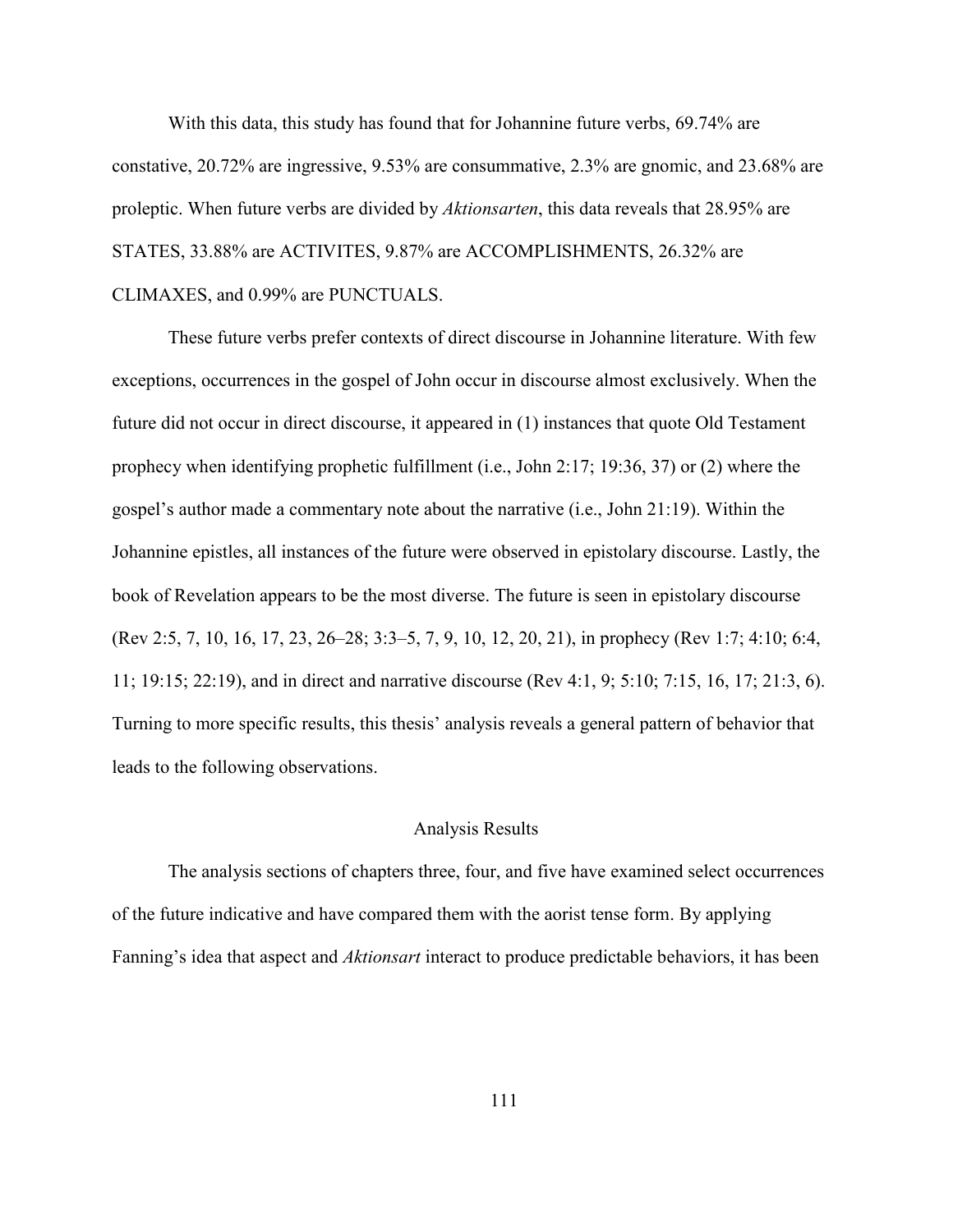found that the future tense-form mirrors the behaviors found in the aorist-tense form.<sup>[45](#page-118-0)</sup> This result indicates that (1) the aorist and future have similar aspect-*Aktionsart* interactions, and (2) that the aorist and future carry the same inherent aspectual value of perfective aspect.

### **The Constative**

In chapter three, the constative future was found to be the most common behavior of the future, so that of the 304 future verbs counted in the Johannine literature, 212 were found to appear within a constative usage (69.74%). The frequency of the constative usage points to Fanning's observation that the constative is "by far the most common use of the aorist indicative, and … is the one which displays the most direct application of the basic aspectual value [of perfective aspect]."[46](#page-118-1) As the most direct application of perfective aspect in the aorist, a high number of constative occurrences indicates that the future also conveys perfective aspect.

Select examples of these constatives demonstrated that future verbs of CLIMAX or PUNCTUAL nature communicate specific, instantaneous occurrence (e.g., John 6:27; 11:23; 13:26; 14:26; Rev 4:10; 18:21). STATE, ACTIVITY, and ACCOMPLISHMENT verbs have also been shown to relate an extended action in a summary view (e.g., John 5:29, 45; 9:21; 12:28; Rev 3:3). In addition, it has been observed that verbs of any *Aktionsart* can be summarized as a composite of multiple actions done by multiple people or by one person, many times (e.g., John 4:21; 7:31). Durative verbs have been shown to be perfective once durativity is correctly identified as an *Aktionsart* value (e.g., John 15:10; Rev 9:6; 21:24). Likewise, verbs

<span id="page-118-1"></span><span id="page-118-0"></span><sup>45</sup> See pgs. 33–4 in chapter 2. See also Buist Fanning, *Verbal Aspect in New Testament Greek* (New York: Clarendon, 1990), 126.

<sup>46</sup> Fanning, *Verbal Aspect*, 255–6.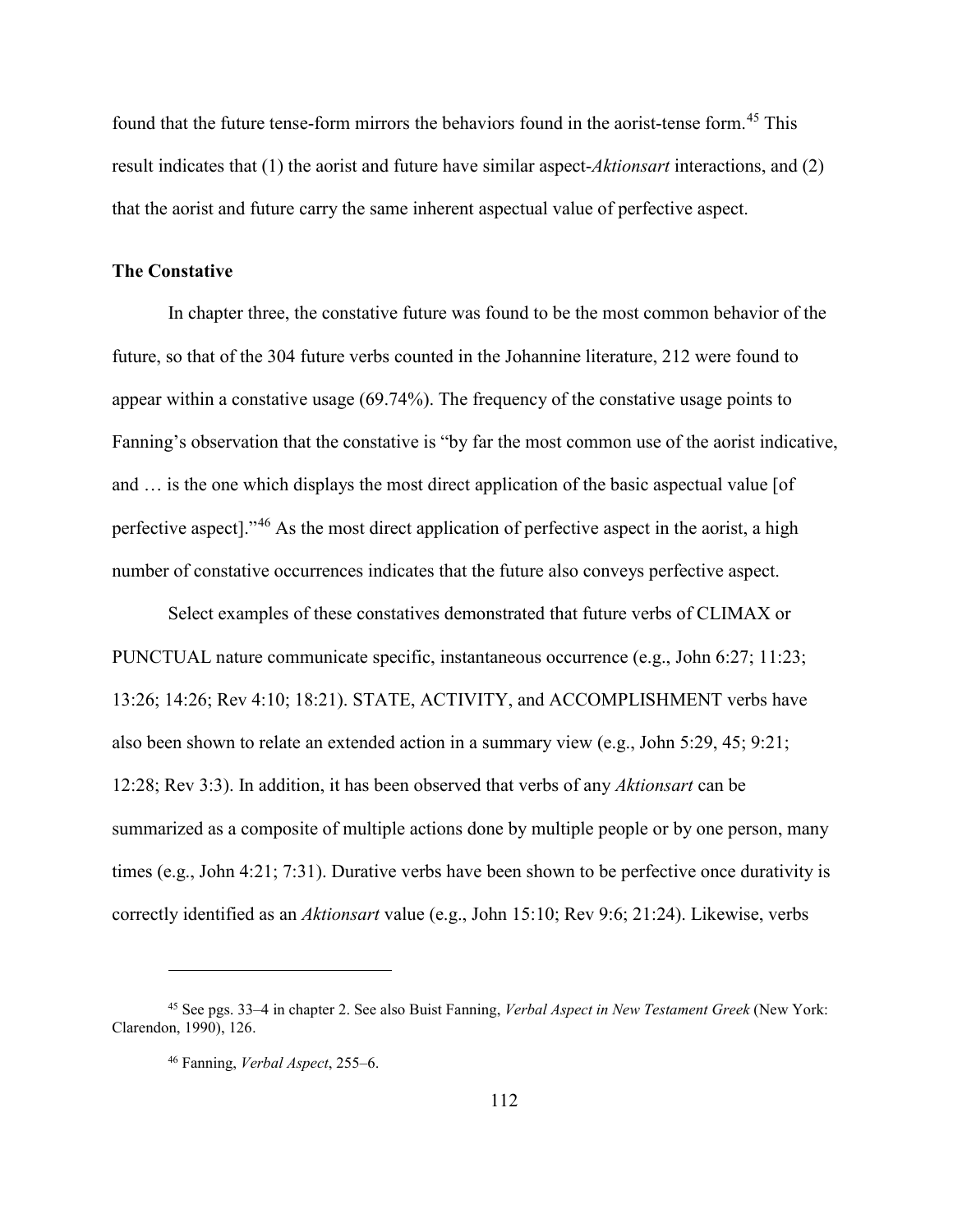that are contextually iterative, such as in John 1:42, have been demonstrated to be perfective when understood as a composite summary of multiple actions. In such instances, *Aktionsart* and aspect have been clarified so that the constative usage of the future is made evident. The analysis results of chapter three have demonstrated that in the Johannine literature, occurrences of the constative future usage mirror the behavior of the constative aorist and thus convey perfective aspect.

### **The Ingressive and Consummative**

In chapter four, the ingressive and consummative usages of the future were studied. Within the corpus, 63 verbs (67%) were found to have ingressive meaning, with 59 of these instances appearing with STATIVE verbs and 4 occurring with durative verbs (ACTIVIES and ACCOMPLISHMENTS). These figures support the findings of O'Brien that STATIVE verbs largely prefer an ingressive meaning when utilized with perfective aspect.<sup>[47](#page-119-0)</sup> Non-STATIVE indicatives (e.g., John 16:13; Rev 4:1) were found to have behavior consistent with the ingressive behavior of the aorist, where non-STATIVES take on ingressive use when they appear in narrative sequence.<sup>[48](#page-119-1)</sup> Because an analysis of non-STATIVE future verbs is a missing element in O'Brien's study on the ingressive, these findings are a beneficial addition to research on the future tense-form and perfective aspect.

This work's corpus analysis also studied the consummative usage. Within the Johannine works, 29 consummative occurrences were identified in contexts that necessitate the completion

<span id="page-119-1"></span><span id="page-119-0"></span><sup>47</sup> Mark B. O'Brien, "Verbal Aspect in the Future Tense of the Greek New Testament" (ThM thesis, Dallas Theological Seminary, 1997), 48.

<sup>48</sup> Fanning, *Verbal Aspec*t, 262–3.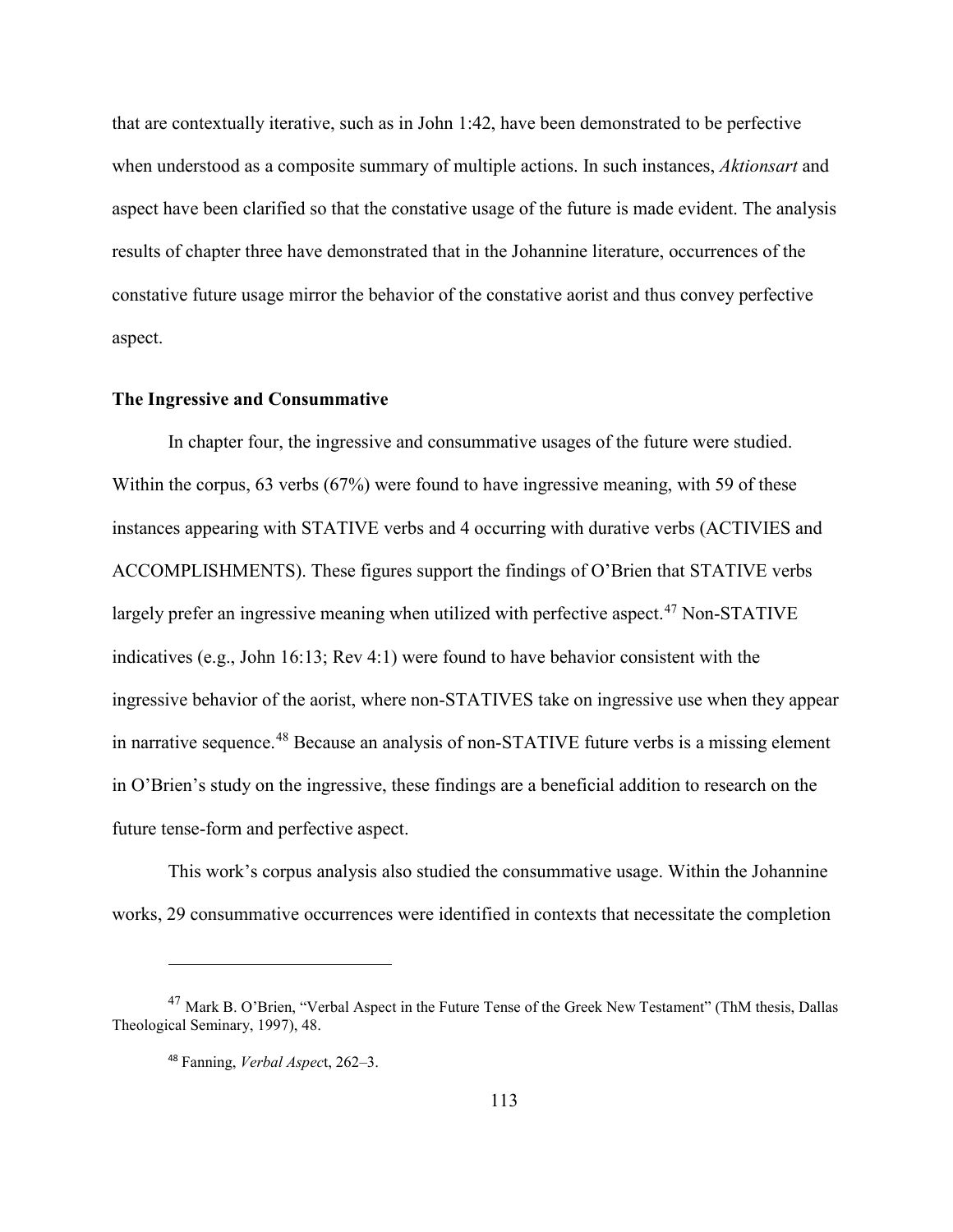of an action with implied difficulty or resistance to the action's fulfillment. Specifically, the examples given in John 12:31; 21:18; and Revelation 2:23; 11:7, have shown that ACCOMPLISHMENT and CLIMAX future verbs mirror the aorist consummative use, which emphasizes verbal completion with a sense of resistance to the action. Likewise, the examples given in John 11:48 and Revelation 17:16 have demonstrated that ACTIVITY and PUNCTUAL verbs also emphasize the end of their actions when they occur in context implying difficulty accompanied by a limiting adjunct. In the corpus, when verbs with durative *Aktionsart* appear in contexts that imply difficulty and have limiting factors to their action, they too predictably produce outcomes that parallel the aorist indicative. This result supports a shared perfective viewpoint between the aorist and the future.

# **The Gnomic and Proleptic**

In chapter five, the gnomic and proleptic uses were shown to have functionality in the future-tense form. Concerning the gnomic future, 3 gnomic statements were identified: two in the Gospel of John and one in 1 John. Within these statements, 7 total future verbs were identified in the Johannine literature. The examples shown in John 10:9; 12:25; and 1 John 5:16 were demonstrated to mimic the gnomic aorist by isolating a concept from a specific instance and abstracting it into a proverbial statement. Both the aorist and future gnomic can be interpreted as presenting their proverbial actions from an external viewpoint, with less emphasis on the internal make-up of time in the event, and therefore can be said to share the same aspect.

The analysis in chapter five has also demonstrated that, with modifications, the proleptic usage observed in the aorist can likewise be observed in the future. This study has identified 72 future verbs occurring in 51 proleptic statements (29 explicitly marked with εἰ or ἐάν conditional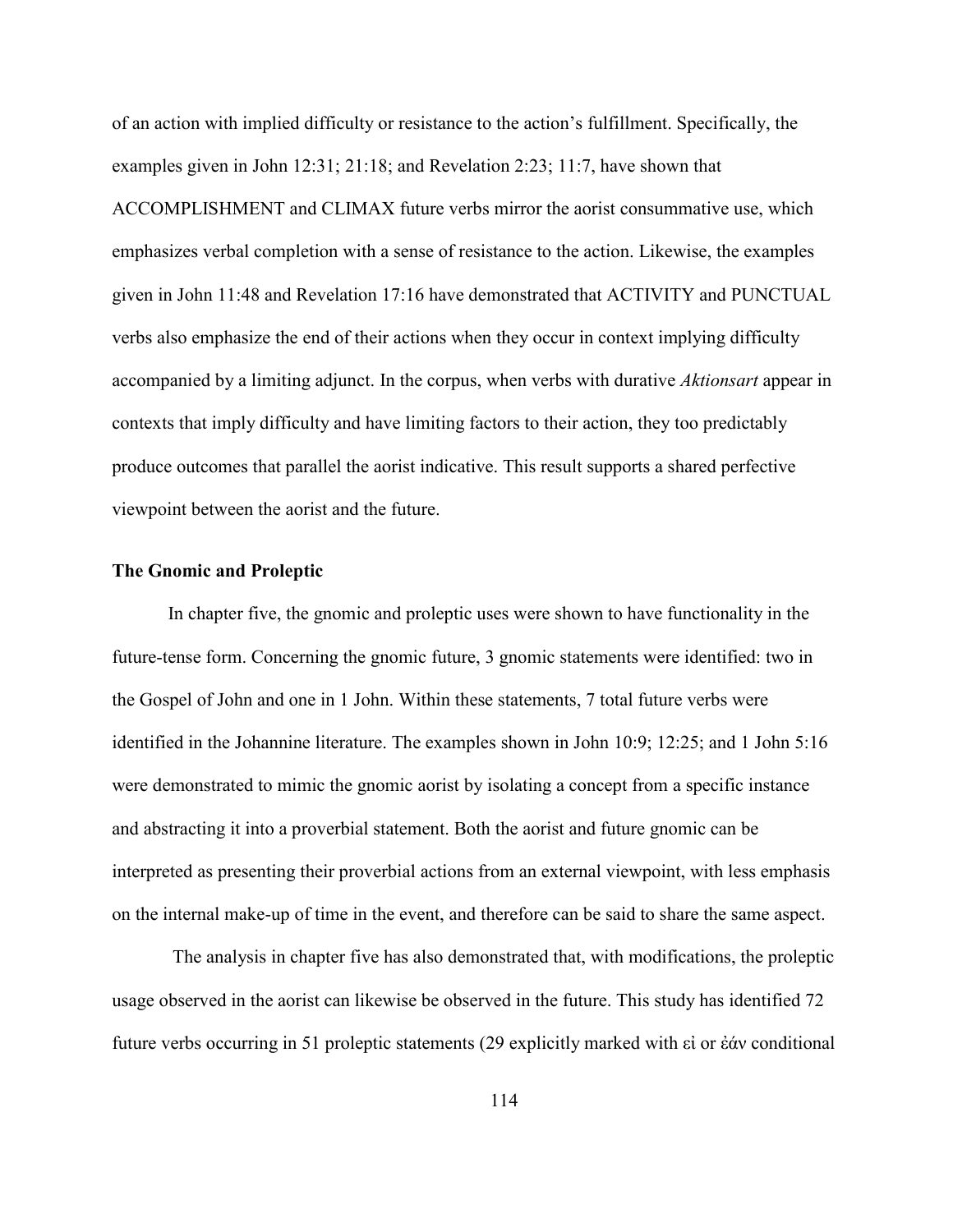clauses and 22 implicitly marked by participles, relative clauses, or  $\alpha$  clauses). Fanning's second application of the proleptic aorist (where a conditional is not used, and future time is indicated through context instead) been found to be incompatible with application in the future tense. Alternatively, Fanning's first application of the proleptic aorist has been found to agree with the behavior of proleptic future when understood as a way of conveying future emphasis through a conditional clause. The examples given in John 5:43; 12:32; 15:20; 16:7; and 3 John 10 have demonstrated that within the Johannine literature, the proleptic future presents a coming event as certain if a conditional statement is met beforehand. In addition, proleptic occurrences that seem to lack speaker-certainty, such as in John 11:12, were shown to retain certainty when the subjective nature of language was clarified. In addition, John 14:12 and Revelation 2:17 have been presented as instances where future verbs are closely linked to verbs with imperfective aspect (especially John 14:12) and as instances where context lacks an explicit ἐάν or εἰ conditional clause. These occurrences have been shown to agree with perfective aspect when issues of *Aktionsart* and aspect are clarified and when conditionality is identified through implicit markers like participles, relative clauses, or ἵνα clauses. With these issues corrected, John 11:12; 14:12 and Revelation 2:17 have been observed to produce the expected behavior of the proleptic future. This study has determined that the proleptic future parallels the aorist proleptic, not in temporal reference, but in the intent to make a statement about future action more definite through a contingency statement.

In conclusion, the results of analysis for the constative, ingressive, consummative, gnomic, and proleptic usages of the future indicative as they appear in the Johannine corpus have shown that the future yields the same *Aktionsart*-aspect interactions as the aorist. This indicates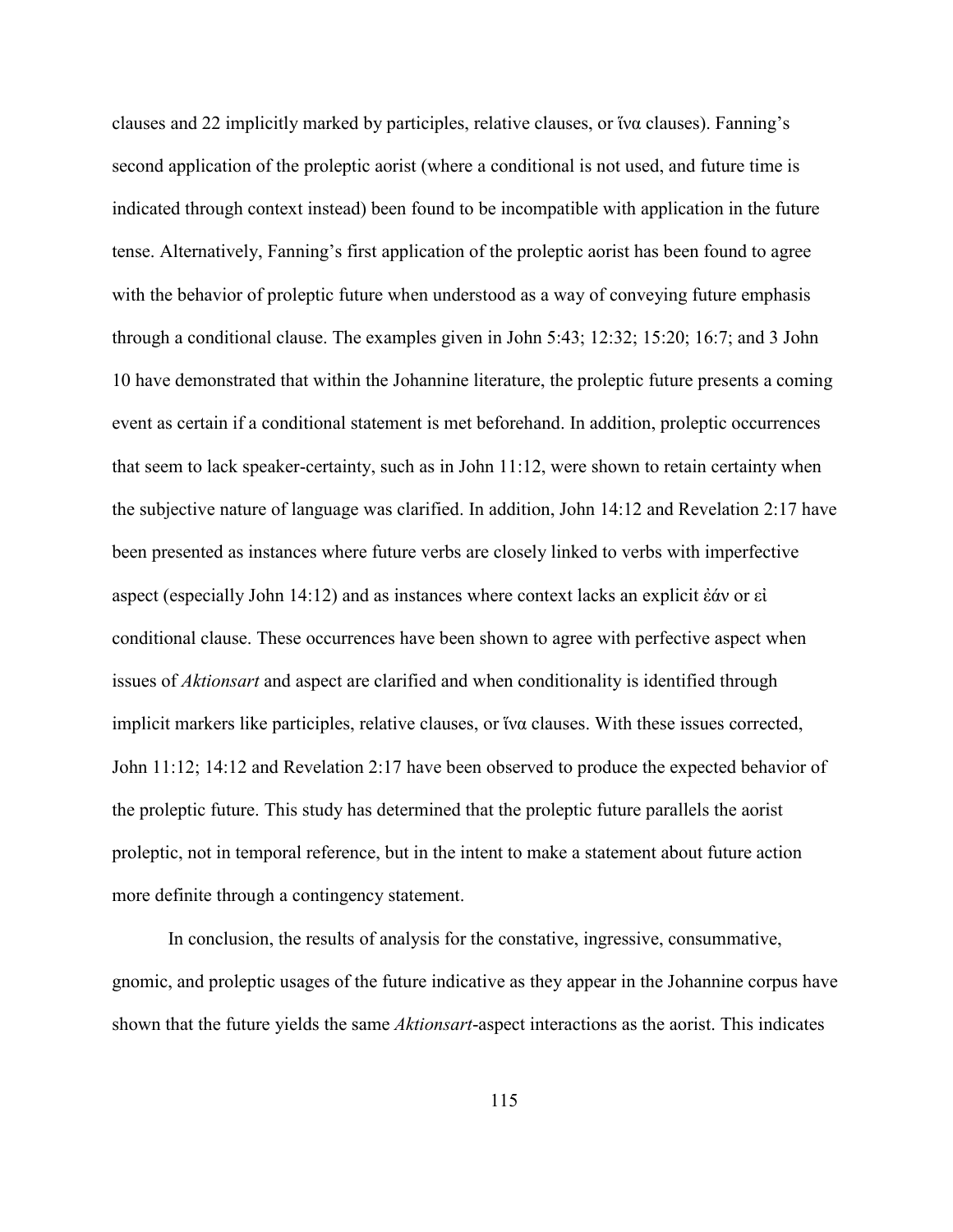that the future and aorist have the same aspectual viewpoint and that the future inherently conveys perfective aspect.

# Applying Perfective Aspect to the Future

In Fanning's words, the aorist indicative clearly displays an aspectual meaning of "external viewpoint concerning an occurrence as a whole, including beginning and end-point, without reference to its internal make-up" and includes "the temporal meaning of past occurrence: an action or state seen as antecedent to the time of speaking/writing."[49](#page-122-0) In similar fashion, the future-tense form may also be described as Fanning illustrates the aorist, deviating only in time reference. The analysis of this work, therefore, illustrates that the future indicative positively displays (1) the aspectual meaning of external viewpoint concerning an occurrence as a whole, including beginning and endpoint without reference to its internal makeup, and (2) includes the temporal meaning of *future* occurrence: an action or state seen as subsequent to the time of speaking/writing.

The shared aspect of the aorist and future-tense forms may combine with the *Aktionsart* of specific verbs to produce the predictable outcomes examined in this thesis' analysis chapters. For a visual comparison of the division of usages and the applicable similarities between the two tense forms, the following tables are provided.

<span id="page-122-0"></span><sup>49</sup> Ibid., 255.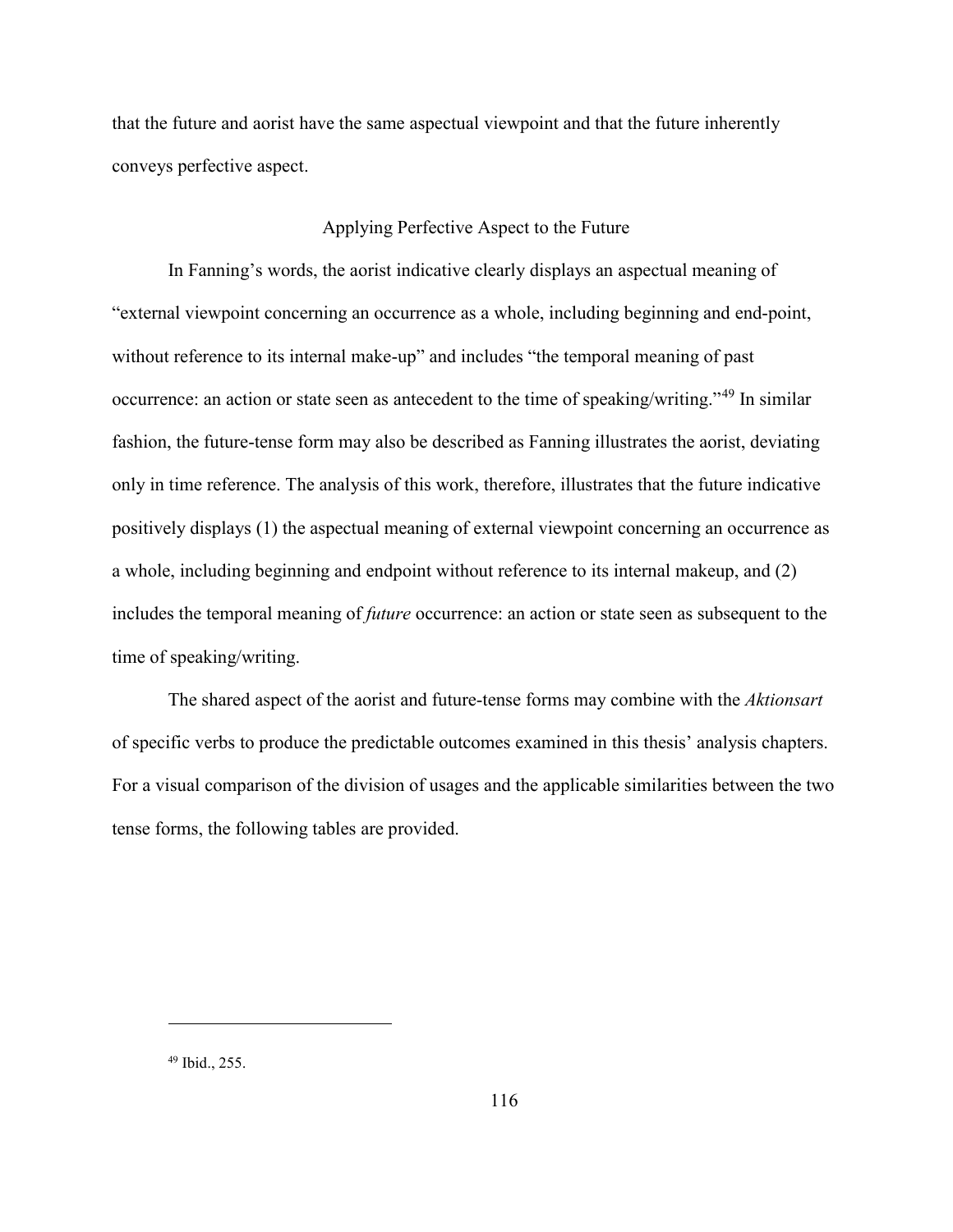| Table 11: Uses of the Aorist (modeled after Fanning's usages) |
|---------------------------------------------------------------|
|                                                               |

| Uses of the Aorist |              |             |              |             |            |             |
|--------------------|--------------|-------------|--------------|-------------|------------|-------------|
| Emphasis           |              |             |              | No Emphasis |            |             |
| Beginning/         | $End +$      | Audience    | Realization/ | Certainty   | Specified  | Unspecified |
| Entrance           | Resistance   | Perspective | Utterance    |             | Instance   | Instance    |
| Ingressive         | Consummative | Epistolary  | Dramatic     | Proleptic   | Constative | Gnomic      |

Table 12: Uses of the Future Indicative

 $\overline{a}$ 

| Uses of the Future Indicative |              |           |             |             |  |  |
|-------------------------------|--------------|-----------|-------------|-------------|--|--|
| Emphasis                      |              |           | No Emphasis |             |  |  |
| Beginning/                    | $End+$       | Certainty | Specified   | Unspecified |  |  |
| Entrance                      | Resistance   |           | Instance    | Instance    |  |  |
| Ingressive                    | Consummative | Proleptic | Constative  | Gnomic      |  |  |

The uses of the aorist exemplified in Table 11 can be seen to parallel the future uses in

Table 12. As has been previously noted, not all usages are applicable in both tenses. Usages that are specialized to the aorist, the epistolary and dramatic usages, have been dropped because they were found to be incompatible with the behavior of the future indicative.<sup>[50](#page-123-0)</sup> Meanwhile, meaningful features that apply to both tenses (the constative, ingressive, consummative, gnomic, and proleptic usages) have been retained. The juxtaposition of Table 11 and Table 12 represent the conclusions of this study; namely, that the behaviors of the aorist and future-tense forms align due to their shared aspectual value of perfective aspect.

<span id="page-123-0"></span><sup>&</sup>lt;sup>50</sup> The dramatic aorist utilizes verbs of emotion or understanding to express a state of feeling or emotion reached at the moment of utterance. This use does not easily transfer to future indicative since the future cannot "just have happened" and a speaker cannot express an emotion or understanding if it has not occurred to them yet. The epistolary aorist requires the writer to place himself in the place of the reader, writing as if he were in the past even though he is writing in the present. See Fanning's discussion of these uses in the aorist, Fanning, *Verbal Aspect,* 275, 281. For the full rationale behind the omission of the dramatic and epistolary, see foot note one in chapter three.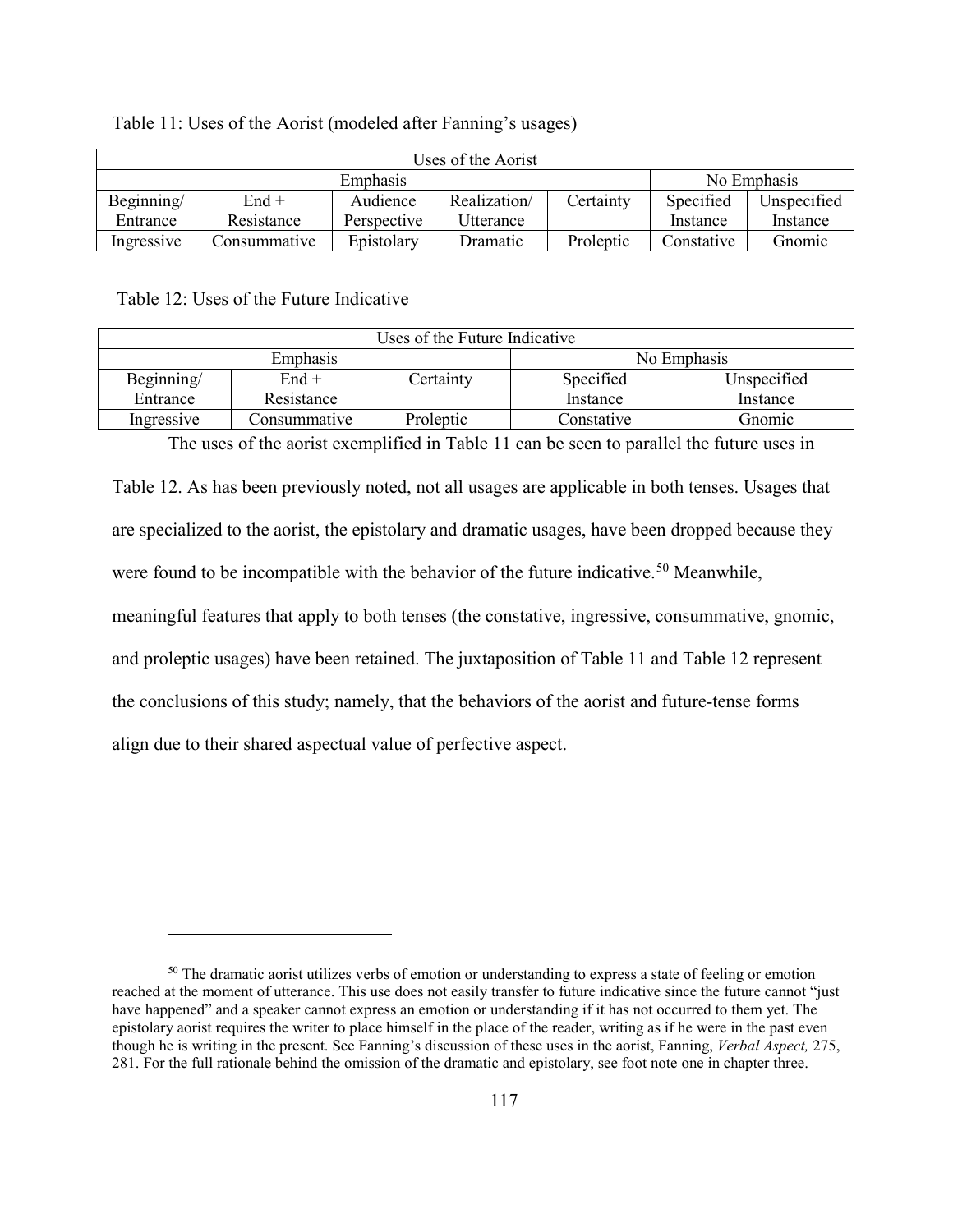# Future Research

The intent of this study has been to contribute to the discussion of Greek aspect, especially pertaining to the nature of the future indicative. As studies continue forward the following areas may benefit from research: the future as reality, the future in conditionals, the future as it appears in discourse and genre, and usages that are unique to the future. These topics may benefit from more examination and clarification, so that the future may continue to be better understood.

## **The Future Presented as Reality**

 $\overline{a}$ 

It has been suggested that the future cannot inherently be known nor expressed with any

true degree of reality.<sup>51</sup> For this reason, the future is sometimes mistaken as a modal category

since it seems to express more of a future intention or hope than a reality.<sup>[52](#page-124-1)</sup>

Establishing a consensus about the future, whether it is more of a mood or truly an

<span id="page-124-0"></span> $51$  Porter claims that "even with the highest certainty [that some posited event will in fact occur], [the speaker] will have to wait and see." Stanley E. Porter, *Verbal Aspect in the Greek of the New Testament with Reference to Tense and Mood: Third Printing* (New York: Peter Lang, 1993), 410.

<span id="page-124-1"></span> $52$  Interestingly, Long places the future as more certain than uses for the subjunctive, optative, and imperative but still as less certain than the indicative. He says, "although the author chooses not to utilize the indicative because that would imply an assertion, he or she does not utilize the subjunctive, optative, or imperative because the expression of certainty is stronger than allowed by those moods." Craig M. Long, "The Discourse Function of the Greek Future Tense-Form: A Corpus Linguistic Discourse Analysis" (PhD diss., Trinity International University, 2013), 271, 274–5, 285, 292. While this thesis agrees that the future expresses stronger clarity than the optative, subjunctive, and imperative, this seems to be the case because the future may actually be considered a reality in the mind of the speaker and is thus used in the indicative. In this case, it would not be a mood of its own, but a tense that can be found in the indicative mood and thus projects reality (as far as the speaker is concerned). Likewise, Gonda observes that the indicative presents a verbal idea as *a matter of fact*, whether it is literally true or not. Jan Gonda, *The Character of the Indo-European moods, with special regard to Greek and Sanskrit* (Wiesbaden: O. Harrassowitz, 1956), 2-3, 6. Evans also asserts that "... the factuality of something which has not yet happened may be presupposed. It can be represented as factual, even though logically the speaker or writer cannot actually know that it is so." Troy Evans, "Aspectology, Related Issues, and the Greek Verb" in *Verbal Syntax in the Greek Pentateuch: Natural Greek Usage and Hebrew Interference* (New York: Oxford University Press, 2001), 39.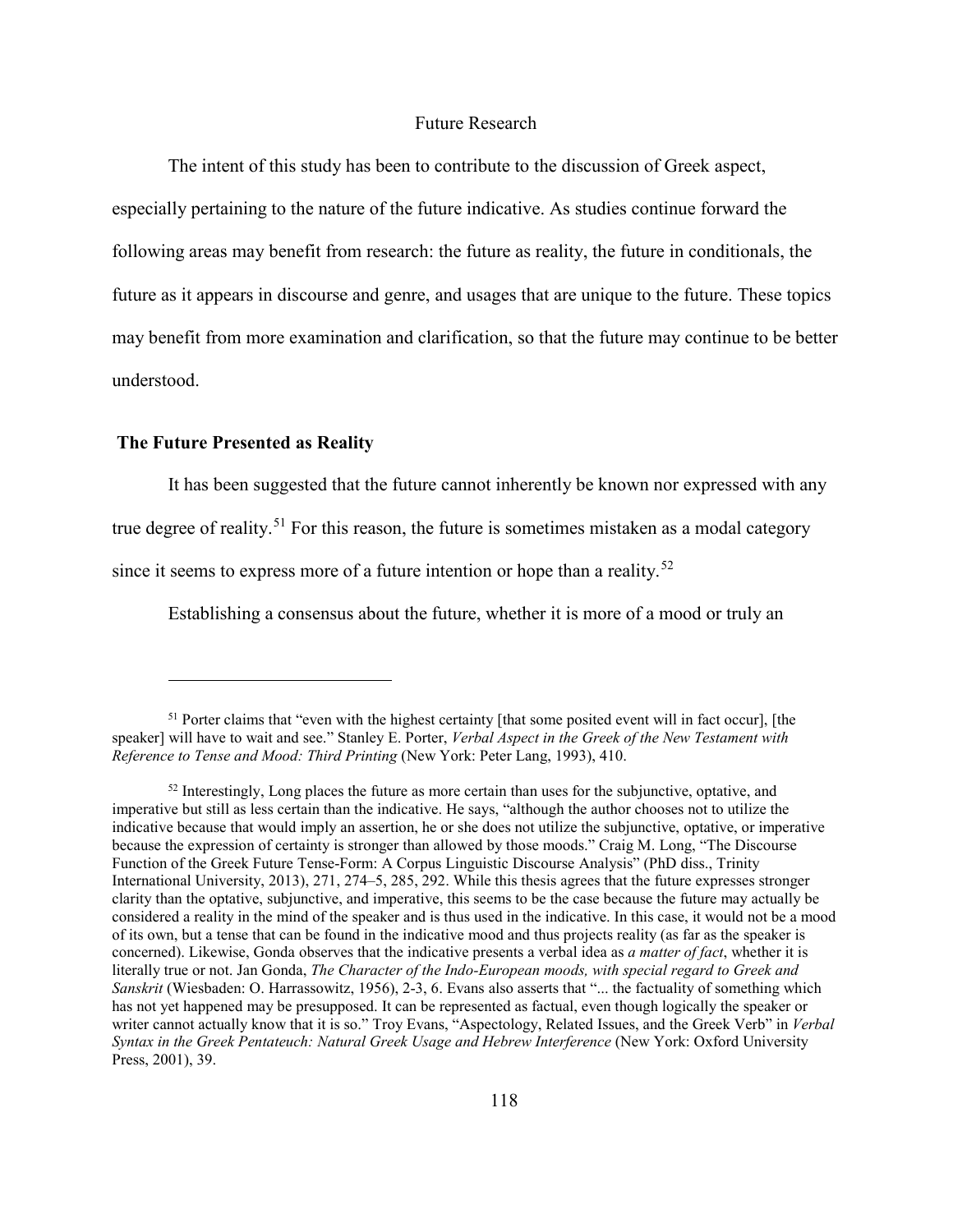indicative tense form, will result in a better understanding of the future as an intended reality on the part of the speaker (or not). Separating linguistic functions from preconceived philosophical and epistemological nuances of the future tense may impact studies in biblical prophecy, on divine oracles, and on the words and truth statements of Christ. Indeed, if the factuality of an event is not meant by the future-tense form, then the future-referencing statements in scripture may not carry the same weight.<sup>[53](#page-125-0)</sup> If the future is not considered to be trustworthy in the mind of the speaker, then the future statements of scripture may be called into question. Such issues have deep implications, and therefore would be worthwhile endeavors for future research.

# **The Future in Conditionals**

While this thesis has found similarity between the future proleptic usage and the aorist proleptic usage, this topic is not exhaustive and would benefit from additional study. Long's work on the proleptic aorist may be useful in future research concerning the difference between the indicative mood and other moods when used in conditional statements. He suggests that when used in proleptic contexts, different moods interact with the aorist to produce various degrees of certainty.<sup>[54](#page-125-1)</sup> Similar research should be conducted on the proleptic future in order to examine the mood of the additional verbs that occur alongside the future tense-form. The different verbs/moods that are used alongside the future in conditional clauses may influence the sense of future assurance or certainty that this thesis has identified within the proleptic usage.

In addition, it has been observed in this thesis that future verbs often occur with aorist

<span id="page-125-1"></span><span id="page-125-0"></span><sup>&</sup>lt;sup>53</sup> Long has briefly discussed this and suggests that prophecy does not demand an objective affirmation of future timer-reference. Long, "Discourse Function of the Greek Future," 290.

<sup>54</sup> Ibid., 251-5.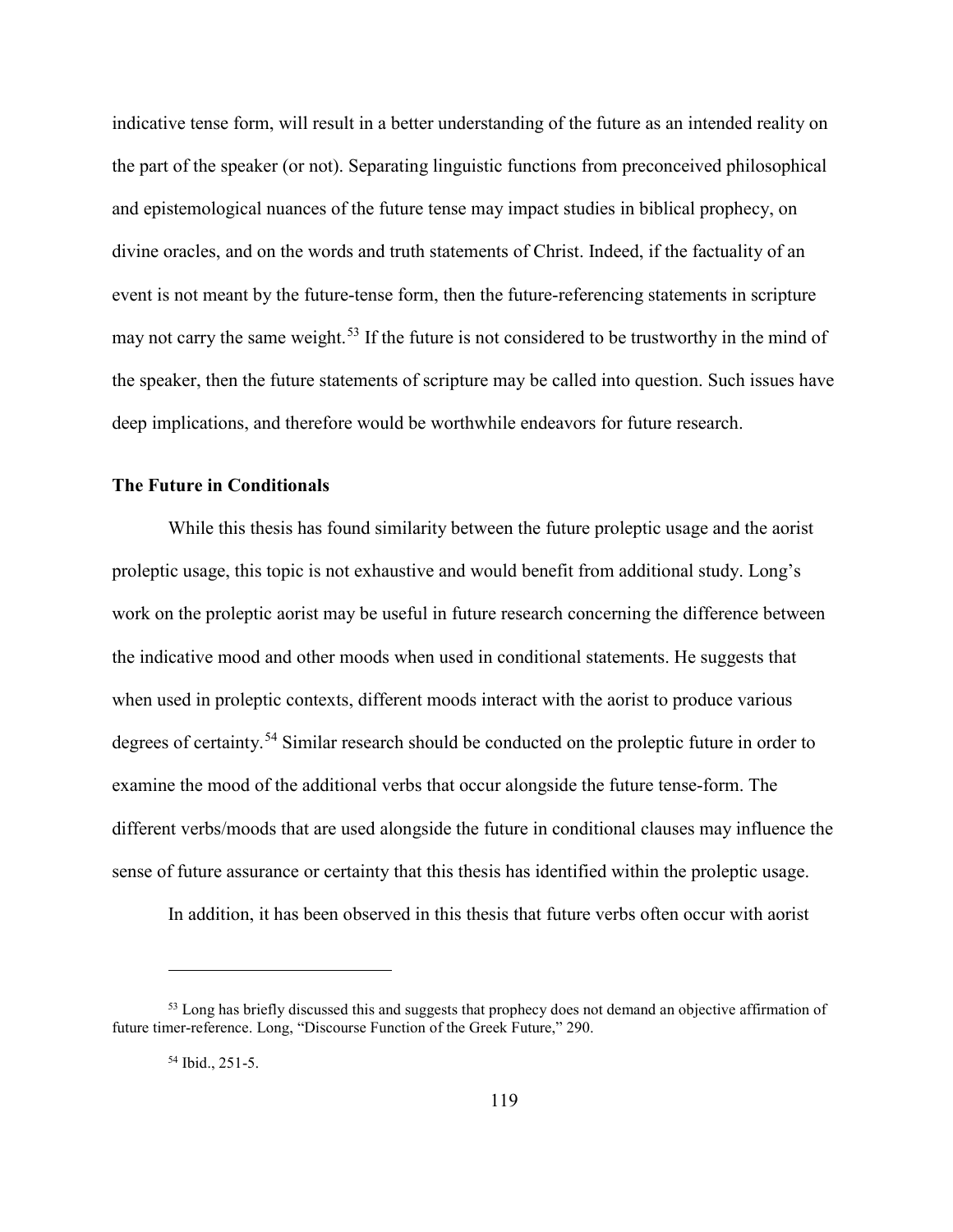verbs in conditionals. This may be done to keep external perspective in instances where narration or summary are necessary. A further study of this concept to establish the consistency of this event would be of benefit, so that a further link between the aorist and future can be established. This may also be of use for other indicative forms whose aspects are debated. If, for example, perfect verbs often occur alongside present tense forms, they may share a perspective that the author is trying to maintain in certain contexts.[55](#page-126-0)

### **The Future, Discourse, and Genre**

Interestingly, it was observed that the future occurs almost exclusively within contexts of direct discourse in Johannine literature. Research examining the preferred genre and discourse patterns of the future should be done in order to determine their significance. In addition, more attention should be given to occurrences where future is not found in discourse since deviations from the expected pattern may prove to be exegetically significant.

# **Unique Uses of the Future**

 $\overline{a}$ 

Lastly, further research should be done to identify where the similarities between the aorist and future start and where they end, while still affirming their shared external viewpoint and meaning. Indeed, there may be *Aktionsart*-aspect behaviors that are exclusive to the future tense alone. Wallace, for example, describes the uses for the future as predictive, imperatival, deliberative, and gnomic.<sup>56</sup> This study, for the sake of identifying a common aspect, did not use

<sup>&</sup>lt;sup>55</sup> See John 5:43 for an example of a perfect + present in John 5:43a and aorist + future in John 5:43b.

<span id="page-126-1"></span><span id="page-126-0"></span><sup>56</sup> Daniel B. Wallace, *Greek Grammar Beyond the Basics: An Exegetical Syntax of the New Testament* (Grand Rapids: Zondervan, 1996), 568–71.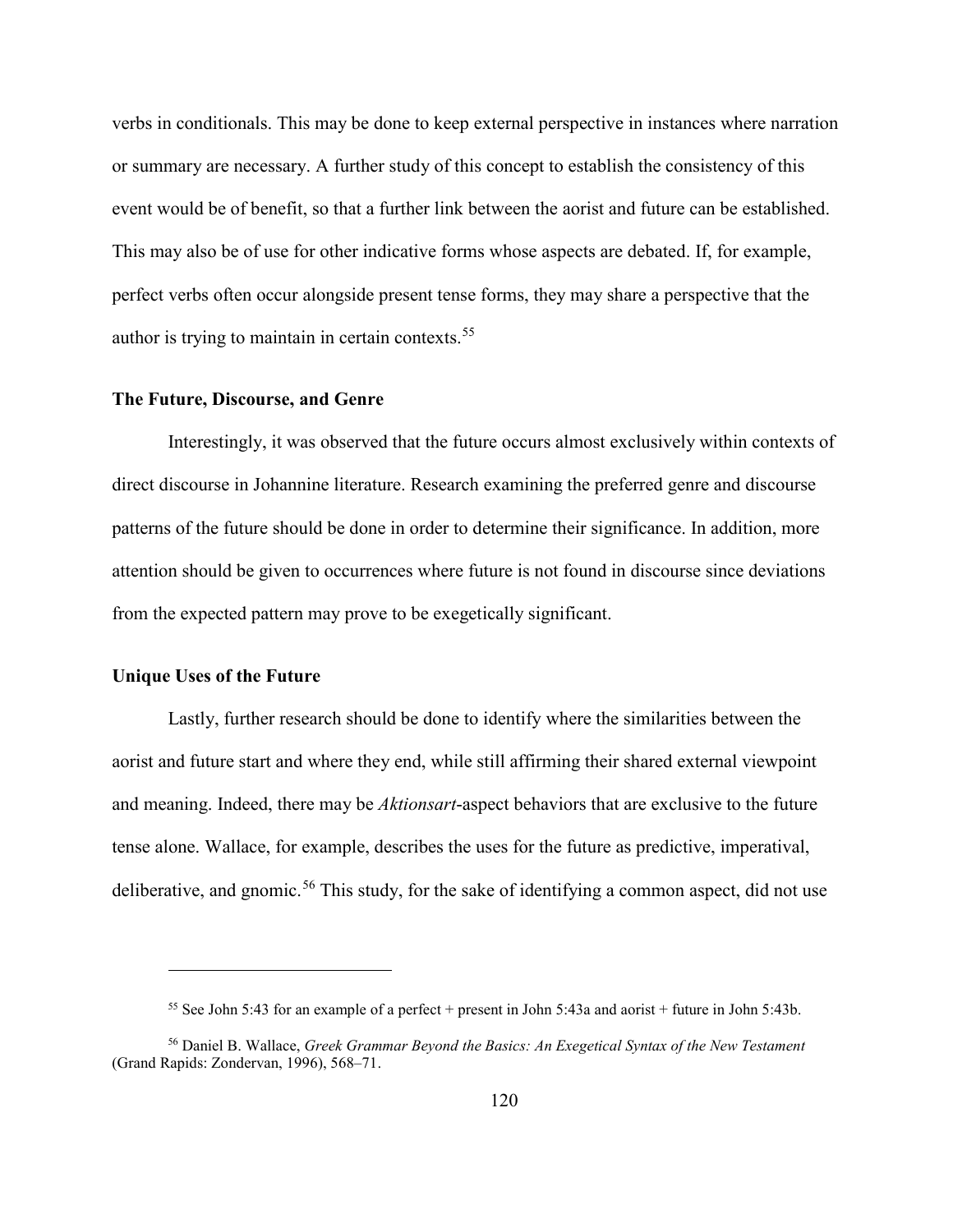such categories, and instead relied upon Fanning's usages of the aorist. However, this does not mean that all aorist usages carry over or properly apply to the future tense, or that all usages for the future apply to the aorist. Consequently, some of the aorist usages were omitted and some that were utilized in analysis may, in future research, be proven to be insufficient. Wallace's categories may be more applicable to the future tense and should also be studied in light of perfective aspect. As the future is developed in literature, changing categories to accurately describe the future will be necessary and such changes should be welcomed for their added clarity.

# Conclusion

There are over 1600 instances of the future in the NT, many of which indicate promises of God, sayings of Christ, and prophetic events.<sup>57</sup> Given the prominence of the future-tense form, its implications for divine foretelling, and the general lack of research on it, the future tense is a subject that merits greater study. Indeed, the future and its aspectual meaning should be understood as accurately as possible so that the biblical text may be better exegeted, interpreted, and applied.

It is hoped that the findings of this thesis contribute to that greater goal. In summary, it has been demonstrated that the future indicative does exhibit behavior that mimics the behavior of the aorist, and thus can be said to convey perfective aspect. Thus, this thesis agrees with Wallace's observation that, "[I]t is probably best to see the future as the temporal counterpart to the aorist … *The future tense's unaffected meaning does not appear to include an internal* 

<span id="page-127-0"></span><sup>57</sup> Ibid., 497; Porter, *Verbal Aspect*, 417. This number rivals the imperfect which appears 1682 times.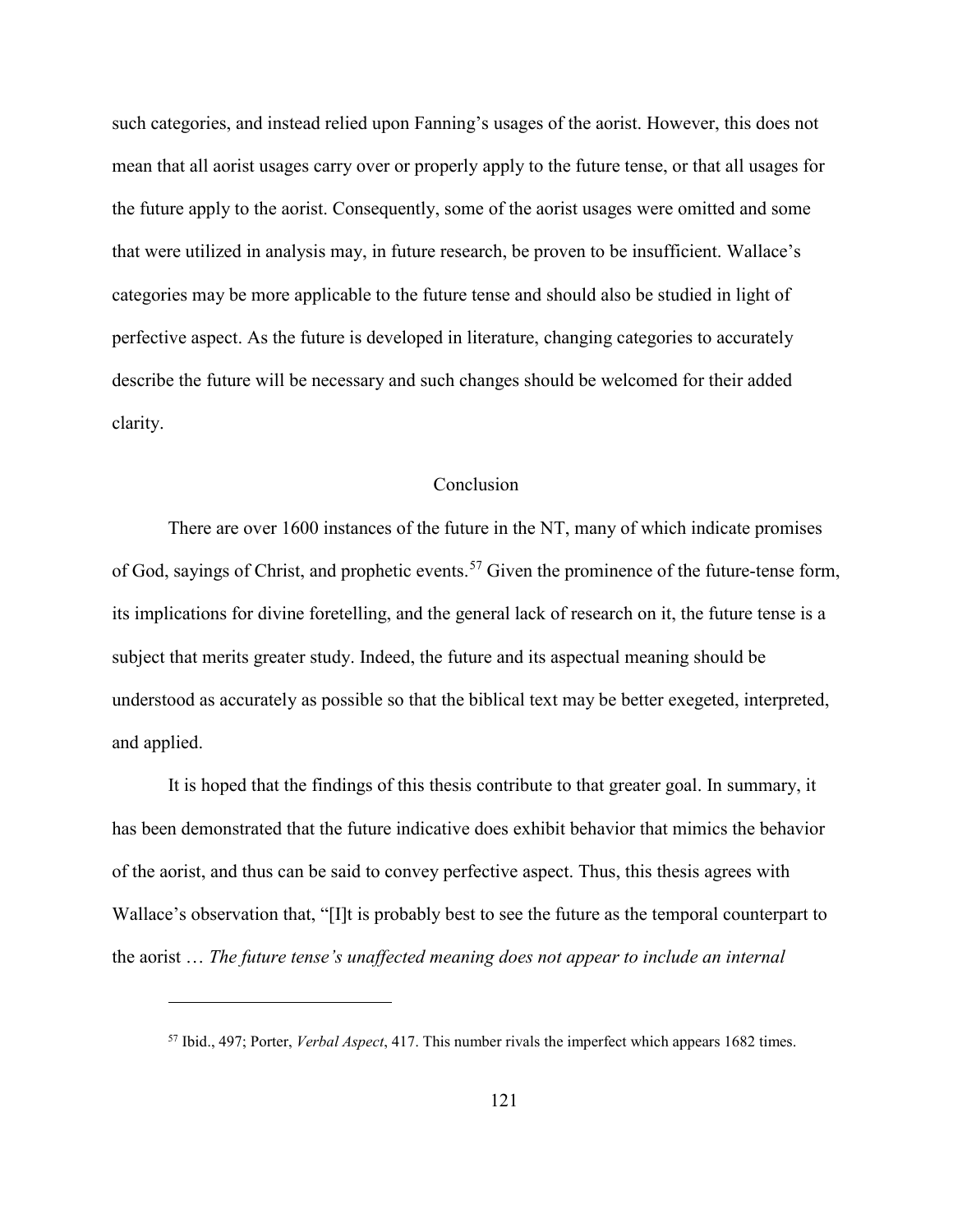*portrayal*."[58](#page-128-0) Such a conclusion confirms the findings of O'Brien and affirms his method of utilizing the verbal behavior and *Aktionsart* of the aorist to identify verbal aspect in the futuretense form.

The identification of shared aspect in the aorist and future also supports the suspicions of Campbell that the future-tense form conveys perfective aspectual value. Indeed, O'Brien's concluding remark is applicable and worth repeating. He writes, "given the patterns isolated in this study, we propose that the kinds of interactions described by Fanning of the aorist with various types of verbs are likely to be generally valid with the future tense as well."<sup>59</sup> Based on the Johannine corpus, it is fair to say that O'Brien and Campbell's method, findings, and conclusion are reasonable interpretations of the future indicative in light of verbal aspect.

<span id="page-128-0"></span><sup>58</sup> Wallace, *Greek Grammar,* 501. Emphasis added.

<span id="page-128-1"></span><sup>59</sup> O'Brien, "Verbal Aspect," 52.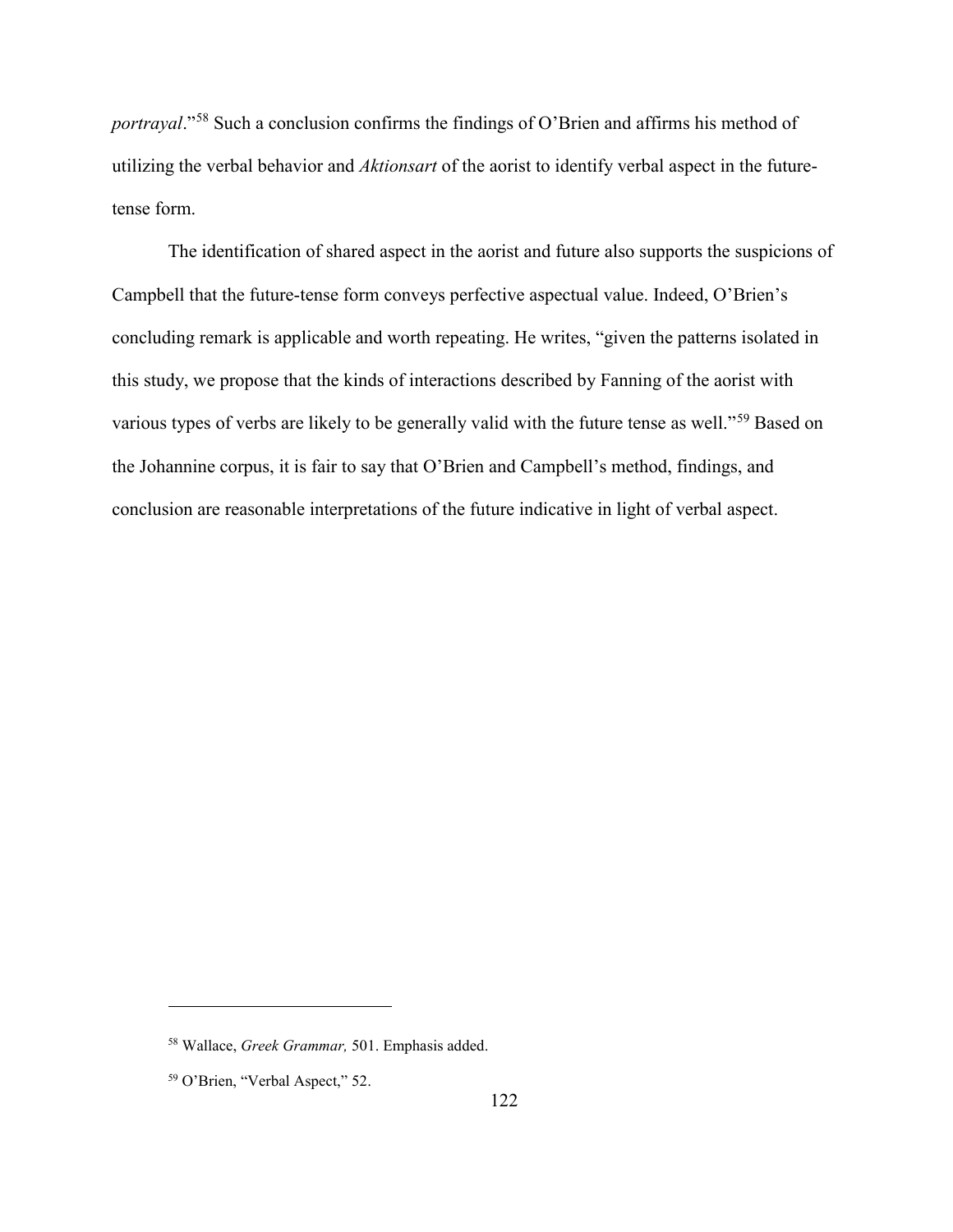### **Bibliography**

- Aune, David E. *Prophecy in Early Christianity and the Ancient Mediterranean World.* Grand Rapids: Eerdmans, 1983.
- Beale, Gregory K., *The New International Greek Testament Commentary: The Book of Revelation*. Grand Rapids: Eerdmans, 1999.
- Brookins, Timothy A. "A Tense Discussion: Rethinking the Grammaticalization of Time in Greek Indicative Verbs." *Journal of Biblical Literature* 137, no. 1 (2018): 147–68.
- Bybee, Joan L. "Aspect." *International Encyclopedia of Linguistics*, New York: Oxford University Press, 2003.
- Campbell, Constantine. *Advances in the Study of Greek: New Insights for Reading the New Testament*. New York: HarperCollins, 2015.
	- ———. "Aspect and Tense in New Testament Greek." Pages 41–52 in *Linguistics and New Testament Greek: Key Issues in the Current Debate.* Edited by David Alan Black and Benjamin L. Merkle. Grand Rapids: Baker Academic, 2020.
- ———. *Basics of Verbal Aspect in Biblical Greek*. Grand Rapids: Zondervan, 2008.
- ———. *Verbal Aspect and Non-Indicative Verbs: Further Soundings in the Greek of the New Testament*. New York: Peter Lang, 2008.

———. *Verbal Aspect, the Indicative Mood, and Narrative*. New York: Peter Lang, 2007.

- Campbell, Constantine, Buist M. Fanning, Stanley E. Porter, and D. A. Carson. *The Perfect Storm Critical Discussion of the Semantics of the Greek Perfect Tense under Aspect Theory*. New York: Peter Lang, 2021.
- Carson, D.A. "An Introduction to the Porter/Fanning Debate." Pages 18-25 in *Biblical Greek Language and Linguistics: Open Questions in Current Research.* Edited by Stanley E. Porter and D.A. Carson. Sheffield: Sheffield Academic Press, 1993.
- Comrie, Bernard. *Aspect: An Introduction to the Study of Verbal Aspect and Related Problems*. New York: Cambridge University Press, 1998.

———. *Tense*. New York: Cambridge University Press, 1985.

Crystal, David. *A Dictionary of Linguistics and Phonetics*. Hoboken, NJ: Wiley & Sons, 2008.

Dahl, Östen. *Tense and Aspect in the Languages of Europe*. Boston: de Gruyter, 2000.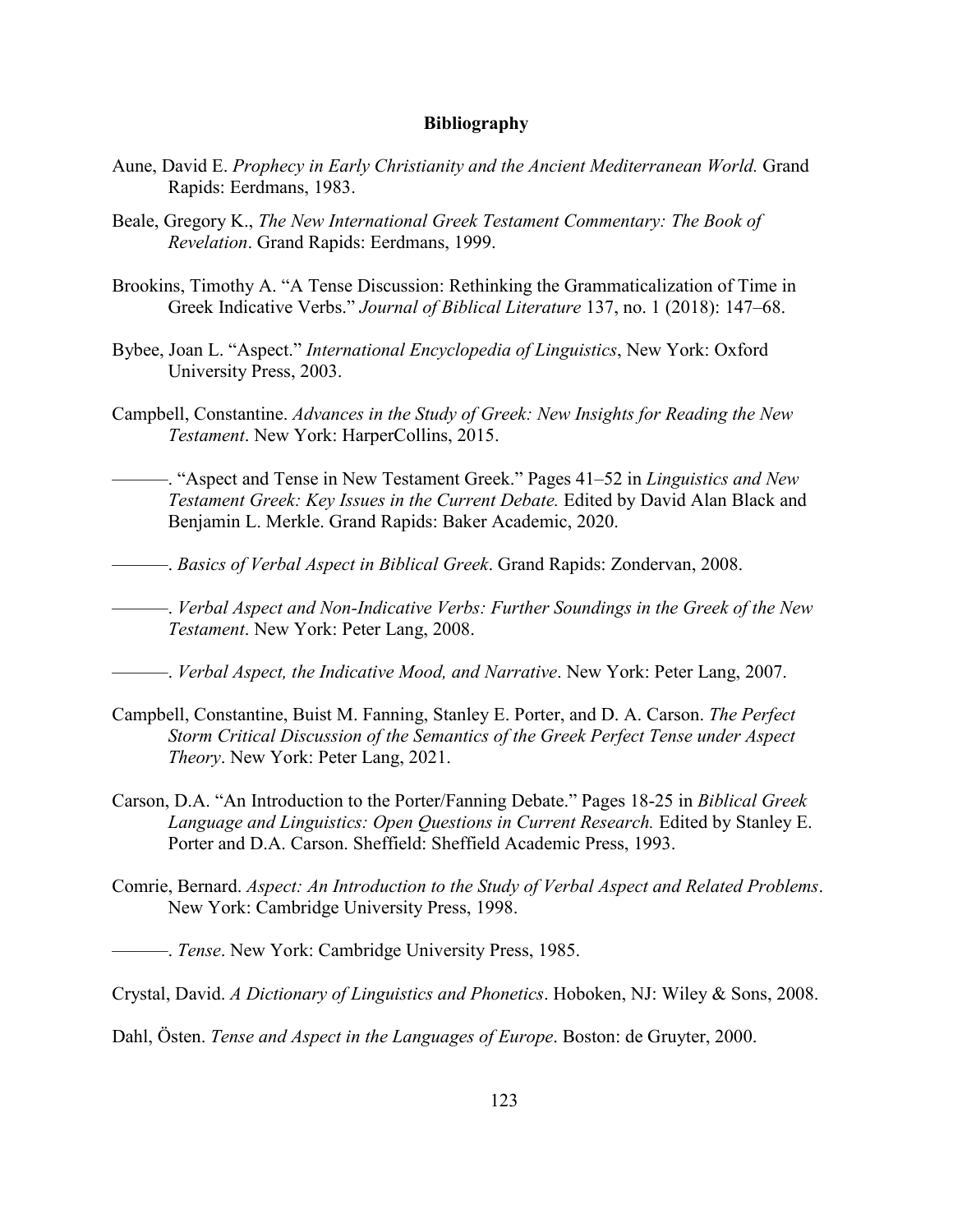- Decker, Rodney J. *Reading Koine Greek: An Introduction and Integrated Workbook*. Grand Rapids: Baker Academic, 2014.
	- ———. *Temporal Deixis of the Greek Verb in the Gospel of Mark with Reference to Verbal Aspect.* New York: Peter Lang, 2001.
- Ellis, Nicholas, Michael G. Aubrey, and Mark Dubis. "The Greek Verbal System and Aspectual Prominence: Revising Our Taxonomy and Nomenclature." *JETS* 59, no. 1 (2016): 33–62.
- Evans, Troy. "Aspectology, Related Issues, and the Greek Verb." *Verbal Syntax in the Greek Pentateuch: Natural Greek Usage and Hebrew Interference*. New York: Oxford University Press, 2001.
- Fanning, Buist. "Approaches to Verbal Aspect in New Testament Greek: Issues in Definition and Method." Pages 46–62 in *Biblical Greek Language and Linguistics: Open Questions in Current Research.* Edited by Stanley E. Porter and D.A. Carson. Sheffield: Sheffield Academic, 1993.
	- ———. *Verbal Aspect in New Testament Greek*. New York: Clarendon, 1990.
- Gonda, Jan. *The Character of the Indo-European Moods, with Special Regard to Greek and Sanskrit*. Wiesbaden: O. Harrassowitz, 1956.
- Haberland, Harmut. "A Note on the 'Aorist.'" Pages 173–184 in *Language and Discourse: Test and Protest*. Edited by Jacob L. Mey. Amsterdam: Benjamins, 1986.
- Harris, Dana M. *An Introduction to Biblical Greek Grammar: Elementary Syntax and Linguistics*. Grand Rapids: Zondervan, 2020.
- Herbig, Gustav. "Aktionsart und Zeitstufe." *Indogermanische Forschungen* 6 (1896): 157–269.
- Kenny, Anthony. *Action, Emotion, and Will*. Hoboken, NJ: Taylor & Francis, 2013.
- Klein, Wolfgang. *Time in Language*. New York: Routledge, 2000.
- Köstenberger, Andreas J., Benjamin L. Merkle, and Robert L. Plummer, *Going Deeper with New Testament Greek*. Nashville, TN: B&H Academic, 2016.
- Li, Ping, and Yasuhiro Shirai. *The Acquisition of Lexical and Grammatical Aspect*. Boston: de Gruyter, 2000.
- Lieu, Judith M., and Martinus C. de Boer. *The Oxford Handbook of Johannine Studies*. New York: Oxford University Press, 2018.

Lightfoot, David. *Natural Logic and the Greek Moods: The Nature of the Subjunctive and*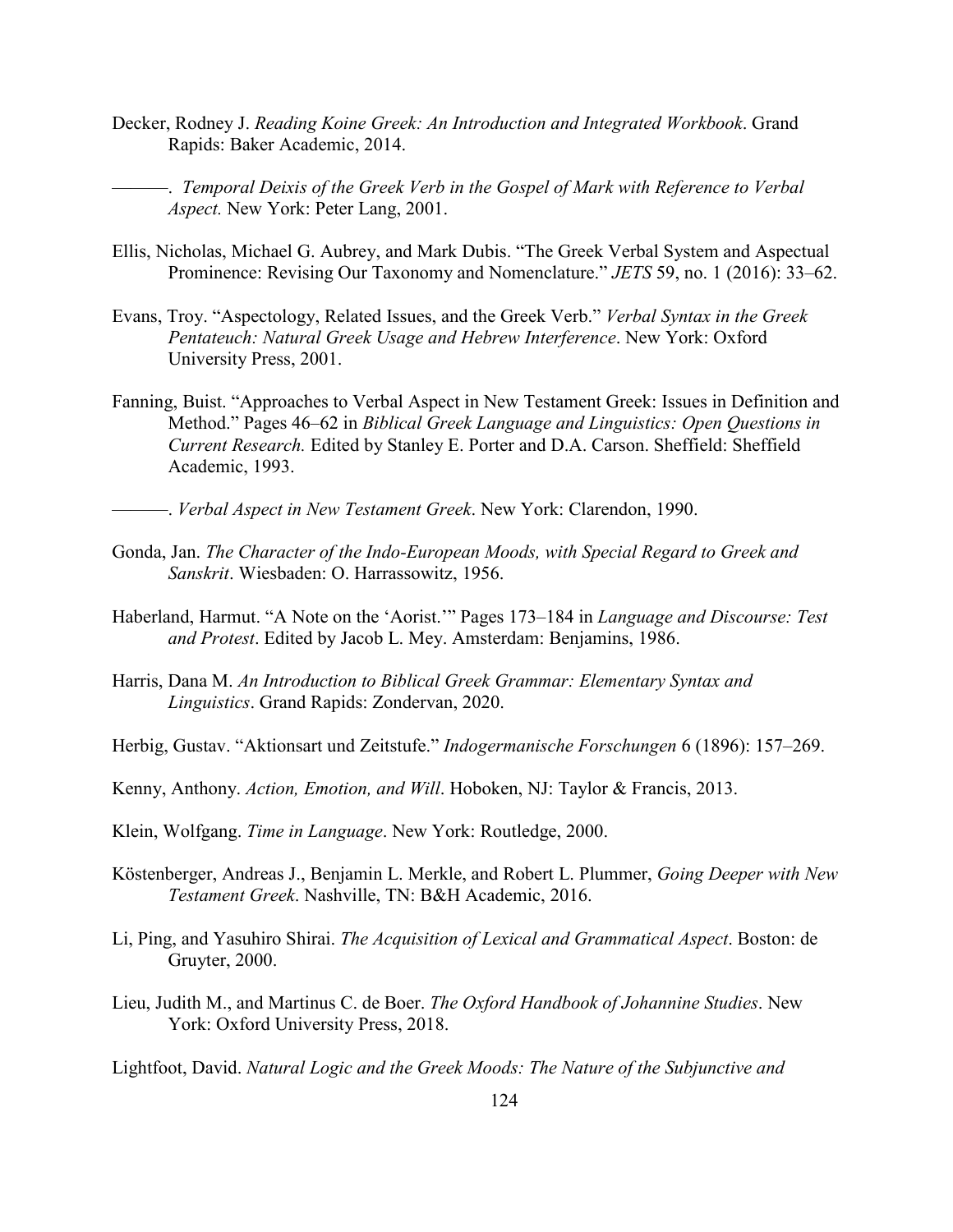*Optative in Classical Greek.* Boston: de Gruyter, 2017.

- Lloyd, Albert L. *Anatomy of the Verb: The Gothic Verb as a Model for a Unified Theory of Aspect, Actional Types, and Verbal Velocity.* Amsterdam: Benjamins, 1979.
- Long, Craig M. "The Discourse Function of the Greek Future Tense-Form: A Corpus Linguistic Discourse Analysis." PhD diss., Trinity International University, 2013.
- Louw, J. P. "Verbal Aspect in the First letter of John." *Neotestamentica* 9, no. 1 (1975): 98–104.
- Lucas, Sandra. "Polarizing the Future—The Development of an Aspectual Opposition in the Greek Future Tense." *Journal of Greek Linguistics* 13, no. 1 (2013): 154–57.

———. "Aspect in Greek Future Forms." *Journal of Greek Linguistics* 14, no. 2 (2014): 163–89.

- Lyons, John*. Introduction to Theoretical Linguistics.* New York: Cambridge University Press, 1968.
- Matthews, P. H. "Aspect." *The Concise Oxford Dictionary of Linguistics*. New York: Oxford University Press, 2014.
- Mathewson, David. *Voice and Mood: A Linguistic Approach*. Grand Rapids: Baker Academic, 2021.

McKay, K. L. "Aspects of the Imperative in Ancient Greek." *Antichthon* 20 (1986): 41–58.

 ———. "On the Perfect and Other Aspects in New Testament Greek." *Novum Testamentum* 23, no. 4 (1981): 289–329.

- ———. "Time and Aspect in New Testament Greek." *Novum Testamentum* 34, no. 3 (1992): 209–28.
- McLean, B. H. *New Testament Greek: An Introduction*. New York: Cambridge University Press, 2011.
- Merkle, Benjamin L. "Where Do We Go From Here?." Pages 202–10 in *Linguistics and New Testament Greek: Key Issues in the Current Debate.* Edited by David Alan Black and Benjamin L. Merkle. Grand Rapids: Baker Academic, 2020.
- Moser, Amalia. "From Aktionsart to Aspect: Grammaticalization and Subjectification in Greek." *Acta Linguistica Hafniensia* 46, no. 1 (2014): 64–84.
- Moulton, James H., and Nigel Turner. *A Grammar of New Testament Greek*. New York: T. & T. Clark, 1906.

Mounce, William D. *Basics of Biblical Greek*. 4<sup>th</sup> ed. Grand Rapids: HarperCollins, 2019.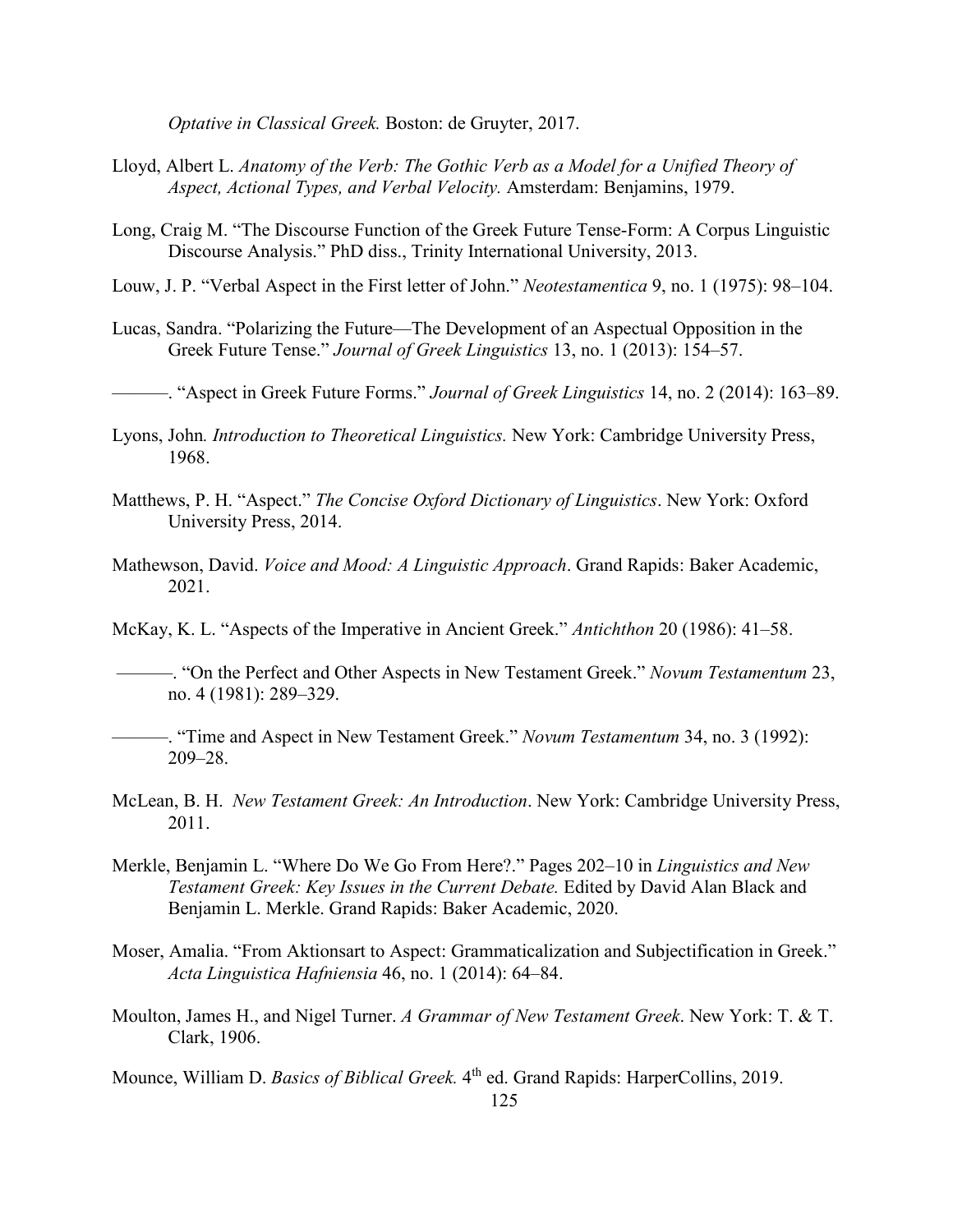Musan, Renate, and Monika Rathert. *Tense Across Languages*. Berlin: de Gruyter, 2011.

- O'Brien, Mark B. "Verbal Aspect in the Future Tense of the Greek New Testament." ThM thesis, Dallas Theological Seminary, 1997.
- Olsen, Mari Broman. "*A Semantic and Pragmatic Model of Lexical and Grammatical Aspect*." PhD diss., Northwest University, 1994.
- Pang, Francis G. H. *Revisiting Aspect and Aktionsart: A Corpus Approach to Koine Greek Event Typology*. Boston: Brill, 2016.

Porter, Stanley E. *Idioms of the Greek New Testament*. Sheffield: Sheffield Academic, 1999.

———. *Linguistic Analysis of the Greek New Testament: Studies in Tools, Methods, and Practice*. Grand Rapids: Baker Academic, 2015.

———. *Verbal Aspect in the Greek of the New Testament, with Reference to Tense and Mood: Third Printing*. New York: Peter Lang, 1993.

- Porter, Stanley E., and Andrew W. Pitts. "New Testament Greek Language and Linguistics in Recent Research." *Currents in Biblical Research* 6, no. 2 (2008): 214–55.
- Rainbow, Paul A. *Johannine Theology: The Gospel, the Epistles and the Apocalypse*. Downers Grove, IL: InterVarsity Press, 2014.
- Sears, V.W. "The Use of the Future Tense in the New Testament." ThD diss., Southern Baptist Seminary, 1950.
- Silva, Moisés. "A Response to Fanning and Porter on Verbal Aspect." Pages 74–82 in *Biblical Greek Language and Linguistics: Open Questions in Current Research.* Edited by Stanley E. Porter and D.A. Carson. Sheffield: Sheffield Academic Press, 1993.
- Smith, Carlota S. "A Theory of Aspectual Choice." *Language* 59, no 3 (1983): 479–501.
- Thomson, Christopher. "What Is Aspect? Contrasting Definitions in General Linguistics and New Testament Studies." Pages 13–80 in *The Greek Verb Revisited: A Fresh Approach for Biblical Exegesis*. Edited by Steven E. Runge and Christopher J. Fresch. Bellingham, WA: Lexham Press, 2016.
- Vendler, Zeno. "Verbs and Times." *The Philosophical Review* 66, no. 2 (1957): 143–60.
- Wallace, Daniel B. *Greek Grammar Beyond the Basics: An Exegetical Syntax of the New Testament*. Grand Rapids: Zondervan, 1996.